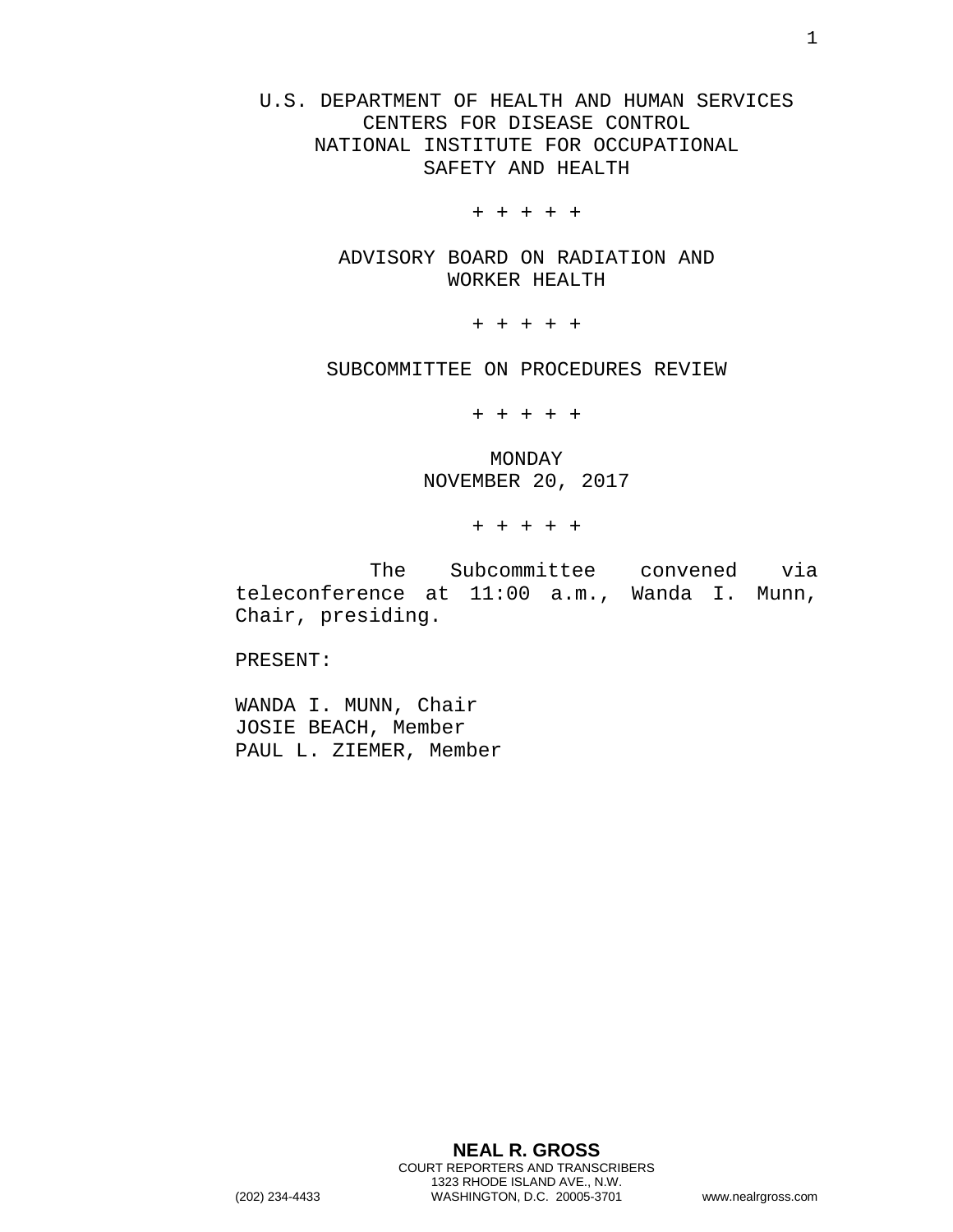ALSO PRESENT:

TED KATZ, Designated Federal Official DAVE ALLEN, DCAS BOB ANIGSTEIN, SC&A ROBERT BARTON, SC&A KATHY BEHLING, SC&A RON BUCHANAN, SC&A ROSANNA GOGLIOTTI, SC&A STU HINNEFELD, DCAS TOM LABONE, ORAU Team JOYCE LIPSZTEIN, SC&A LORI MARION-MOSS, DCAS WADE MORRIS, ORAU Team JAMES NETON, DCAS MUTTY SHARFI, ORAU Team JOHN STIVER, SC&A

**NEAL R. GROSS** COURT REPORTERS AND TRANSCRIBERS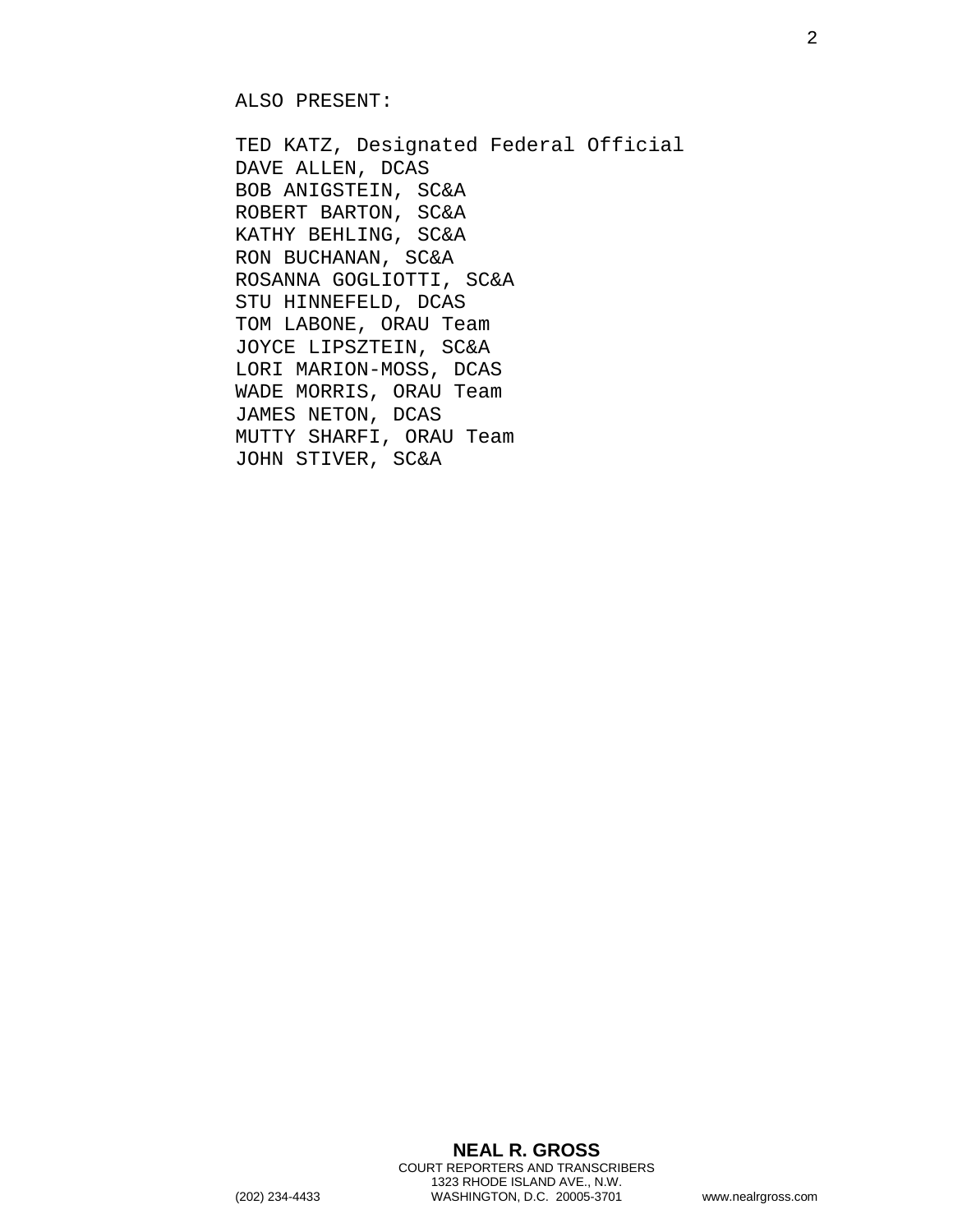## **Contents**

| Administrative Matters 6                             |
|------------------------------------------------------|
| Review of DCAS Program Evaluation Report 59: 26      |
| Norton Company, Worcester, MA 26                     |
| Review of DCAS Report 5: Alternative dissolution. 26 |
| models for insoluble plutonium-238 26                |
| Review of ORAUT Report 78: Technical basis for 41    |
|                                                      |
| Review of Findings for Procedures: 22 58             |
| (Supplemental requests for DOE information), 44 58   |
| (Special Exposure Cohort), 86 (Case preparation: 58  |
| Complex internal dosimetry claims - cancelled), 58   |
| 94 (Verification and Validation process for the 58   |
| Tools Development Group) 58                          |
| Priorities and timeline for completing 72            |
| consideration of outstanding findings 72             |
| Identification of procedures not yet reviewed 77     |
|                                                      |
|                                                      |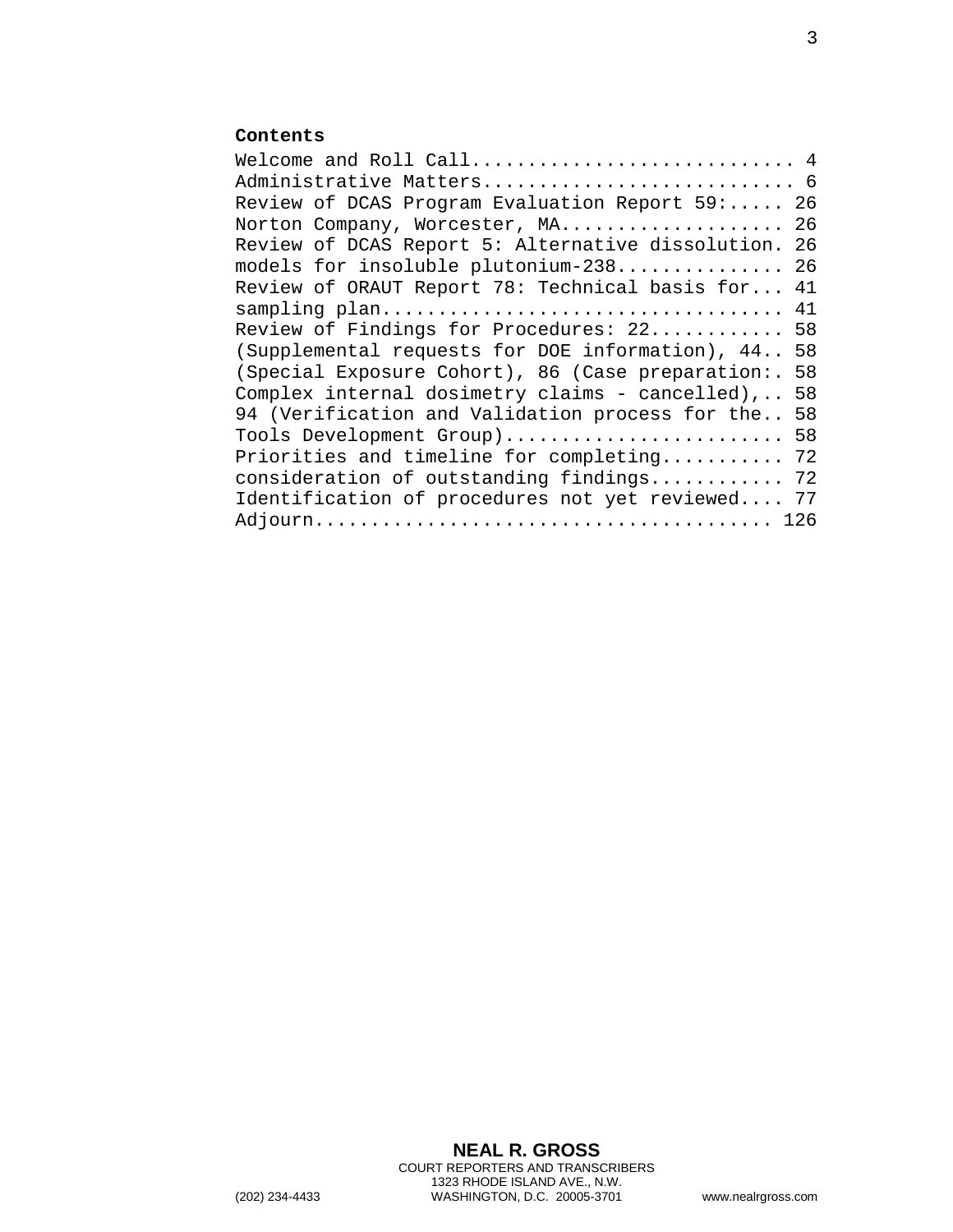1 P-R-O-C-E-E-D-I-N-G-S

2 11:18 a.m.

<span id="page-3-0"></span>3 **Welcome and Roll Call**

4 CHAIR MUNN: My apologies to all of 5 you for holding us up this morning. And my 6 apologies for not being as ready as I should be. 7 But we have, I've received no information from 8 anyone, that is, I haven't seen any information 9 from anyone that would cause me to assume that we 10 need to change our draft agenda, which as Ted's 11 already pointed out, you already have.

12 12 I am still, like the court reporter, 13 struggling to get my material in front of me. I 14 have relied unfortunately on my newly updated, 15 supposedly now completely healed computer system, 16 and it is not doing well by me at all.

17 That being the case, the program, the 18 PERs for Norton Company, etc., are first on our 19 agenda. And I'm still having a problem trying to 20 get that material in front of me. Working on two 21 different computers, my own and -- I'm not 22 getting --

23 MS. K. BEHLING: Did you try the BRS

**NEAL R. GROSS** COURT REPORTERS AND TRANSCRIBERS 1323 RHODE ISLAND AVE., N.W.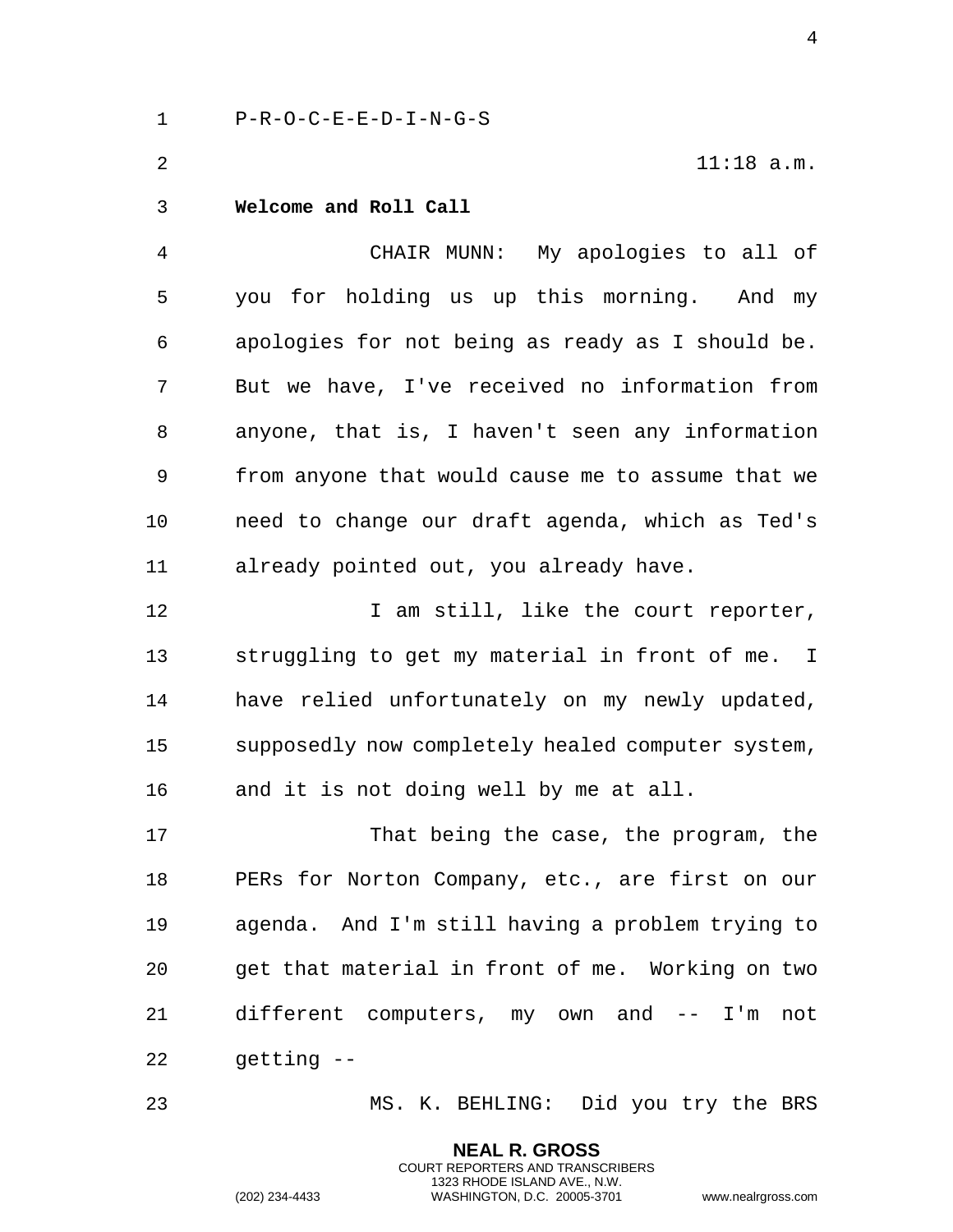one? It's all posted there, if you can get to that. MR. KATZ: Well, I can email it to you, Wanda. CHAIR MUNN: That's -- no, it's -- well, I'm not sure whether my -- yes, if you would do that. MR. KATZ: I'll email it to you, okay. Hold on. CHAIR MUNN: Alright. 11 MR. KATZ: But I think we can carry on without you -- CHAIR MUNN: Yeah, I think we can. Let's just move right into it. And who's going to take the lead on the PER reports? MS. K. BEHLING: This is Kathy Behling, and I'll start with the Norton Company. We have -- CHAIR MUNN: Thank you, Kathy, and I'll try my very best to get one of the two of my systems providing the information I expected to have on this morning. Thank you.

> **NEAL R. GROSS** COURT REPORTERS AND TRANSCRIBERS 1323 RHODE ISLAND AVE., N.W.

(202) 234-4433 WASHINGTON, D.C. 20005-3701 www.nealrgross.com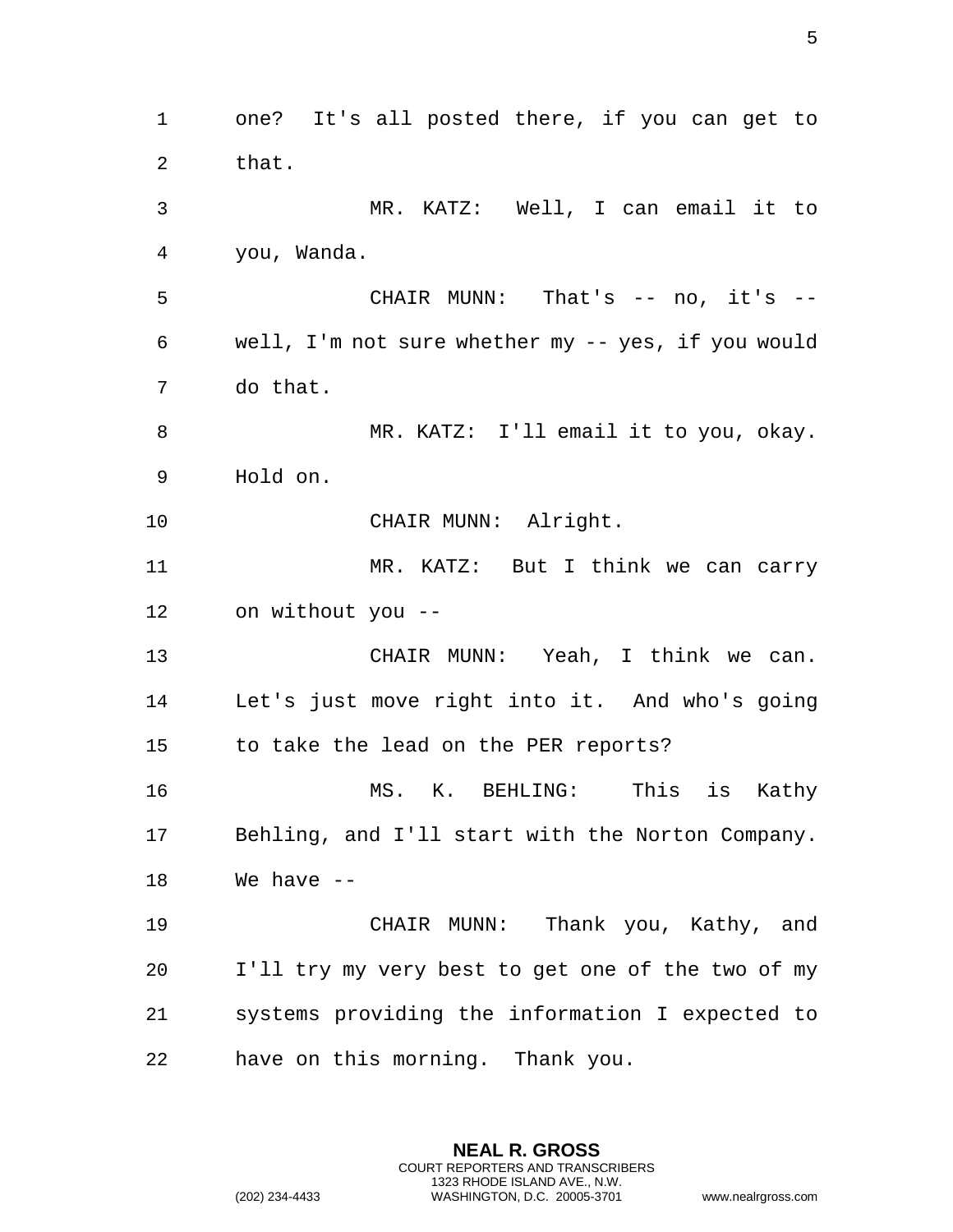<span id="page-5-0"></span>1 **Administrative Matters** 

2 MS. K. BEHLING: Okay. And Rose, can 3 you pull that up on Skype for people to see? 4 MS. GOGLIOTTI: The BRS or the 5 document? 6 MS. K. BEHLING: The document. 7 MS. GOGLIOTTI: Okay. 8 MS. K. BEHLING: PER-59. But I will 9 start while Rose is in the process of doing that. 10 Just to give you a little bit of history for the 11 Norton Company, Norton was an Atomic Weapons 12 Employer facility starting in September of 1944, 13 because of the working with beryllium. And they 14 worked with that from 1944 through '56. And then 15 also worked with uranium and thorium in 1957. 16 There were non-radioactive materials 17 that they started working with in 1958, so that 18 actually began the residual period. And the 19 residual period went from 1958 through 2009. And 20 initially they broke up that residual period into 21 two discrete periods, because there was D&D work 22 that was done in 1962.

23 So the first residual period, I'll

**NEAL R. GROSS** COURT REPORTERS AND TRANSCRIBERS 1323 RHODE ISLAND AVE., N.W.

(202) 234-4433 WASHINGTON, D.C. 20005-3701 www.nealrgross.com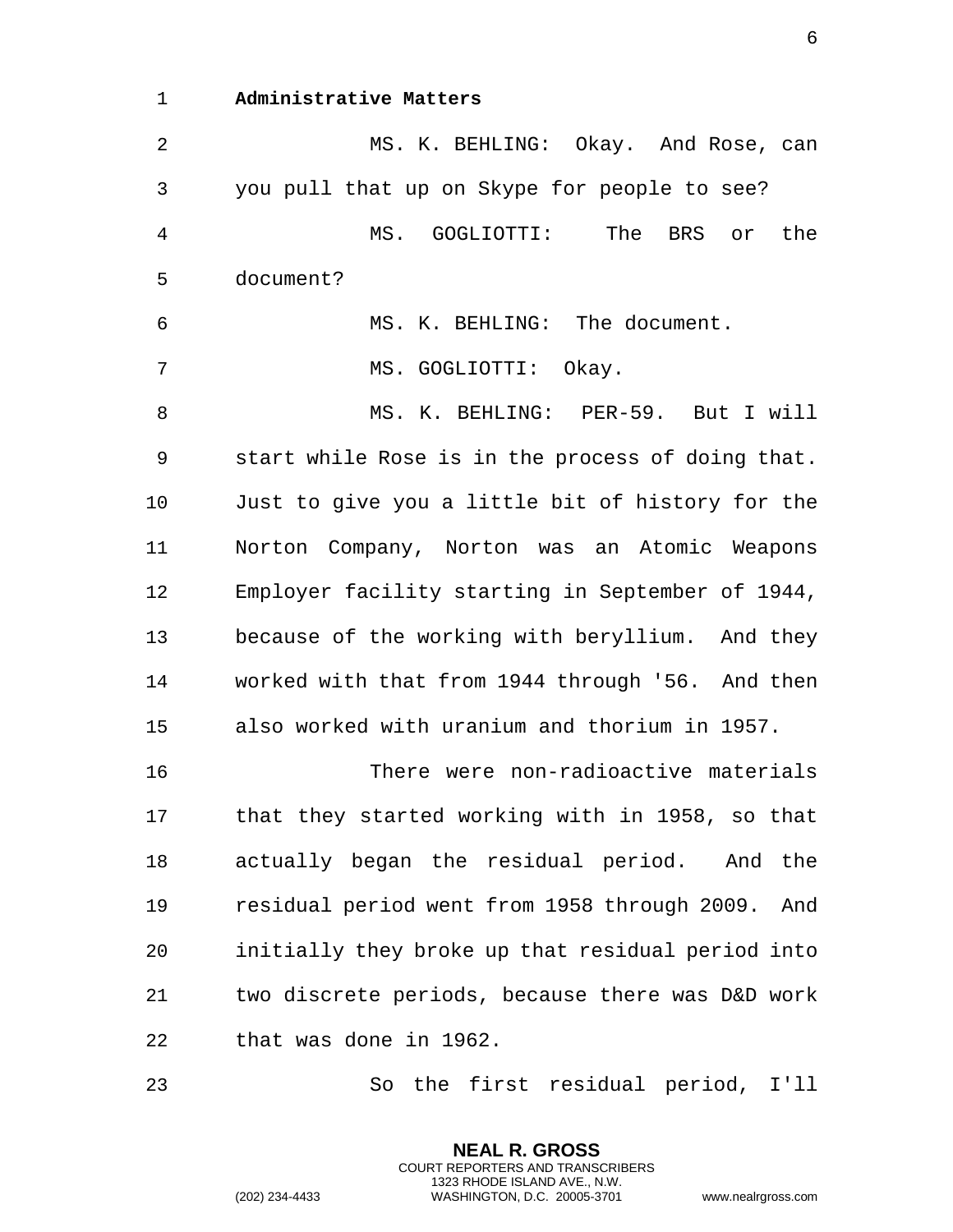call it, is from January of 1958 through October of '62, when the D&D work was done. And then thereafter, from October '62 through October of 2009 is a, I'll say a second phase of the residual period.

 If we move on to our Subtask 1, which is looking at the circumstances that prompted this PER, and I hope everyone can hear me all right, I'm having some work done in the background here, little bit of background noise. But the PER was initiated because there is no Technical Basis Document for Norton Company, but there is a template that was, initially I guess, embedded into the dose reconstruction reports.

 And I'm not sure what the first template, the date of the first template. But there was a change to that template, and the change incorporated two SEC classes that were based on NIOSH's inability to estimate internal and external doses for the period of 1945 through 1962. So that encompasses the operational period and that first portion of the residual period.

So SC&A -- excuse me, SC&A concurs

**NEAL R. GROSS** COURT REPORTERS AND TRANSCRIBERS 1323 RHODE ISLAND AVE., N.W.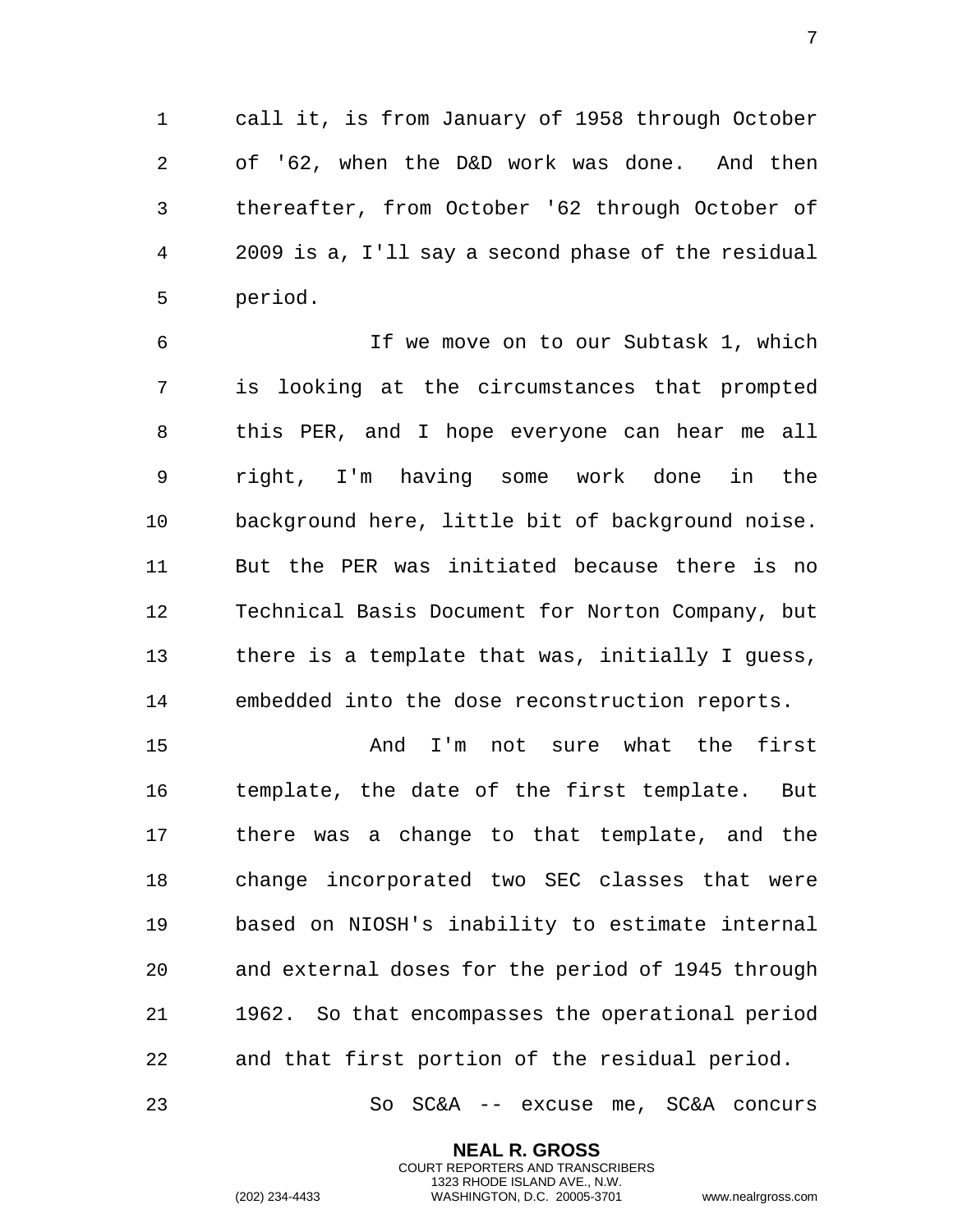with NIOSH's need to make this change. The other thing that -- oh, I forgot to add, the other thing that was added, not only the SEC but also the revisions to OTIB-70, where the depletion rate was lowered to 0.067% per day for the residual contamination period starting in '62.

 So SC&A is in agreement with the fact that NIOSH did have to issue this PER, and so our next subtask is looking at the methodology that was used for corrective actions. And in this particular case, because Norton is a template and we had not reviewed this template in the past, our Subtask 2 incorporated a complete review of the Norton Company template.

 The review of OTIB-70 wasn't necessary since the Subcommittee has already approved that OITB. The revision to OTIB-70 impacted the residual periods, as I said, starting in 1962 and impacted external exposure rates, uranium and thorium intake rates, and thoron exposure rates. So if we go to our Section 4.1, the annual external exposure rate, cited in the template are nine references or nine files from

> **NEAL R. GROSS** COURT REPORTERS AND TRANSCRIBERS 1323 RHODE ISLAND AVE., N.W.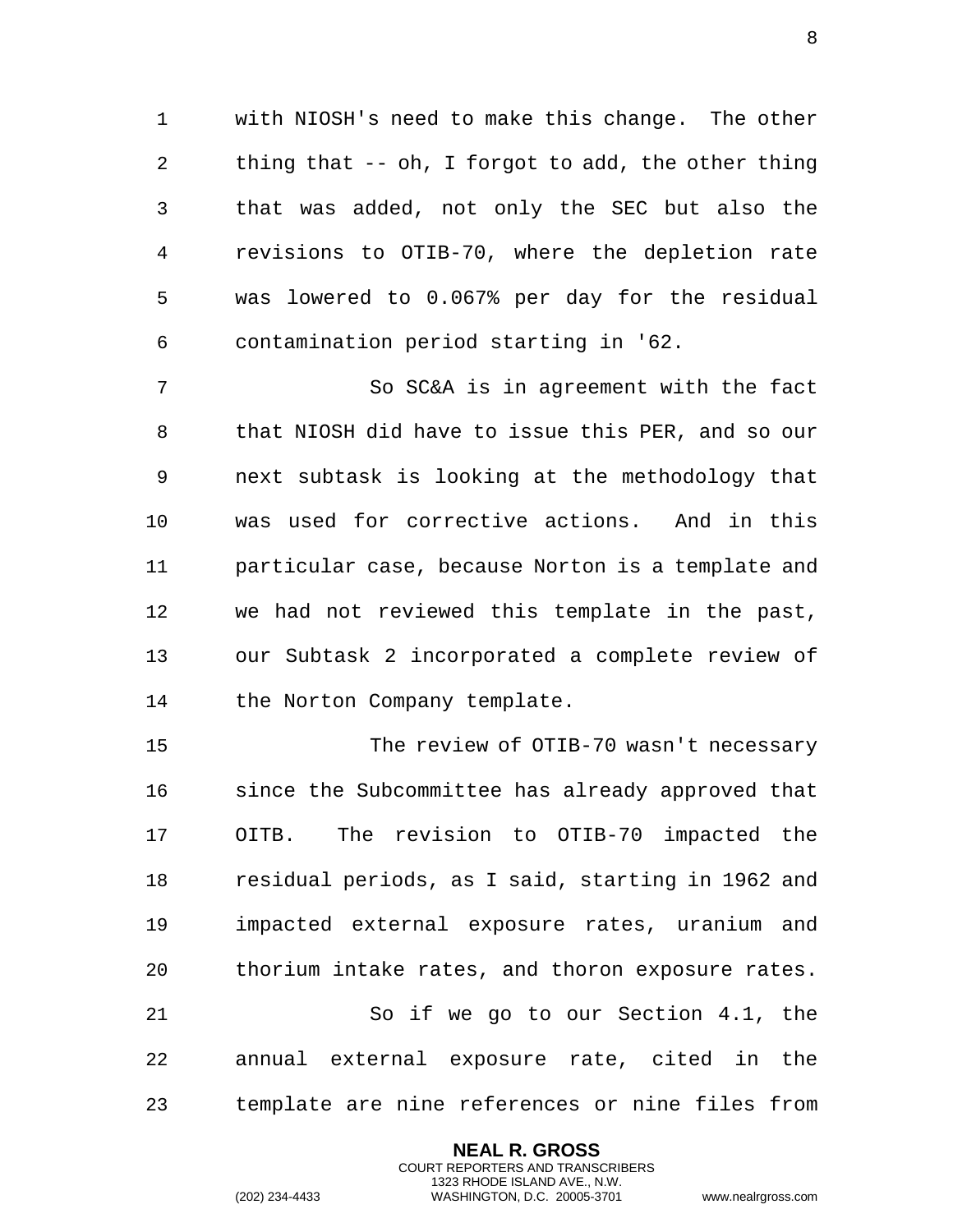the Site Research Database that NIOSH used for the basis for estimating the external exposure rates. And they were listed as, these were nine references that were listed for the operational period.

 However, when SC&A looked at these references, and we did look thoroughly at all the references, it appeared that only four of them actually were from the operational period, and it seemed like the remaining five were taken during the residual period. We can talk about that a little bit later.

 And as you see in Section 4.1.1, we summarized each of these references that NIOSH identified.

 And I'll just point out that the first reference ID that's identified, one of the things we note is that the air sample data, and we do have this illustrated on Figure 1, the air sample data that was listed in this particular reference seemed to be higher concentrations, like greater than 100 dpm per cubic meter, much higher than what we saw in the air sample results from all of

> **NEAL R. GROSS** COURT REPORTERS AND TRANSCRIBERS 1323 RHODE ISLAND AVE., N.W.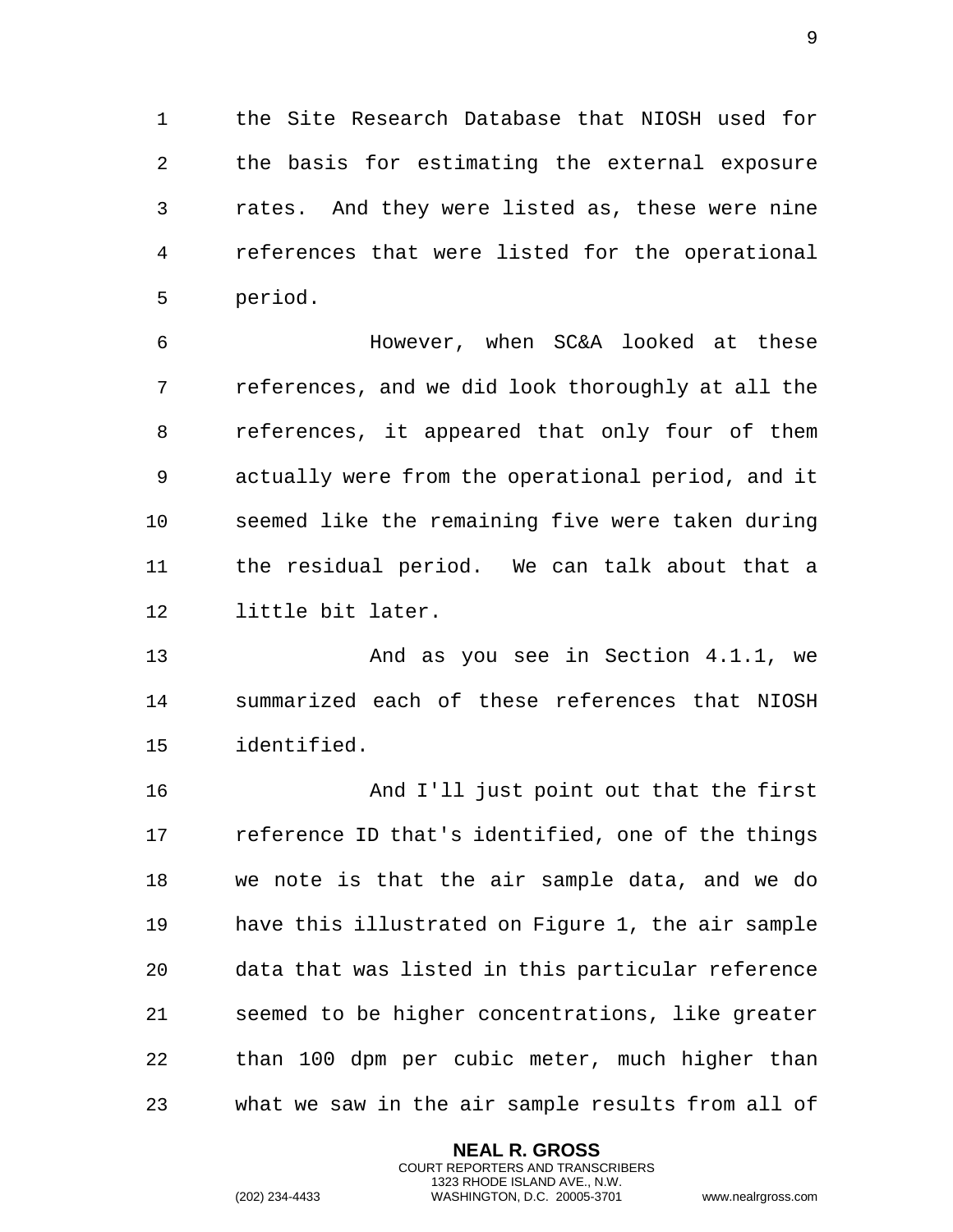the other eight references that were identified. And the other thing you'll take notice of in Figure 1 is that a lot of this data, or some of this data, is illegible. And so what we did, though, is we took one of the data, the sample points that was listed there as N493 and calculated the air concentration value from that dpm per cubic centimeter -- or cubic meter, in air, we calculated an air concentration of 7.29e-8 microcuries per cubic meter.

11 And I'll make reference to this later, because like I said, it was obvious to us that this particular sample sheet did have some higher concentrations than we found in the other references. And we go through each of the four references that we associated with the operational period in this section. We won't go into details there.

 And then a summary, in Section 4.1.2, it's a summary of what we interpreted as the post- operational survey. Just based on the dates in the operations, it did not appear to us that these were surveys or samples that were taken in the

> **NEAL R. GROSS** COURT REPORTERS AND TRANSCRIBERS 1323 RHODE ISLAND AVE., N.W.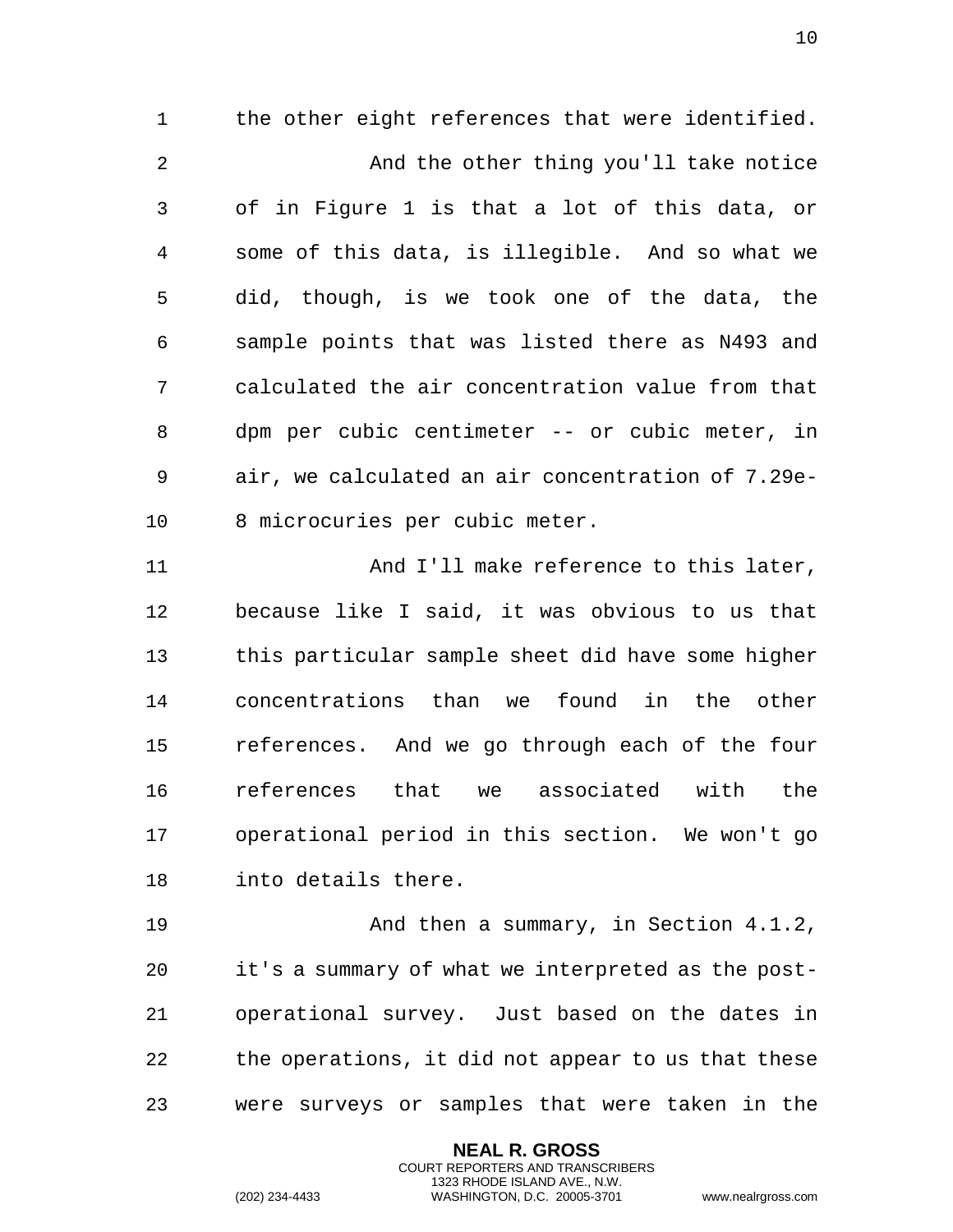operational period.

 If we move on then, what NIOSH did, we'll move on to our comments on page 16, using these nine references, NIOSH derived a surface contamination level of 1.83e-6 dpm per meter squared for the start of the residual period in 1962.

 However, based on our review of the various references, we took that value and calculated a 95th percentile value of -- by doing just a back of the envelope calculation, of 3.48e-11 microcuries per cubic meter. And we, based on our review of these references, we really didn't feel we had sufficient information to duplicate or confirm that value, their value of 1.83e-6 dpm per square meter.

 So that was our first finding, is that we don't know all the data that they pulled from these references. In some cases, it appears that some of the data wouldn't have been appropriate based on the location. And in other cases there were data that were, you know, several orders of magnitude higher than the remaining data. And so

> **NEAL R. GROSS** COURT REPORTERS AND TRANSCRIBERS 1323 RHODE ISLAND AVE., N.W.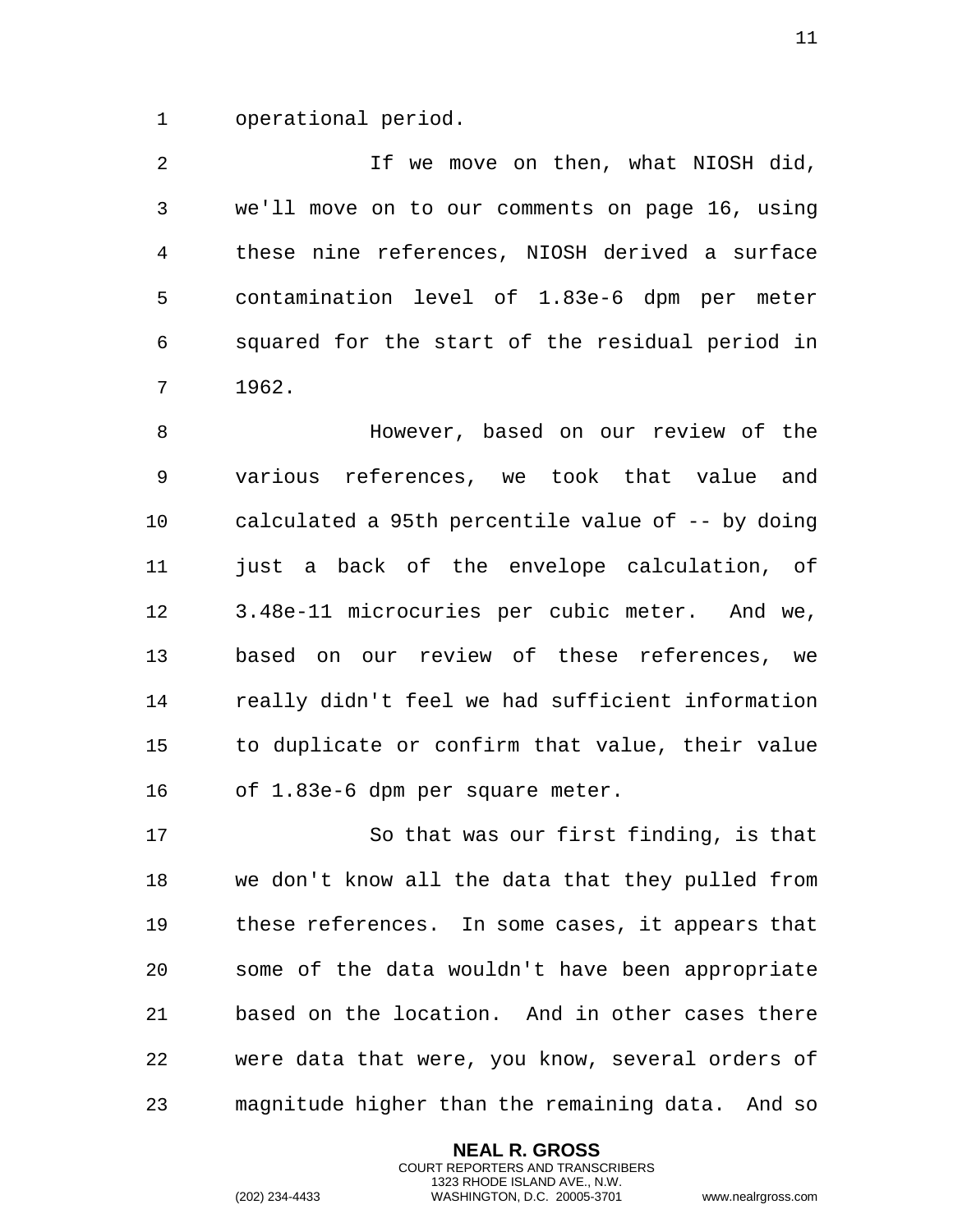we're not sure if NIOSH eliminated those data points for some reason. And so we really are going to need a little bit more information as to how they derived that value.

 Finding 2, again, is something that I made mention of, is that their template seemed to indicate that all of these survey data results were taken in the operational period. But as I mentioned, it seemed like five of these were actually during the residual period. So that is where we came up with our second finding.

12 12 If we move on, then, to Section 4.2, the residual period internal dose, NIOSH stated that they used a Pagnotto memo for coming up with their air concentrations of 2.96 dpm per cubic meter for uranium, and 4.66 dpm per cubic meter for thorium.

18 And if we actually, Figure 3 shows you that memo. And in using that data, we were able to match the thorium values. However, the uranium values, which were based on samples shown in their 3M, 4M, and 6M, we calculated a factor of two lower than NIOSH's assigned intakes in

> **NEAL R. GROSS** COURT REPORTERS AND TRANSCRIBERS 1323 RHODE ISLAND AVE., N.W.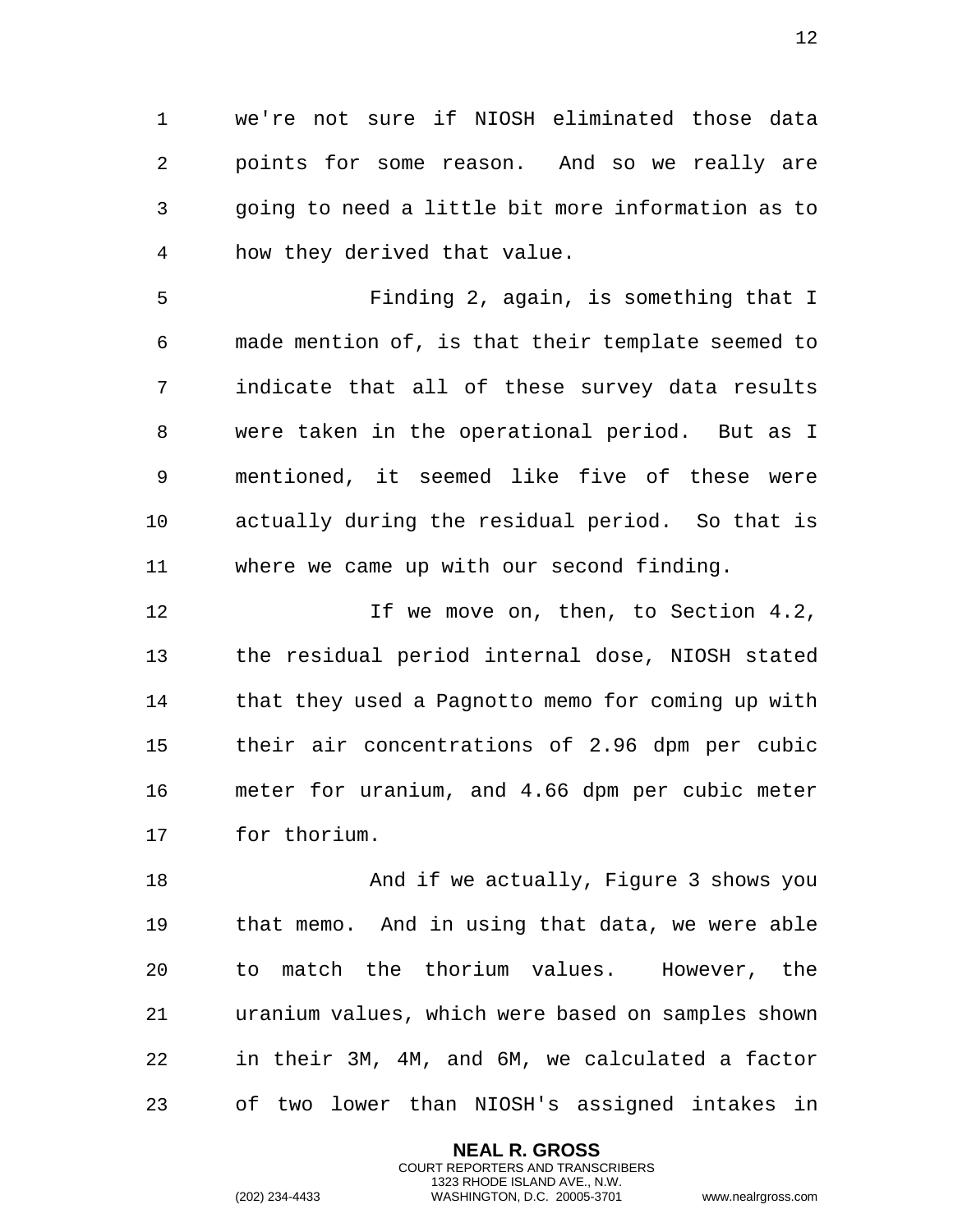concentrations.

 And I think what had happened here, in fact, I did, Dave Allen and I had talked, but I believe what had happened is NIOSH just inadvertently, for the second sample, where there was zero results for the long-lived alpha emitters, I think they accidentally pulled the short-lived value in calculating their numbers. So that is the Finding 3 that we have listed on page 19. Our value was actually lower. We also went and calculated in Section 4.3, the annual thoron exposure rates. And they also used the same memo, and we were able to reproduce their values. And so we don't have any issues with the thoron exposure rates.

 Going on to our Subtask 3, Subtask 3 is the identification of potentially impacted cases and their selection process. And in this case, they looked at all of the previous claims that were less than 50%.

 There were some that were eliminated because they had already been evaluated under the revised template. And some of them didn't

> **NEAL R. GROSS** COURT REPORTERS AND TRANSCRIBERS 1323 RHODE ISLAND AVE., N.W.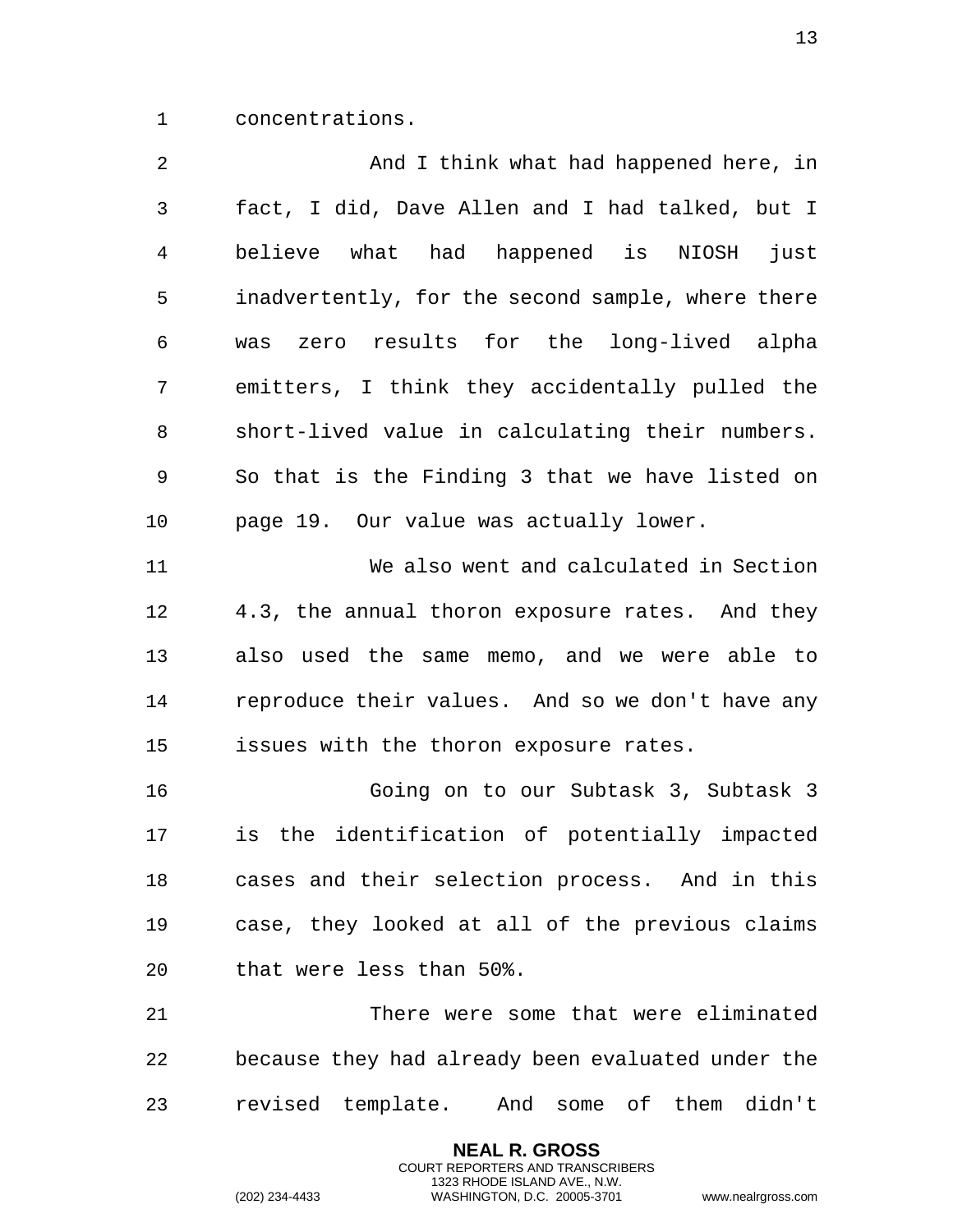qualify because they were not confined to employment after 1962. So SC&A concurs with NIOSH's selection criteria.

 And finally, in Subtask 4, we are asked usually to select criteria for a -- during a subset of dose reconstructions, we're reviewing one or two dose reconstructions. And in this particular case, if we can find one claim that has both internal and external dose and with employment at Norton after 1961, we feel that would suffice for completing our Subtask 2 case review.

 So that's the Norton PER-59. Are there any questions? Everybody there.

 MEMBER ZIEMER: This is Ziemer. Just a comment, I assume we're going to hear some responses from NIOSH on this.

 MS. K. BEHLING: I don't know if NIOSH is prepared for responses. But we do have the three findings that'll have to be dealt with before we do our Subtask 4.

MEMBER ZIEMER: Right.

MR. ALLEN: This is Dave Allen, I can

**NEAL R. GROSS** COURT REPORTERS AND TRANSCRIBERS 1323 RHODE ISLAND AVE., N.W.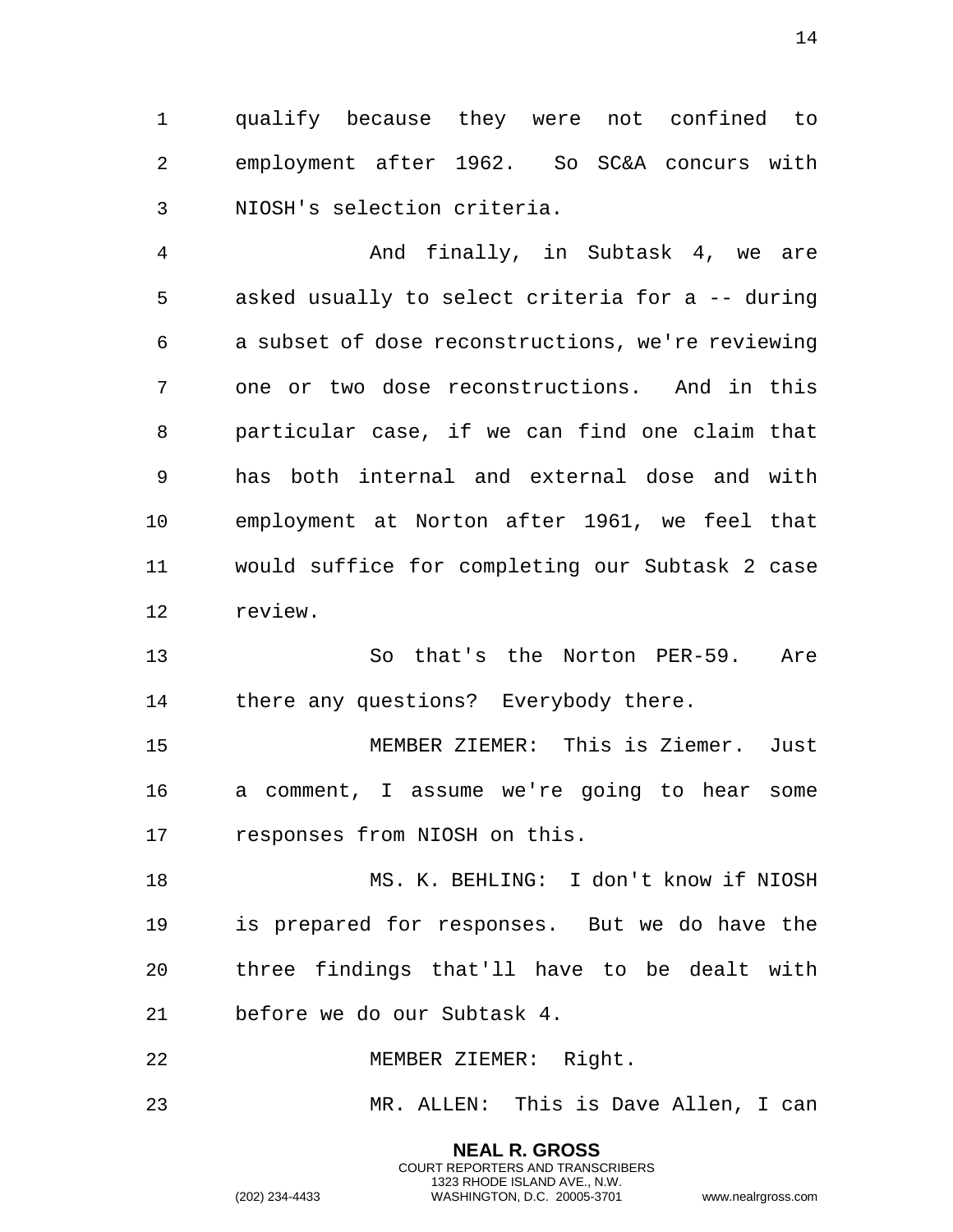respond to those. Okay if --

 MR. KATZ: Yeah, go ahead, Dave. MR. ALLEN: I guess just taking those in order, there's three findings on the report. The very first one was there was not sufficient information in the template to identify all the critical information to come up with that contamination value of -- and I got the figure here in front of me. I just want to point out that as a template, this was designed somewhat for something we could put in a dose reconstruction, and we generally don't put that hardcore scientific detail in the dose reconstruction report. We get criticized when we put too much in there too. And --- but the 1.83 times 10 to the 6th dpm per square meter, that's not something that's new. That was in our Evaluation Report when the SEC was granted. It was in the addendum to the Evaluation Report and it was in the SC&A

that is brand new to this or anything.

**NEAL R. GROSS** COURT REPORTERS AND TRANSCRIBERS 1323 RHODE ISLAND AVE., N.W.

review of the Evaluation Report. So it's nothing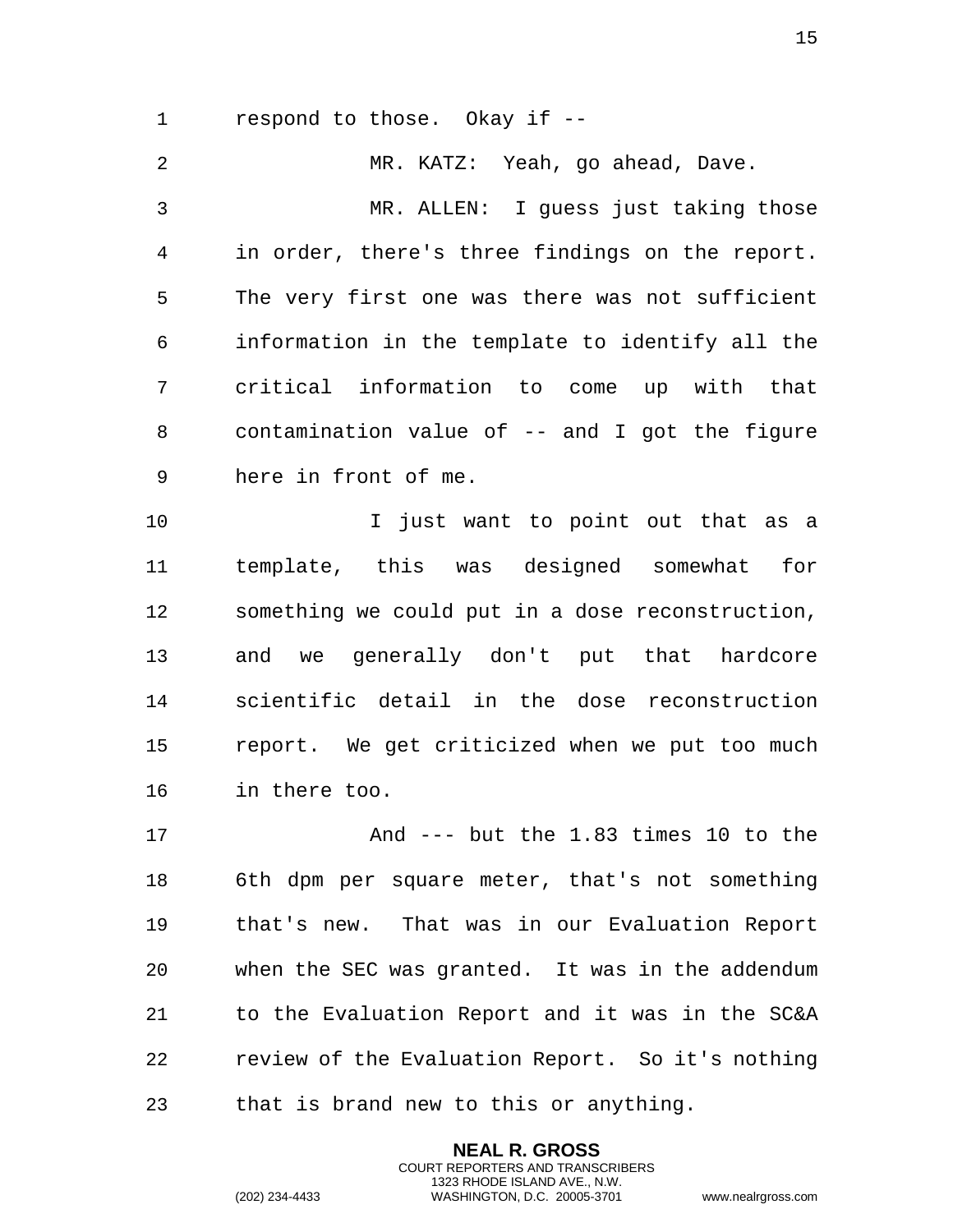We do have the calculations in a spreadsheet you know, available. But that's not something we would normally put in the template. As far as Finding 2, you're right, it does say it was operational air samples. The intent there was to say it was prior to the post- cleanup residual period. As Kathy pointed out early on, it was an operational period followed by a -- essentially a D&D period, then followed by what we would normally think of as a residual period. The template was intended to basically say air samples from the -- just like in what we said in the ER, it's the end of the operational period, as well as end of D&D period is what we based --- the air samples we took to come up with that number.

 You are right that the template said operational and it really should say, operational and D&D, period.

21 And the last one, as Kathy pointed out and we already talked, and there was a mistake in there. We took a .2 value that should have been

> **NEAL R. GROSS** COURT REPORTERS AND TRANSCRIBERS 1323 RHODE ISLAND AVE., N.W.

(202) 234-4433 WASHINGTON, D.C. 20005-3701 www.nealrgross.com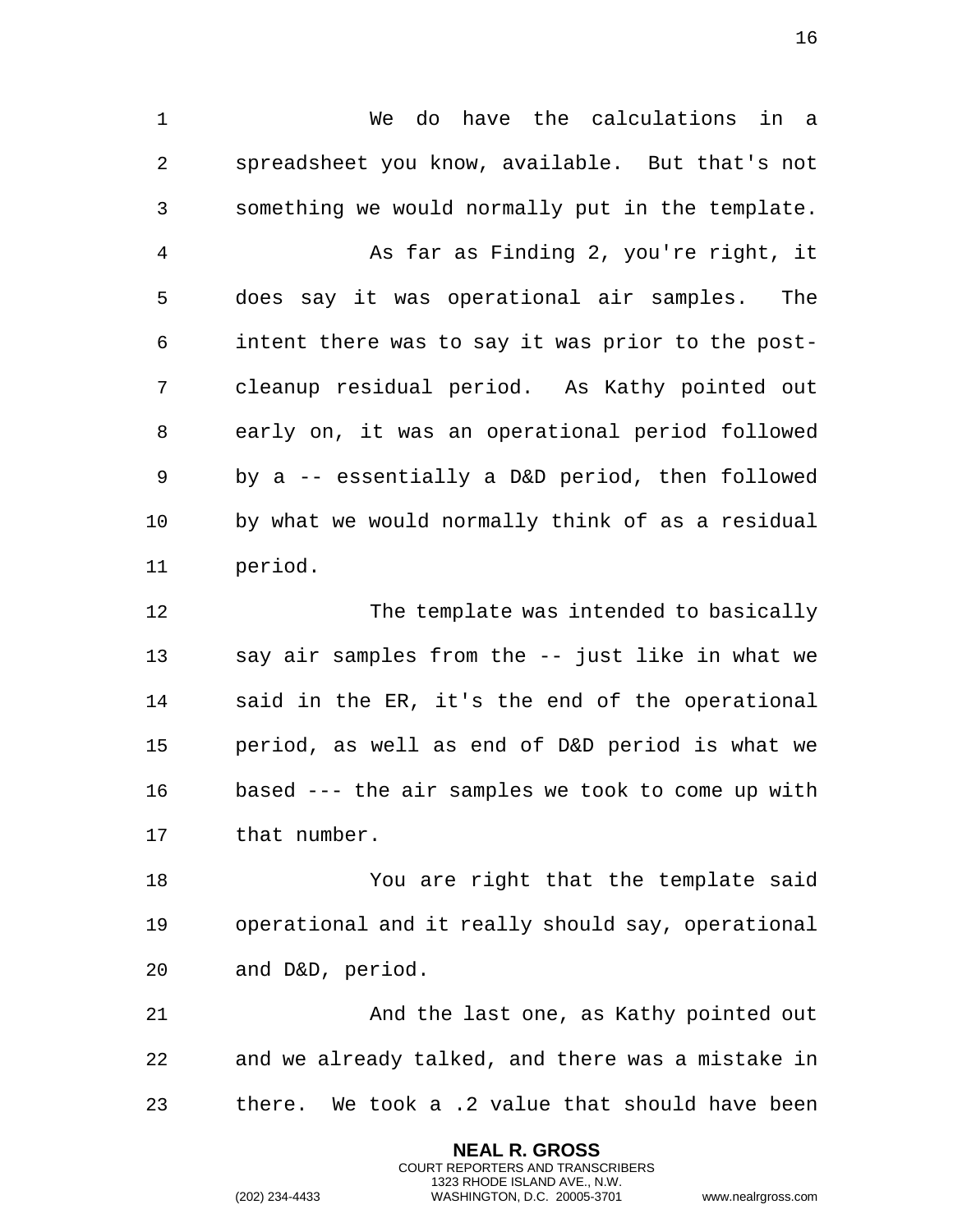a zero and essentially came up with an airborne value that was double what it should have been. MS. K. BEHLING: David, thank you. If I could just ask, if I could see -- I understand why you certainly don't put these types of spreadsheets and details into the dose reconstruction report, and these templates are a little bit different than some of the other documents that we use, technical documents that we use here. But if I could see that spreadsheet for the calculations that went behind the 1.83e- 6, that would certainly be appreciated. 14 MR. ALLEN: I can do that. MS. K. BEHLING: Okay, thank you. And I do understand the wording issue with regard to Finding 2. And I assume that you'll be making changes to the template for the Finding 3 with regard to the uranium. MR. ALLEN: Yes, once we're done with this review and make sure there's nothing else to change, yes. MR. KATZ: So this, I'm sorry, this is

> **NEAL R. GROSS** COURT REPORTERS AND TRANSCRIBERS 1323 RHODE ISLAND AVE., N.W.

(202) 234-4433 WASHINGTON, D.C. 20005-3701 www.nealrgross.com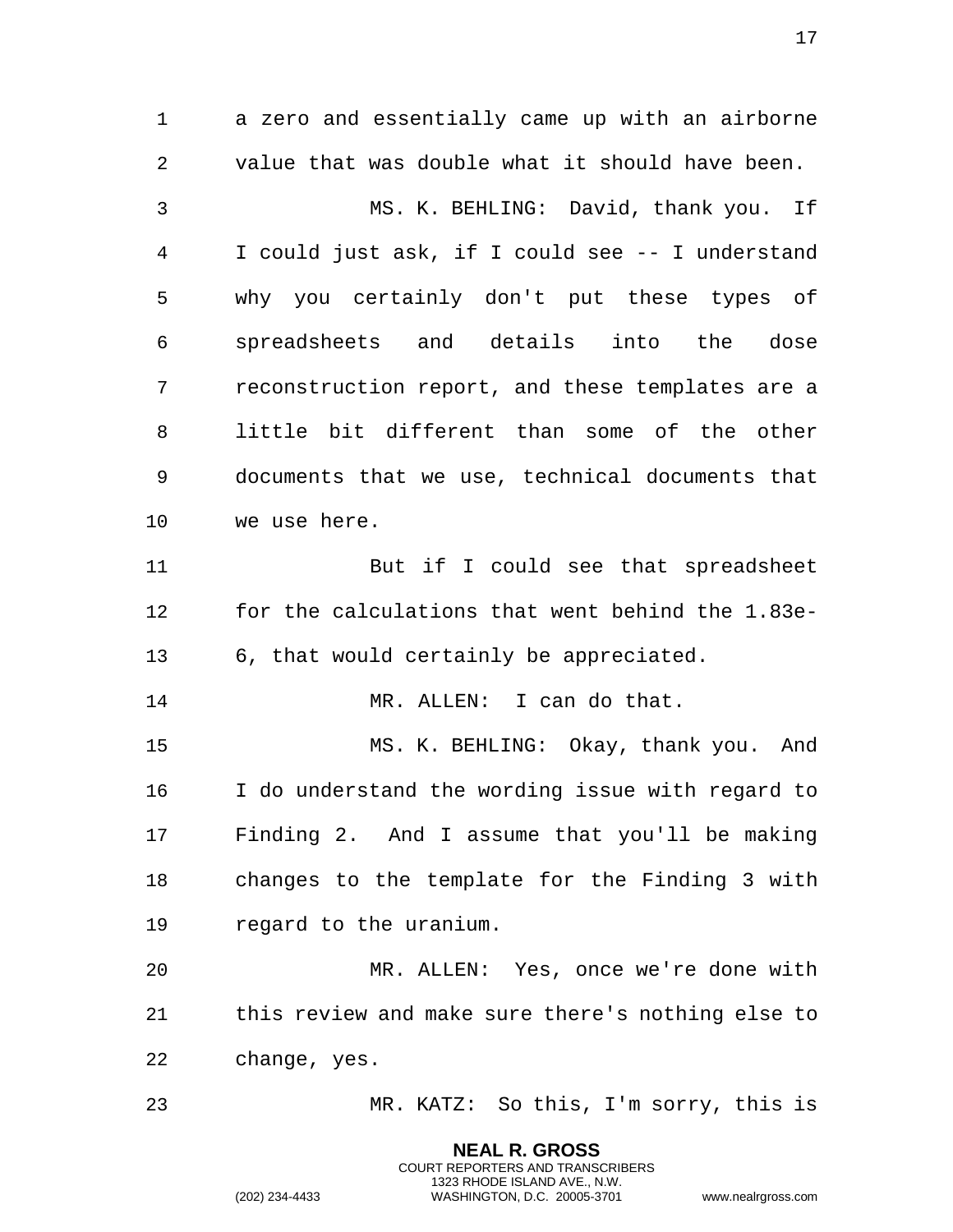1 Ted, but could I point out a couple things here. 2 So the labeling thing, that really shouldn't be 3 a finding then, in retrospect, because it's 4 nothing to do with the correctness of the 5 calculations and so on.

6 But the finding, the first finding, 7 Kathy, where you're asking for the spreadsheet, 8 but then don't mention that SC&A had reviewed 9 that material for the ER report. So I'm a little 10 unclear as to whether that isn't already reviewed 11 by SC&A or not.

12 MS. K. BEHLING: Well, I wasn't -- 13 MR. KATZ: Because it sounds like it 14 was.

15 MS. K. BEHLING: Yeah, I don't know. 16 When he said that that value was used, I was not 17 involved in the SEC process. I can check on that.

18 MR. KATZ: Yeah.

19 MS. K. BEHLING: And so that's why 20 this became a Finding 4.

21 MR. KATZ: Yeah, I mean --- John 22 Stiver, aren't you on the line? Is John on the

> **NEAL R. GROSS** COURT REPORTERS AND TRANSCRIBERS 1323 RHODE ISLAND AVE., N.W.

23 line?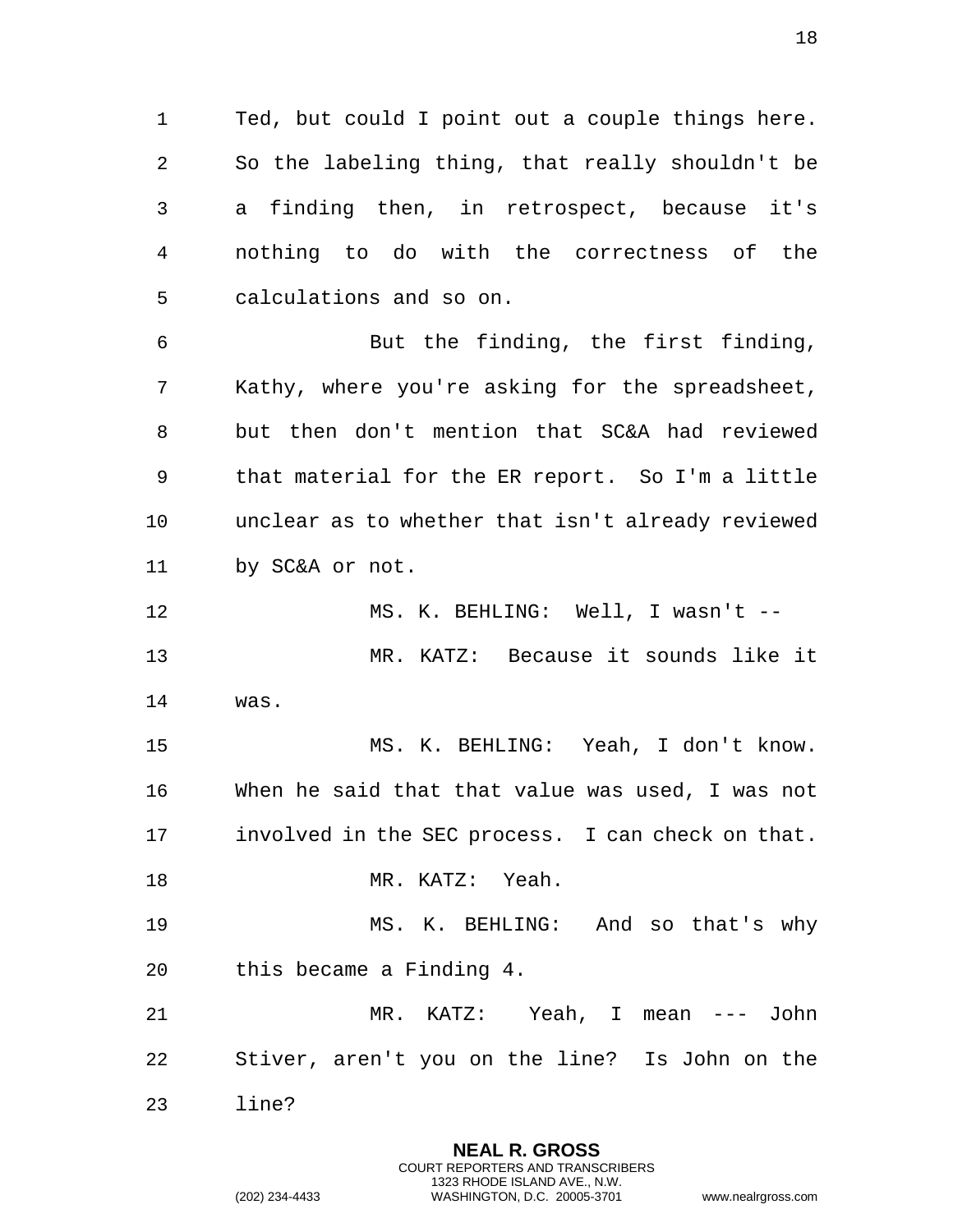**NEAL R. GROSS** 1 MR. STIVER: Yes, I'm on the line, 2 Ted. 3 MR. KATZ: Okay, I'm just -- John, it 4 occurs to me, I mean Kathy should have been, I 5 guess, apprised of SC&A having reviewed that 6 material before. But anyhow, we need to sort 7 that out. 8 MR. STIVER: Okay, yeah, we can look 9 into that for sure. 10 MR. KATZ: Okay, thanks. So I guess 11 until you do, and since no one seems to know it 12 who's on this call, until you do, I guess, we 13 can't really do much with this Finding 1 until 14 you can confirm that you had already reviewed 15 that and you agreed with that value and so on, or 16 whatever the case might be. 17 MS. K. BEHLING: And both John and I 18 will look into that. 19 MR. KATZ: Okay. 20 MS. K. BEHLING: And my apologies for 21 not digging into the SEC aspect. 22 MR. KATZ: Okay, I got the -- 23 MEMBER BEACH: Can we move forward on

> COURT REPORTERS AND TRANSCRIBERS 1323 RHODE ISLAND AVE., N.W.

(202) 234-4433 WASHINGTON, D.C. 20005-3701 www.nealrgross.com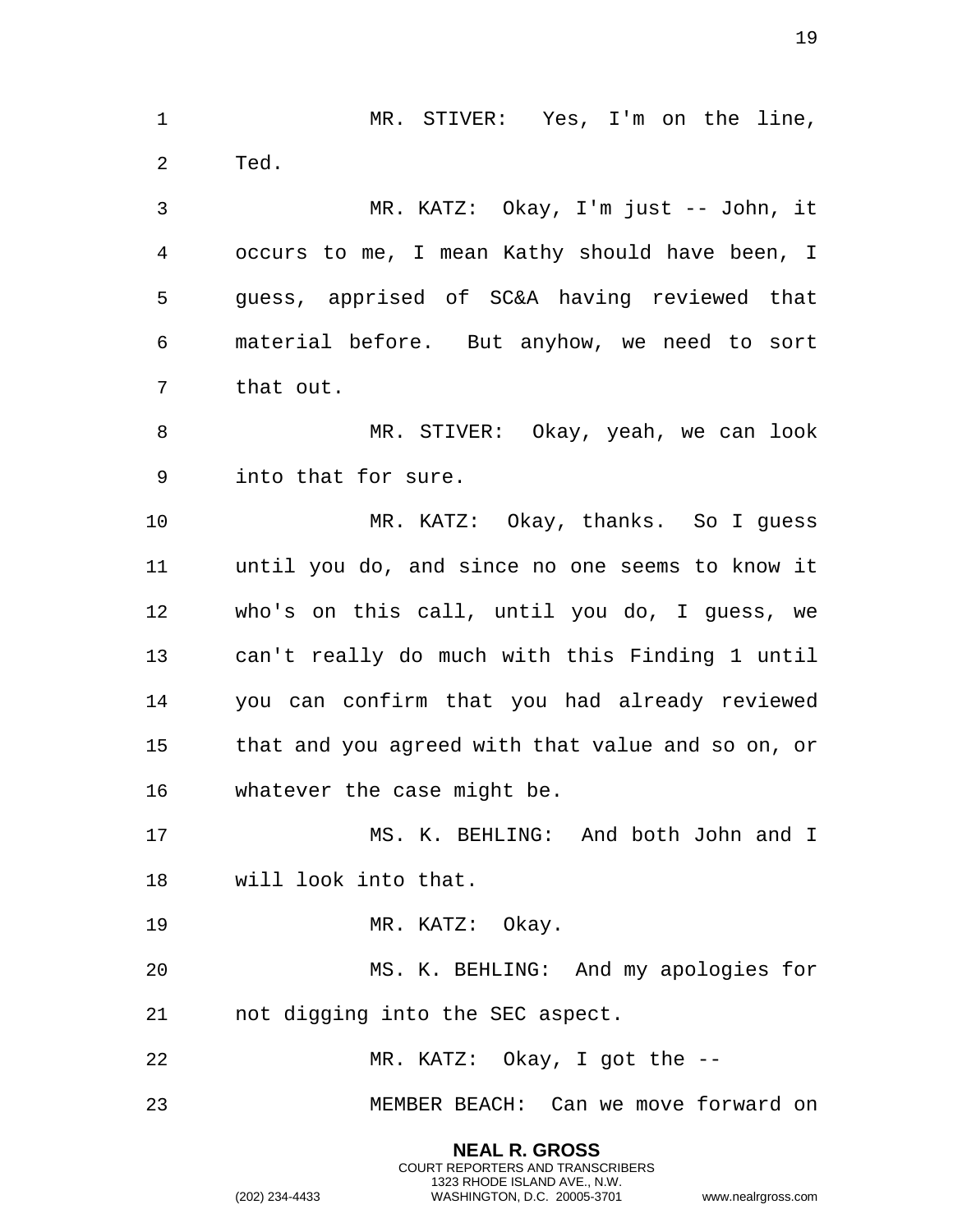the Subpart 4, or do we have to wait for the first three to be, the findings to be settled? MR. KATZ: Well, Josie, I think we need that Finding 1. I mean the other findings are settled, basically, but the Finding 1 -- MEMBER BEACH: Right. MR. KATZ: I think we need to know whether SC&A is the one who reviewed and approved the methodology there or not. Because that has to come before you choose your cases. MEMBER BEACH: Got you, okay. MR. KATZ: Yeah. Okay, I'm sorry, Wanda, for interjecting here. I just thought I'd cut to the chase with these items, but --- Wanda, are you on the line? Maybe you're on mute, Wanda? CHAIR MUNN: Was I on mute? MR. KATZ: Oh, there you are. Now you're on. CHAIR MUNN: Oh, alright. Very good, I'm glad. This is just a comedy of errors here at my house today. What I was saying was we may have to rely on you for more of that than usual, Ted, as I am not able to undo, untangle what's

> **NEAL R. GROSS** COURT REPORTERS AND TRANSCRIBERS 1323 RHODE ISLAND AVE., N.W.

(202) 234-4433 WASHINGTON, D.C. 20005-3701 www.nealrgross.com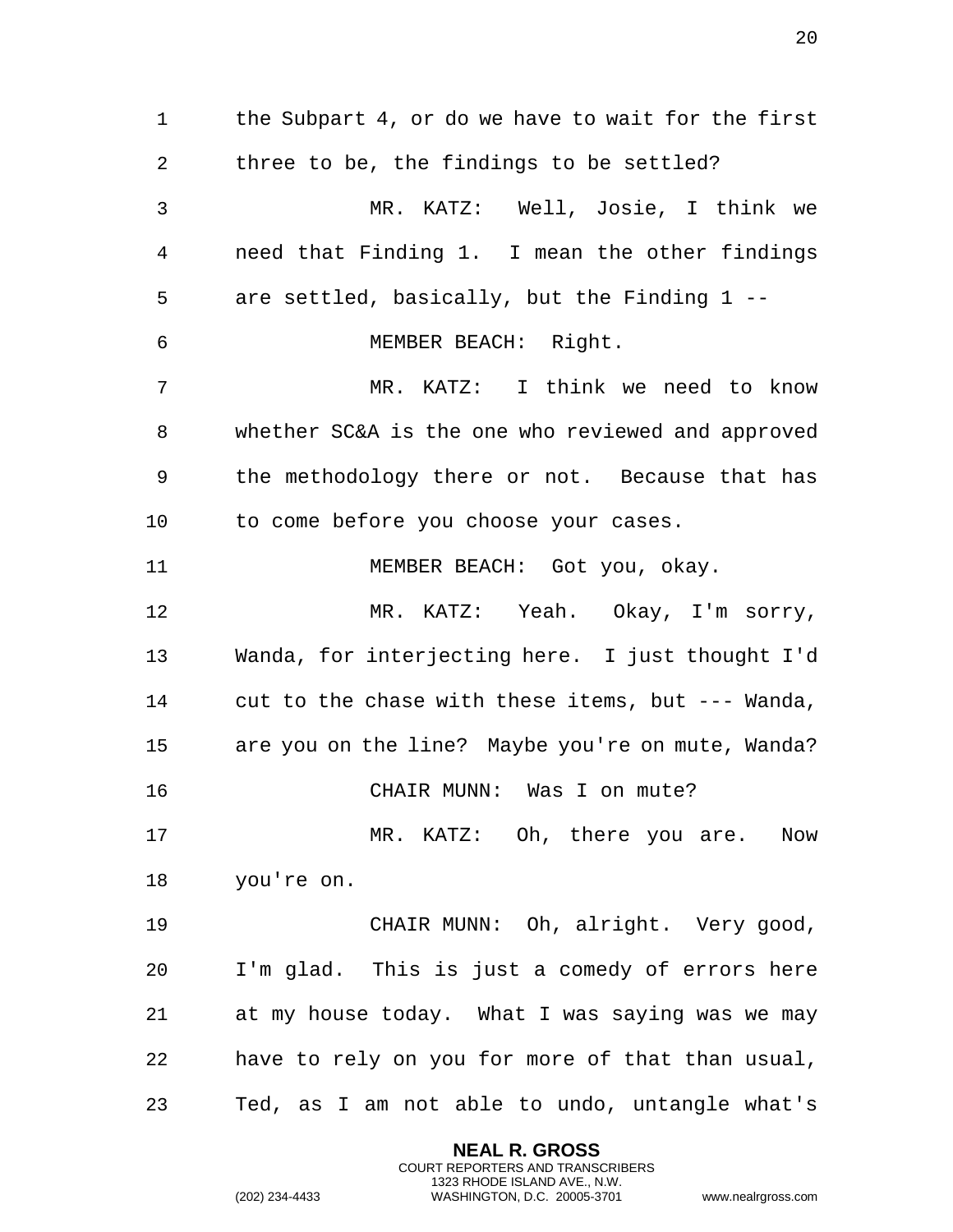going on here at my house right now.

 I have been unable to get my government computer synchronized properly, in the first place. It will not show me mail past the tenth of this month. And I know very well I've seen mail since the tenth of this month on this device. But I've restarted it and it still doesn't do a thing for me.

 So not only do I not have current information on this computer, I also do not have even basic instructions for getting onto --- starting the screen.

 And so I'm struggling through that, and an extremely slow, old version of things on my personal computer. So my apologies for that. I did receive your material that you forwarded this morning on my home computer, thank you.

18 MR. KATZ: Okay, yeah.

 CHAIR MUNN: So we're going to have a carryover here for PER-59 until there has been some additional mutual work on everybody concerned in the background. Am I correct in assuming we will carry PER-59 over until our next

> **NEAL R. GROSS** COURT REPORTERS AND TRANSCRIBERS 1323 RHODE ISLAND AVE., N.W.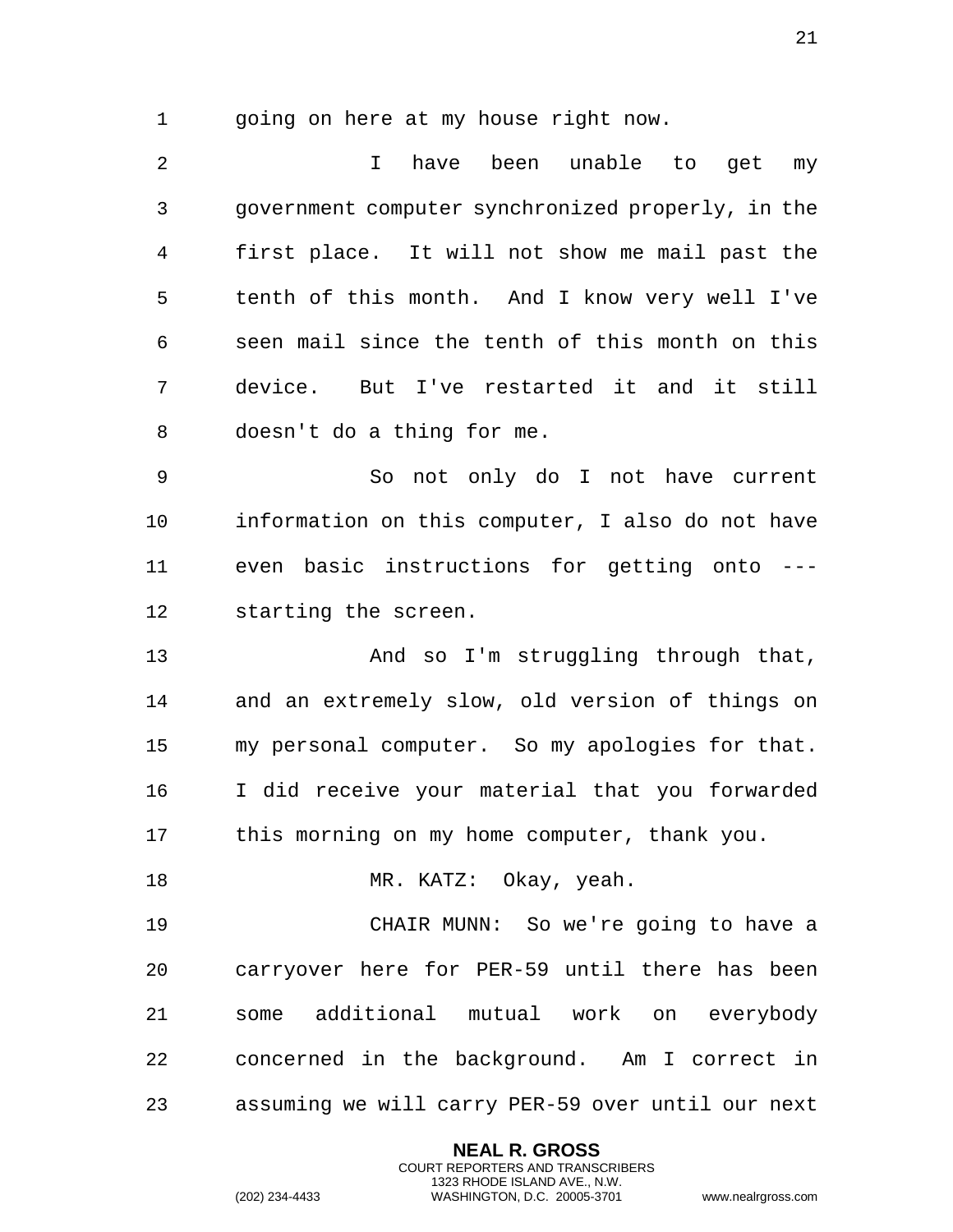meeting?

| $\overline{a}$ | MEMBER ZIEMER: Well, a quick question            |
|----------------|--------------------------------------------------|
| 3              | on that to kind of follow up Josie's question on |
| 4              | issue -- or Item 4. Really, the recommendation   |
| 5              | is simply to select one case. Do we need the     |
| 6              | final resolution on Issue 1 to approve --- going |
| 7              | ahead, we don't have to make the selection, do   |
| 8              | we? We just $---$                                |
| 9              | MR. KATZ: Well, I mean, certainly                |
| 10             | NIOSH can forward a case to them. But until SC&A |
| 11             | knows whether the methodology was resolved or    |
| 12             | not, they can't really review the case for its   |
| 13             | correctness.                                     |
| 14             | MEMBER ZIEMER: No, no, I understand.             |
| 15             | But the recommendation is that one case is       |
| 16             | reviewed.                                        |
| 17             | MR. KATZ: Oh, yeah, and you guys can             |
| 18             | discuss that, for sure.                          |
| 19             | MEMBER ZIEMER: And we can simply                 |
| 20             | stipulate that that not be done until they       |
| 21             | resolve the other. Do you need to resolve that   |
| 22             | with the Committee? I'm sort of asking that. We  |
| 23             | have to carry it forward, don't we, Issue 1?     |

**NEAL R. GROSS** COURT REPORTERS AND TRANSCRIBERS 1323 RHODE ISLAND AVE., N.W.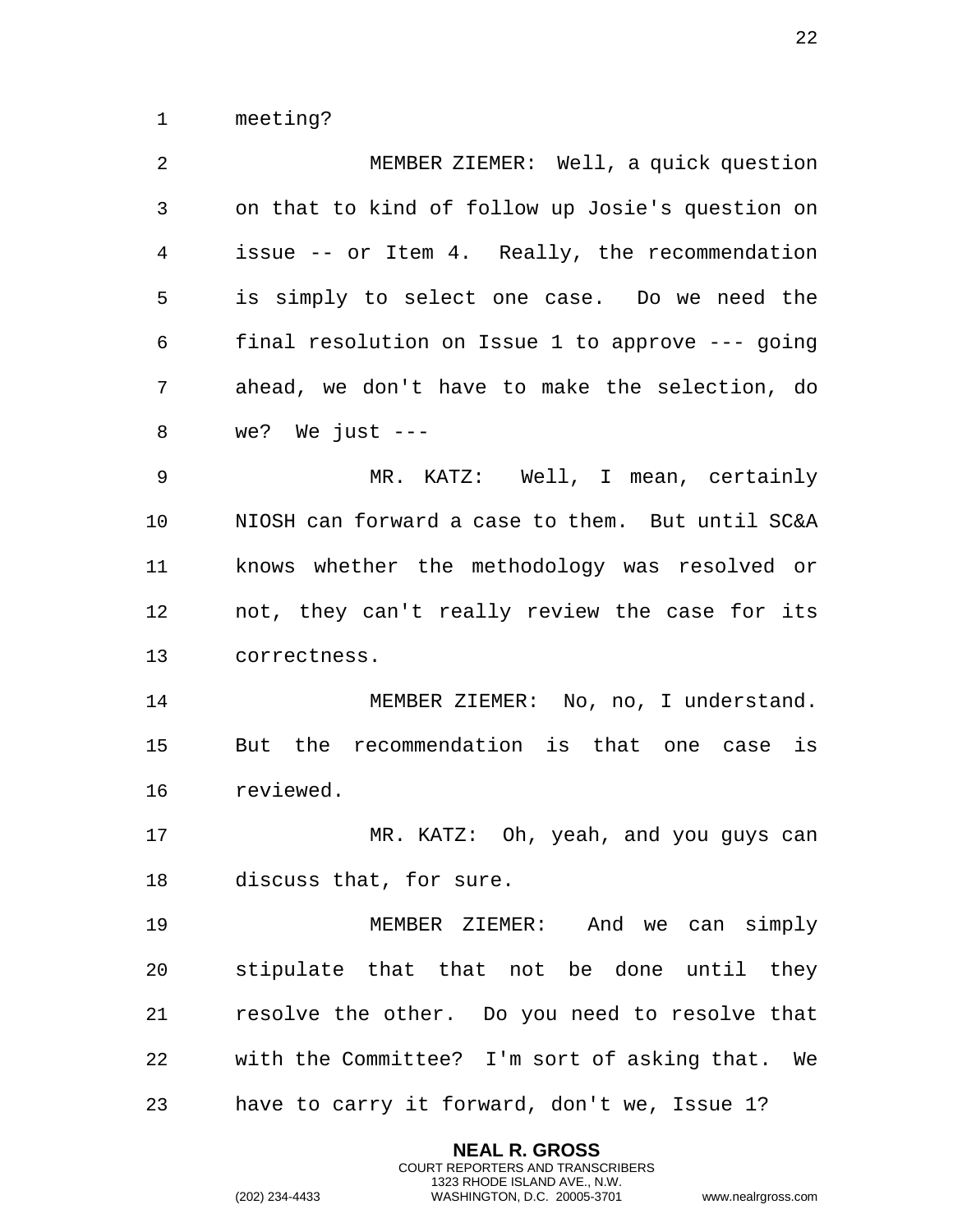| $\mathbf{1}$ | MR. KATZ: Yeah, and so if you all --               |
|--------------|----------------------------------------------------|
| 2            |                                                    |
| 3            | (Simultaneous speaking.)                           |
| 4            | MEMBER ZIEMER: Unless SC&A says that               |
| 5            | they've already, previously agreed to it. Then     |
| 6            | it really isn't an issue at that point.            |
| 7            | MR. KATZ: Right. So far we can, NIOSH              |
| 8            | can go ahead and find a case and forward that on   |
| 9            | to SC&A.                                           |
| 10           | And if SC&A, once it looks at what it              |
| 11           | did with the SEC, sees that they had already       |
| 12           | reviewed the methodology and approved it, and      |
| 13           | then if you -- if the Subcommittee then believe    |
| 14           | that's fine, then the Subcommittee's good with     |
| 15           | it, then yeah, then they could just carry forward  |
| 16           | without more marching orders.                      |
| 17           | MEMBER ZIEMER: Yeah, all we would                  |
| 18           | have to do is, all they would have to do is notify |
| 19           | us that the issue goes away. We don't have to      |
| 20           | take action at that point, right?                  |
| 21           | MR. KATZ: Yeah, correct, correct.                  |
| 22           | MEMBER ZIEMER: Yeah.                               |
| 23           | MR. KATZ: Yeah, yeah, I think --                   |
|              |                                                    |

**NEAL R. GROSS** COURT REPORTERS AND TRANSCRIBERS 1323 RHODE ISLAND AVE., N.W.

(202) 234-4433 WASHINGTON, D.C. 20005-3701 www.nealrgross.com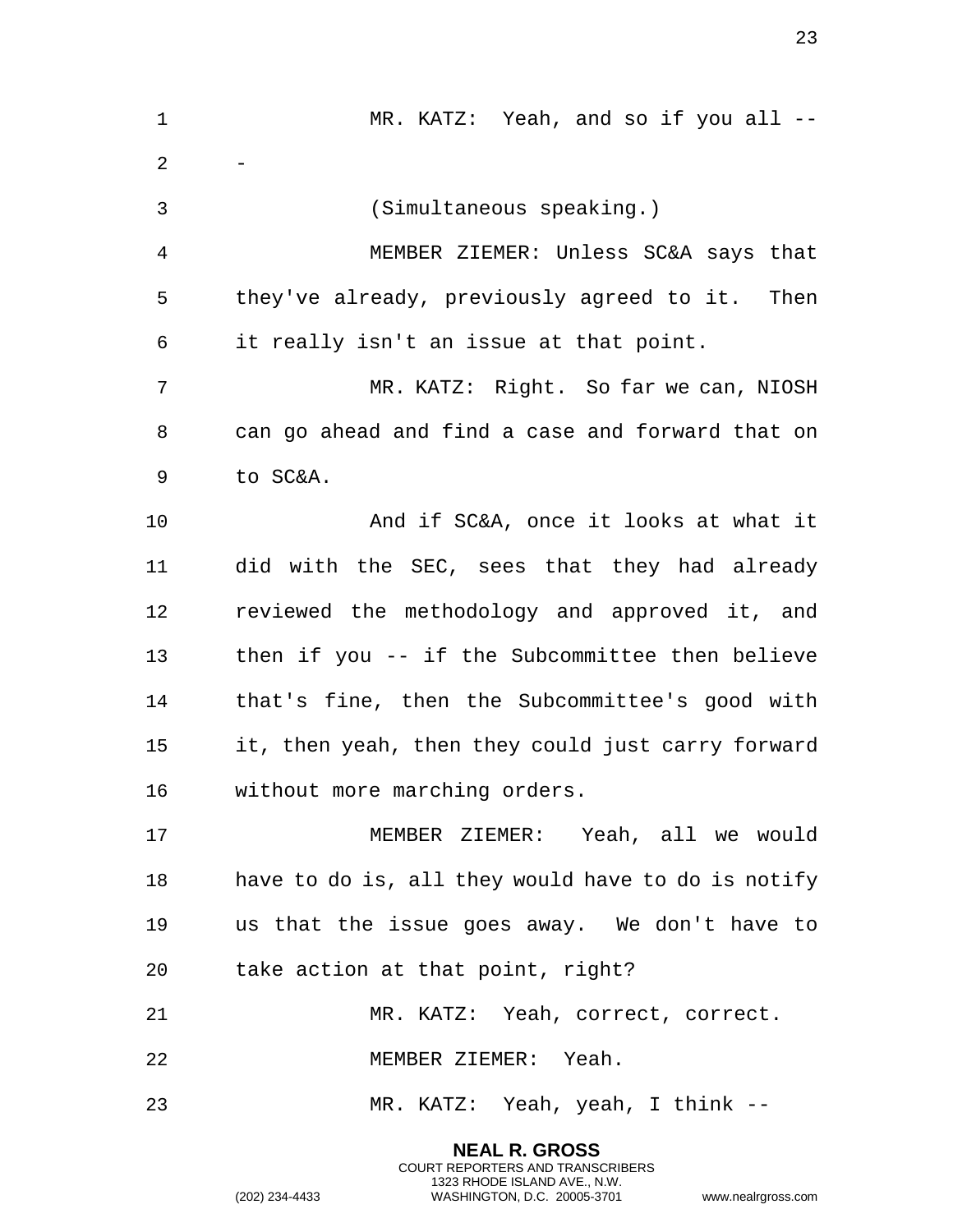MEMBER ZIEMER: Otherwise we do. MR. KATZ: Right, right. Unless you hear back from SC&A and you get a green light if you've already approved the methodology. MEMBER ZIEMER: Right, right. MR. KATZ: You go to the case. That makes sense. Thanks, Paul. CHAIR MUNN: Alright, as I said, we are carrying over, and -- MR. ALLEN: I'm sorry, Wanda, this is Dave Allen. Before we leave that, could Kathy state what that criteria for the case was one more time, please. MS. K. BEHLING: Okay, yeah, hold on one second. MR. KATZ: It's a claim with internal and external exposure and employment after 1961. 18 MS. K. BEHLING: Right. MR. ALLEN: Okay, that second part is what I didn't get. Alright, thank you. MR. KATZ: Yeah, you're welcome. 22 MS. K. BEHLING: Thank you, Ted. MS. MARION-MOSS: Wanda, this is Lori.

> **NEAL R. GROSS** COURT REPORTERS AND TRANSCRIBERS 1323 RHODE ISLAND AVE., N.W.

(202) 234-4433 WASHINGTON, D.C. 20005-3701 www.nealrgross.com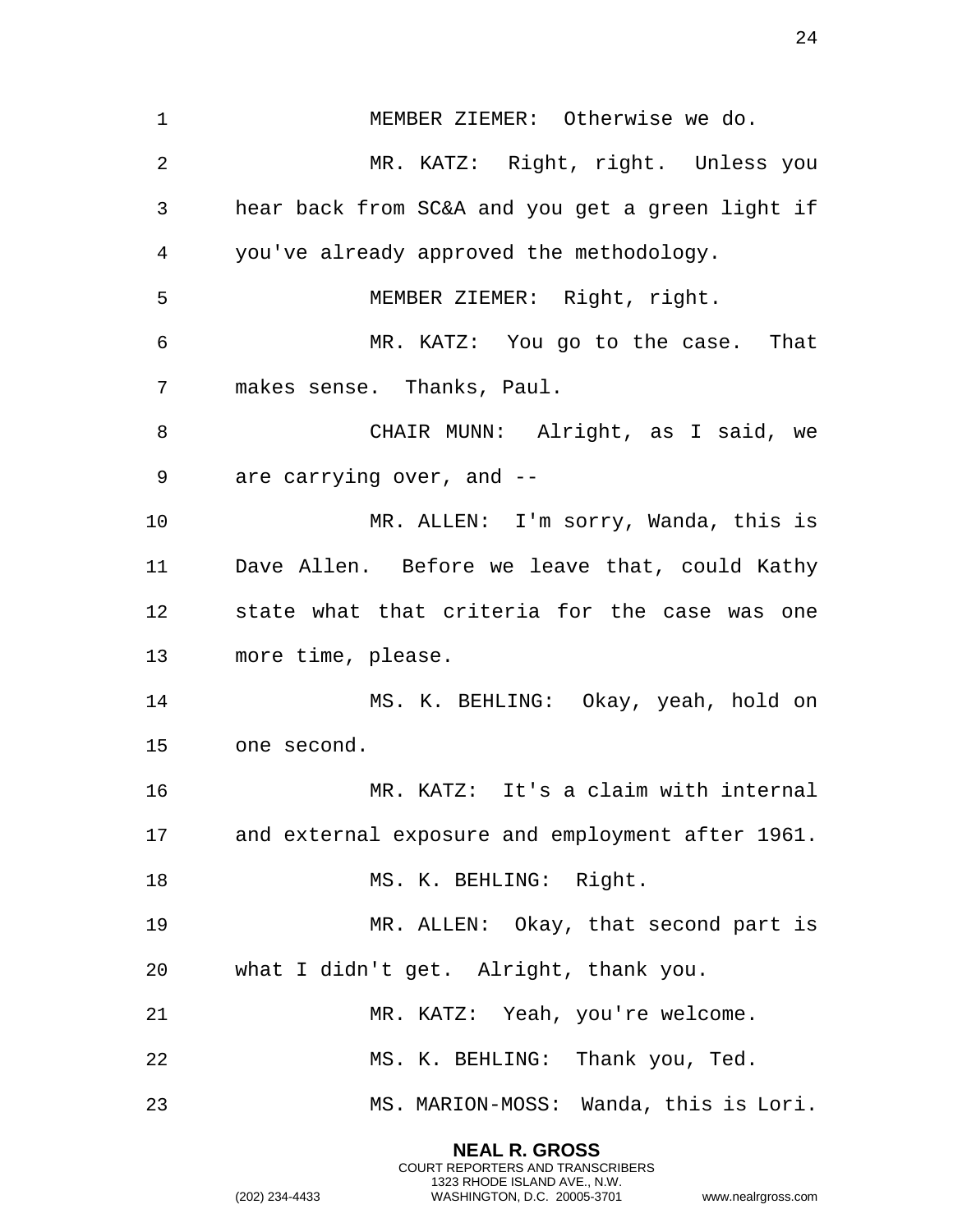I have a follow-up question as well. Could the other two findings associated with this PER, does the status, once we update the BRS with Dave's responses that he's provided today, does the status remain open?

 MR. KATZ: I can help you with that, I think, Lori. So the Finding 1, if, I mean, the Subcommittee has said they're fine as long as NIOSH already reviewed and approved the methodology.

 So that would be closed, then, and it really wouldn't have been a finding then because they had already approved it, if that's the case. Otherwise, we'll be dealing with it at the next meeting.

 The finding about labeling isn't really a finding, so that can just be taken out. It's not a finding, it's just what we would call an observation in other arenas of the Board.

 MS. MARION-MOSS: And Ted, you said NIOSH was going to do that, but it's actually SC&A is going to report that they --

MR. KATZ: Yeah, SC&A's going to

**NEAL R. GROSS** COURT REPORTERS AND TRANSCRIBERS 1323 RHODE ISLAND AVE., N.W.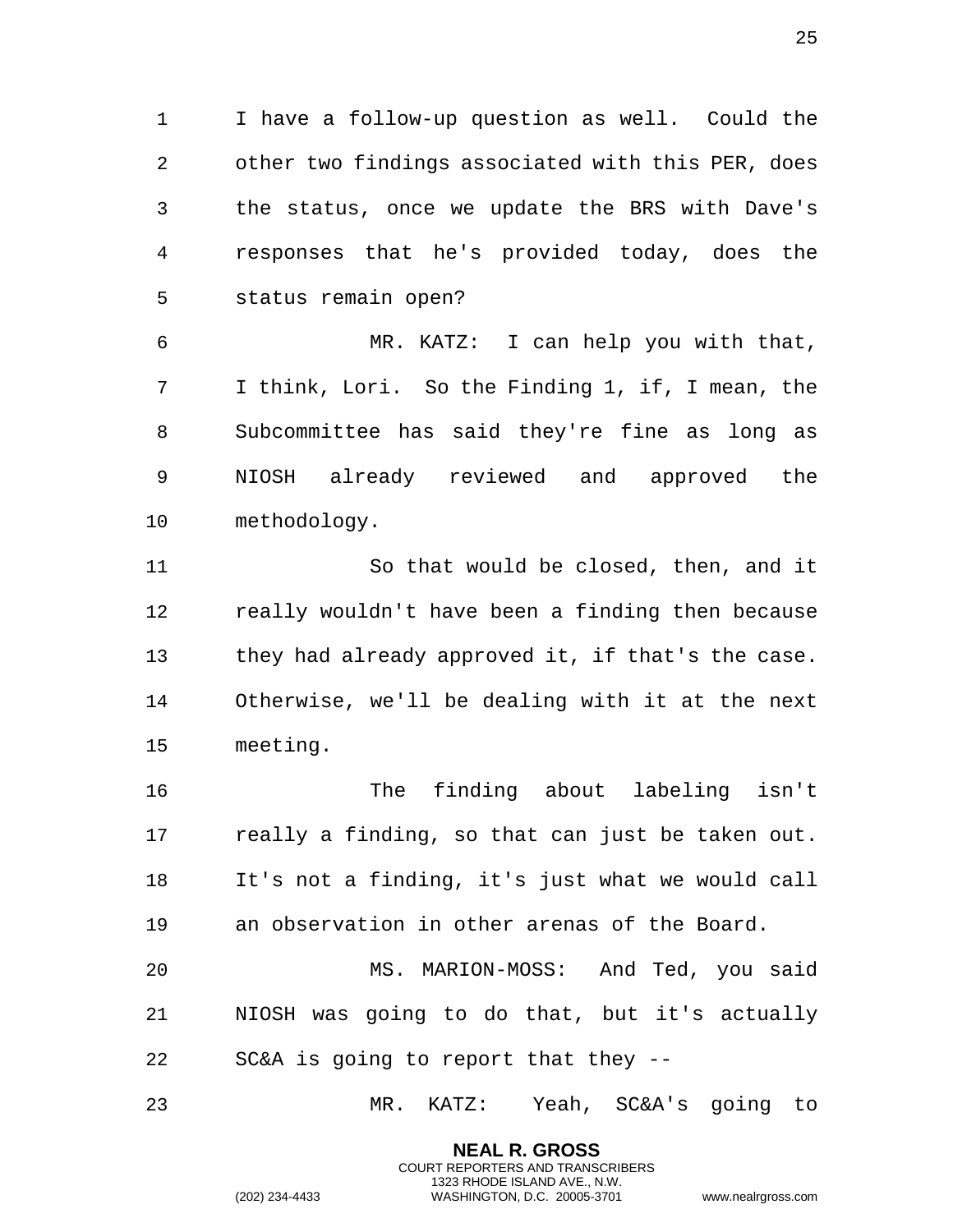<span id="page-25-1"></span><span id="page-25-0"></span>1 report, right, yes. Right, that's what I meant. 2 CHAIR MUNN: Okay, then can we move on 3 to DCAS Report 5. We're getting to alternative 4 dissolution methods for plutonium. And who's 5 going to lead? 6 **Review of DCAS Program Evaluation Report 59:**  7 **Norton Company, Worcester, MA**  8 MS. K. BEHLING: And that will be 9 Joyce Lipsztein. I believe she's on the call. 10 CHAIR MUNN: Are you there, Joyce? 11 DR. LIPSZTEIN: Yes, I'm here. Yeah. 12 CHAIR MUNN: Alright, sounds as though 13 the meeting is yours. 14 **Review of DCAS Report 5: Alternative dissolution**  15 **models for insoluble plutonium-238**  16 DR. LIPSZTEIN: Oh, okay. So just one 17 second. Okay, the solution models for insoluble 18 uranium, the substitution is RPT-005, which is a 19 substitution for OTIB-0083, which was cancelled. 20 And most of the problems SC&A had with OTIB-0083, 21 were resolved in the new report, RPT-005. 22 It gives guidance on the evaluation of 23 intakes of workers who were exposed to ceramic

> <span id="page-25-3"></span><span id="page-25-2"></span>**NEAL R. GROSS** COURT REPORTERS AND TRANSCRIBERS 1323 RHODE ISLAND AVE., N.W.

(202) 234-4433 WASHINGTON, D.C. 20005-3701 www.nealrgross.com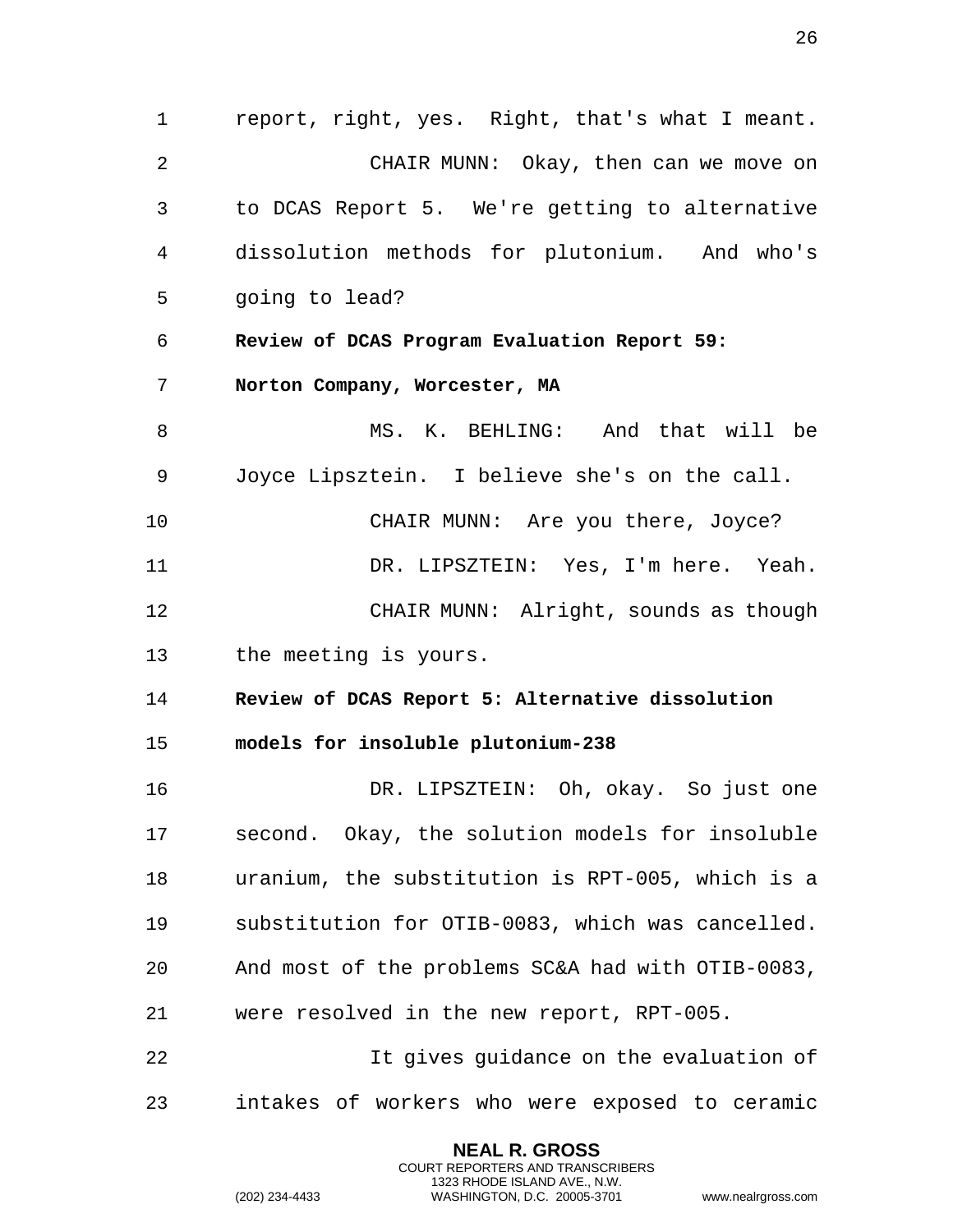forms of plutonium-238. These workers were exposed to plutonium-238, they exhibit a different pattern of urinary excretion than we usually deal with. It's a non-monotonic urinary excretion pattern, which is indicative of non-standard lung biokinetics.

 What we mean by that, explaining for people that didn't --- weren't involved in this discussion, is instead of you're looking at urinary excretion of most of the radionuclides, this time the urinary excretion will go down, the radiation, the plutonium and the amount of plutonium in the urinary excretion will go down.

14 And this is not what happens with this non-monotonic urinary excretion, you have a length of time where you don't see anything, and after some time it goes back to be excreted.

 So this indicates a different model for this insoluble forms of plutonium-238, which is different from what we use as Type M and Type S plutonium. So there was some cases that I studied in this report. It was cases that were shown at Los Alamos National Laboratory, the

> **NEAL R. GROSS** COURT REPORTERS AND TRANSCRIBERS 1323 RHODE ISLAND AVE., N.W.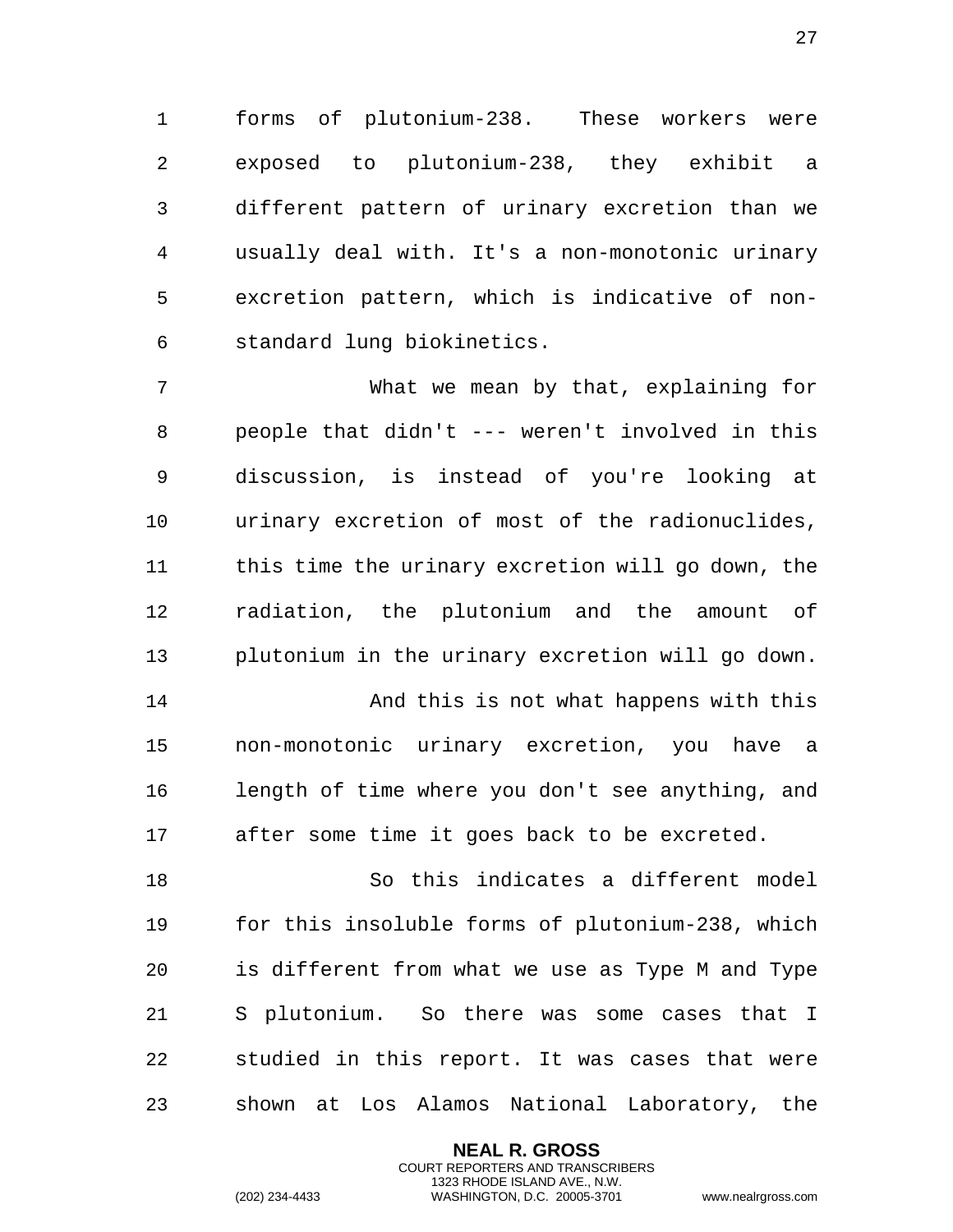Mound Site, the Savannah River Site, and NUMEC.

 And on those places, there were incidents involving exposure to plutonium-238 sources. And they were studied to see which model should be applied to the lung dissolution. And then if they occur in other sites, they should be evaluated on a case-by-case basis. But mainly they should be used at Los Alamos, Mound, and Savannah River Site, and NUMEC.

 The report is very well written and the sections are explained in a didactic way, very well explained. It discusses the reasons for the special lung modeling for exposure to those compounds. It describes very well the ICRP Publication 66, lung dissolution parameter models, and how to apply it using IMBA also.

 It's scientifically well based. Those attachments, attachments A-1, A-2, and A-3, which describe the development of personalized model parameters for five individuals who were exposed at Los Alamos National Laboratory, Mound, and SRS.

Each exposure case is described and

**NEAL R. GROSS** COURT REPORTERS AND TRANSCRIBERS 1323 RHODE ISLAND AVE., N.W.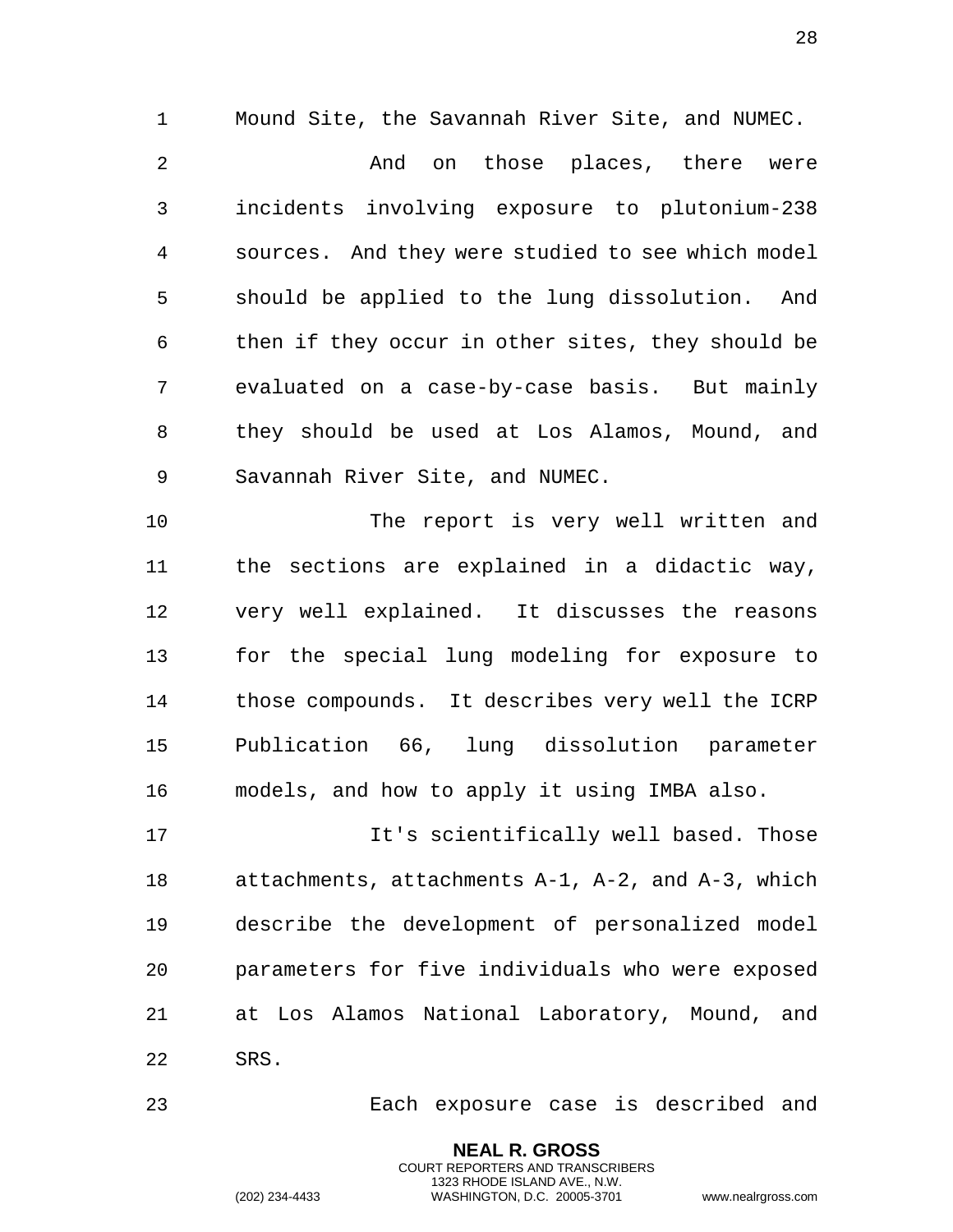the parameters are derived using individual bioassay data. And then there is a conclusion with a table that divides the lung dissolution parameters estimated for Los Alamos, Mound, and SRS.

 And there are curves that show the difference between the standard Type M, the standard Type S, and all the dissolution parameters.

 And then you have on Section A -- Attachment A, Section 5, it summarizes the lung dissolution parameters that should be used for each site. And that's the -- we just had two problems.

 One problem I think is very easy to correct. I think there was a mistake, like a typographical mistake, typographical error. Because one conclusion contradicts the other. In one they conclude the default parameters should be used for the --- each installation, it says that the default parameters for Mound should be used for SRS.

23 And just below it, it says that the

**NEAL R. GROSS** COURT REPORTERS AND TRANSCRIBERS 1323 RHODE ISLAND AVE., N.W.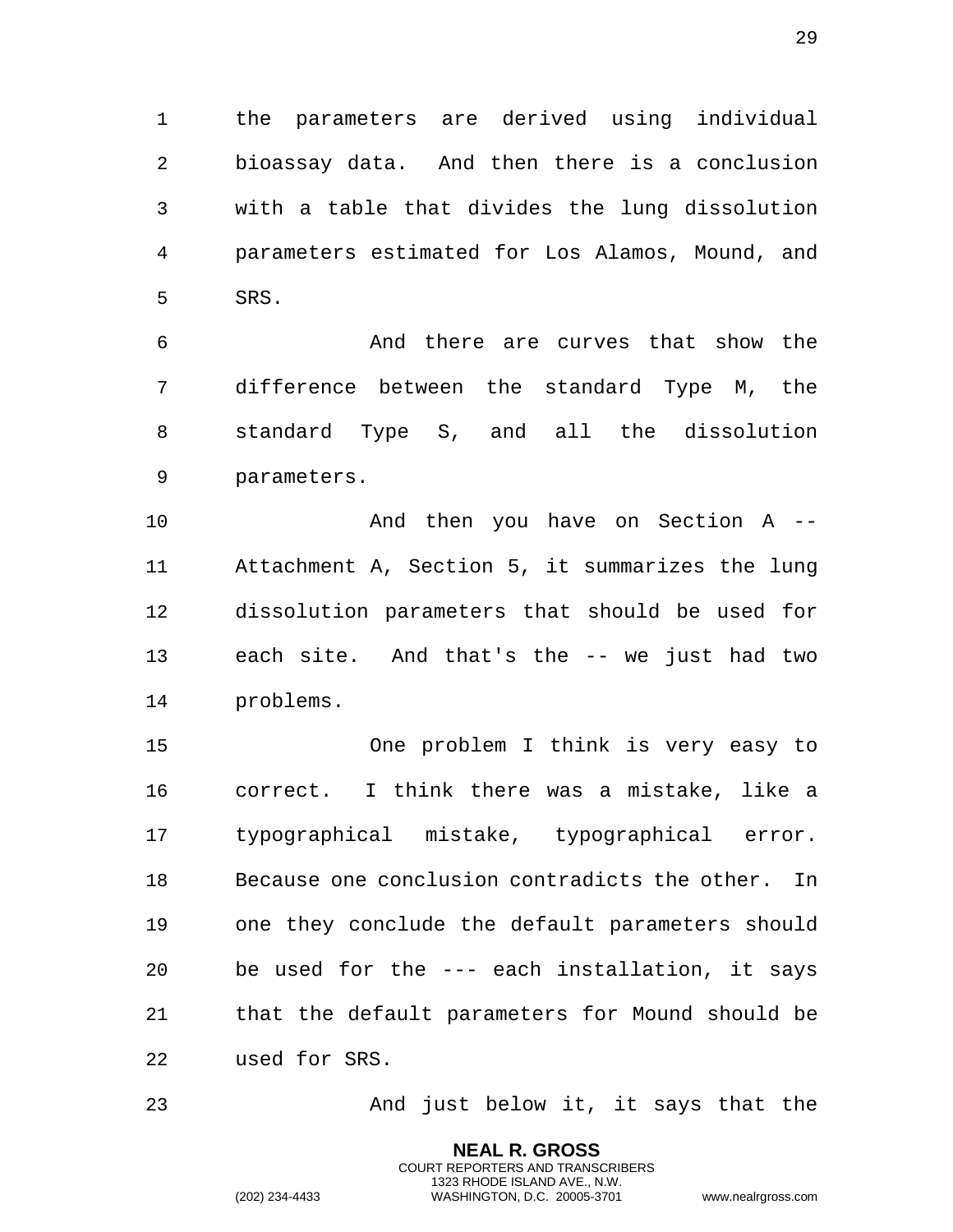Los Alamos National Laboratory models should be used for SRS cases. And the correct one on my belief and SC&A's belief is that the correct thing is that the Los Alamos National Model should also be used for SRS cases as it says under conclusion two.

 So I think this was just a typographical error, because all the conclusions are going to that. And then the only other observation that we have is that for Mound, the parameters for Mound 13 should be the representative of those observed for all Mound cases.

 But there is no explanation why Mound, the case of Mound-13 should be used as a default for Mound. Because all the cases show different lung parameters. Some of them being more conservative than Mound-13, so probably there is an explanation but it's not concluded on the report.

 So I don't know how you want to go, but there were about 14 findings on the other report, OTIB-0083, and all of them were resolved.

> **NEAL R. GROSS** COURT REPORTERS AND TRANSCRIBERS 1323 RHODE ISLAND AVE., N.W.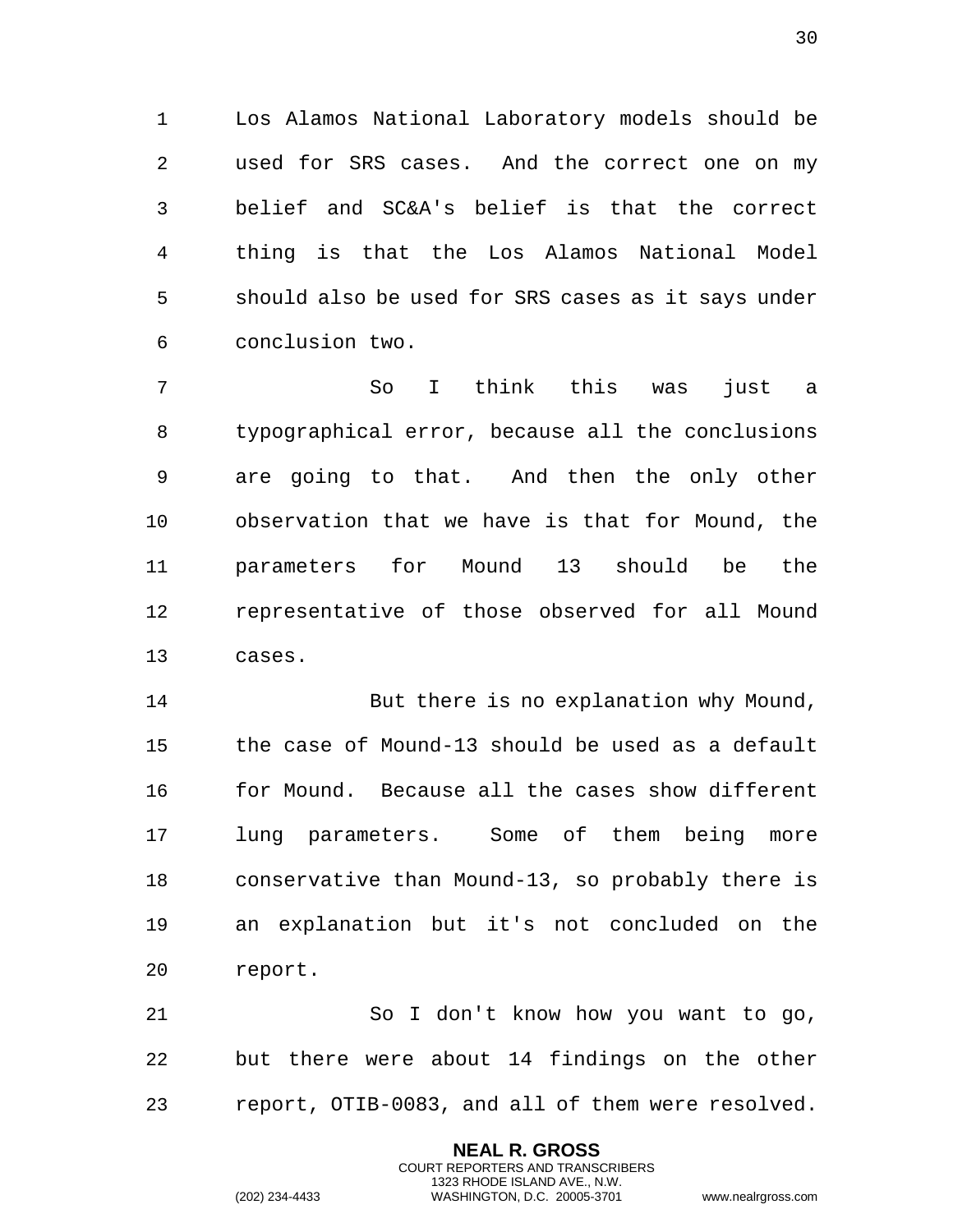So we only have these two observations.

 I think I would rest the case here. The only thing I can't complete is that the new ICRP that's going to be published, they have cases for this kind of plutonium intake. And the parameters for lung dissolutions, I've seen and they're not equal, but similar to the ones that were concluded for Los Alamos National Laboratories. These ICRP parameters are based on Los Alamos also and the same cases, and also on two other cases that are not included here. And also on animal experiments. And I think that's all. I don't know how NIOSH wants to respond to this. CHAIR MUNN: Alright, NIOSH, is there a response? DR. NETON: Yeah, this is -- this is Jim Neton. Thank you, we really appreciate SC&A's review and their complimentary treatment

 of our new report. I was really happy that we could resolve most of the findings in this newly-issued document.

The first finding that Joyce

**NEAL R. GROSS** COURT REPORTERS AND TRANSCRIBERS 1323 RHODE ISLAND AVE., N.W.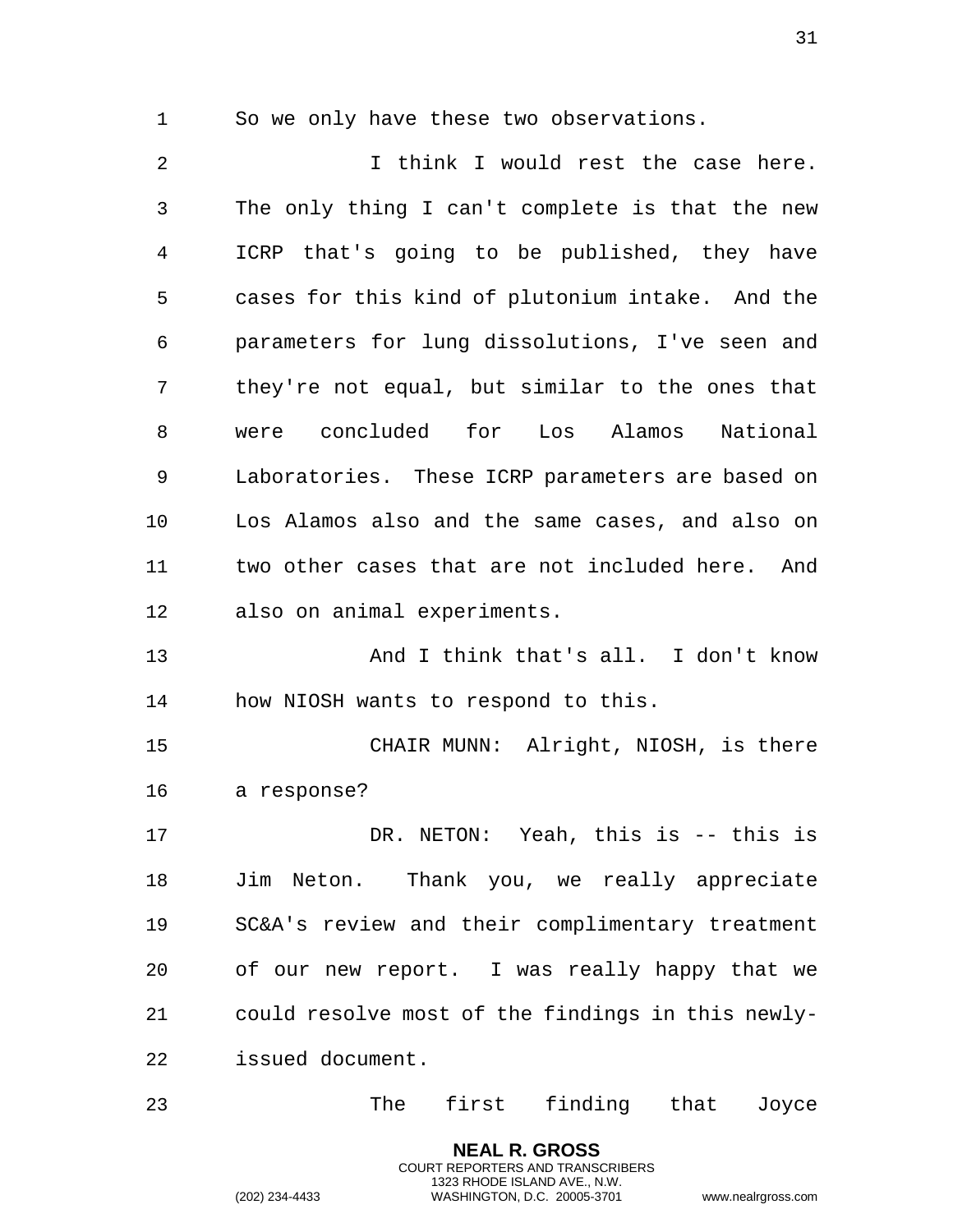mentioned, the use of -- recommendation to use Mound data for the Savannah River Site, she's correct. That was a typographical error, we just left that in there inadvertently.

 I suggest that we can correct that with a page change notice. Rather than reissue the entire document, we can issue a page change that would essentially say that, it was a typographical error and to ignore that one recommendation.

 CHAIR MUNN: I would hope that would be acceptable. Seems logical.

 DR. NETON: Okay. The second issue I think may be a little more, require a little more discussion. But our response is fairly simple. If you look at the -- there was nine cases that were evaluated at Mound, and those were plotted in figure A-5 of Appendix -- of the Report.

 And you can see pretty clearly from those plots that there were six cases that exhibited a fairly tight band in central tendencies.

In fact, there was so little

**NEAL R. GROSS** COURT REPORTERS AND TRANSCRIBERS 1323 RHODE ISLAND AVE., N.W.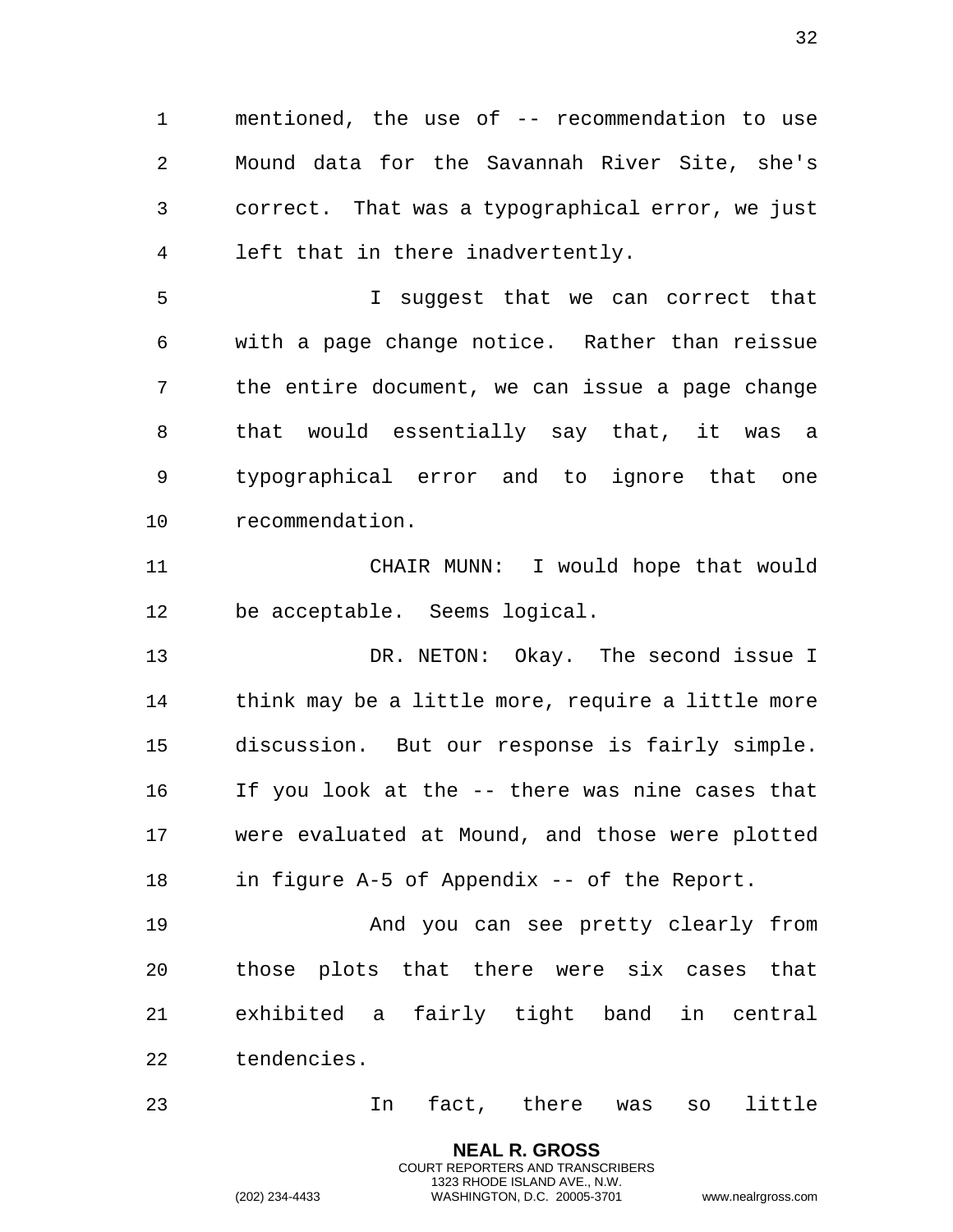difference in there, I think what we decided was you just pick one of those six cases as representative of the dissolution properties at Mound.

 The other cases, being outliers, were outside the range in certain areas. But I think -- and looking at some of those cases, they had a little bit, a lesser degree of a pedigree than the six cases that formed that tight band. At least in one or two of those cases, I think that the incident date was unknown.

12 12 I mean, so there's certain parameters in there that make them less, I think less, the pedigree is less in those cases.

 So we felt like using those six tightly banded cases and picking one out of those six that are fairly close together was a reasonable approximation for reconstructing doses for someone at Mound who was exposed to plutonium but did not have their own established clearance curve.

 And that's a short answer to that question.

> **NEAL R. GROSS** COURT REPORTERS AND TRANSCRIBERS 1323 RHODE ISLAND AVE., N.W.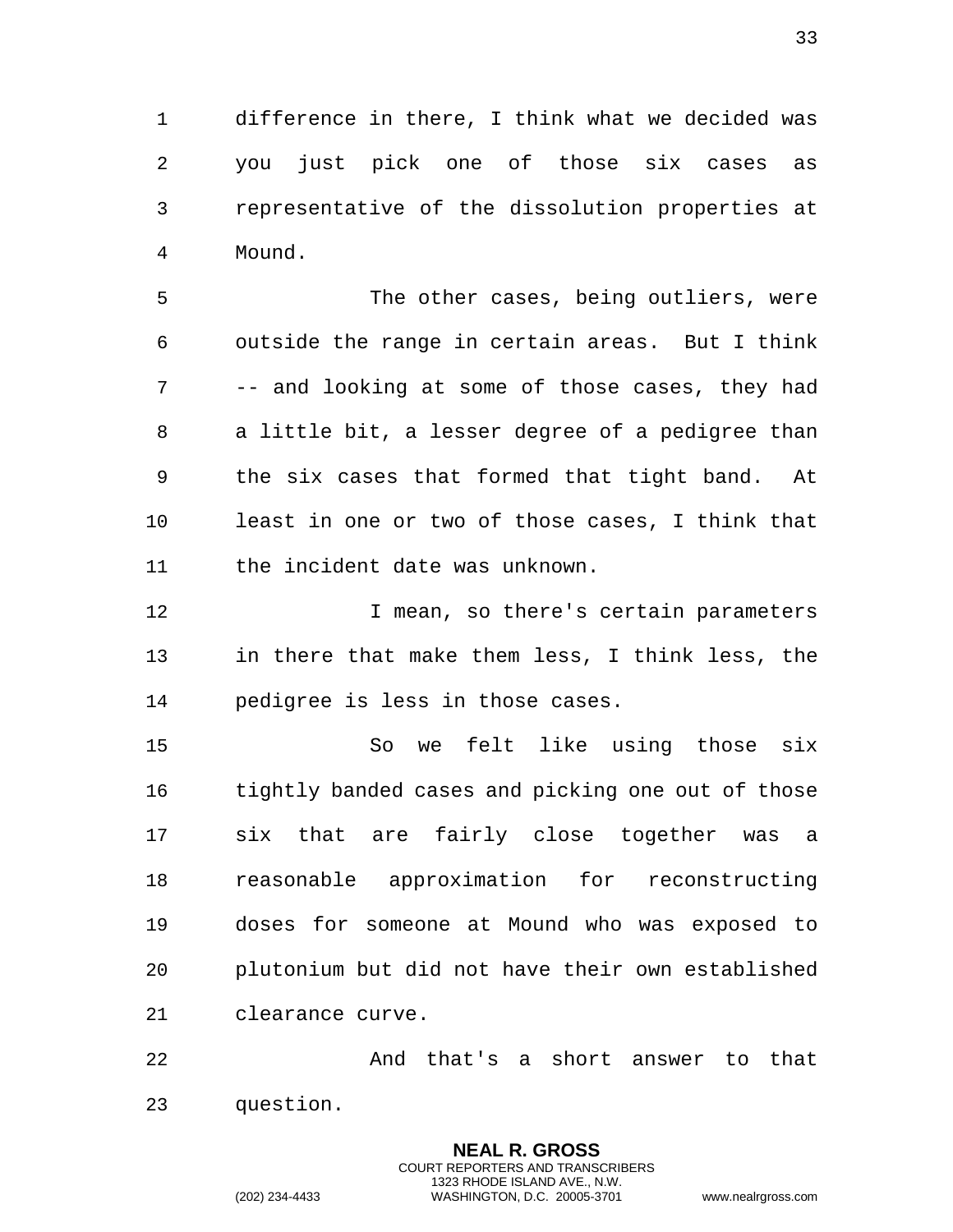DR. LIPSZTEIN: Yeah, it's not that I don't agree with it, although the Mound 12, for example, has some parameters that are more like the Los Alamos cases. But I don't disagree on using Mound-13, I just think there should be an explanation, explanation that you just gave, for example.

 DR. NETON: Well, that would be fine. I mean, we would be happy to put that in there, along with the page change note. And maybe if it actually explains a little better, maybe we reissue it rather than a page change. But either one, I think we would be happy to supplement the text and describe how we came about using that value.

 DR. LIPSZTEIN: Okay, I think that's all that we had of concern, and I repeat it's a very well written, very didactic report. Very good, on an issue that is, you know, still people are debating about because it's a different kind of dissolution. So I think it's very good.

 CHAIR MUNN: Alright, so NIOSH will bring a --- material to clarify Item 2. And we'll

> **NEAL R. GROSS** COURT REPORTERS AND TRANSCRIBERS 1323 RHODE ISLAND AVE., N.W.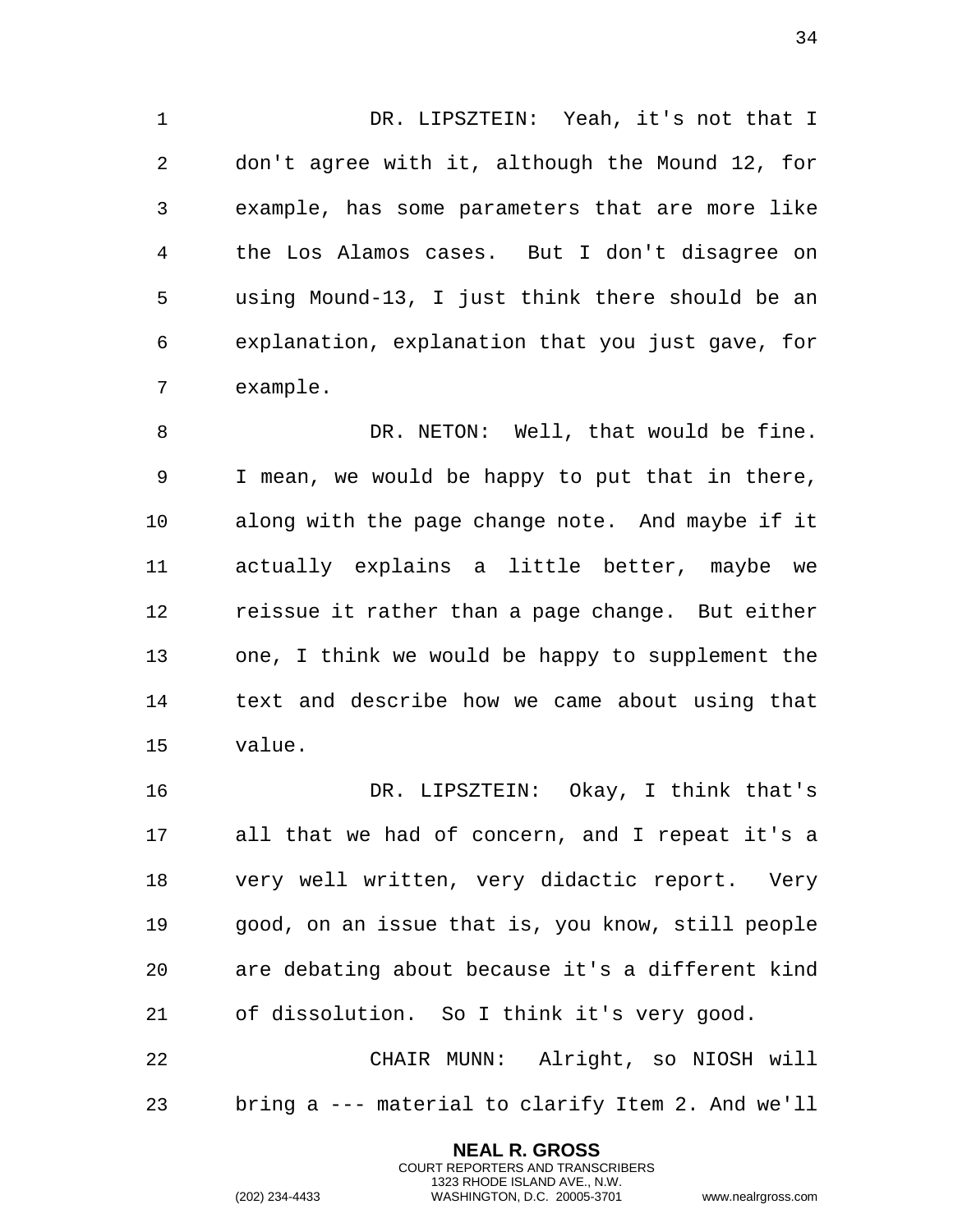just issue an errata page for the typo, correct? DR. NETON: Well, I think we will modify the procedure in two places now. One to correct that typographical error and one to explain essentially what I just said. CHAIR MUNN: Right. DR. NETON: In the report itself, explain why we chose that value versus something else. CHAIR MUNN: Alright. DR. NETON: Nothing will change in the report. Obviously, we'll use it as is. But it will have a little better documentation. CHAIR MUNN: We'll indicate that on the BRS for those of us who have access to the BRS. DR. NETON: I did put a couple answers, those responses are in the BRS. And you can just update my second response to indicate that we will modify the procedure or report as I stated. CHAIR MUNN: Great, alright. Then we can move on to --

> **NEAL R. GROSS** COURT REPORTERS AND TRANSCRIBERS 1323 RHODE ISLAND AVE., N.W.

(202) 234-4433 WASHINGTON, D.C. 20005-3701 www.nealrgross.com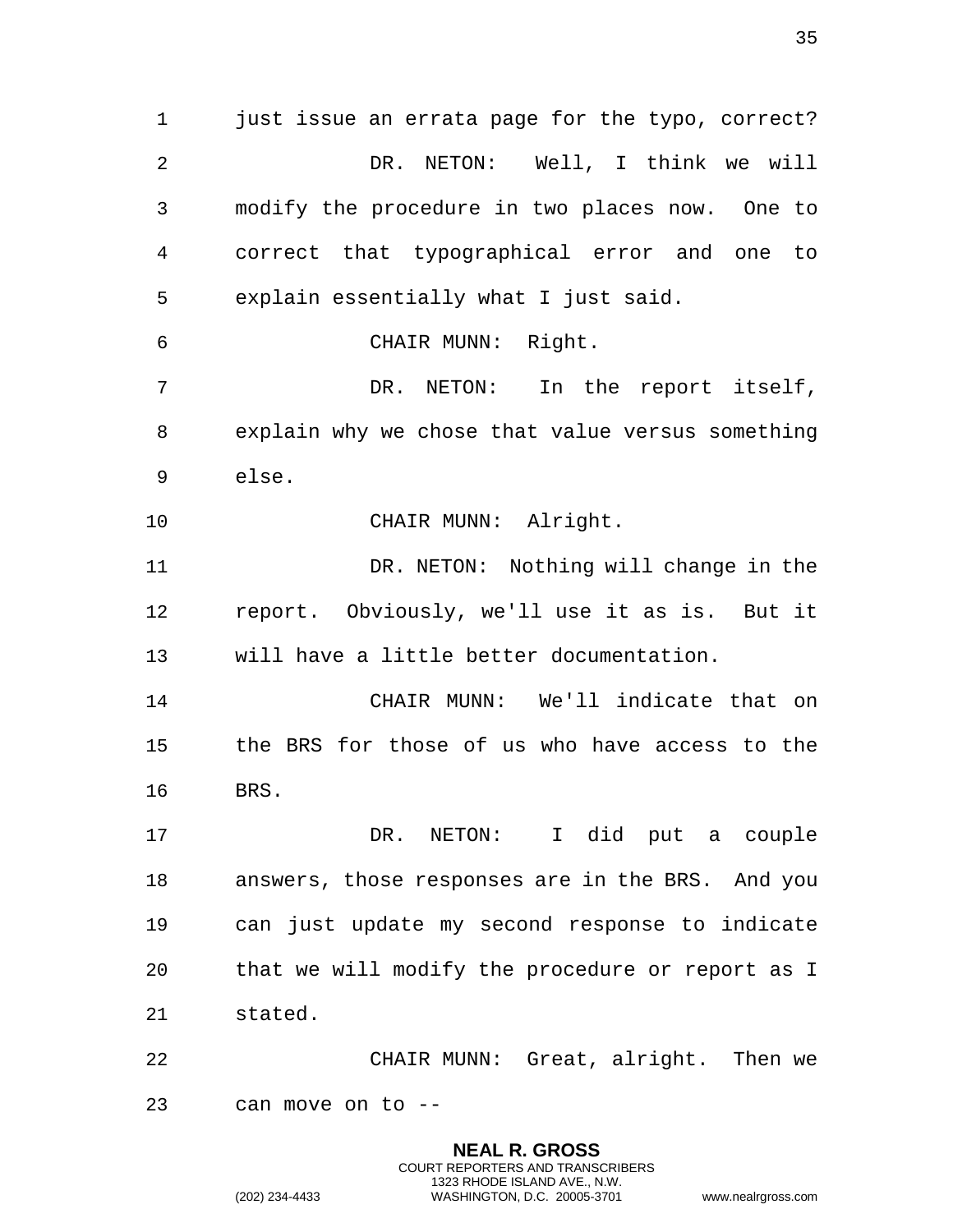MEMBER BEACH: Wanda, this is Josie for a quick second. Do we need to officially close out those other findings that were mentioned in the report from the old report 83? CHAIR MUNN: If they are not officially closed out, yes, we certainly do. MEMBER ZIEMER: Well, it's all of them except that one, right? CHAIR MUNN: Correct, as I understood, 10 or what I thought I heard. DR. NETON: Well, it's a little different than that, because this finding, the second finding that Joyce mentioned, I don't know that it would be listed in the previous report as a finding. CHAIR MUNN: Oh, I'm not sure of that  $17 - -$ 18 DR. NETON: It's not even, it's an observation really, not a finding, in the first place, isn't it? But the findings from the other report, if that other report is in the BRS, then you can just simply -- you can just indicate that

> **NEAL R. GROSS** COURT REPORTERS AND TRANSCRIBERS 1323 RHODE ISLAND AVE., N.W.

(202) 234-4433 WASHINGTON, D.C. 20005-3701 www.nealrgross.com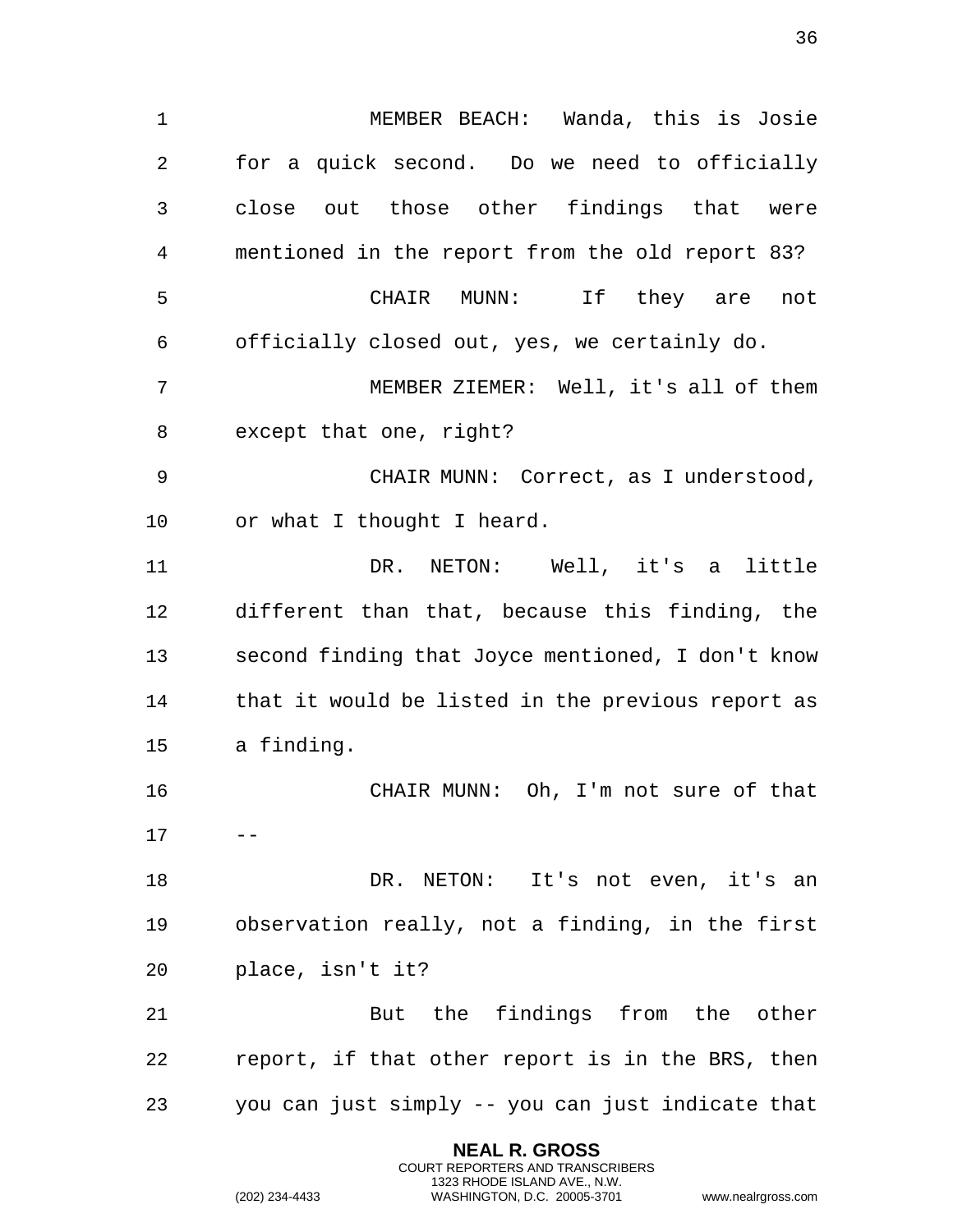all those are closed. Right, as long as the Subcommittee agrees.

 DR. LIPSZTEIN: In our SC&A report, we recommend finding, closing all of them.

 MR. ALLEN: Yes, all ten are listed as recommending by closing.

 DR. LIPSZTEIN: Yeah, they are like Finding 1, SC&A recommends this finding to be closed. It's all in there in our report.

 MS. K. BEHLING: And this is Kathy. We did enter that into the BRS, but as you're saying, I believe it has to be officially closed by today's meeting, if you're in agreement with that.

 CHAIR MUNN: And unless I hear to the contrary, we are.

MS. K. BEHLING: So that's Finding 2

through 14, correct?

DR. LIPSZTEIN: One to fourteen.

MEMBER ZIEMER: No, one to --

21 CHAIR MUNN: Okay.

MEMBER ZIEMER: It's 1 through 14,

right?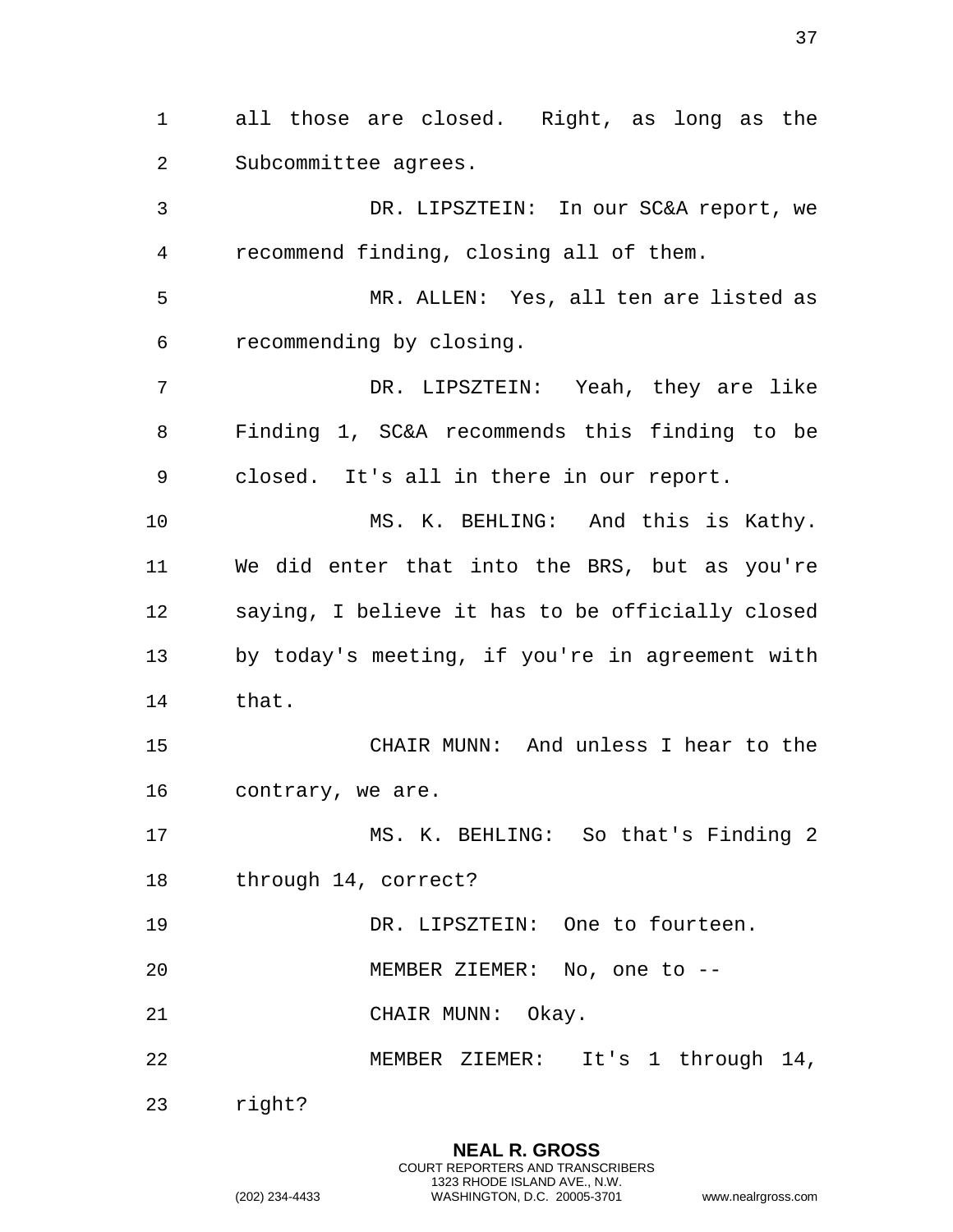**NEAL R. GROSS** COURT REPORTERS AND TRANSCRIBERS 1 DR. LIPSZTEIN: Right. MEMBER ZIEMER: Do you need a motion, or just? MR. KATZ: No, you don't need a motion. MEMBER ZIEMER: No. Just agree, okay. CHAIR MUNN: Yeah, we've just agreed, and they are officially closed. MR. HINNEFELD: Okay, this is Stu. Just to be clear, who will be changing those statuses? MR. KATZ: Lori can do that. MR. HINNEFELD: Lori can do that, okay. MR. KATZ: If that's okay with Lori. MS. MARION-MOSS: Yes, it's okay. CHAIR MUNN: Great, thank you much. Anything else on Report 5 and plutonium-238? If not, thank you very much, Rose. MS. MARION-MOSS: I'm sorry, Wanda, this is Lori. Do the statuses change on Report 5? MS. K. BEHLING: This is Kathy. I

1323 RHODE ISLAND AVE., N.W.

(202) 234-4433 WASHINGTON, D.C. 20005-3701 www.nealrgross.com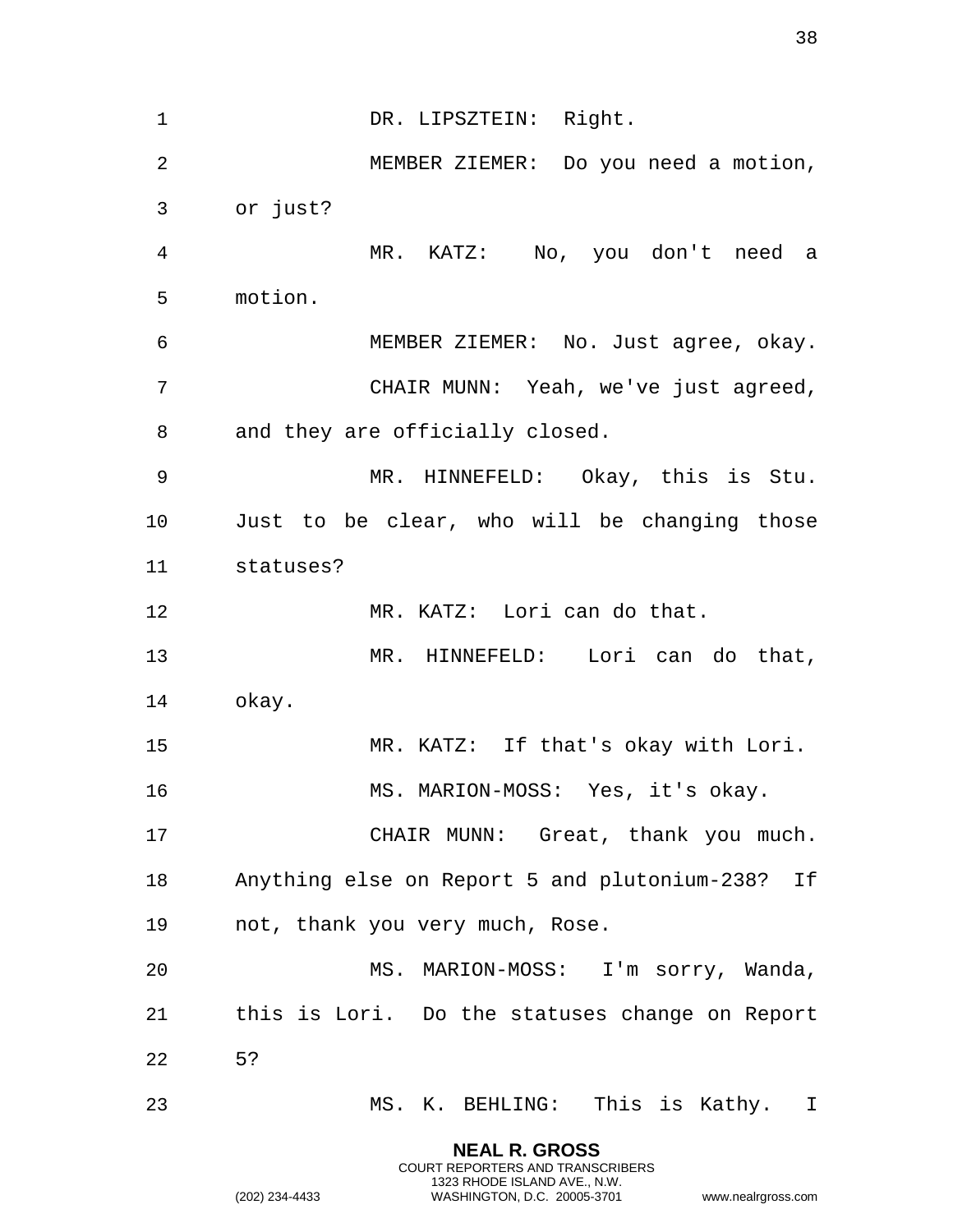believe I've identified them all on 83. It's OTIB-83. MS. MARION-MOSS: Yeah, I understand that, Kathy. What I'm asking is relative to DCAS Report 5. MS. K. BEHLING: Oh. MR. KATZ: Yeah, so Lori, those observations are closed. MS. MARION-MOSS: So those were observations and not findings? MR. KATZ: I think so. DR. NETON: No, I think they were findings. But I think that they would be listed in abeyance, awaiting NIOSH to reissue the report  $15 - -$  (Simultaneous speaking.) MS. MARION-MOSS: NIOSH has clearly said, there's two tasks. MR. KATZ: Okay, but they shouldn't be findings, I mean, from the nature of them. They're really not findings, they're observations. One's a typo, and one is we need more explanation to support this. That's all

> **NEAL R. GROSS** COURT REPORTERS AND TRANSCRIBERS 1323 RHODE ISLAND AVE., N.W.

(202) 234-4433 WASHINGTON, D.C. 20005-3701 www.nealrgross.com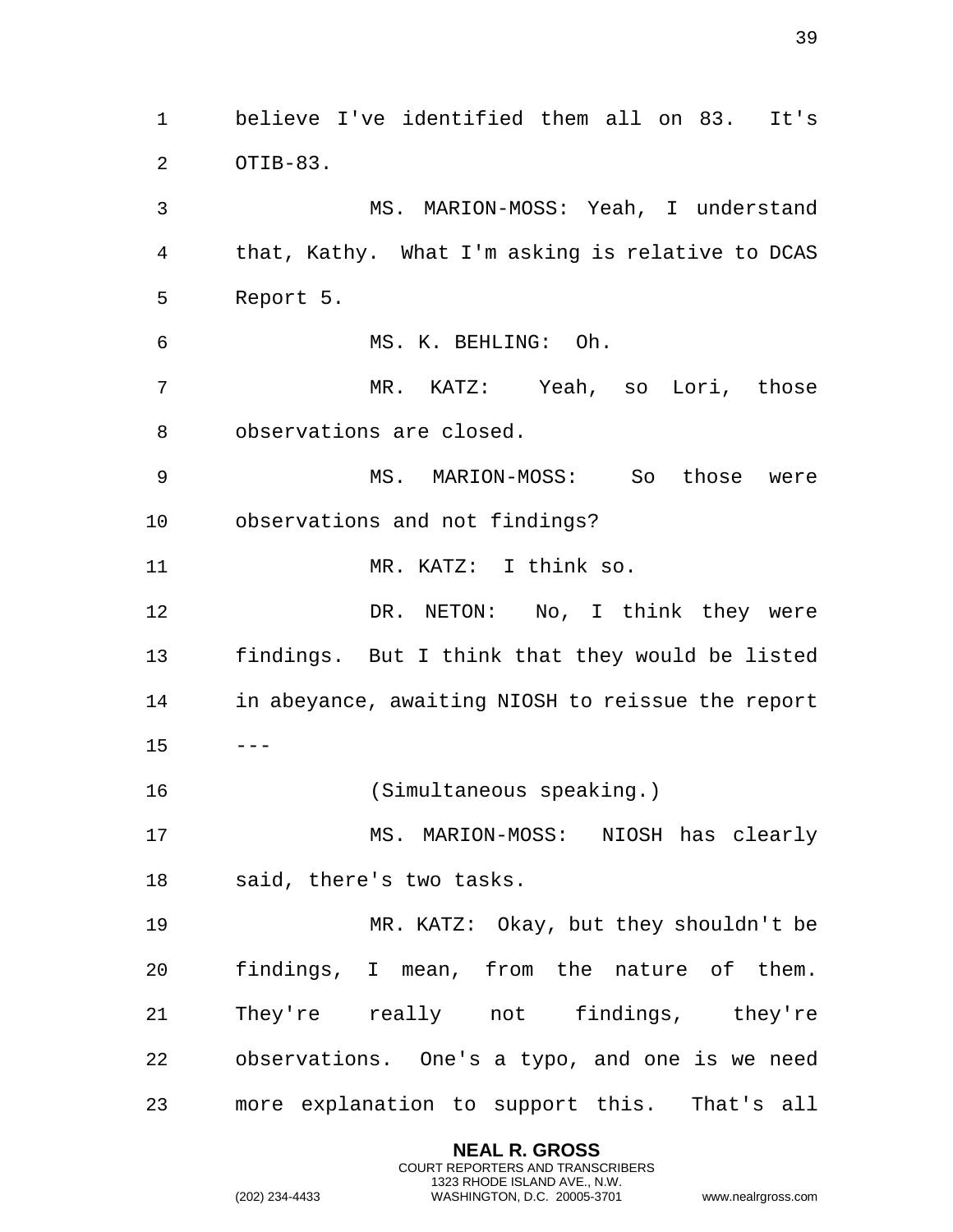good, but those are observations.

 DR. NETON: Yeah, I'm not going to argue that. I mean, they are -- MR. KATZ: Yeah, I'm arguing that. CHAIR MUNN: And you should. From my perspective, that's entirely correct. They're valid observations but they are not findings. And we now address observations. So we have just done so, I believe. NIOSH understands what they're going to do, and it should be therefore still, it is, however in abeyance, as I see it. MS. MARION-MOSS: Okay, so I'll update the BRS that these are in abeyance. 14 CHAIR MUNN: Yes. MS. MARION-MOSS: Are we -- CHAIR MUNN: Everybody's agreed on it, it just has not completed its -- 18 MEMBER ZIEMER: What's in abeyance? MR. KATZ: The two observations. CHAIR MUNN: The two observations. MEMBER ZIEMER: Oh, the two observations. Yeah, the other ones are, the findings are closed.

> **NEAL R. GROSS** COURT REPORTERS AND TRANSCRIBERS 1323 RHODE ISLAND AVE., N.W.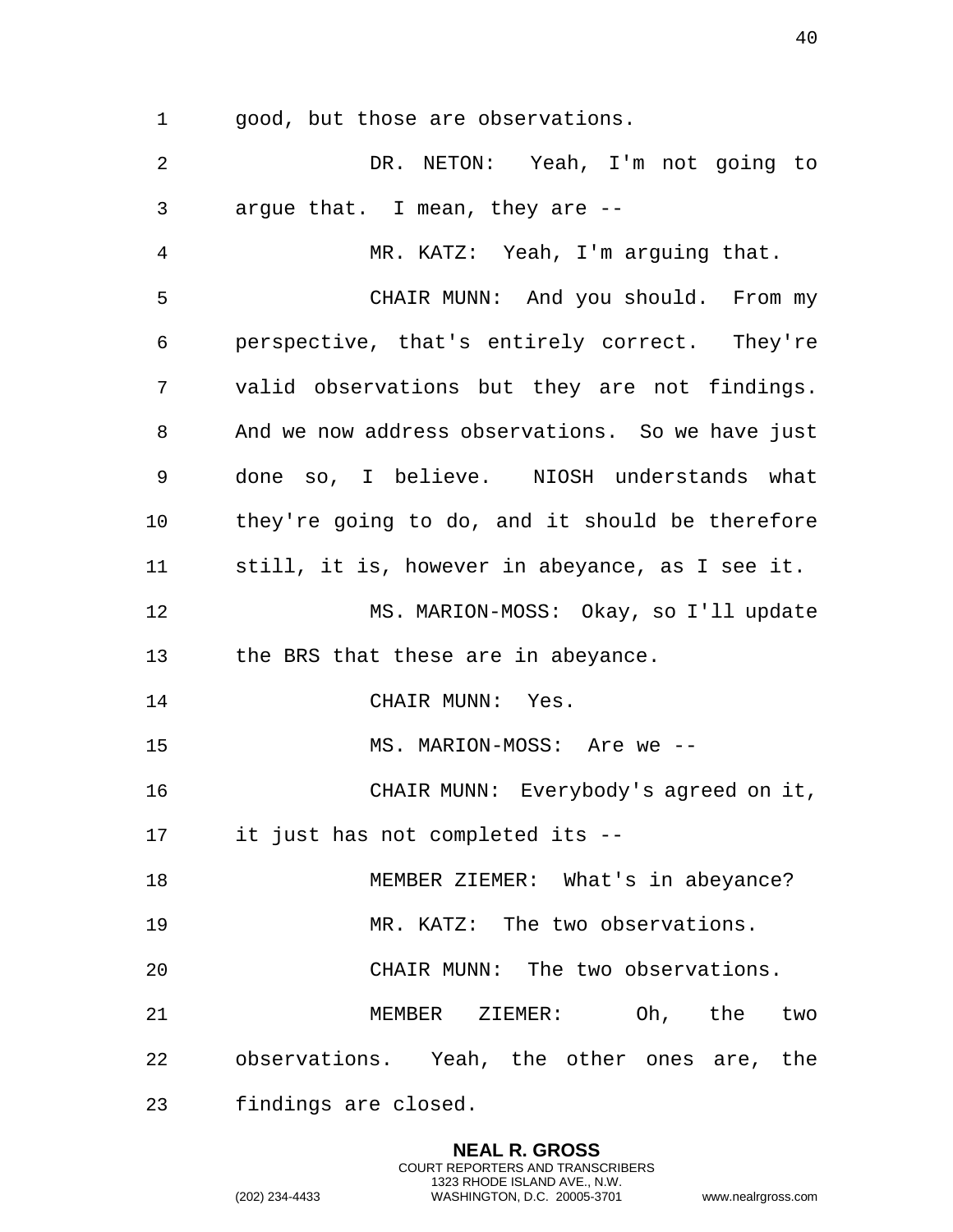1 CHAIR MUNN: Everything else is 2 closed. 3 MR. KATZ: That's correct. 4 CHAIR MUNN: Thank you. Alright, any 5 other questions, uncertainties about Report 5? 6 If not, let's go on to the outstanding findings 7 of prior Subcommittee reviews. And -- 8 MR. KATZ: Wait, wait, we have Report 9 78. 10 CHAIR MUNN: Oops, sorry. Report 78 11 indeed. And who's leading? 12 **Review of ORAUT Report 78: Technical basis for**  13 **sampling plan**  14 DR. BUCHANAN: This is Ron Buchanan of 15 SC&A. Report 78 will be pretty simple because we 16 had no findings. But I will review it a little 17 bit and show conclusions. 18 Report 78 was a Revision 0 issued in 19 June of 2016 and entitled Technical Basis for 20 Sampling Plan. And this report describes the 21 statistical sampling technique in which the 22 comparison of data in an electronic database to 23 the original data is performed after

> **NEAL R. GROSS** COURT REPORTERS AND TRANSCRIBERS 1323 RHODE ISLAND AVE., N.W.

(202) 234-4433 WASHINGTON, D.C. 20005-3701 www.nealrgross.com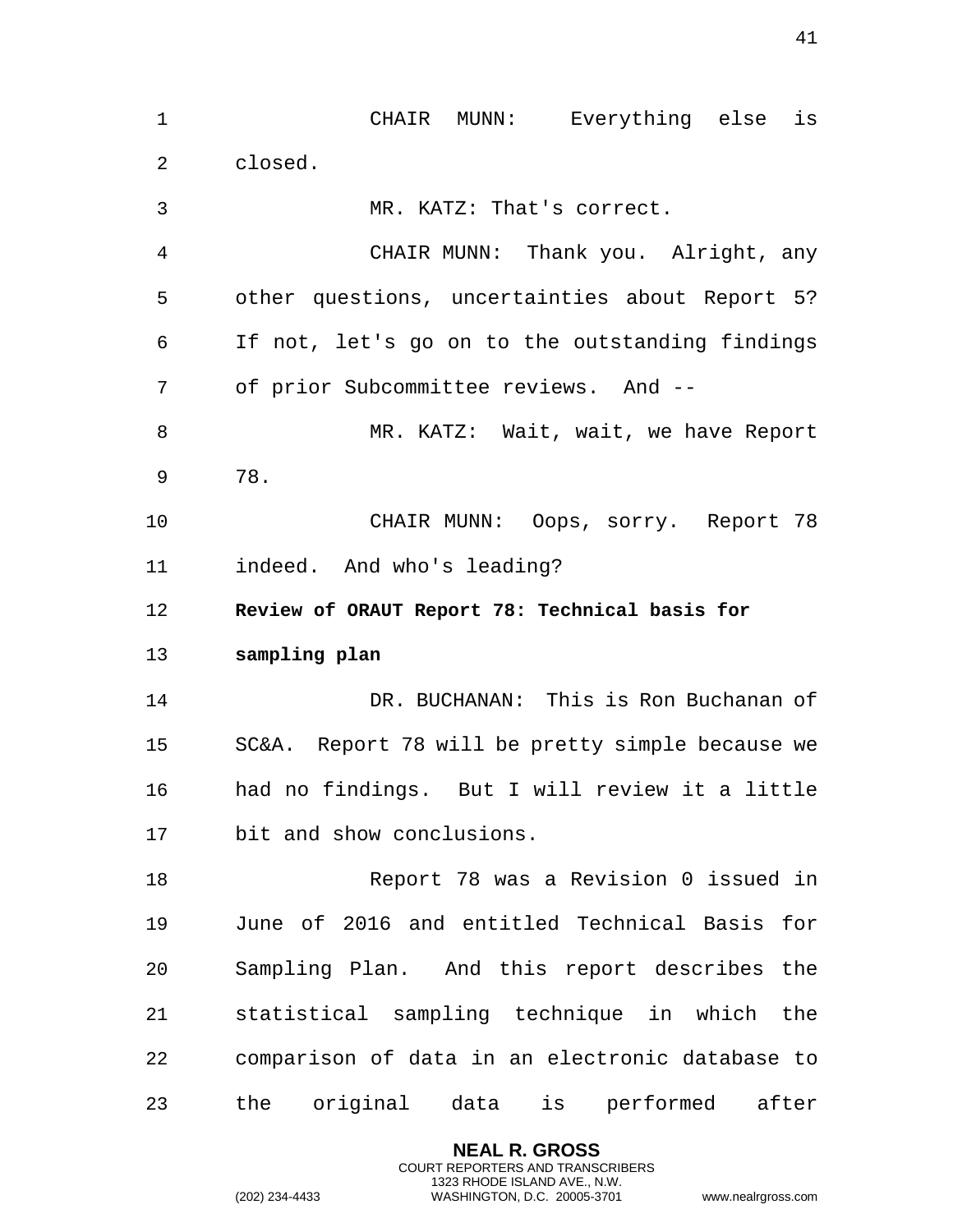1 transcription is complete to confirm that the 2 specified typo rate has not been exceeded, and to 3 generate final typo rates that will be reported 4 to all stakeholders.

5 In other words, you've got an original 6 or primary database, could be hard copies or some 7 other form. And you hire company XYZ to 8 transcribe that information into electronic 9 database, in electronic form so that you can use 10 it for something that's dose reconstruction. And 11 you have so many fields of information in this 12 original database, and you hopefully have the 13 same number of fields in the electronic database.

14 And what you want to do is to 15 determine how many samples you have to do of the 16 electronic database compared to the original 17 database to determine if your typo rate exceeded 18 what you can live with. Because this was done by 19 humans, and so there will always be, usually some 20 typo rate.

21 And you can say, I can live with a 22 certain typo rate, but you don't want to sample 23 10,000 and compare every one of the entries, say

> **NEAL R. GROSS** COURT REPORTERS AND TRANSCRIBERS 1323 RHODE ISLAND AVE., N.W.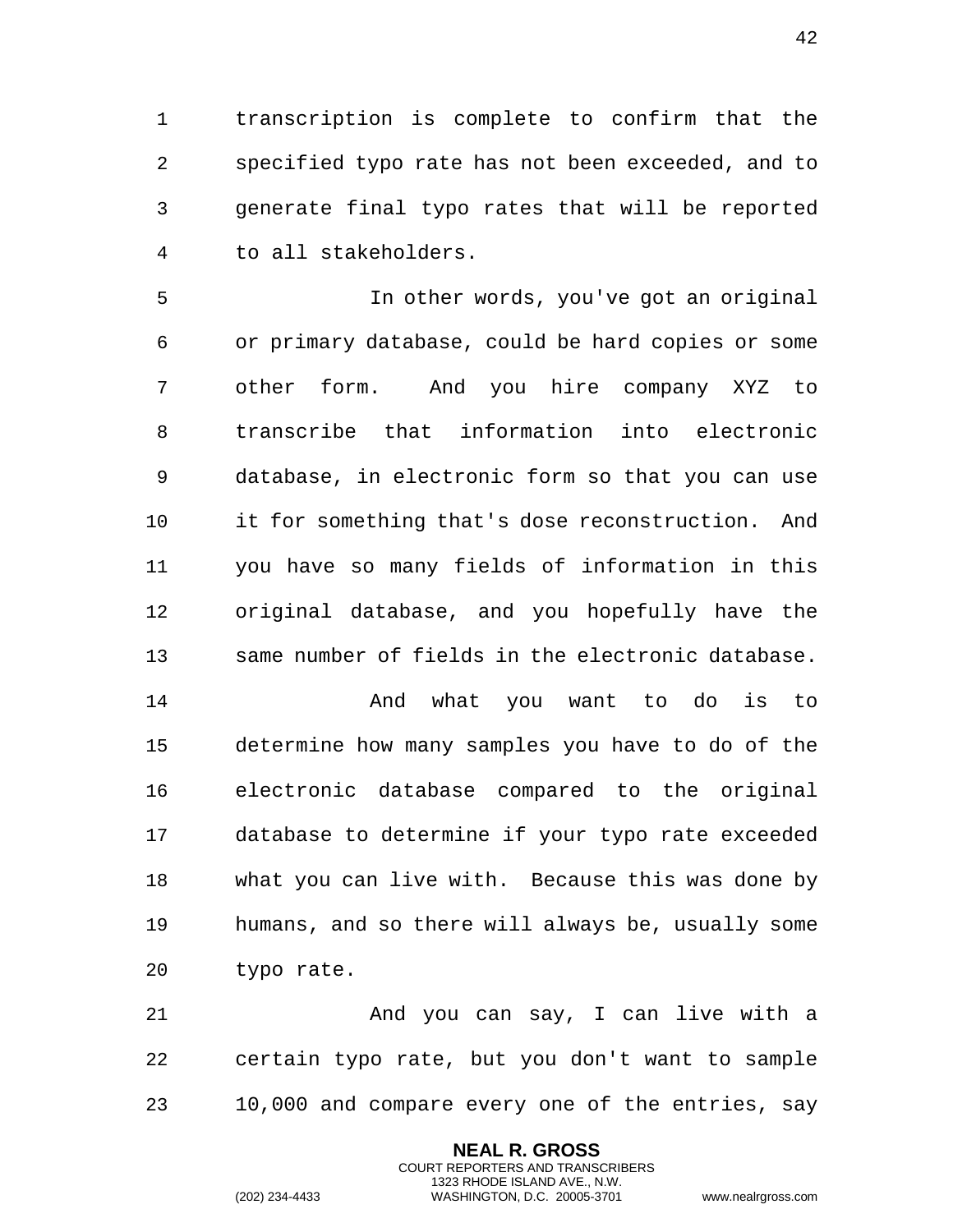10,000 entries, to see if they match. And so you say what sample size do I need to take, and how many typos can be in that sample size to meet my criteria of a certain overall typo rate.

 And so the basic distribution function that does this is here on Equation 3-1, on page six of that document. And I won't go into all the mathematical details. SC&A had their statisticians go over these, but I'll give you a little rundown, and then our conclusions.

 When you're doing this, you have to balance the producer's risk and the consumer's risk. In other words, the person that has charge of the database or does the transfer. What risk they take is that if you reject data that is actually good, and a consumer has a risk in, if 17 they accept data which is actually bad.

18 And so you have to have some sort of limits put on this and set some parameters. And once you use this distribution function and you set your parameters, then you can use the distribution function to determine your sample size you need to look at and how many typos can

> **NEAL R. GROSS** COURT REPORTERS AND TRANSCRIBERS 1323 RHODE ISLAND AVE., N.W.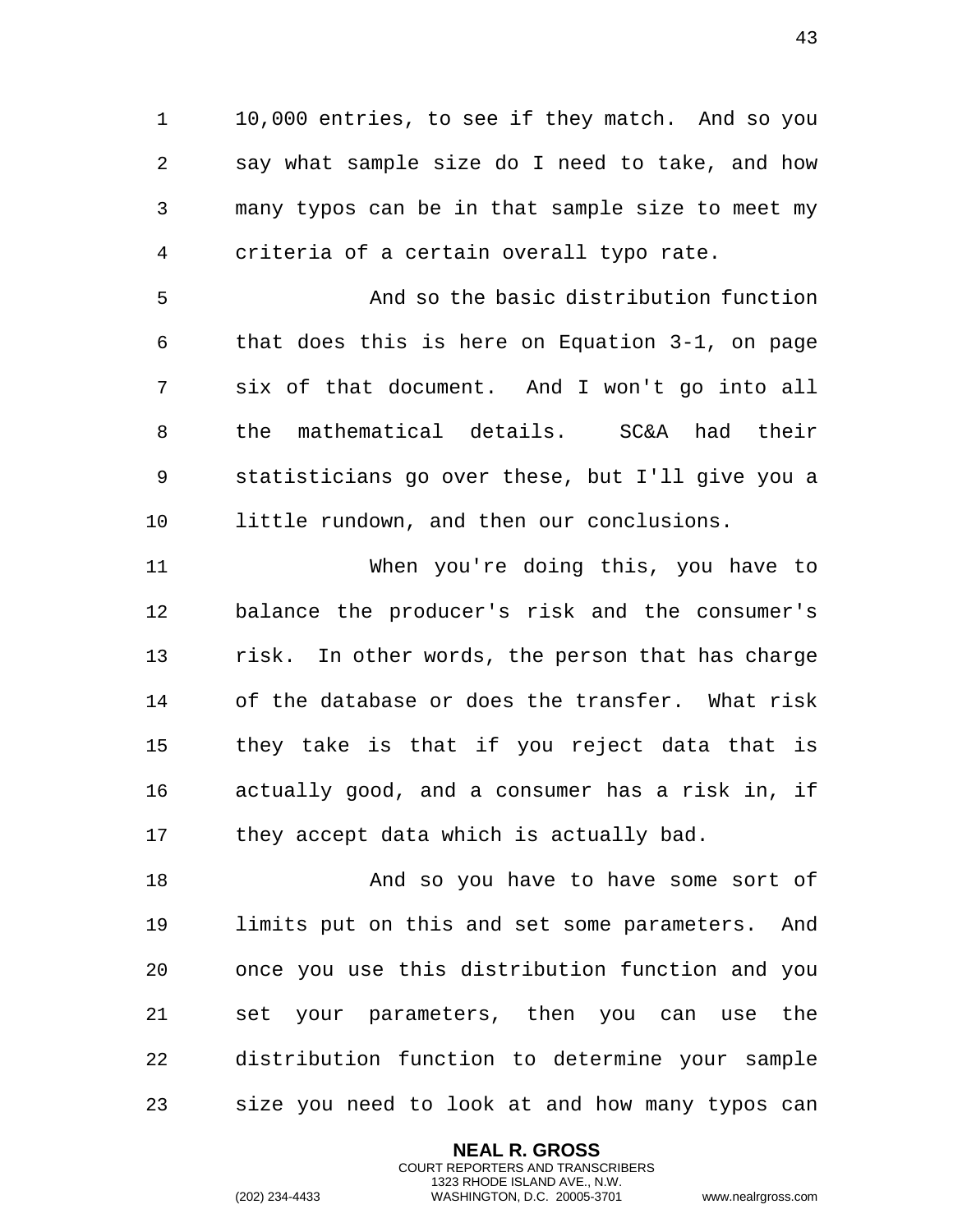1 be in there to satisfy your needs.

 From that then you create an operational curve and a confidence interval to give you some idea of what interval of the -- how many typos you can observe and still be satisfied.

 Now, just as a little side point, you might think that as your number of entries increased, you also -- the number you have to sample increases. This is not really true. And Figure 6-1 on page 15 of this document shows that the parameters they choose led to about 4500 being your maximum sample you need to take.

14 They give a good example there. It says if you want to see if a bowl of soup is too salty, you take a taste. But if you want to see if a kettle is too salty, you still just take a teaspoon taste. And so you don't need to sample more and more as your population increases after a certain point.

 Also, they give a good example on page 17 to apply this distribution function, if you follow that through, it gives you an illustration

> **NEAL R. GROSS** COURT REPORTERS AND TRANSCRIBERS 1323 RHODE ISLAND AVE., N.W.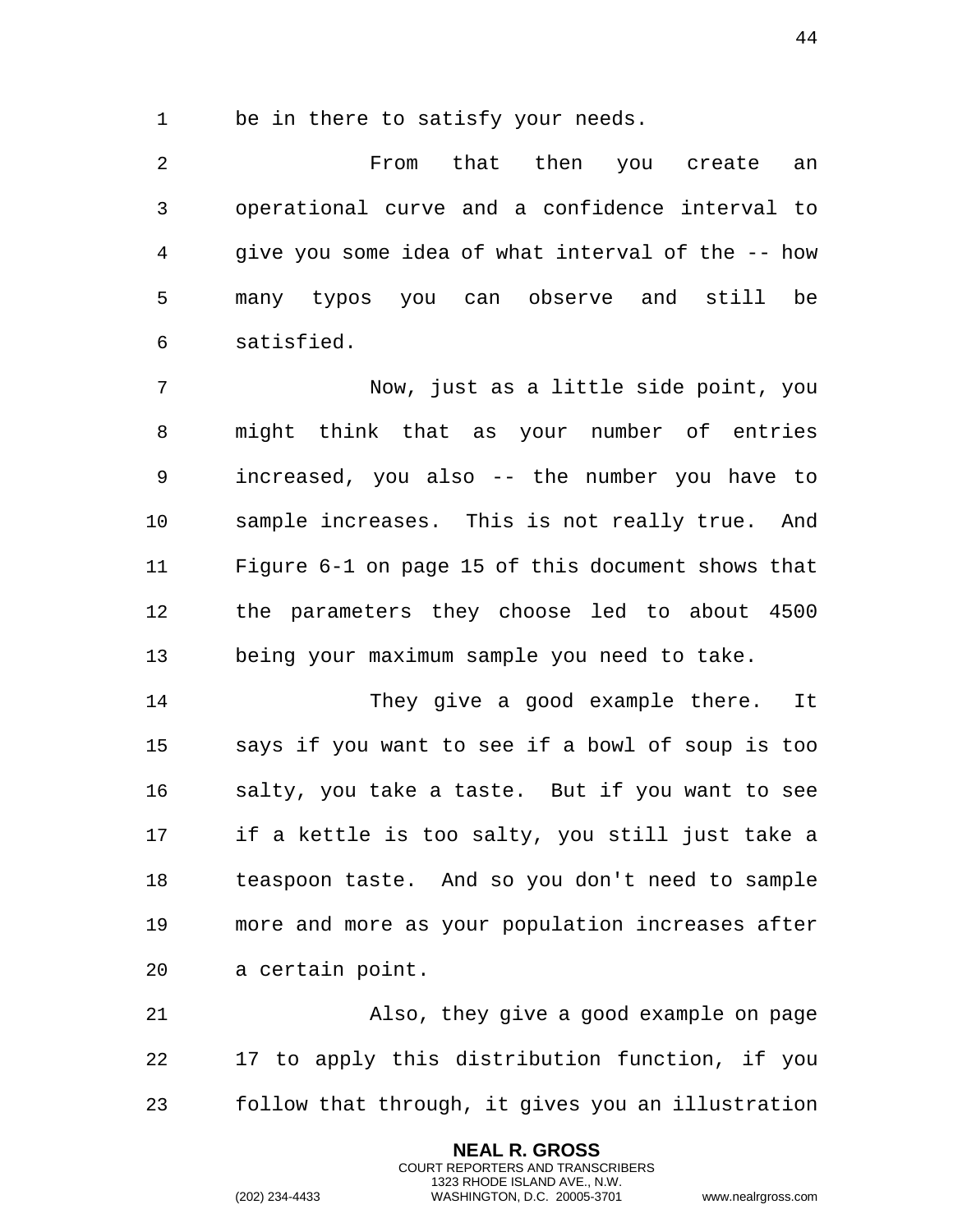how it operates. Now, we went through this and had our statistician look at this, and we agreed on the approach they used, and the statistics were okay. We found no issue with that.

 Now, what I would like to do is just kind of point out to the Work Group that there's a number of parameters scattered throughout this report. And these parameters kind of get jumbled as you're going through all this.

 So what I did in our final evaluation, which I put on the BRS, was to look at the --- in the parameters and divide it up into fixed parameters, variable parameters, and the resulting values that fall out of these parameters.

 And so the fixed parameters are the total population (N), and the number of typos in the electronic database. Those are two parameters you can't adjust, those are set when you go in to solve the problem.

 And now you do have control over the variable parameters, and the variable parameters in this report are: producer's risk, alpha, how

> **NEAL R. GROSS** COURT REPORTERS AND TRANSCRIBERS 1323 RHODE ISLAND AVE., N.W.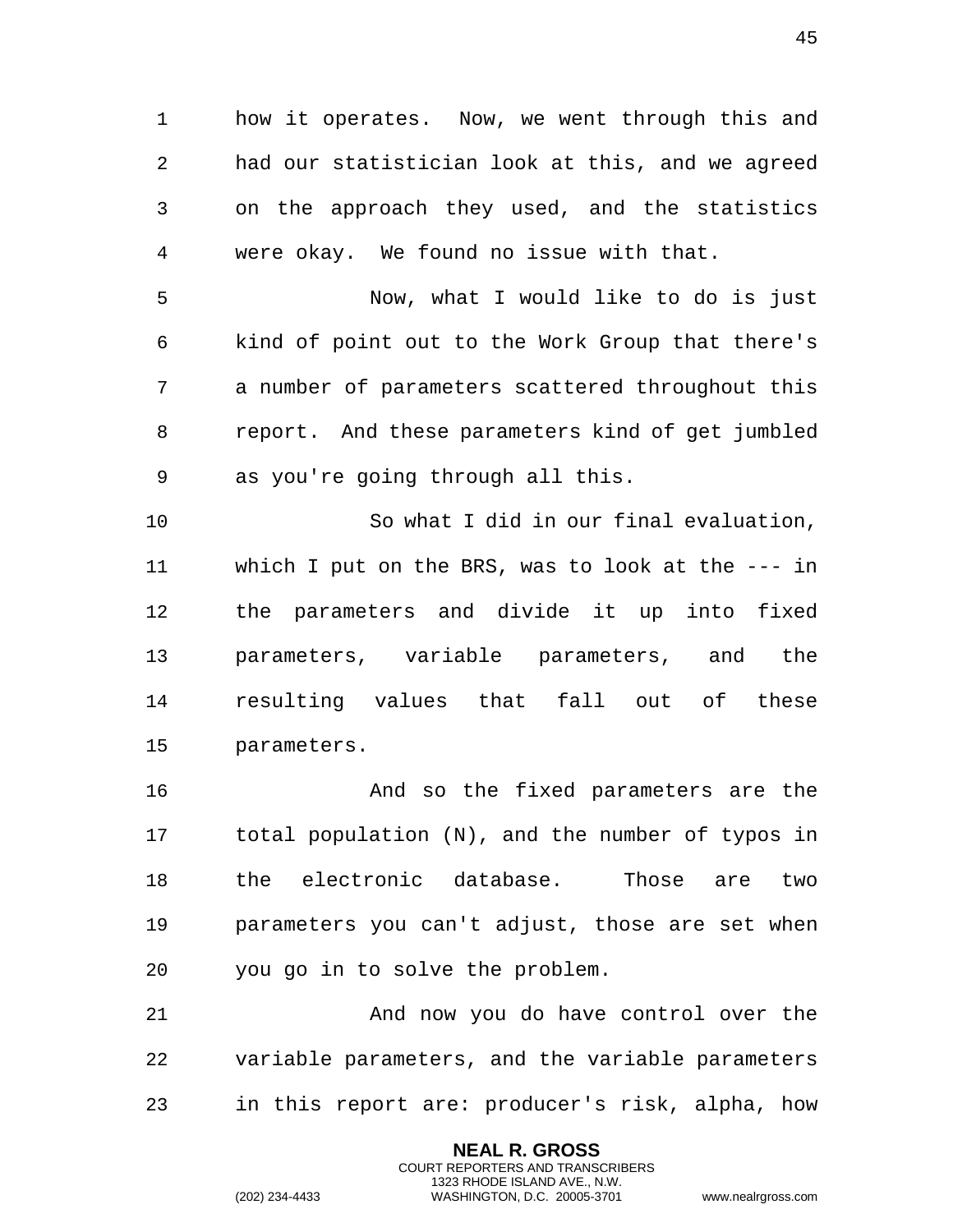willing they are to take the risk that they reject good data; consumer risk, beta, how willing they are to accept bad data. And then the acceptance error rate and the unacceptable error rate, in other words, what interval will you work in that you'll accept a certain error rate.

 And then from these parameters, you have the observed values. And the observed value is then what you're going to find out from putting these variable parameters and the fixed parameters in distribution plots, and you'll come out and it'll tell you how many fields in the electronic database you have to sample and what your observed error rate can be to match your criteria of overall error rate in the total population.

**And from this, then, you create a**  operational curve, which they give an example on page ten, and a confidential interval -- confidence interval on page ten and eleven. And so this then provides the user with how many samples to take and what sample error it can be. And as I say, we went through this,

> **NEAL R. GROSS** COURT REPORTERS AND TRANSCRIBERS 1323 RHODE ISLAND AVE., N.W.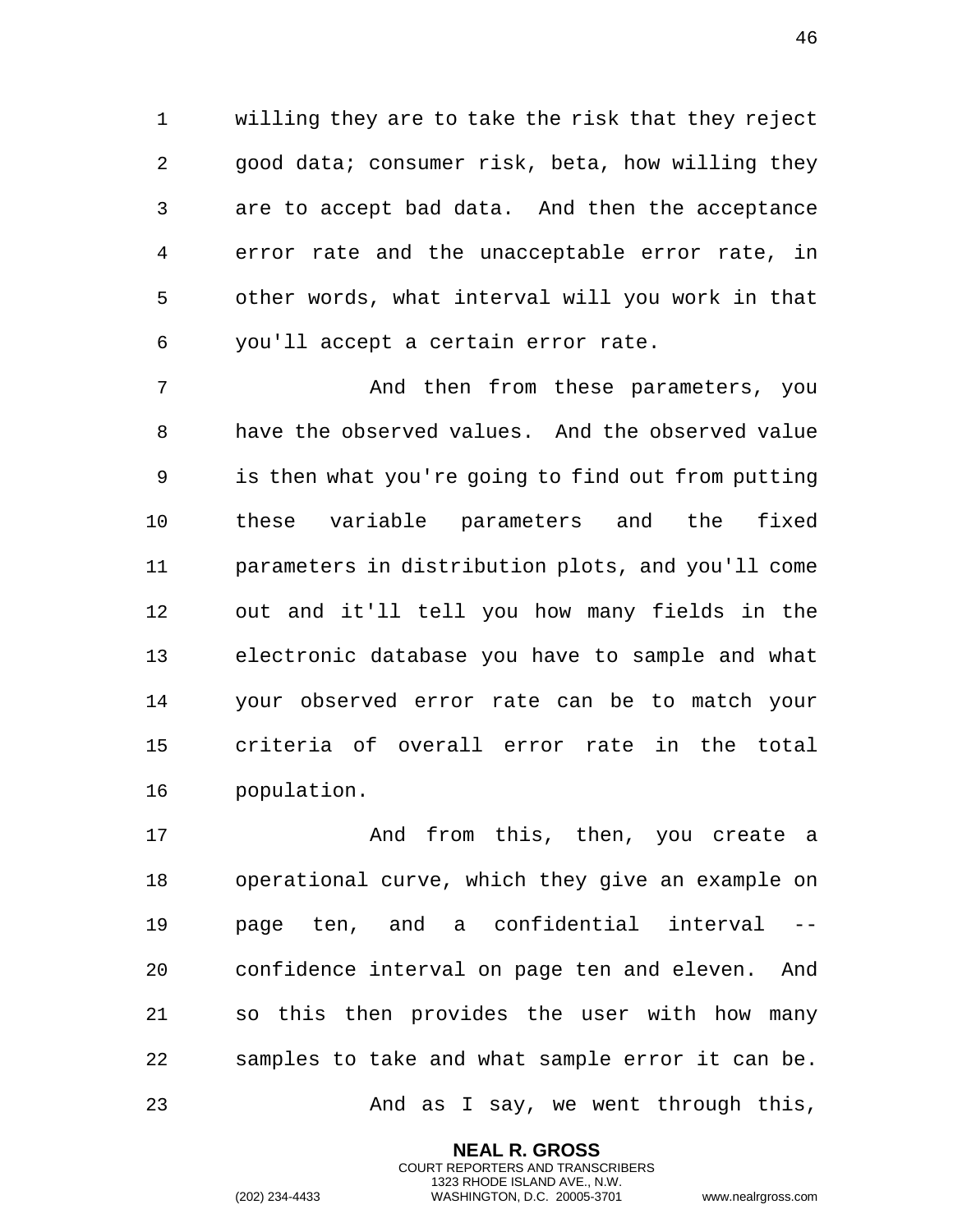did not find any findings or have any observations, just that we condensed some of these parameters so you could see what they meant. And we put this on the BRS on the second of November. And that concludes my presentation. Any questions?

 MEMBER ZIEMER: This is Ziemer. I have one question. First of all, I thought the report was very good. I wonder if -- the selection of the criteria always seemed a little bit arbitrary. I guess it's, and NIOSH has selected the criteria, maybe I would ask NIOSH.

 Do we have any sort of guidance, you know, sort of standards in terms of how other groups determine what is acceptable on these kinds of things? It's completely, are other groups looking at transformation and coding of data from handwritten on the computer, other groups that do this, what kind of criteria -- are we sort of in the same ballpark on acceptance criteria?

 DR. NETON: This is Jim. I'm pretty sure we did -- we had this discussion early on,

> **NEAL R. GROSS** COURT REPORTERS AND TRANSCRIBERS 1323 RHODE ISLAND AVE., N.W.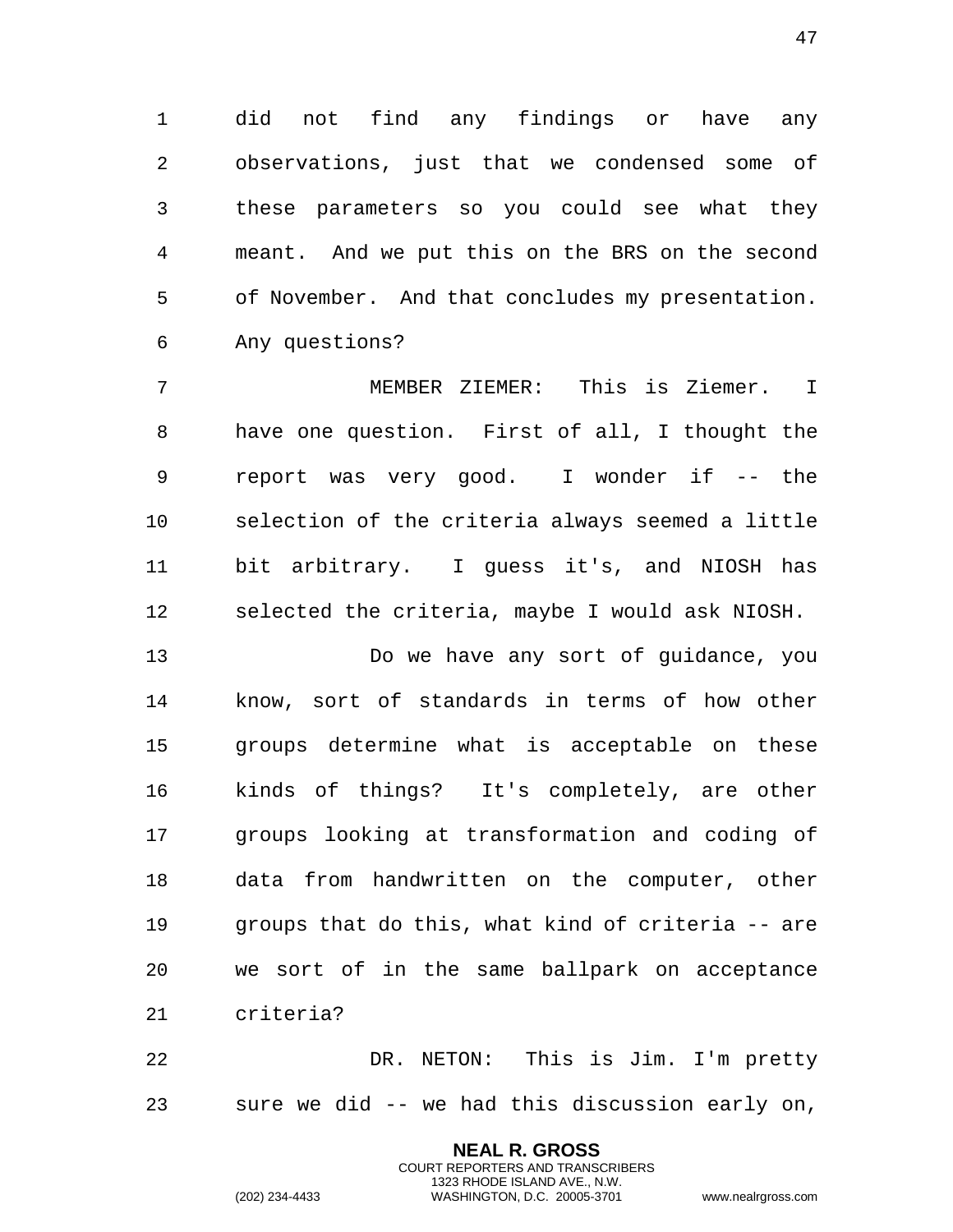but I don't really recall. I'm wondering if anyone from ORAU is on the phone that might be able to weigh in on this.

 MEMBER ZIEMER: I mean, what you've selected seems reasonable to me.

DR. NETON: Yeah.

 MEMBER ZIEMER: That one would feel more comfortable if it sort of met some acceptance, general acceptance criteria that's used, not just in our own field but other fields as well. Because there's got to be a lot of cases where handwritten data of some sort is transferred onto electronic media.

 DR. NETON: I agree, and I'm certain we had these discussions, but it's been so long ago I can't recall now what we did. But we can get back to you if there's no one from ORAU that can address this on the call with --

 MEMBER ZIEMER: Well, I was going to ask SC&A if they even looked at that themselves. I assume you just looked at the statistical methodology around this, but --

DR. BUCHANAN: Well, now, Harry --

**NEAL R. GROSS** COURT REPORTERS AND TRANSCRIBERS 1323 RHODE ISLAND AVE., N.W.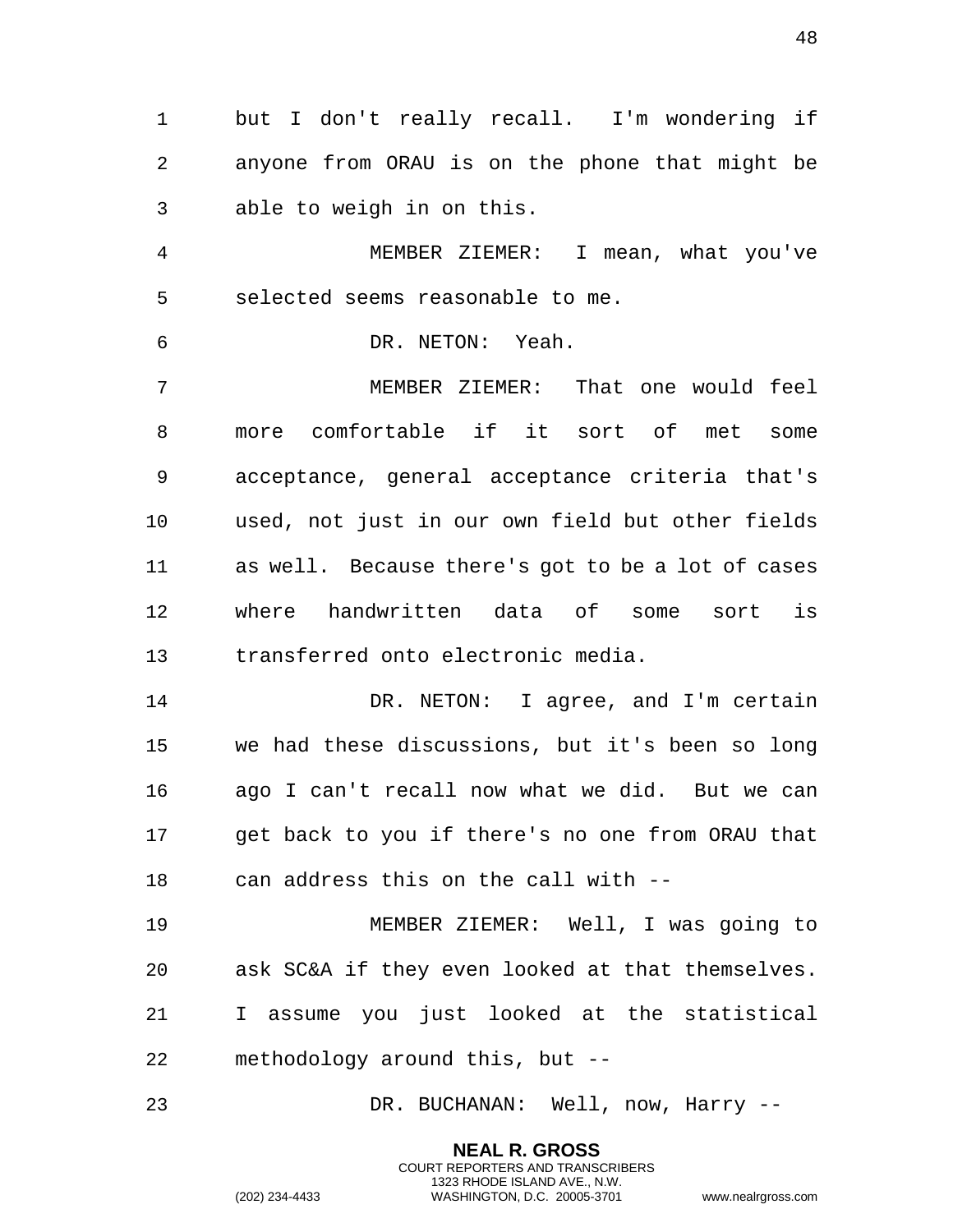MEMBER ZIEMER: And that part certainly looks good. DR. BUCHANAN: Yes, that was our main purpose. Now, Harry did our statistical analysis, the detail of it, and so we can ask him. I don't think he's on the phone today, but we could see if he evaluated the values we looked at. However, I think mainly we concentrated on were the mechanics correct, and then this is one reason I pointed out that these variables do impact the results and that, you know, they aren't set in stone. 14 MEMBER ZIEMER: No, no, understood. But you understand the gist of my question? DR. BUCHANAN: Yes, I understand. MEMBER ZIEMER: So that somebody doesn't say, well, you guys just selected your parameters so it would come out the way you want it to, something like that. DR. BUCHANAN: Yes, I can ask Harry if he has other references in other fields that, you know, use this sort of thing, whether these are,

> **NEAL R. GROSS** COURT REPORTERS AND TRANSCRIBERS 1323 RHODE ISLAND AVE., N.W.

(202) 234-4433 WASHINGTON, D.C. 20005-3701 www.nealrgross.com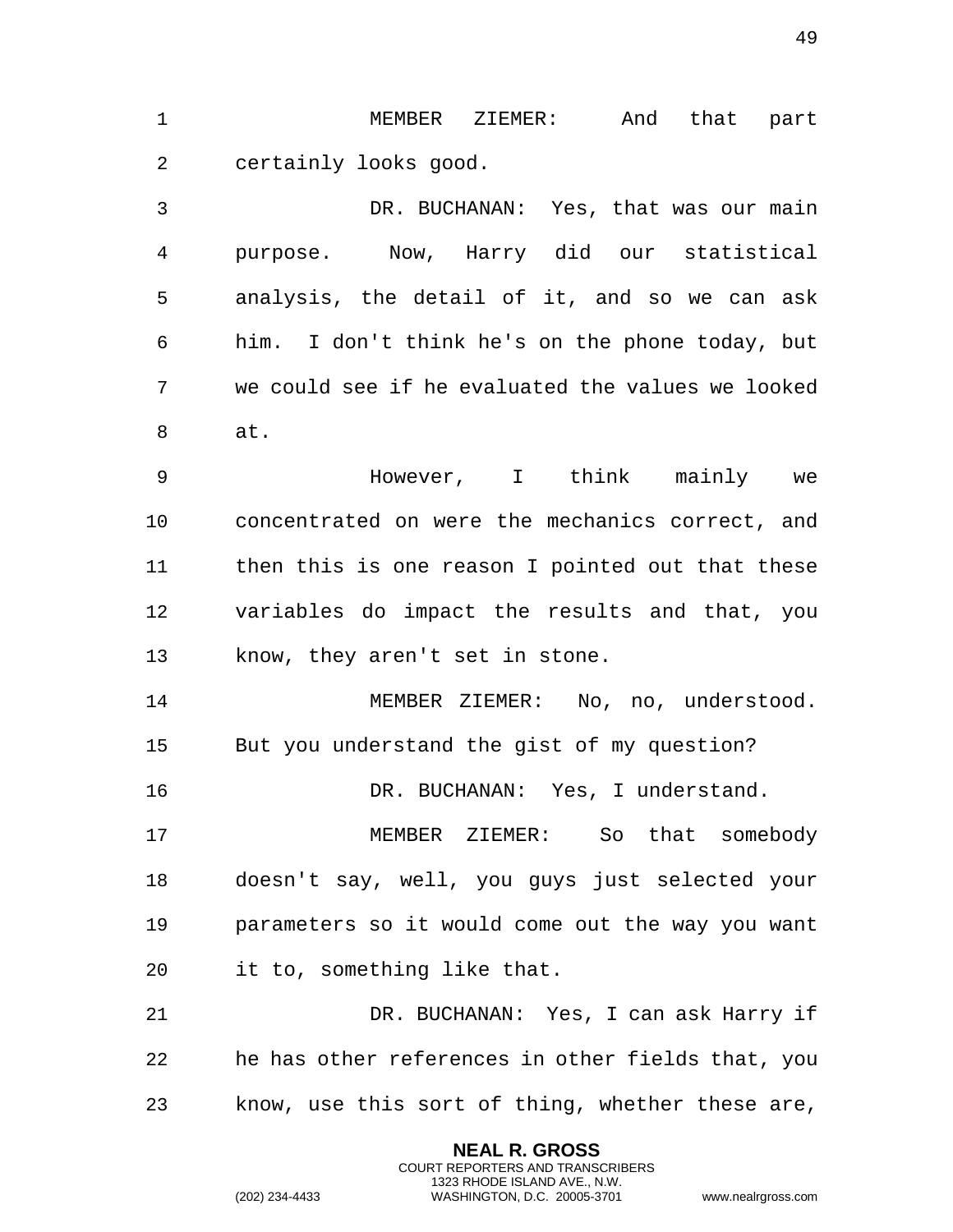you know, where these might have come from or how reasonable they are. They sound reasonable, but I don't have anything to compare it with.

 MEMBER ZIEMER: Well, my suggestion would be, Wanda, that we go ahead and approve this, or whatever action we need to take on this. But perhaps we could get at some point some assurance back, maybe it's from NIOSH.

 I had a feeling we may have discussed it before, but I just don't remember it either. Do you -- just wondered if we could just have some assurance for all of us that we're in the right ballpark for how this is done sort of in general.

 CHAIR MUNN: If --- you're talking this specific case, right?

 MEMBER ZIEMER: Well, number one, I think we should -- I recommend we take whatever approval action on Ron's report. What do we need to do on this, we need to approve?

 CHAIR MUNN: I think we need to accept and approve the report that we've just been given. But we will, on our agenda, carry a

> **NEAL R. GROSS** COURT REPORTERS AND TRANSCRIBERS 1323 RHODE ISLAND AVE., N.W.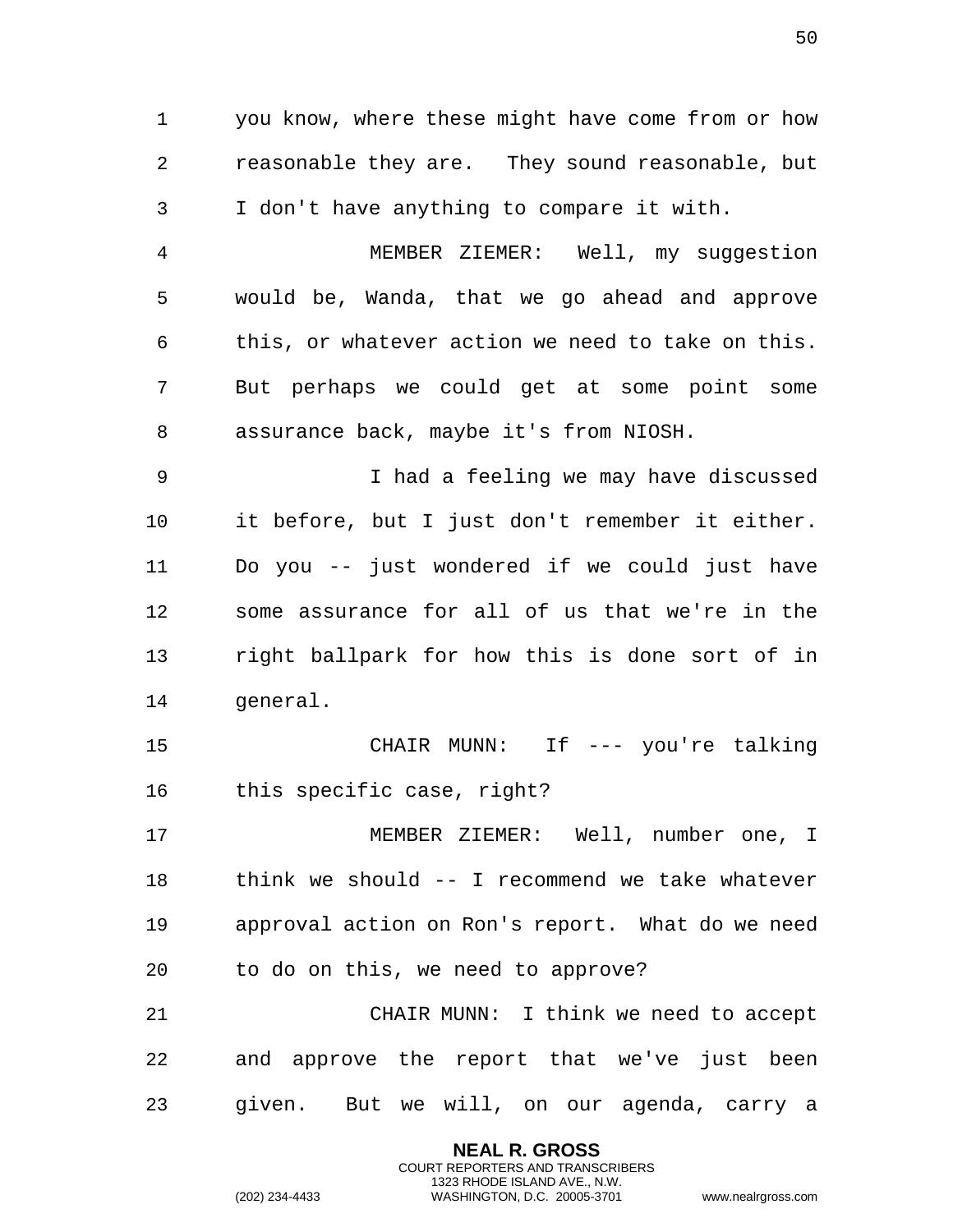request that we get verification of the assessments taking place with respect to the adequacy of the sampling techniques that were used. MEMBER ZIEMER: Yeah, I'm not sure if it's the adequacy of the techniques so much as how the -- Jim, help me out here. The question of the criteria. DR. NETON: They've got some criteria. MEMBER ZIEMER: Yeah. DR. NETON: It's just a bench --- (Simultaneous speaking.) MEMBER ZIEMER: How do we benchmark against others that do this kind of stuff? That would be what I'm asking. 16 DR. NETON: Right. MEMBER ZIEMER: Is that something that we could do easily, Jim? I don't want to overburden us. DR. NETON: Oh, absolutely. In fact, I'm not certain it's not in the report. But we'll look into it, and we can provide some insight on that, no problem.

> **NEAL R. GROSS** COURT REPORTERS AND TRANSCRIBERS 1323 RHODE ISLAND AVE., N.W.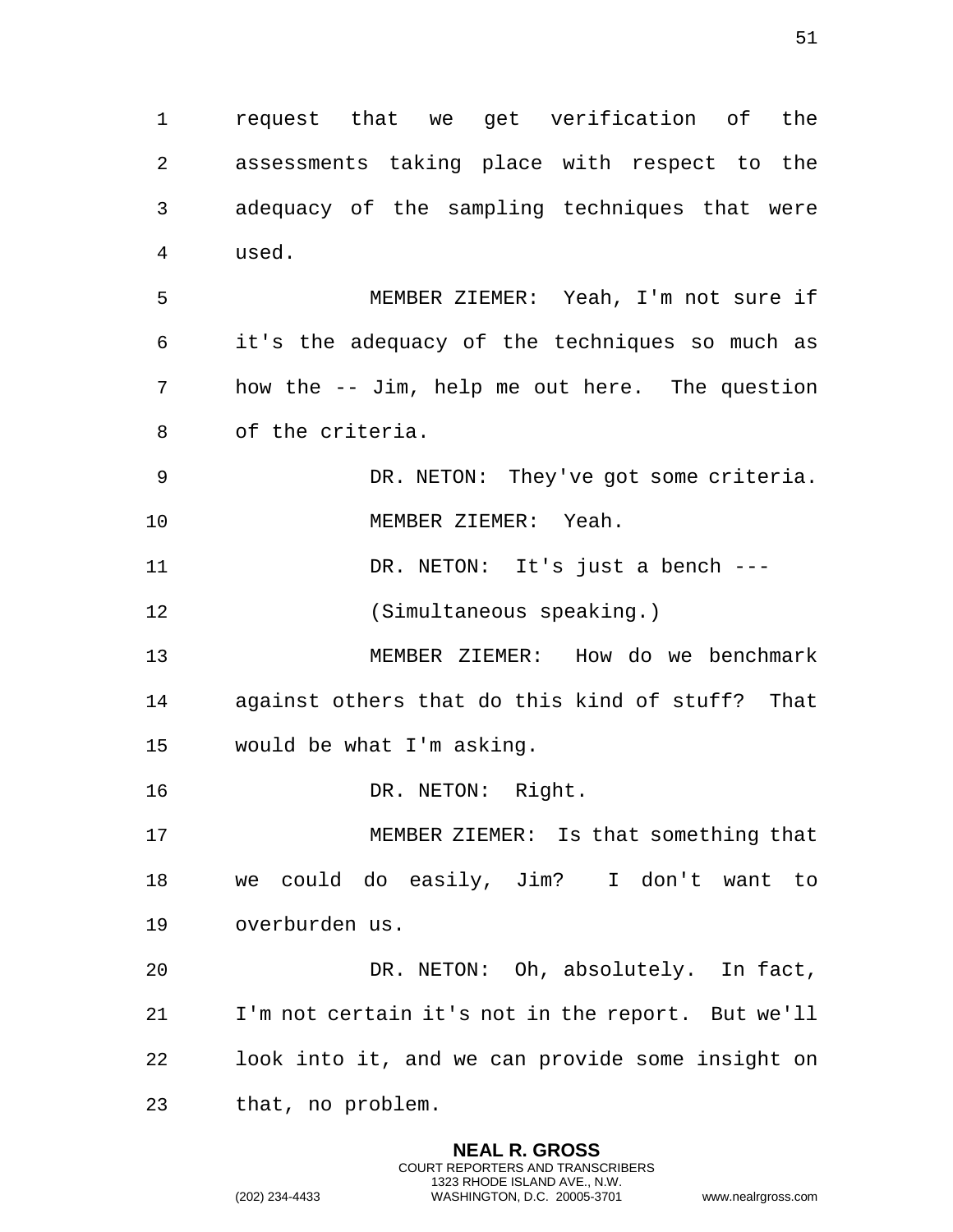MEMBER ZIEMER: Yeah. I don't think it affects what we're doing here today, but I would feel more comfortable if we had some assurance that we were certainly within, you know, the kind acceptance criteria that's used for this type of actions.

 CHAIR MUNN: And my recommendation would be, as I said earlier, to accept the report, with a caveat that at our next meeting, NIOSH will have reviewed the criteria to assure that they're appropriate for the information that we need. Is there any ---

 MEMBER ZIEMER: Sounds good to me. CHAIR MUNN: --- acceptable to everyone? Acceptable?

MEMBER BEACH: Yes.

 MR. LABONE: This is Tom LaBone. I think I can add a little bit to that discussion.

CHAIR MUNN: Okay, please do.

 MR. LABONE: When we went through and wrote that report, we went back and in particular looked at, looking for any guidance from any independent standard organization and couldn't

> **NEAL R. GROSS** COURT REPORTERS AND TRANSCRIBERS 1323 RHODE ISLAND AVE., N.W.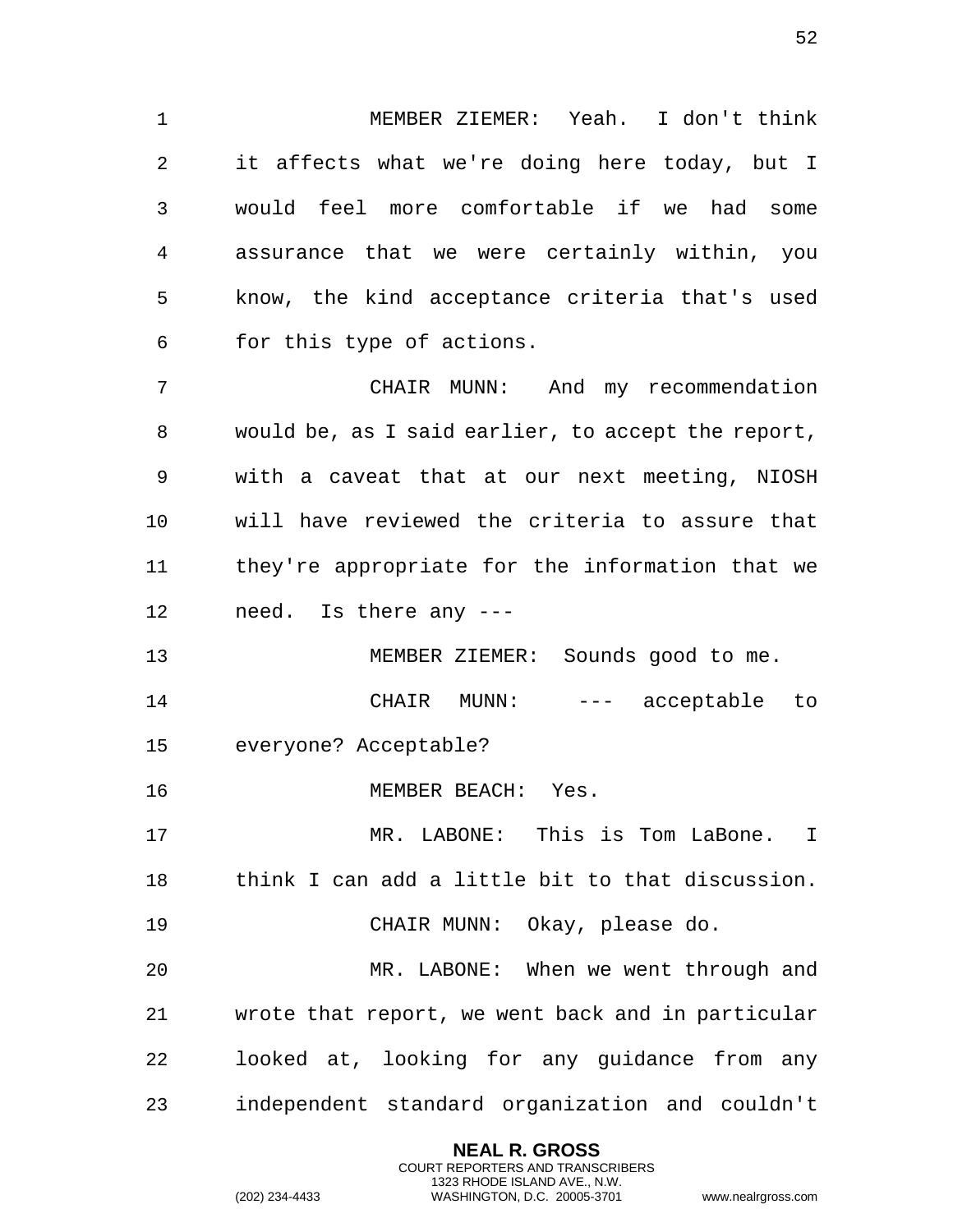find it. And tried to focus in on medical record transcription, which I thought would be basically  $3 - -$  MEMBER ZIEMER: That would be a good area to look at. MR. LABONE: Well, we did. I couldn't find anything. 8 MEMBER ZIEMER: Really. MR. LABONE: And like I said, if anybody knows of anything that we could document, because we were looking for something that was from an independent group. But since we couldn't find it, we queried Jim about what he was comfortable with and those are numbers that we have in the report. MEMBER ZIEMER: Maybe we're being pioneers here so other people can use our guidance. MR. LABONE: Yeah, you know what -- CHAIR MUNN: The eternal optimist. MR. KATZ: This is Ted. I just --- I'll send an email. The one Board Member I can think of who might know about that, if there's

> **NEAL R. GROSS** COURT REPORTERS AND TRANSCRIBERS 1323 RHODE ISLAND AVE., N.W.

(202) 234-4433 WASHINGTON, D.C. 20005-3701 www.nealrgross.com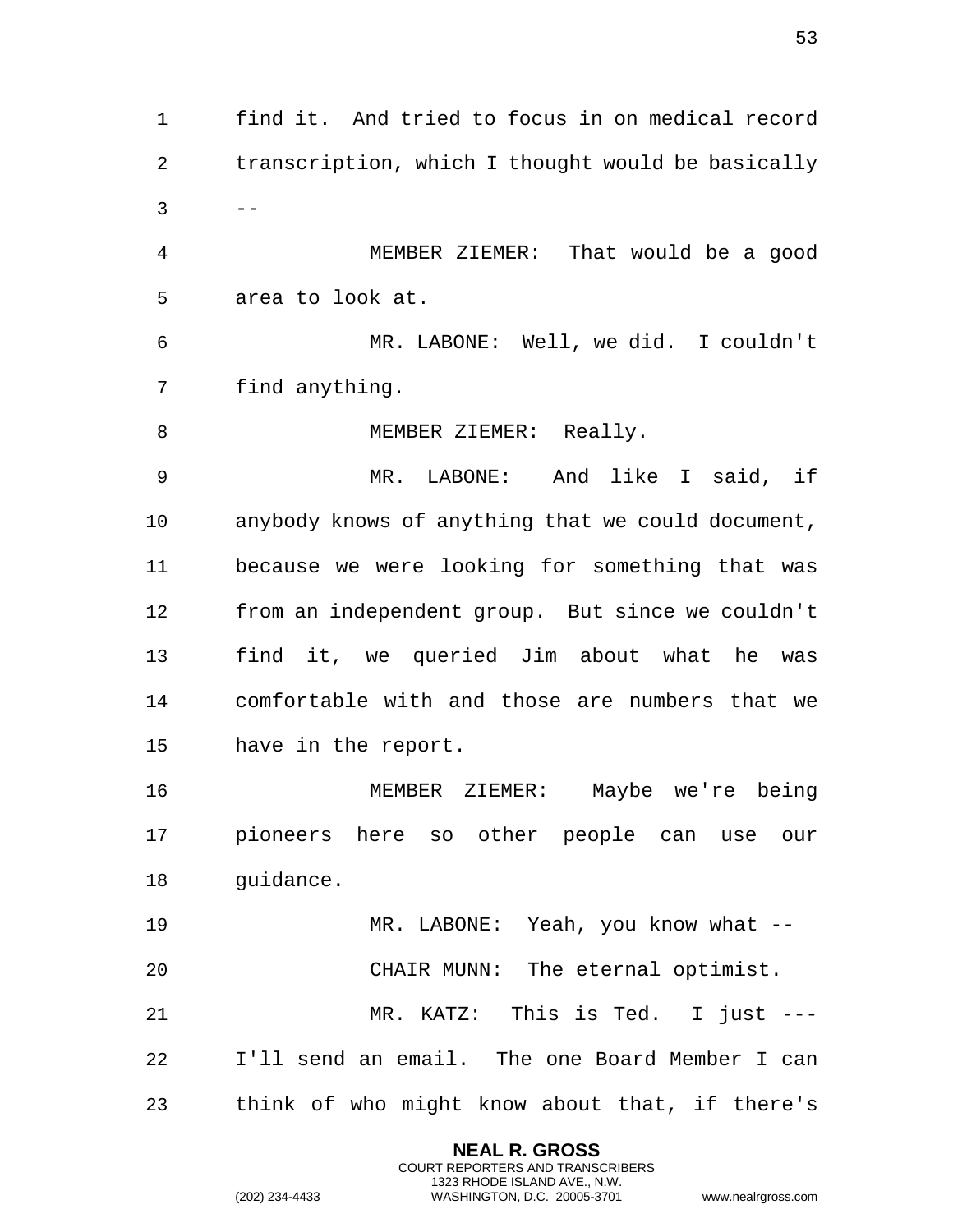been benchmarking of this, because I know he's always interested in this very issue, is David Richardson. So let me just send him an email and ask him if he happens to know.

 MEMBER BEACH: Ted, and this is Josie. Didn't we have some discussions on this during the worker outreach, when we were doing our sampling?

 MR. KATZ: No, not on this. This is really, but this is something that I'm surprised, too, to hear that there isn't somewhere, there probably is somewhere sort of that leads to some examples. But let me ask David Richardson.

 MEMBER ZIEMER: Well, there's a lot of this going on in the medical field of transcribing handwritten records onto computers, because now I know, for example, Medicare won't accept and won't use the medical doctors who don't have the records on electronic media. So I just had one of my doctors knocked off the system.

> **NEAL R. GROSS** COURT REPORTERS AND TRANSCRIBERS

CHAIR MUNN: Is that right.

MEMBER ZIEMER: Yeah.

1323 RHODE ISLAND AVE., N.W. (202) 234-4433 WASHINGTON, D.C. 20005-3701 www.nealrgross.com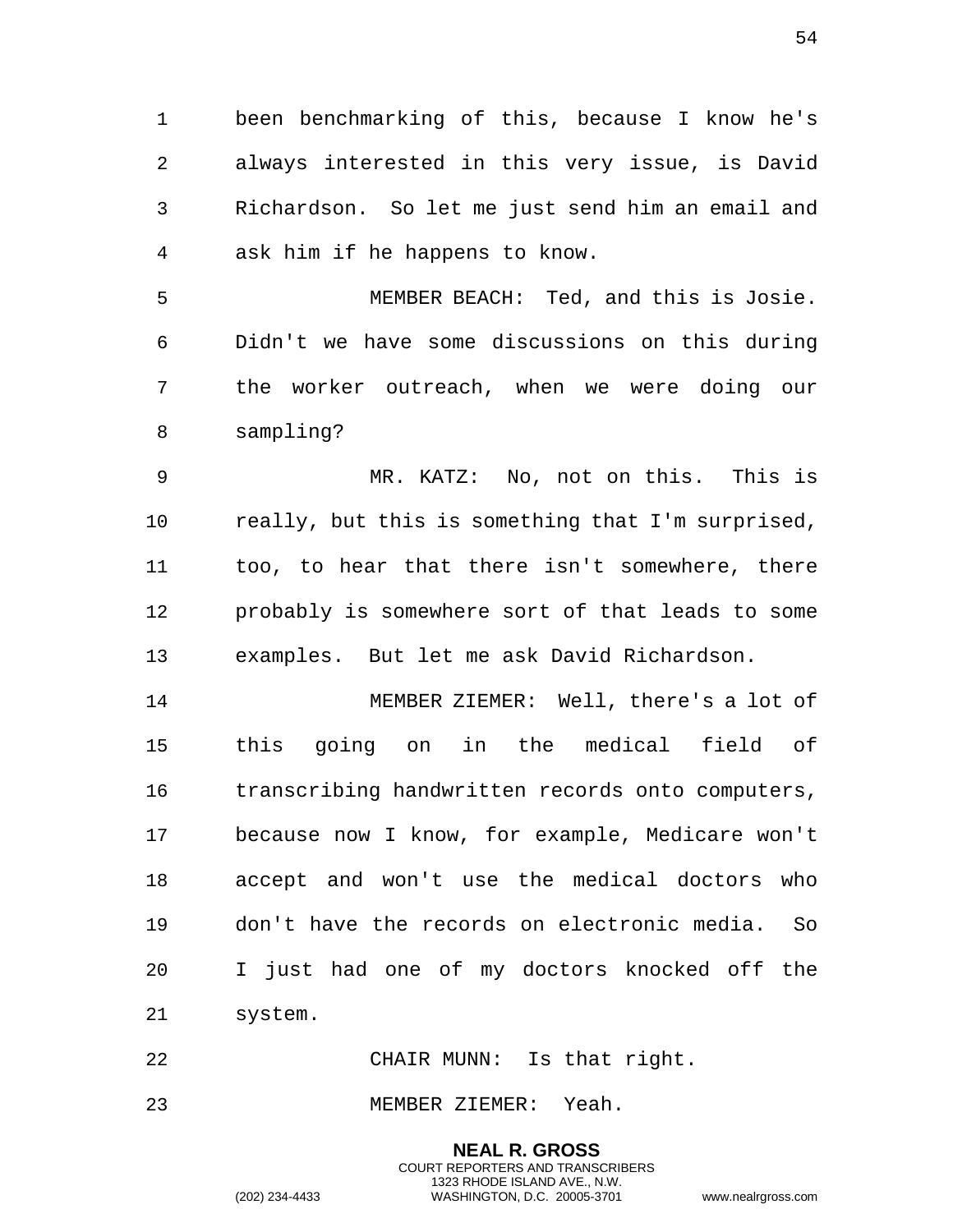1 CHAIR MUNN: Oh, my word. Well -- MEMBER ZIEMER: Well, anyway, okay, enough said. CHAIR MUNN: Well, yeah, but we've of course looked at sampling requirements for almost everything in the world at one time or another in our deliberations here. But I don't know that this specific issue has been addressed, if it wasn't already addressed, as NIOSH has said, in the report itself, which I have not read. So. Our action at this point, I believe, is NIOSH has said that they'll double check whether there's something in the report or not, and try and get back to us. And Ted's checking with Dave. MR. KATZ: Yeah, I thought Tom was responding for NIOSH. There is nothing more. CHAIR MUNN: Yeah, okay then, we have an indication like that. Are we recommending that we check further to try to identify where this, where such -- MEMBER ZIEMER: If it's already been assessed, that satisfies my question.

> **NEAL R. GROSS** COURT REPORTERS AND TRANSCRIBERS 1323 RHODE ISLAND AVE., N.W.

(202) 234-4433 WASHINGTON, D.C. 20005-3701 www.nealrgross.com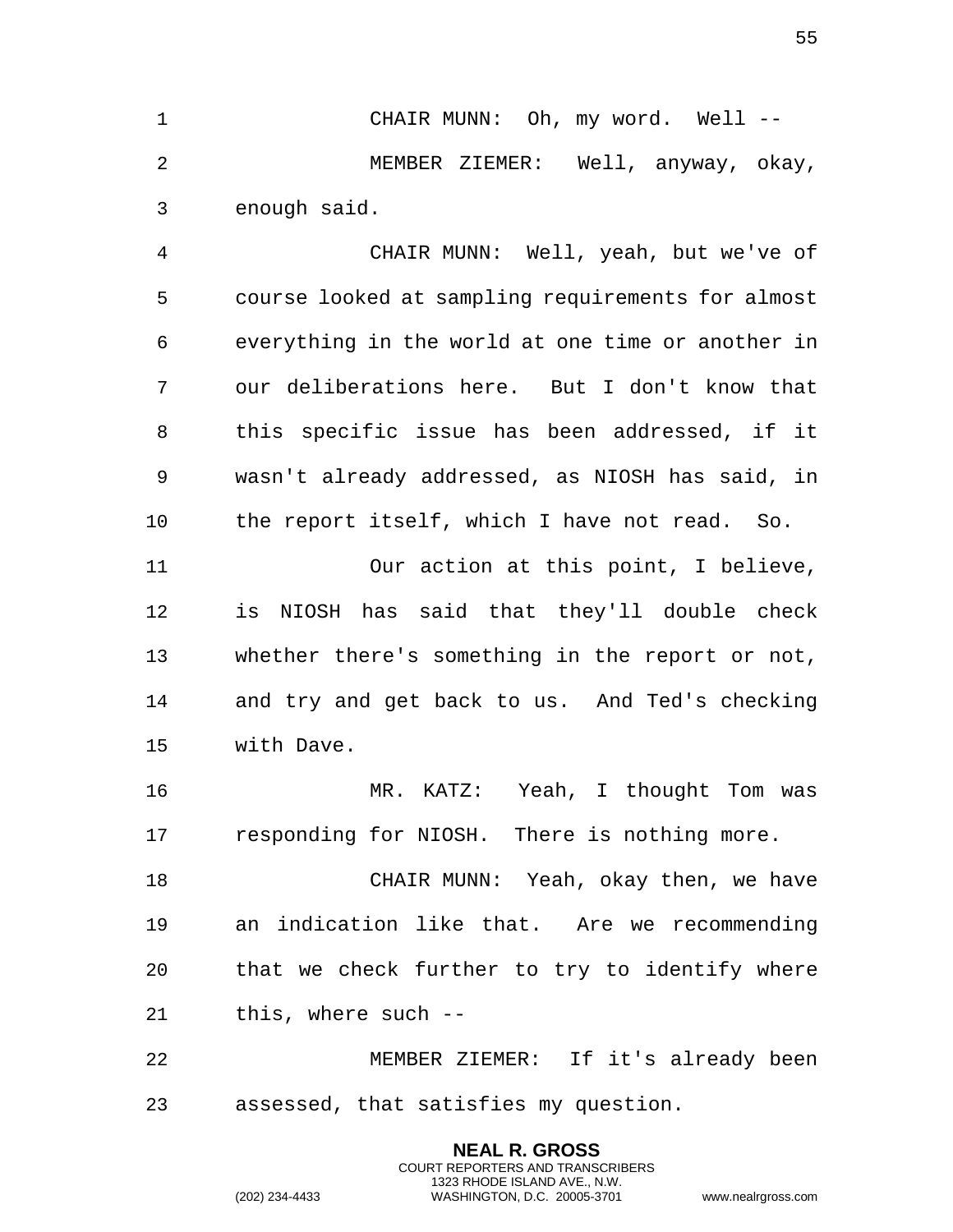| $\mathbf{1}$ | MR. KATZ: Yeah, I'll let you know,                |
|--------------|---------------------------------------------------|
| 2            | I'll let NIOSH know and you folks know if --      |
| 3            | MEMBER ZIEMER: Yeah, if --                        |
| 4            | (Simultaneous speaking.)                          |
| 5            | $MR. KATZ: --- anything.$                         |
| 6            | MEMBER ZIEMER: It must have been                  |
| 7            | longer enough ago if none of us can remember.     |
| 8            | CHAIR MUNN: Yes, it must have been.               |
| 9            | Okay, then we'll, what's the recommendation from  |
| 10           | our DFOs? Shall I carry this on the agenda, or    |
| 11           | is this going to be --                            |
| 12           | MR. KATZ: I don't think you need to.              |
| 13           | I think you can just approve it and that would be |
| 14           | that. I will send you a message after I hear      |
| 15           | back from Dave.                                   |
| 16           | CHAIR MUNN: Okay, that'll be great.               |
| 17           | And that should be adequate, and unless I hear to |
| 18           | the contrary, then we'll accept your report,      |
| 19           | approve it as presented. Any negative thoughts    |
| 20           | or any positive thoughts on that?                 |
| 21           | MEMBER ZIEMER: I'm agreed.                        |
| 22           | MEMBER BEACH: I agree also.                       |
| 23           | CHAIR MUNN: Josie? Okay. That's                   |
|              |                                                   |

**NEAL R. GROSS** COURT REPORTERS AND TRANSCRIBERS 1323 RHODE ISLAND AVE., N.W.

(202) 234-4433 WASHINGTON, D.C. 20005-3701 www.nealrgross.com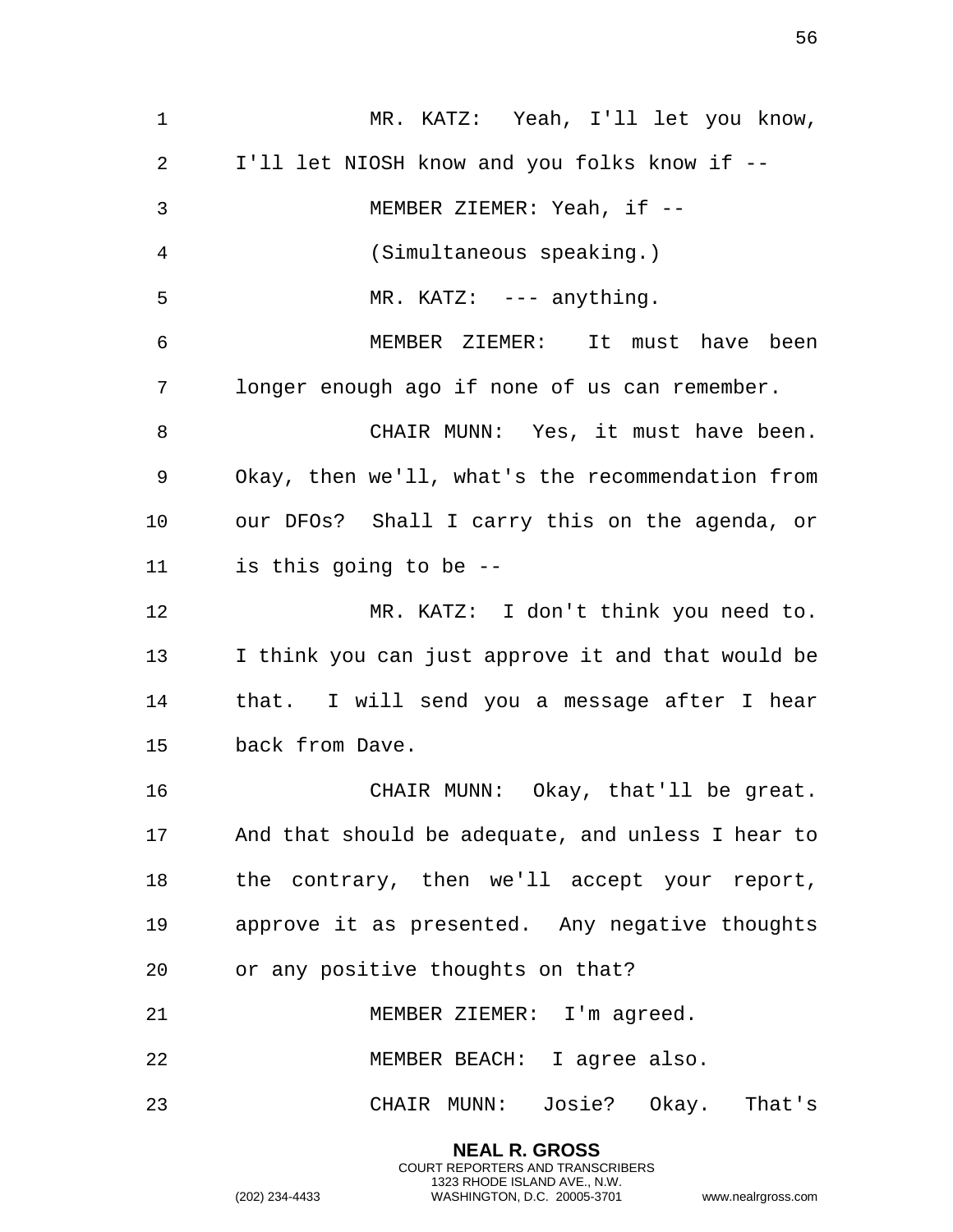1 good. Then we'll move onto our next item on the 2 agenda. 3 MS. MARION-MOSS: Wanda, this is Lori. 4 CHAIR MUNN: Yes? 5 MS. MARION-MOSS: Before we do that 6 can I ask who will close this entry out? Would 7 that be SC&A? 8 CHAIR MUNN: Good question. 9 MR. KATZ: It's whatever you prefer, 10 Lori. You have the authority to do that if you 11 want to. 12 CHAIR MUNN: I don't -- 13 MR. KATZ: If you want us to maybe do 14 it -- 15 (Simultaneous speaking.) 16 CHAIR MUNN: Yes, based on what we 17 just did, yes. Whichever you chooses to do so 18 based on what we've just said here. 19 MS. MARION-MOSS: I'll work with Kathy 20 on that. 21 MR. KATZ: Okay. 22 CHAIR MUNN: Okay. 23 MS. MARION-MOSS: Okay, Kathy?

> **NEAL R. GROSS** COURT REPORTERS AND TRANSCRIBERS 1323 RHODE ISLAND AVE., N.W.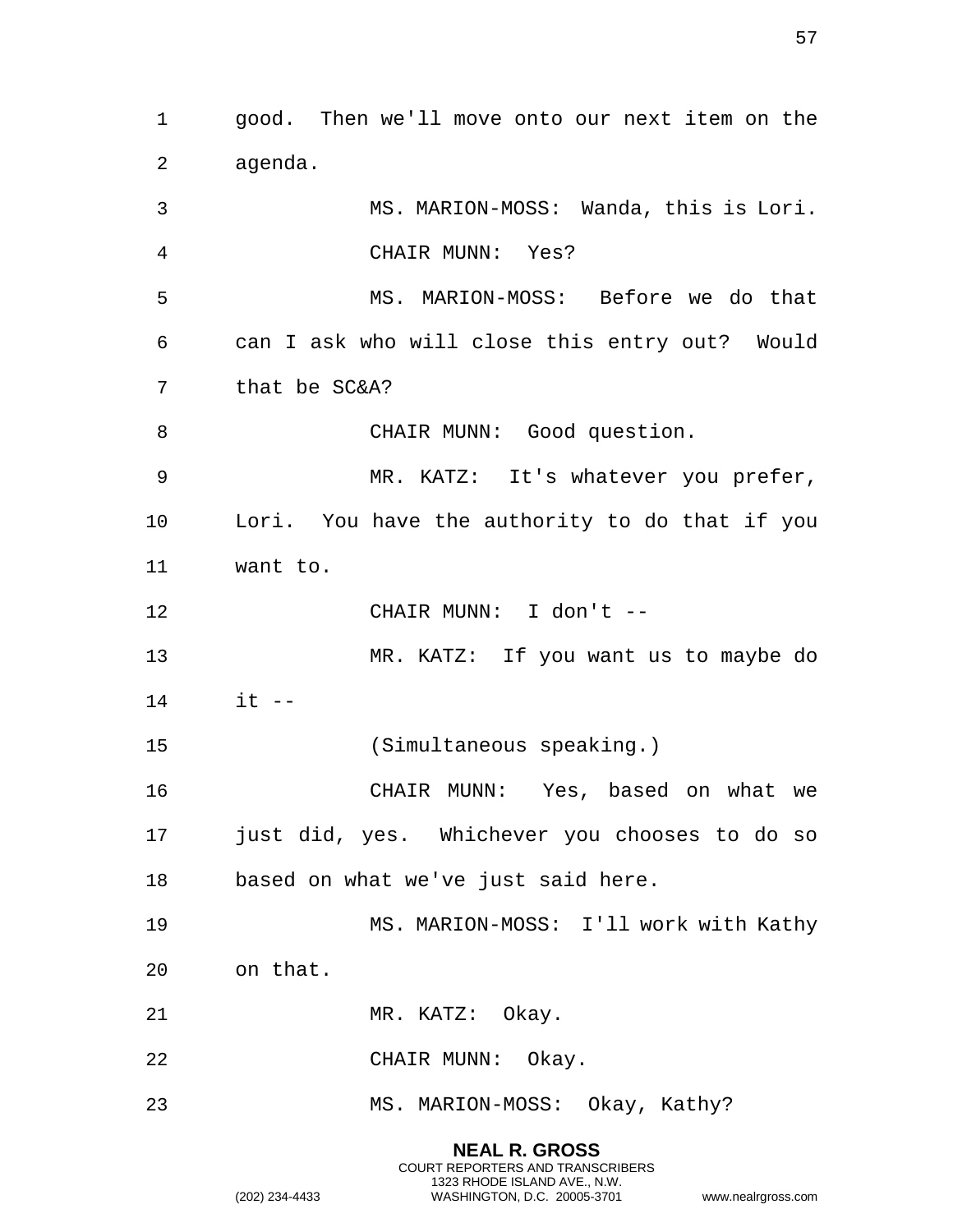1 MS. BEHLING: That's fine with me. 2 CHAIR MUNN: Okay. Very good. Then 3 I'm struggling again here trying to get back to 4 the next item, and it has disappeared from my 5 screen. 6 **Review of Findings for Procedures: 22**  7 **(Supplemental requests for DOE information), 44**  8 **(Special Exposure Cohort), 86 (Case preparation:**  9 **Complex internal dosimetry claims - cancelled),**  10 **94 (Verification and Validation process for the**  11 **Tools Development Group)**  12 MR. KATZ: Oh, so the next item is 13 review of findings for -- this is for procedures 14 that had been already under review. So we have 15 22, supplemental requests for DOE information. I 16 think that's the first group of these. 17 CHAIR MUNN: Okay. 18 MR. KATZ: I guess Kathy -- I think 19 maybe Kathy can -- 20 CHAIR MUNN: Sounds like Kathy. 21 MS. BEHLING: Actually I thought it 22 was NIOSH. 23 MR. KATZ: Oh, okay.

> **NEAL R. GROSS** COURT REPORTERS AND TRANSCRIBERS 1323 RHODE ISLAND AVE., N.W.

(202) 234-4433 WASHINGTON, D.C. 20005-3701 www.nealrgross.com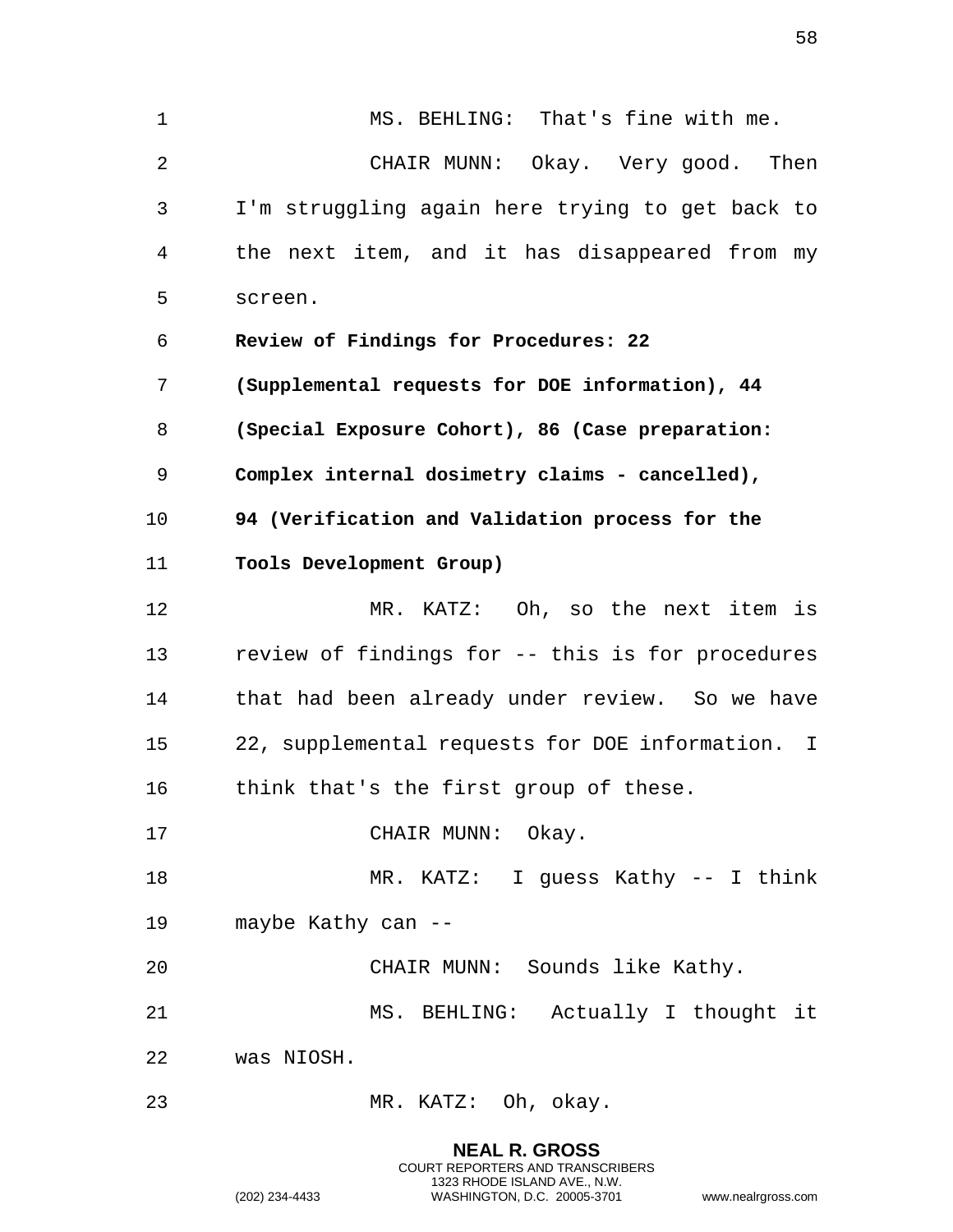1 MS. BEHLING: I think it is. 2 MS. MARION-MOSS: This is Lori. I can 3 facilitate us through these. 4 What we have is a number of 5 administrative procedures that were reviewed 6 awhile back by SC&A back in 2006. And we have 7 one that was reviewed back in 2010, which is 8 Procedure 44. We -- I'll start out with that 9 one. 10 Procedure 44, the previous revision 11 there were some findings issued against that 12 procedure, and it's the Special Exposure Cohort 13 procedure. 14 CHAIR MUNN: Yes. 15 MS. MARION-MOSS: And basically the 16 findings that were issued were associated with 17 that procedure not being aligned with the DCAS 18 procedure for Special Exposure Cohort guidance.

19 So what ORAU has done is revised that 20 procedure to align it with the DCAS PER-4 21 procedure, and that was basically the change that 22 it -- is what the revisions consist of. So we 23 revised that here recently and I sent the

> **NEAL R. GROSS** COURT REPORTERS AND TRANSCRIBERS 1323 RHODE ISLAND AVE., N.W.

(202) 234-4433 WASHINGTON, D.C. 20005-3701 www.nealrgross.com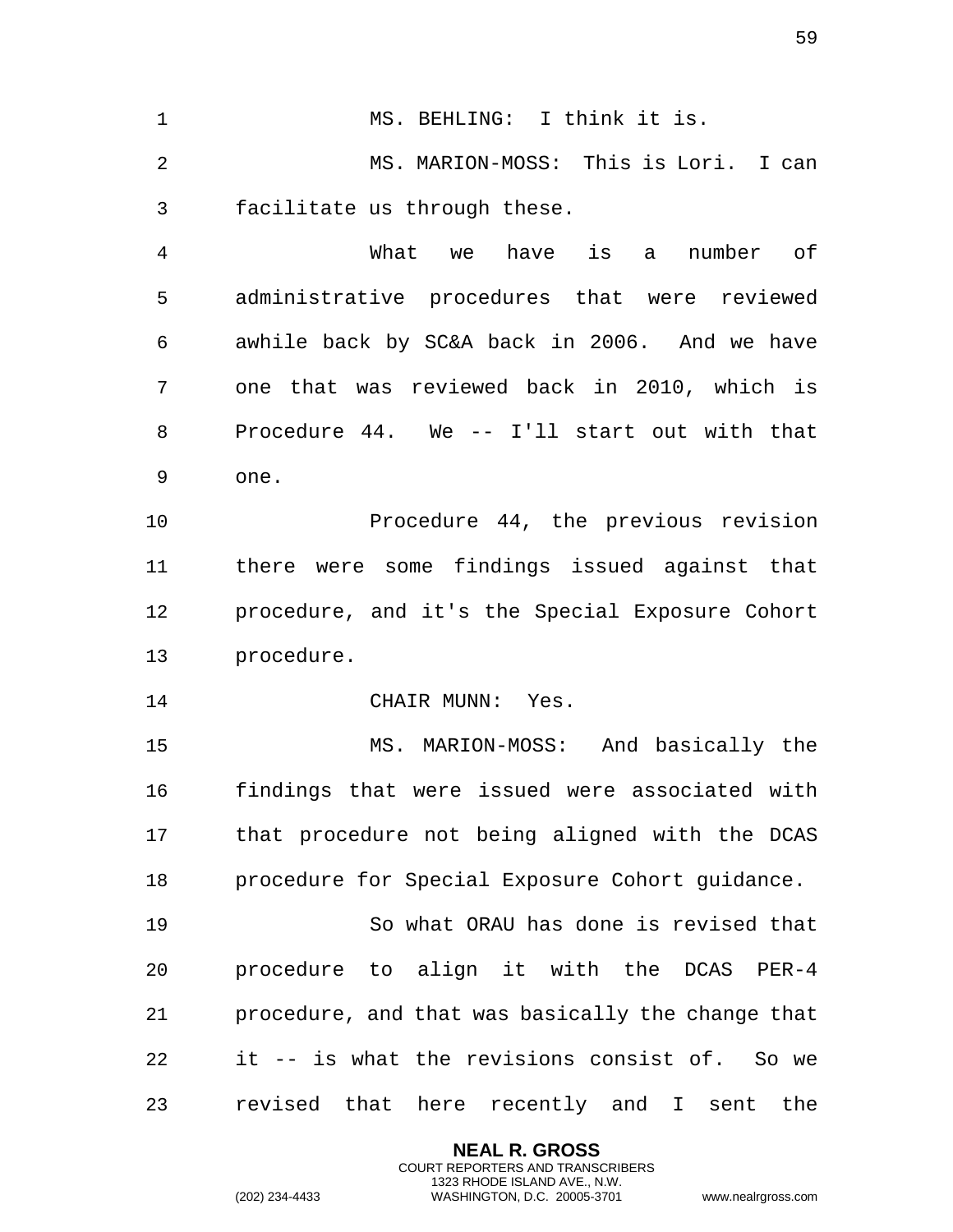revision out to the Board.

 MEMBER MUNN: And I recall no problem with it personally.

 Does anyone else have any concern? MEMBER ZIEMER: So what you're saying is now they both align with the same instructions?

8 MS. MARION-MOSS: Yes.

9 MEMBER ZIEMER: So what is -- is it -- does that allow us to close the -- was an official issue?

 MS. MARION-MOSS: Yes, it was an official issue.

 MEMBER ZIEMER: You're recommending closure? Or who recommends closure, NIOSH or SC&A?

 MS. MARION-MOSS: No. This is Lori. Paul, I'm not recommending closure. I'm just bringing the Committee up on what the revision was based on and why we revised the document. And I guess now SC&A can take a look at that and see what  $-$ 

MEMBER ZIEMER: Okay. We don't need

**NEAL R. GROSS** COURT REPORTERS AND TRANSCRIBERS 1323 RHODE ISLAND AVE., N.W.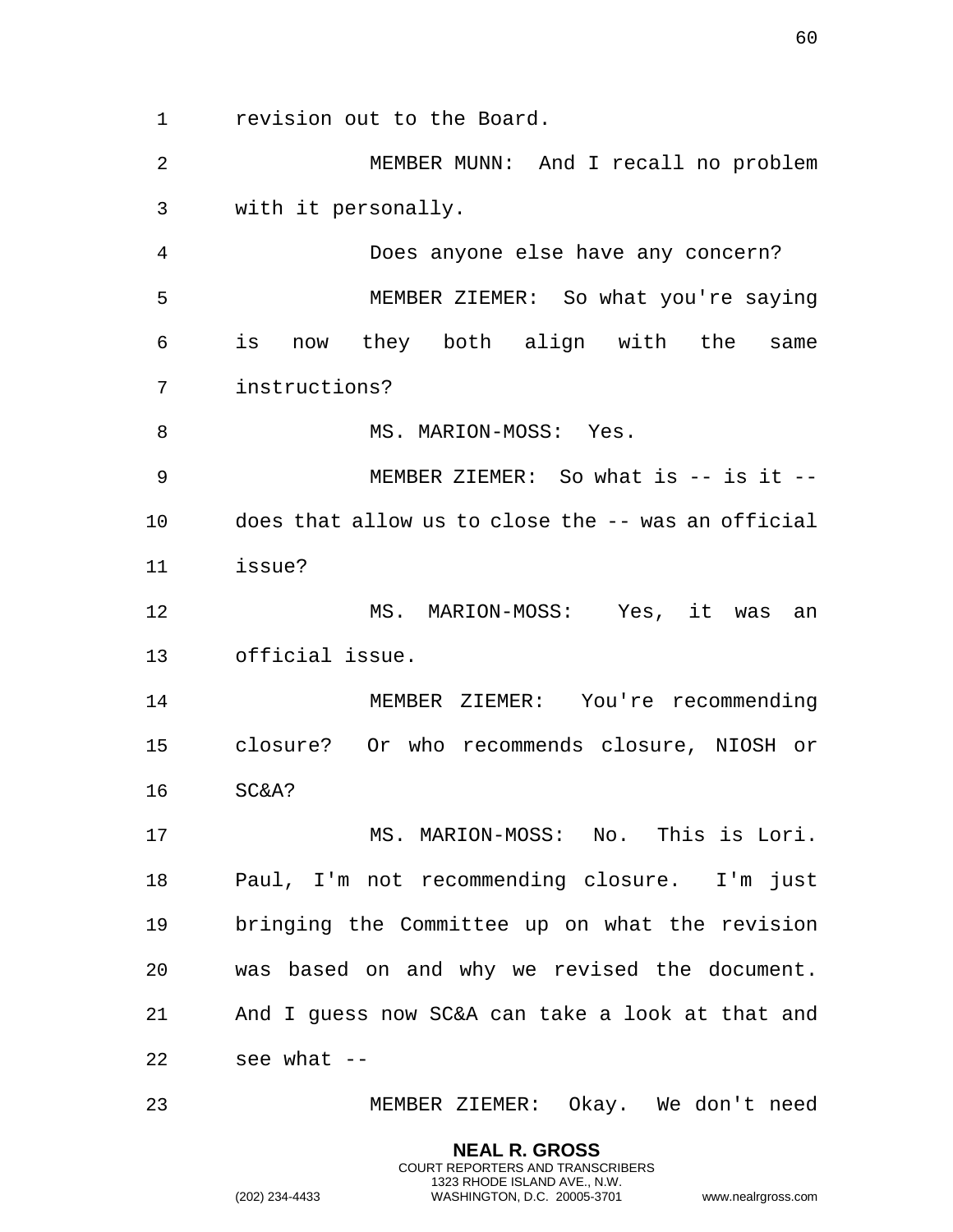any action right now is what you're saying?

 MR. KATZ: Yes, well, I mean, what I suggested -- so this came up and I suggested -- at least I copied -- I don't know if I copied the Full Subcommittee. I certainly copied Wanda. I mean, it's -- the result is something -- it's just an administrative document and I don't think it needs an SC&A review. I mean, I think that would be silly. It just iterates the procedure that's used for processing SECs and there's no technical matter there to speak of except for stuff that's totally completely standard with -- MEMBER ZIEMER: That is correct. (Simultaneous speaking.) 15 MR. KATZ: -- the Board. So I don't think this is one that needs another SC&A review, but -- MEMBER ZIEMER: Does it even need official action by the Subcommittee? MEMBER BEACH: So the findings, originally were they SC&A findings or just -- 22 MR. KATZ: They were. MEMBER BEACH: So you would think that

> **NEAL R. GROSS** COURT REPORTERS AND TRANSCRIBERS 1323 RHODE ISLAND AVE., N.W.

(202) 234-4433 WASHINGTON, D.C. 20005-3701 www.nealrgross.com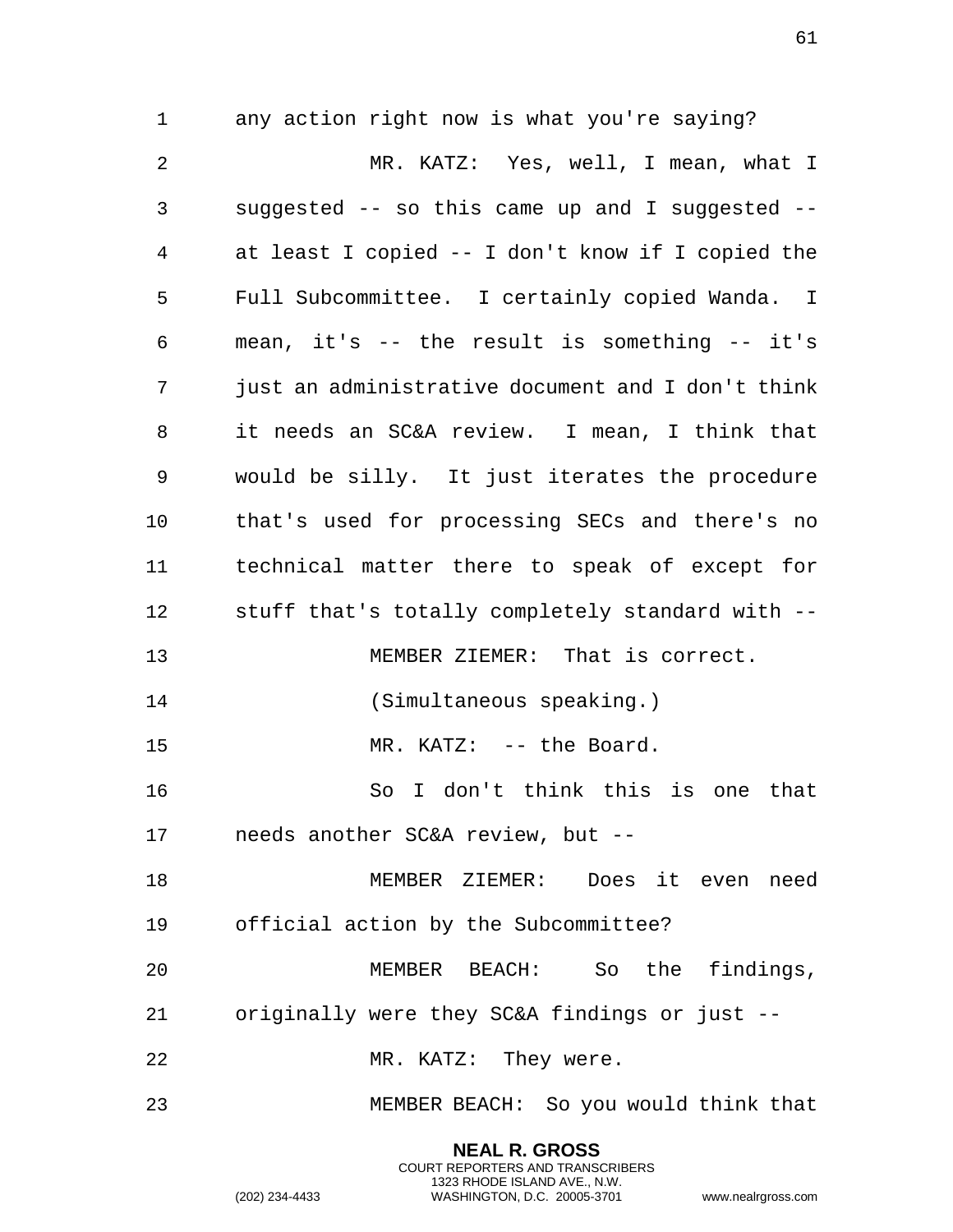SC&A would have to at least look at the changes that were incorporated, but I might be wrong. MR. KATZ: Well, it's -- yes, I mean, the -- again, the nature of the -- before was that they were out of alignment, but it's an administrative document that's -- there's nothing substantive to review, I think, but I mean, you can have SC&A read it if you want, but it's your prerogative. CHAIR MUNN: Yes, I thought of it as just a -- essentially an internal administrative matter. Okay. MEMBER ZIEMER: Yes, I was kind of wondering why we were -- actually why the Subcommittee was reviewing these documents which simply seemed to be explaining the process and how it was done. MR. KATZ: Well, I think the -- Paul, the only reason it comes up at all is because they reviewed that prior ORAU document. I think that's the only reason it's being raised, but you can pass on it and just say that's fine. CHAIR MUNN: Yes, I think the review

> **NEAL R. GROSS** COURT REPORTERS AND TRANSCRIBERS 1323 RHODE ISLAND AVE., N.W.

(202) 234-4433 WASHINGTON, D.C. 20005-3701 www.nealrgross.com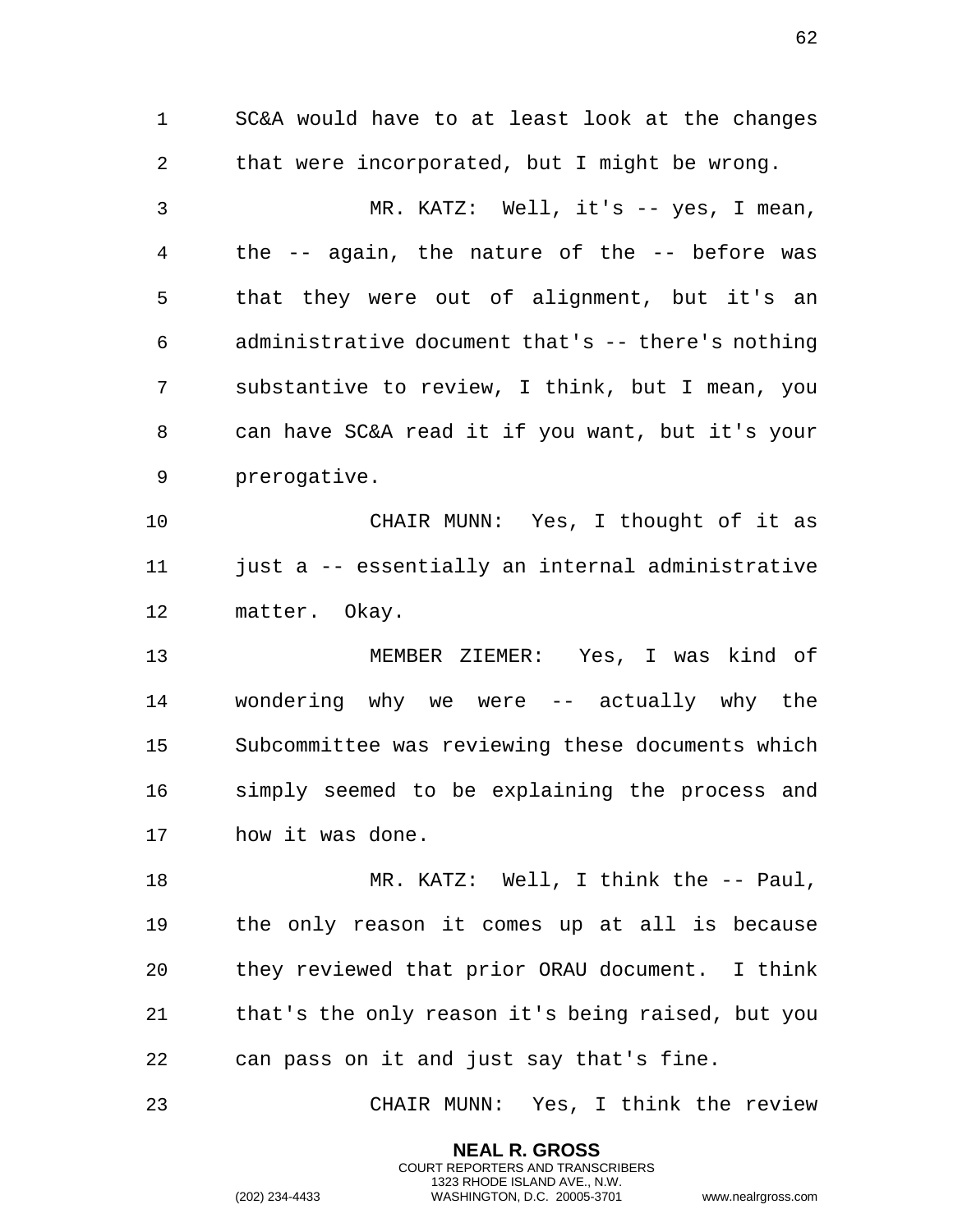process was not -- I think this was a result of the earlier review process, not our -- now we're getting tangled up in our semantics here, but yes, I think we've -- I think it's done, but -- because there's no -- the question that was raised has now been taken care of administratively and -- because it wasn't -- it didn't affect in any way the results of the review, the original reviews.

 So any problem with that? Can we just accept this and thank NIOSH for doing an excellent job and go on?

MEMBER ZIEMER: I'm willing, yes.

CHAIR MUNN: Okay. Very good.

 MEMBER BEACH: Wanda, for clarification are you changing all of the findings that were in abeyance to closed then?

 CHAIR MUNN: The findings that were in abeyance?

 MR. KATZ: On the old procedure, yes. CHAIR MUNN: On the old procedure. Did this align all of them or was -- we were -- was this the only thing we were waiting for is

> **NEAL R. GROSS** COURT REPORTERS AND TRANSCRIBERS 1323 RHODE ISLAND AVE., N.W.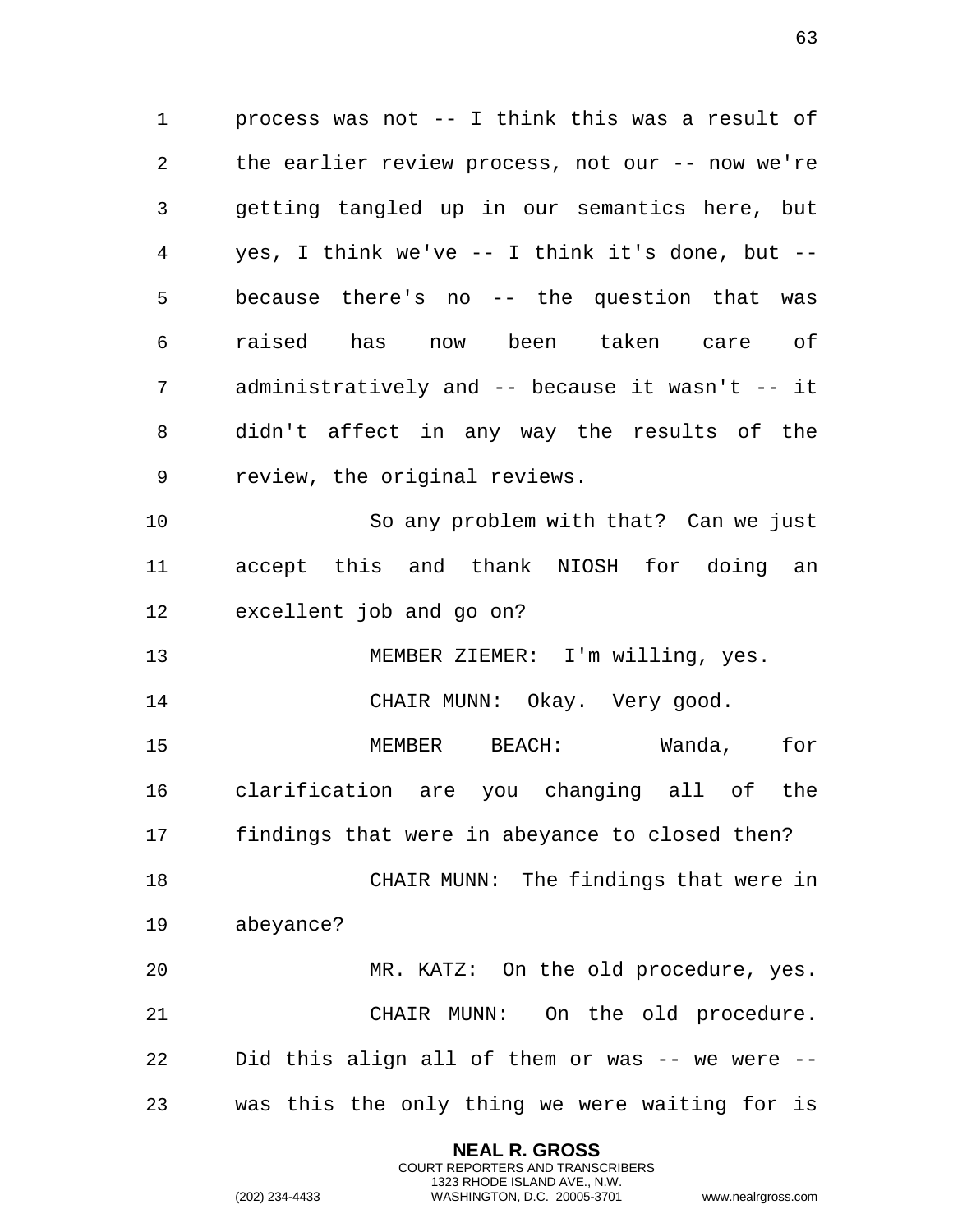this --

| 2              | MR. KATZ: Yes.                                   |
|----------------|--------------------------------------------------|
| 3              | CHAIR MUNN: I -- very frankly, I                 |
| $\overline{4}$ | can't remember reading, and I'm having such a    |
| 5              | terrible problem pulling up my files.            |
| 6              | MR. KATZ: Yes, Wanda --                          |
| 7              | CHAIR MUNN: And this by the way is a             |
| 8              | very good reason from my point of view why our   |
| 9              | folks in government are a mistake to work on the |
| 10             | assumption that anybody who's not relying on     |
| 11             | their digital records is not performing up to    |
| 12             | speed, because if their digital records are as   |
| 13             | reliable as mine, then that's probably a serious |
| 14             | mistake, but we'll find that out. That's for the |
| 15             | future, not for here.                            |
| 16             | Yes, it's my understanding that what             |
| 17             | we've just heard clarifies the only remaining    |
| 18             | correction to the -- or there weren't other      |
| 19             | corrections to the document that were necessary. |
| 20             | MR. KATZ: It was a replacement, so               |
| 21             | it's replaced the document's gone that was --    |
| 22             | (Simultaneous speaking.)                         |
| 23             | CHAIR MUNN: Right. Right, it's not               |

**NEAL R. GROSS** COURT REPORTERS AND TRANSCRIBERS 1323 RHODE ISLAND AVE., N.W.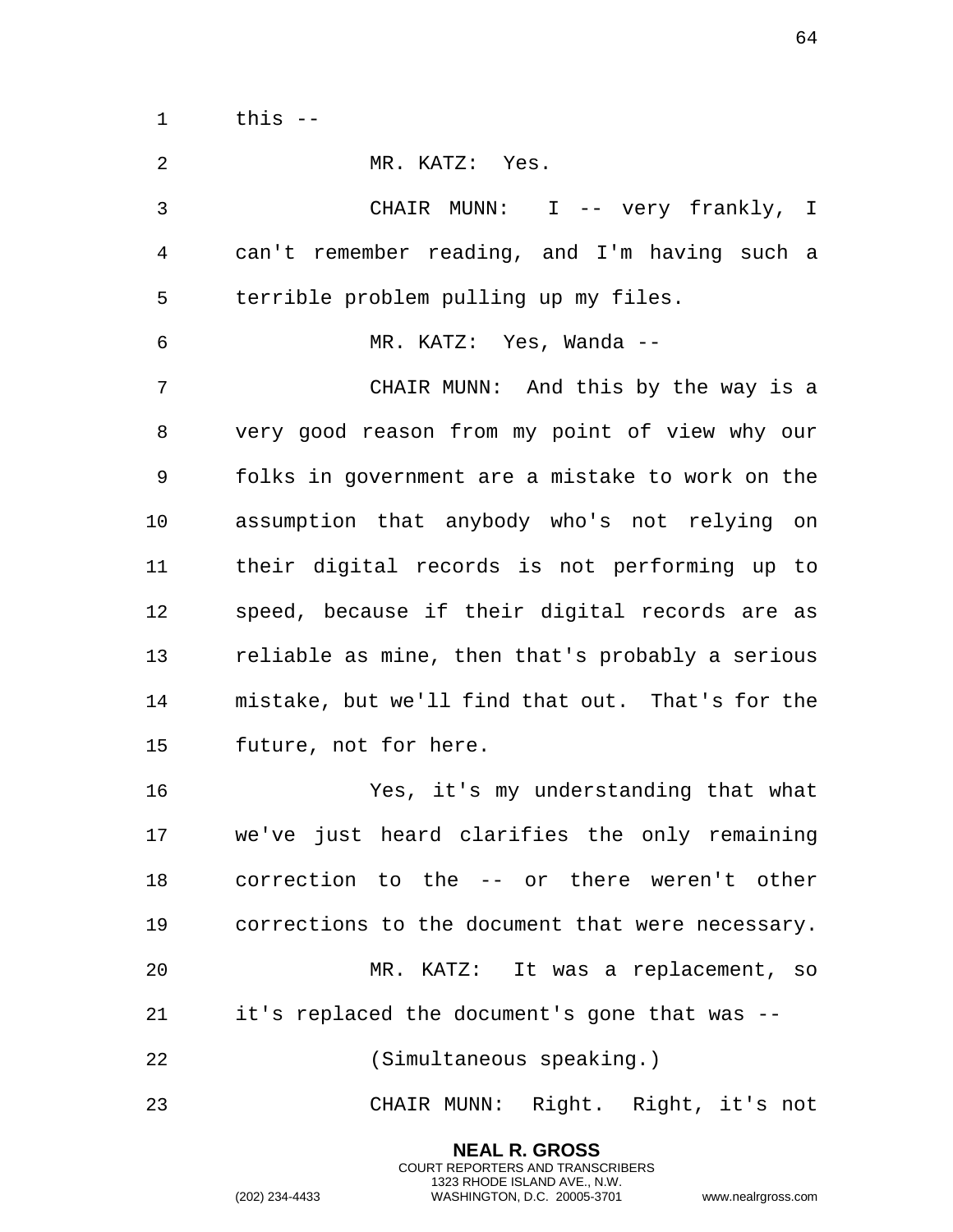there anymore.

| $\overline{2}$ | MR. KATZ: Right.                                  |
|----------------|---------------------------------------------------|
| 3              | CHAIR MUNN: And therefore, yes, it                |
| 4              | should close everything. Yes. Abeyance should     |
| 5              | change to closed. But that one thread was the     |
| 6              | only one hanging up to the best of my knowledge.  |
| 7              | To the best of my memory, which is not anything   |
| 8              | we should rely on, let me tell you.               |
| $\mathsf 9$    | Alright. Then next on our agenda --               |
| 10             | MR. KATZ: Well, similarly we                      |
| 11             | have -- -- on the one Lori has there were several |
| 12             | other documents.                                  |
| 13             | CHAIR MUNN: She just had 44 that we               |
| 14             | looked at, and there's more.                      |
| 15             | MS. MARION-MOSS: Okay. The next one               |
| 16             | I'll move onto is another administrative          |
| $17$           | procedure that was reviewed back in 2006, which   |
| 18             | is PROC-22. And Procedure 22 basically -- the     |
| 19             | scope of that procedure was in regards to         |
| 20             | additional requests for DOE information, again    |
| 21             | another administrative procedure. And basically   |
| 22             | the concern was that -- SC&A's concern related to |
| 23             | correcting the reference throughout the document. |

**NEAL R. GROSS** COURT REPORTERS AND TRANSCRIBERS 1323 RHODE ISLAND AVE., N.W.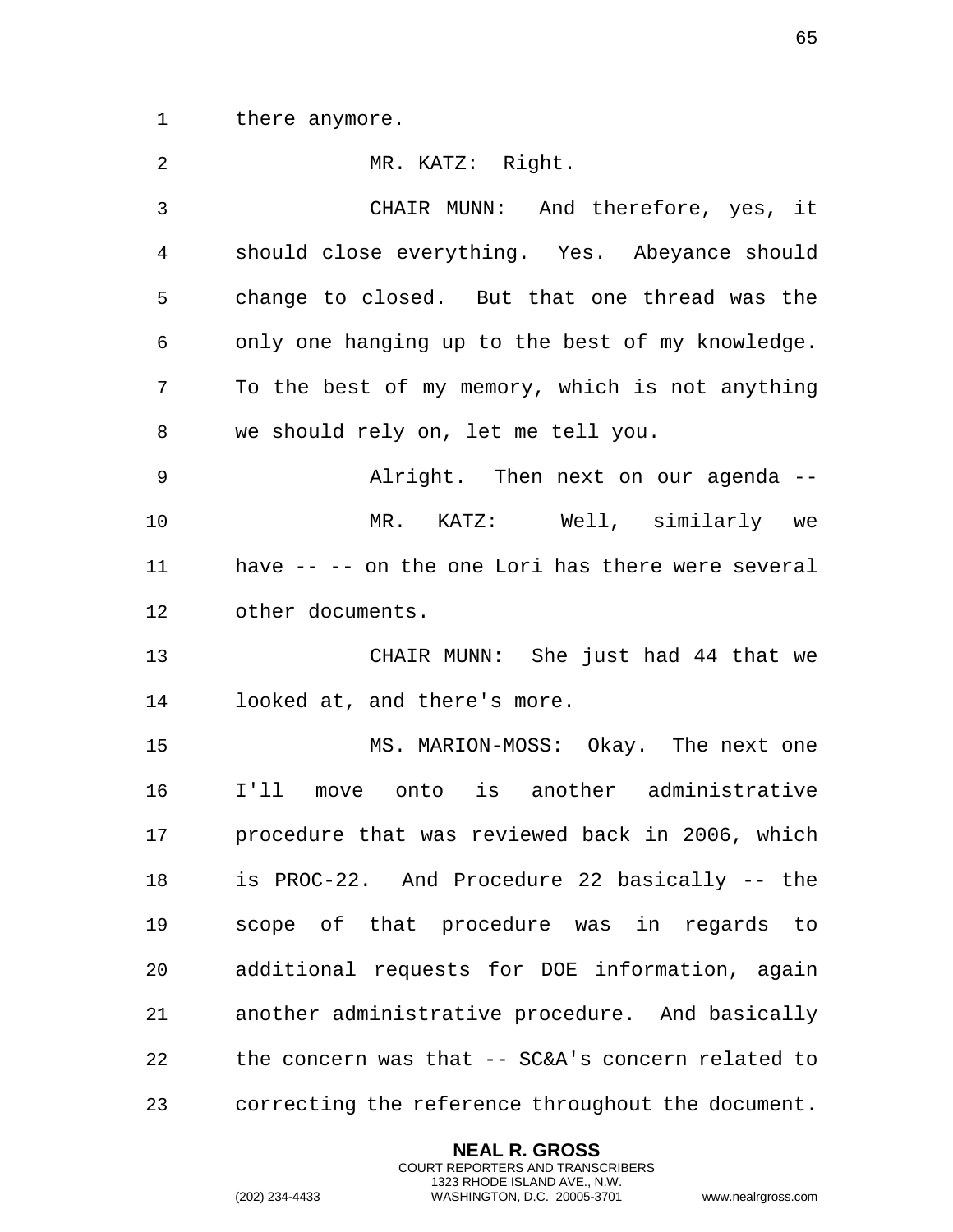And so we finally got around to revising that document and correcting that reference throughout. So that's the scope of Finding No. 1 under Procedure 22.

 And secondly, the second finding pertained to the lack of process details when it came to handling additional information that was requested from DOE. Again, we've updated that procedure to reflect certain terminology that would be understandable from a reader's standpoint. That procedure was revised back in August of this year and we published it. So that's the gist of Procedure 22 findings.

 CHAIR MUNN: Can you show us on the screen, which I finally got up -- can you show us on the screen what we said about it?

(Pause.)

 CHAIR MUNN: Okay. Alright. Without checking exceptions, it appears to me that that would be listed as completing the requirements for action.

 Does anyone have any questions for Lori on PROC-22?

> **NEAL R. GROSS** COURT REPORTERS AND TRANSCRIBERS 1323 RHODE ISLAND AVE., N.W.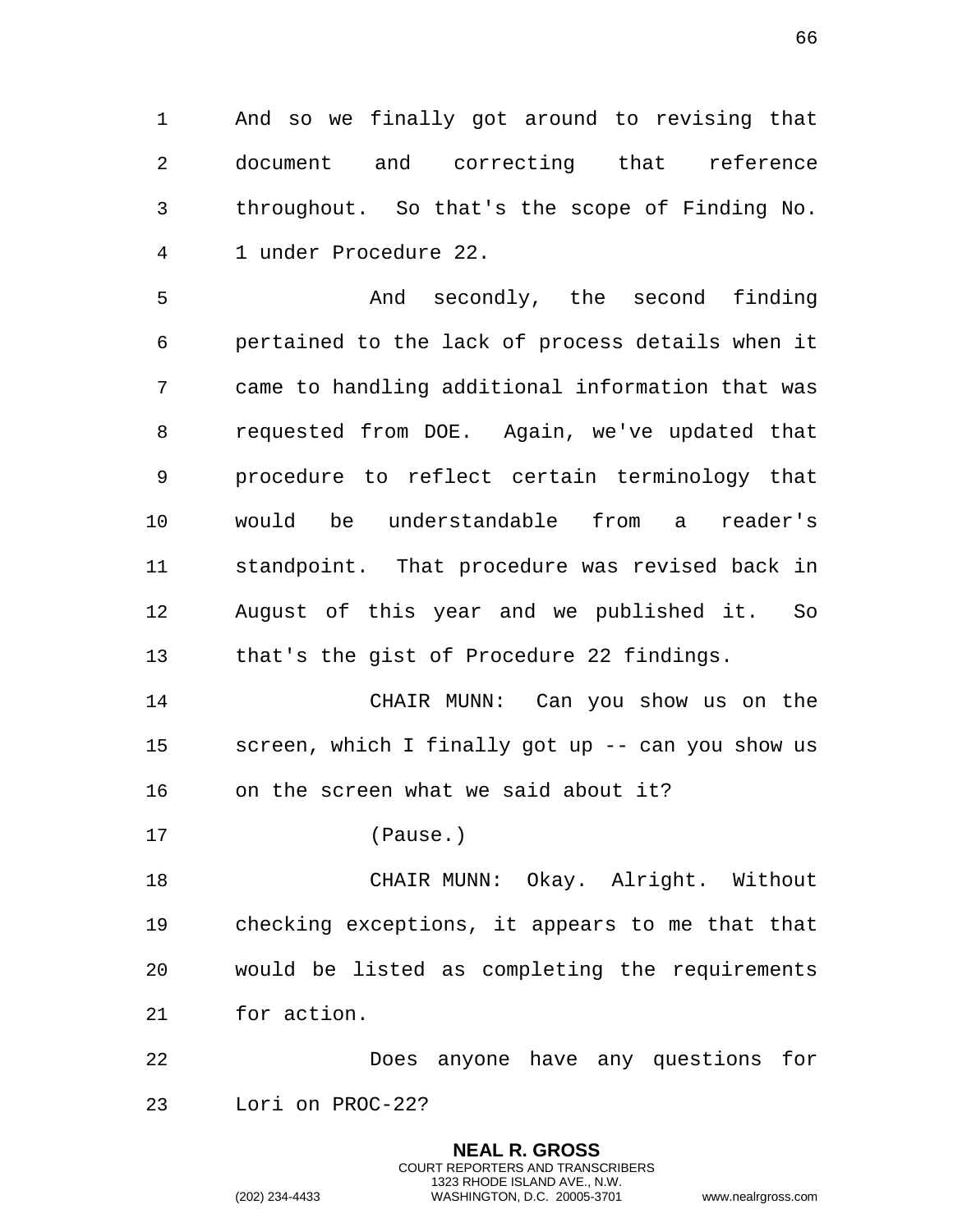(No audible response.) CHAIR MUNN: If not, then we can close that and move on. MR. KATZ: Were these findings in abeyance or -- I can't -- I don't see where it indicates. MS. MARION-MOSS: Yes, they were in abeyance. MR. KATZ: Okay. Alright. That's what I thought. I just wanted to make sure. And also, everyone who's not speaking, can you mute your phones? Press \*6 if you don't have a mute button, because there's some background noise that's interfering with the call. Thanks. Okay. Go ahead, Lori. 17 MS. MARION-MOSS: The next procedure, again another administrative procedure, is Procedure 94. And this particular procedure is associated with the verification and validation activity associated with the tools that are used in dose reconstruction. And this -- there's one finding, in abeyance finding that was issued back

> **NEAL R. GROSS** COURT REPORTERS AND TRANSCRIBERS 1323 RHODE ISLAND AVE., N.W.

(202) 234-4433 WASHINGTON, D.C. 20005-3701 www.nealrgross.com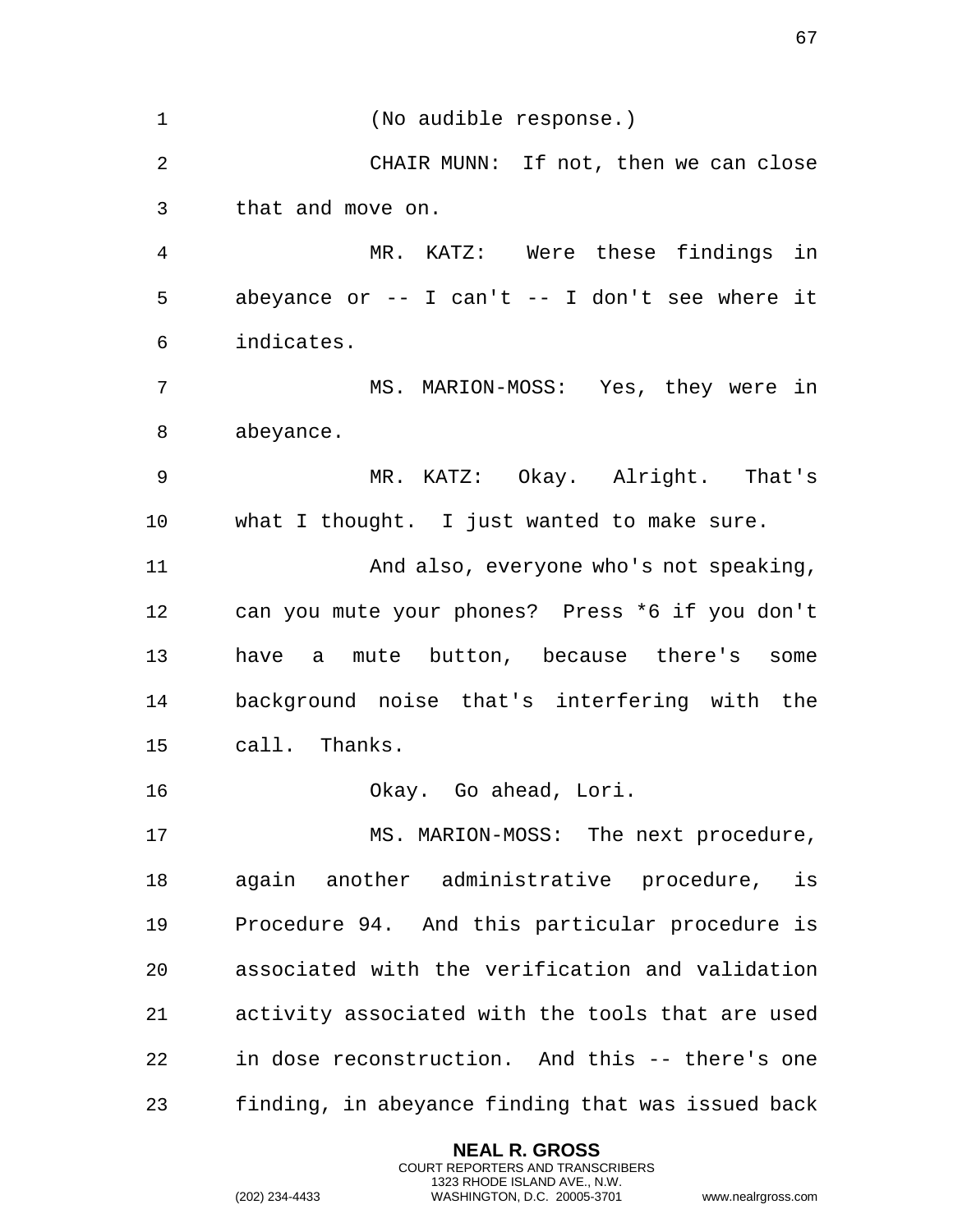in 2007, and it was one finding issued by SC&A. And that particular finding had seven sub-parts. And the subsequent reviews that took place regarding the review of this particular procedure the Committee agreed that five of the seven sub-parts -- there was no requirement for response. So therefore that left us two findings that -- where NIOSH needed to respond one of these sub-parts basically was concerning a reference 10 to an attachment in that particular procedure and SC&A thought it was unnecessary. In the revision of this document we actually removed that reference and made some clarifications. Okay? And the second finding associated with this procedure basically dealt with how we -- what steps we would take if we modified a tool. And basically what we did was just clarify those steps in the revision of this procedure from a QA standpoint. And that's the gist of the change that was made to this document. Any questions? CHAIR MUNN: I'm reading.

MEMBER BEACH: None here, Lori.

**NEAL R. GROSS** COURT REPORTERS AND TRANSCRIBERS 1323 RHODE ISLAND AVE., N.W.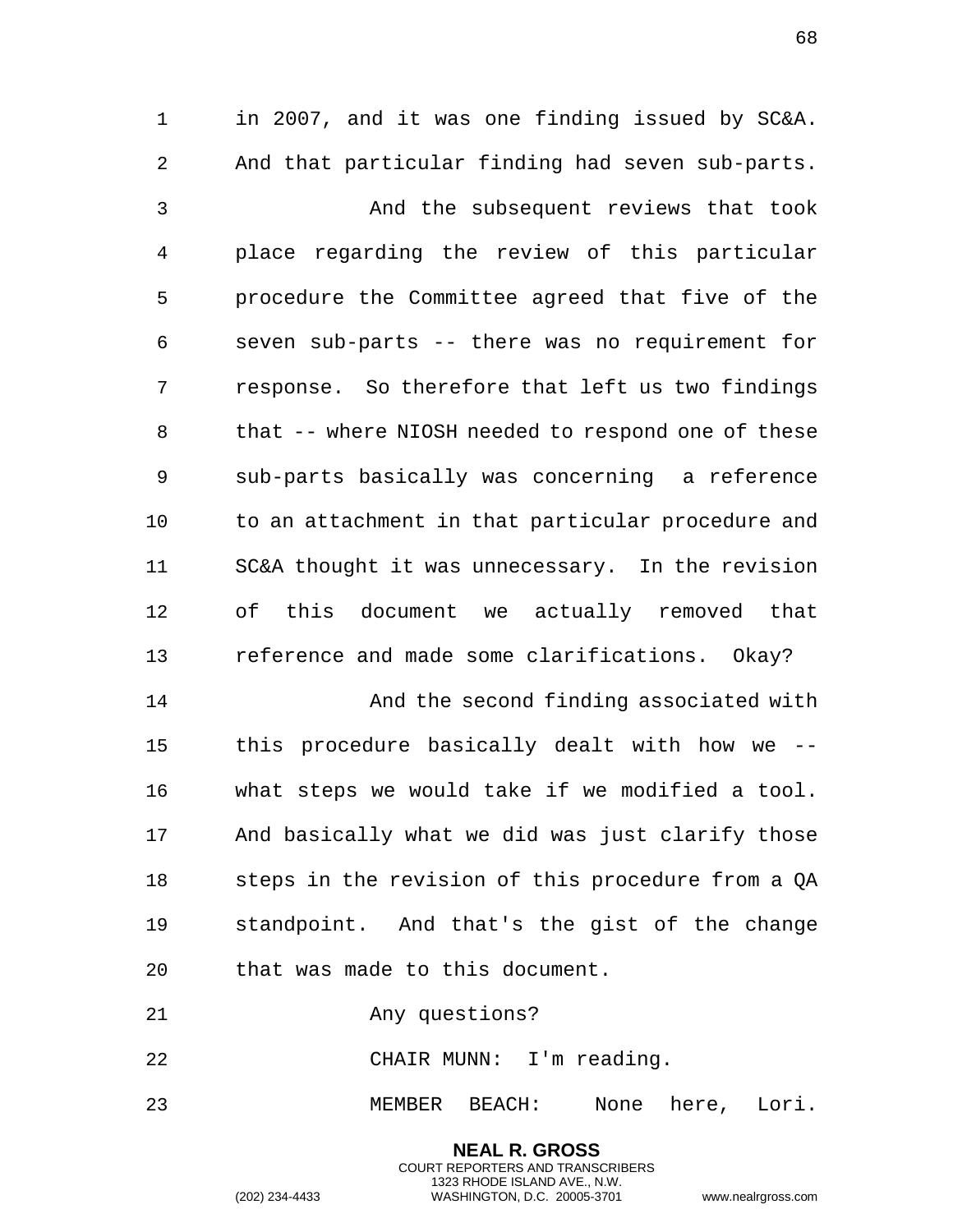Thanks.

| 2              | MS. MARION-MOSS: Yes.                            |
|----------------|--------------------------------------------------|
| $\mathfrak{Z}$ | CHAIR MUNN: Yes, it sounds adequate              |
| 4              | to me. Paul, any problem?                        |
| 5              | MEMBER ZIEMER: No, I'm good.                     |
| 6              | CHAIR MUNN: Alright. Very good.                  |
| 7              | Any other comments with respect to Lori's        |
| 8              | explanation of these two, items 5 and 6 on PROC- |
| 9              | 94?                                              |
| 10             | If not then, we can indicate that                |
| 11             | that's acceptable, close that concern and move   |
| 12             | on.                                              |
|                |                                                  |
| 13             | Did we have a fourth?                            |
| 14             | MS. MARION-MOSS: Yes, we do have one             |
| 15             | more, and that's Procedure 86. And I do believe  |
| 16             | that finding was in progress. I'm not sure. Yes. |
| 17             | This particular procedure<br>was                 |
| 18             | canceled. The procedure addressed case           |
| 19             | preparations for complex internal dosimetry      |
| 20             | claims, and the scope of the procedure when it   |
| 21             | was created was basically to instruct claim      |
| 22             | preparers on how to process DOE information that |

**NEAL R. GROSS** COURT REPORTERS AND TRANSCRIBERS 1323 RHODE ISLAND AVE., N.W.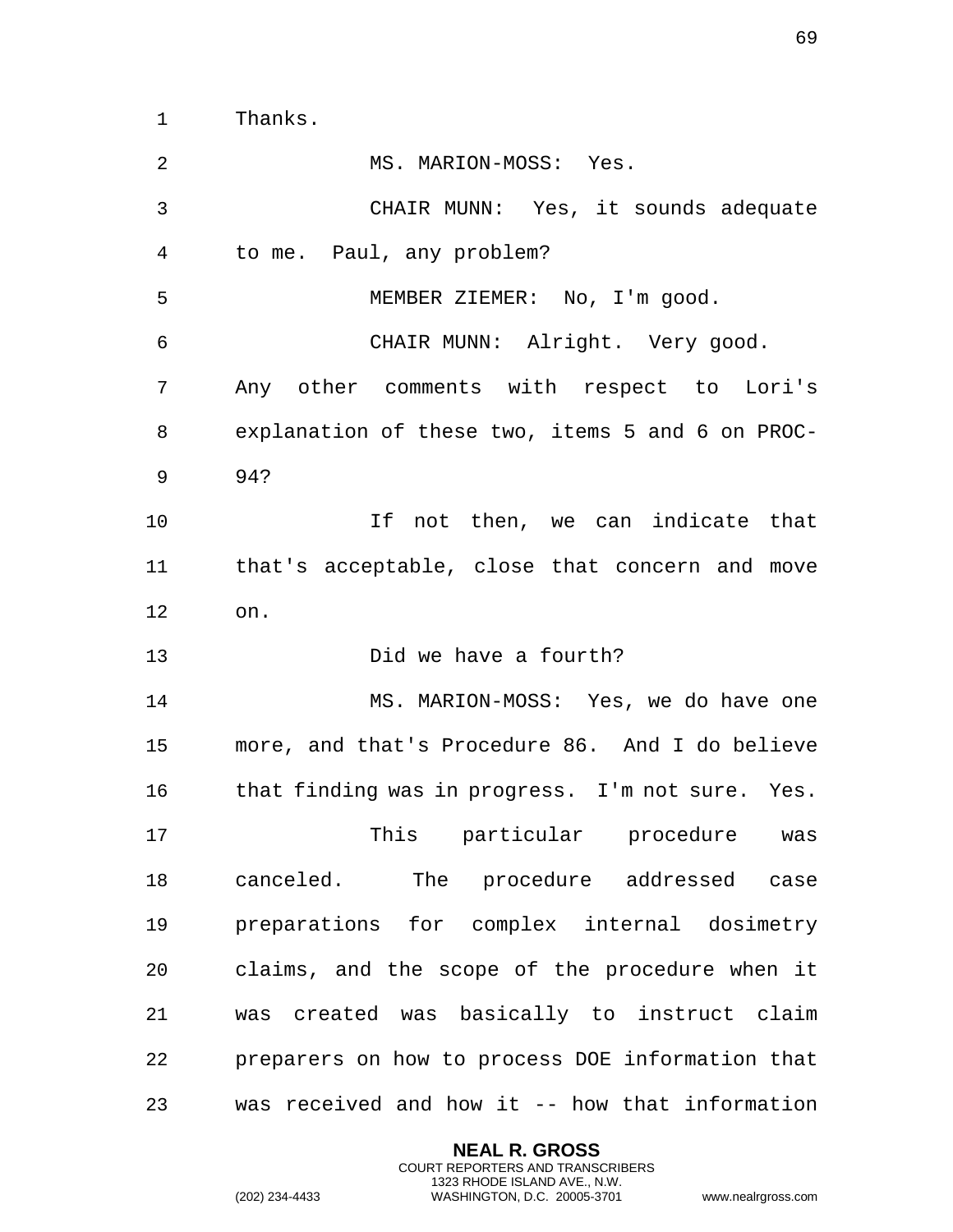would be loaded into our spreadsheets.

 Well, we no longer follow the process in PROC-86, so therefore that procedure was canceled. And now the process is addressed in Procedure 106, again which is another administrative procedure. CHAIR MUNN: Alright. Very good. I 8 guess we don't need to see -- that's -- yes, that's -- it's fine as long as it's been completely superseded in its complete form. Is there a problem? 12 MEMBER ZIEMER: No, I'm good. MR. KATZ: Excuse me, there's some background talk, but I don't recognize the voices. Hello? There are some folks on the 17 line that probably don't belong on this call. Folks, someone was just talking about smoking. Can you guys hang up, whoever's on the line? Okay. I'll get Zaida to cut that line. We can go ahead. CHAIR MUNN: Okay. Thank you, Ted.

> **NEAL R. GROSS** COURT REPORTERS AND TRANSCRIBERS 1323 RHODE ISLAND AVE., N.W.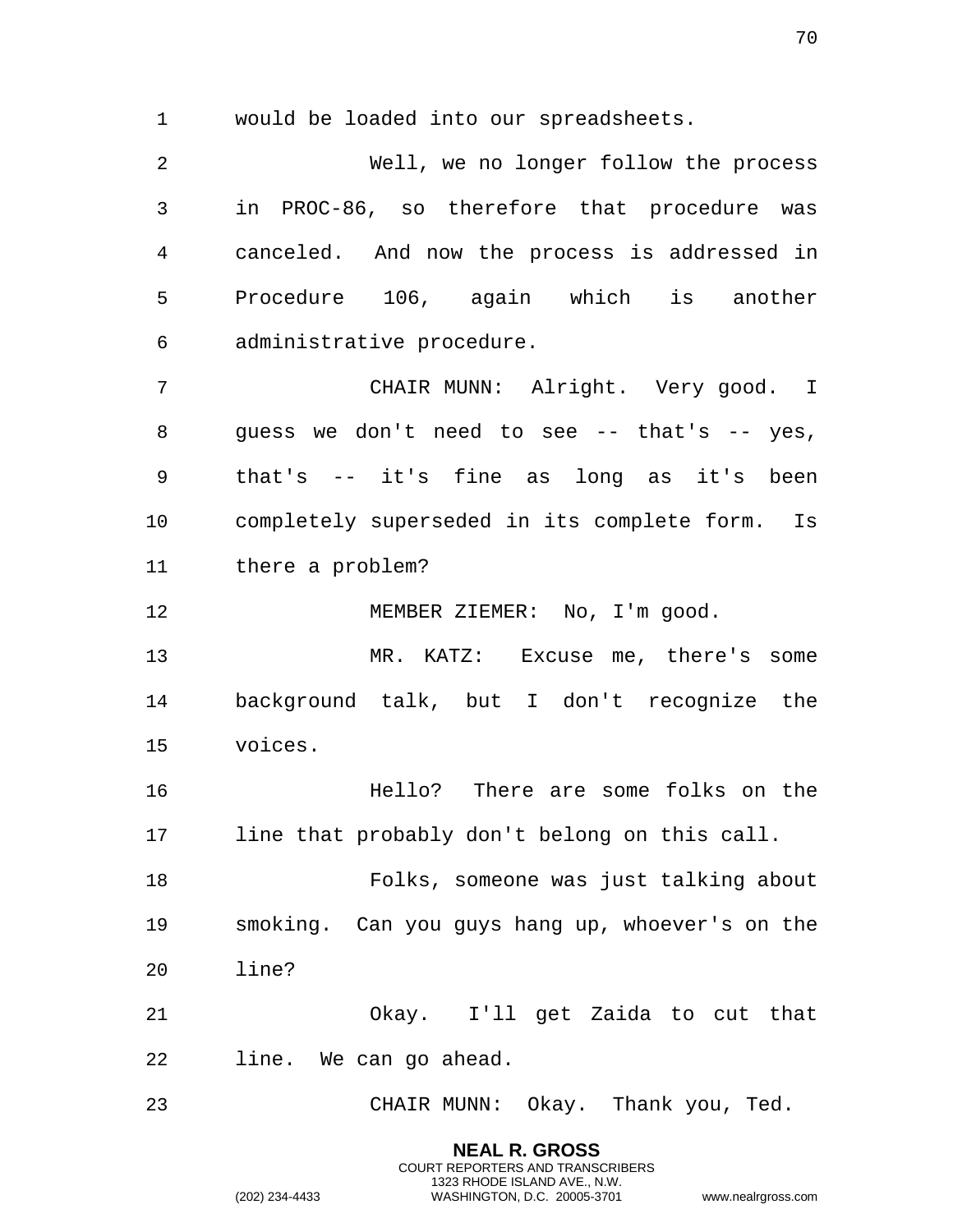1 I see no problem with closing. Paul, 2 Josie, do either of you have any negative 3 thoughts with respect to PROC-86? Can we close 4 it? 5 MEMBER BEACH: Yes, now that it's 106 6 I have no problem with closing it, Wanda. 7 CHAIR MUNN: Paul? 8 MEMBER ZIEMER: No, I'm good on that. 9 CHAIR MUNN: Okay. Thank you, both. 10 We can close it, Lori. 11 MS. MARION-MOSS: Okay. Well, that 12 concludes my presentation -- 13 CHAIR MUNN: Very good. 14 (Simultaneous speaking.) 15 MS. MARION-MOSS: -- changes. 16 CHAIR MUNN: I do appreciate your 17 help. Thank you very much. Believe me, I doubly 18 appreciate it today since I've only just got to 19 the BRS in the midst of it. So thank you very 20 much. Much appreciated. 21 My next list on my draft agenda is -- 22 does that complete -- 23 (Simultaneous speaking.)

> **NEAL R. GROSS** COURT REPORTERS AND TRANSCRIBERS 1323 RHODE ISLAND AVE., N.W.

(202) 234-4433 WASHINGTON, D.C. 20005-3701 www.nealrgross.com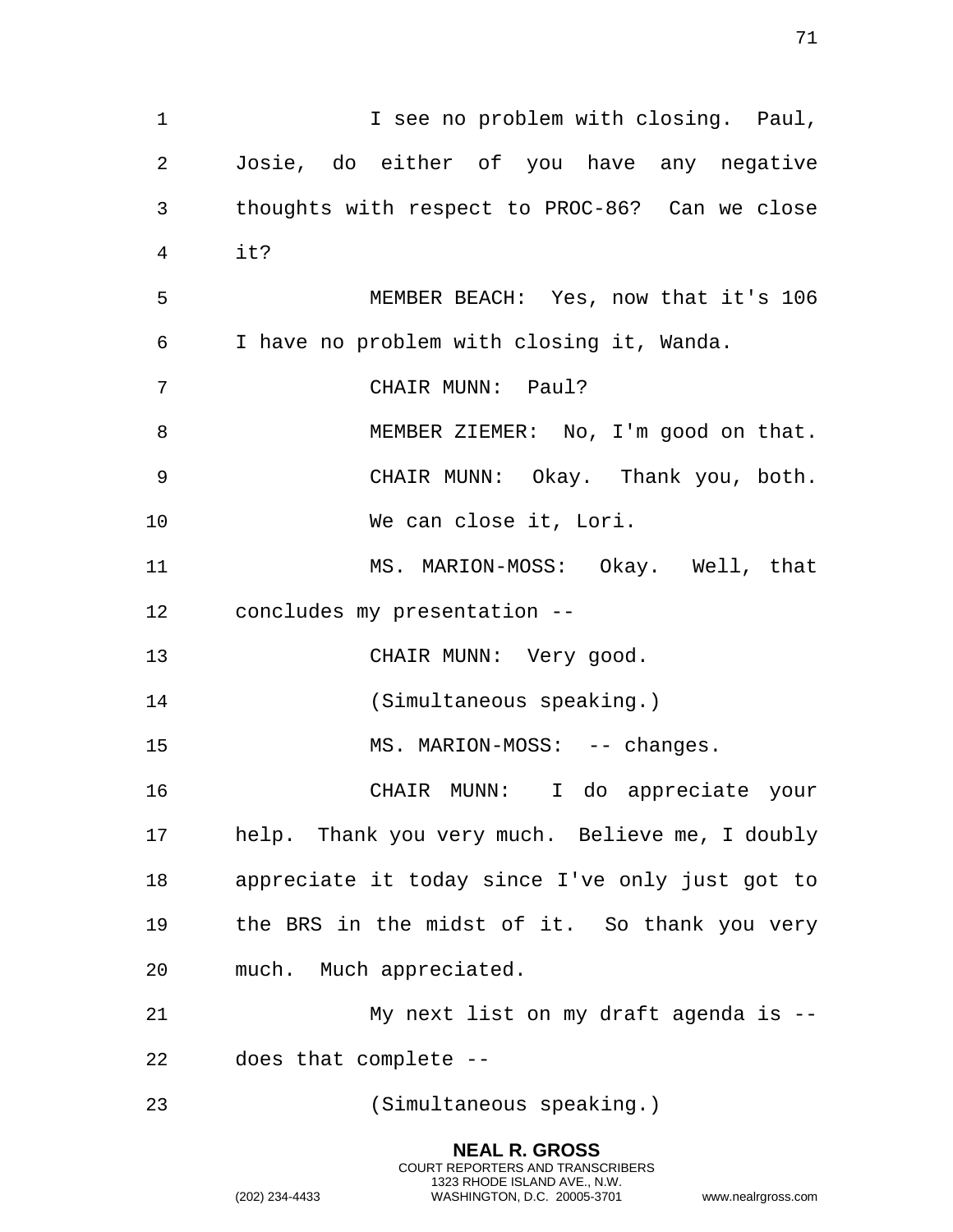## 1 **Priorities and timeline for completing**

## 2 **consideration of outstanding findings**

3 MR. KATZ: Wanda, the next item on the 4 agenda is priorities and timelines for completing 5 consideration of outstanding findings, so it was 6 just to check to see what other outstanding 7 findings if any we have and what the turnaround 8 is for getting those things done.

9 CHAIR MUNN: And I have no information 10 that would authorize me to make a comment on that 11 right now given my condition. The only thing I 12 can do is say I'll take a look at this myself 13 personally to see if there's anything in my 14 personal list of things that need to circle back 15 around. But other than that, I --

16 MEMBER BEACH: Wanda?

17 CHAIR MUNN: Yes?

18 MEMBER BEACH: This is Josie. We got 19 an answer from NIOSH on the DCAS Procedure 057 20 that we discussed at the last meeting. I didn't 21 know if SC&A had a chance to look at that or if 22 that fit in that category or not.

23 CHAIR MUNN: Well, it probably fits in

**NEAL R. GROSS** COURT REPORTERS AND TRANSCRIBERS 1323 RHODE ISLAND AVE., N.W.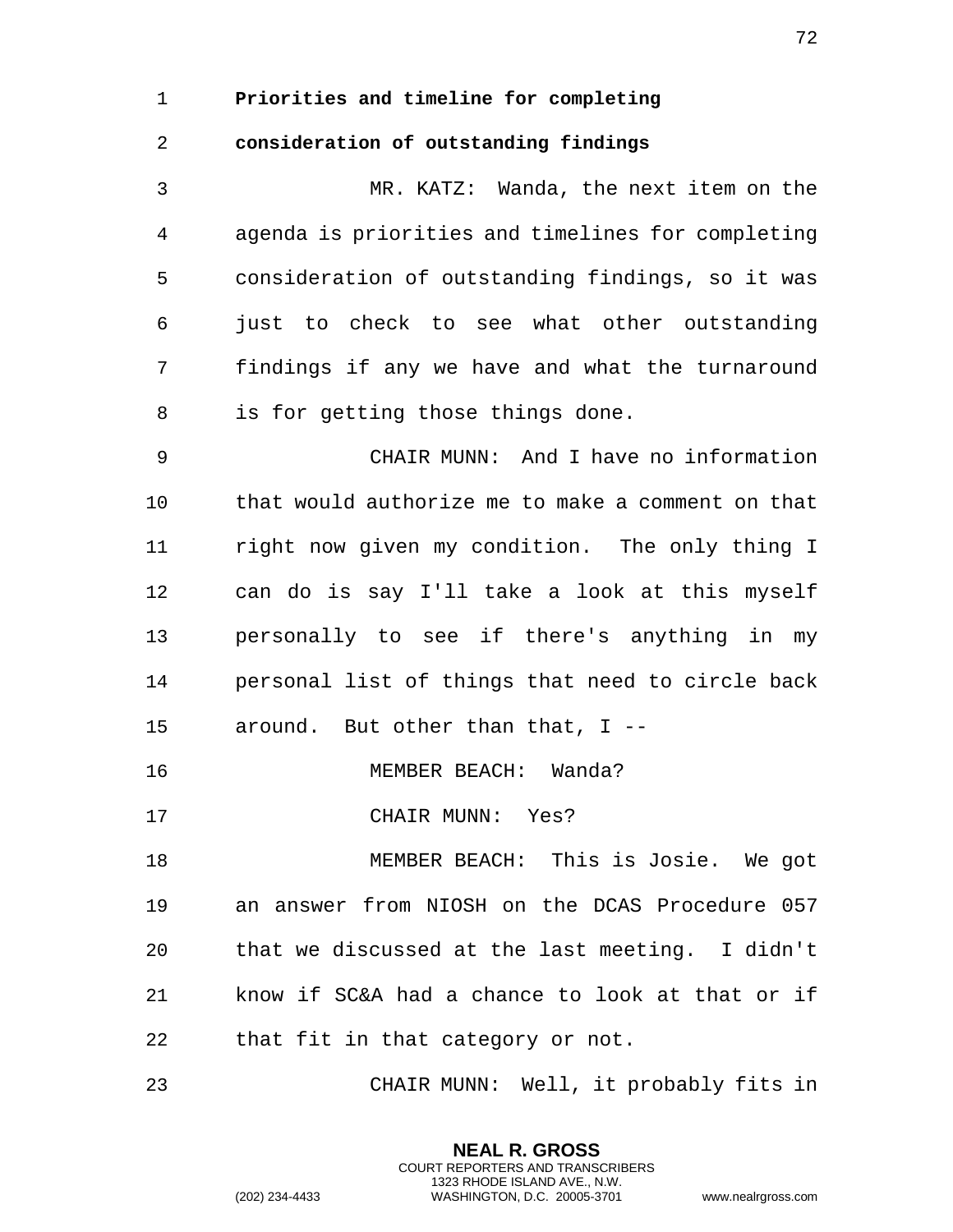the category, but the question would be whether -- you're correct, the question would be whether SC&A had -- in fact had an opportunity to look at it and if they're prepared to make any comment today.

 MS. BEHLING: This is Kathy Behling. No, we haven't. I didn't realize that that was out there. Sorry.

CHAIR MUNN: Oh, okay.

 MR. KATZ: Okay. So otherwise, Wanda, it wasn't all on you. I had been seeing or assuming that SC&A and NIOSH would look at what they still have in the works.

14 CHAIR MUNN: Yes.

 MR. KATZ: But I don't know whether that happened on either side.

 CHAIR MUNN: No, I have not. If it has been reported, I don't believe I have seen it.

 NIOSH, do you have any running lists that you want to bring to our attention that is coming up that we need to be looking forward to? MR. HINNEFELD: Well, I think Lori

> **NEAL R. GROSS** COURT REPORTERS AND TRANSCRIBERS 1323 RHODE ISLAND AVE., N.W.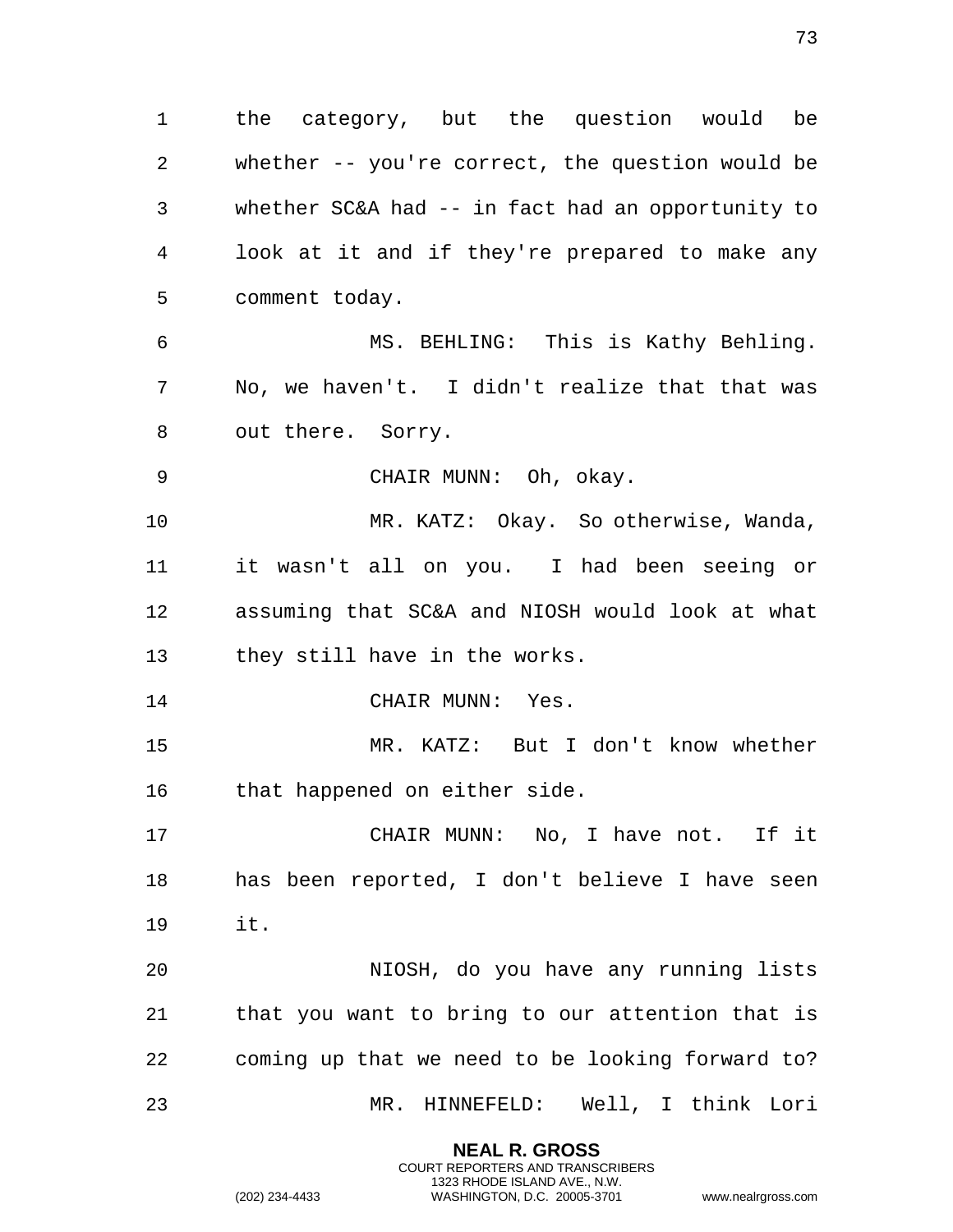might be in the best position to comment on that if we do. Or failing that, we can provide information at the meeting. Lori, do you have anything? MS. MARION-MOSS: Not off the top of my head, Stu, but again -- CHAIR MUNN: Yes, if we could request that you would take a look at that and get us an email in that regard. SC&A? MS. BEHLING: I don't have anything else. CHAIR MUNN: You don't have anything -- MR. KATZ: Yes, Wanda we used to look at what was left open in BRS -- 17 CHAIR MUNN: Yes, yes. 18 MR. KATZ: -- for all of our procedures and so on. CHAIR MUNN: Yes. MR. KATZ: We haven't done that in a long time. CHAIR MUNN: No.

> **NEAL R. GROSS** COURT REPORTERS AND TRANSCRIBERS 1323 RHODE ISLAND AVE., N.W.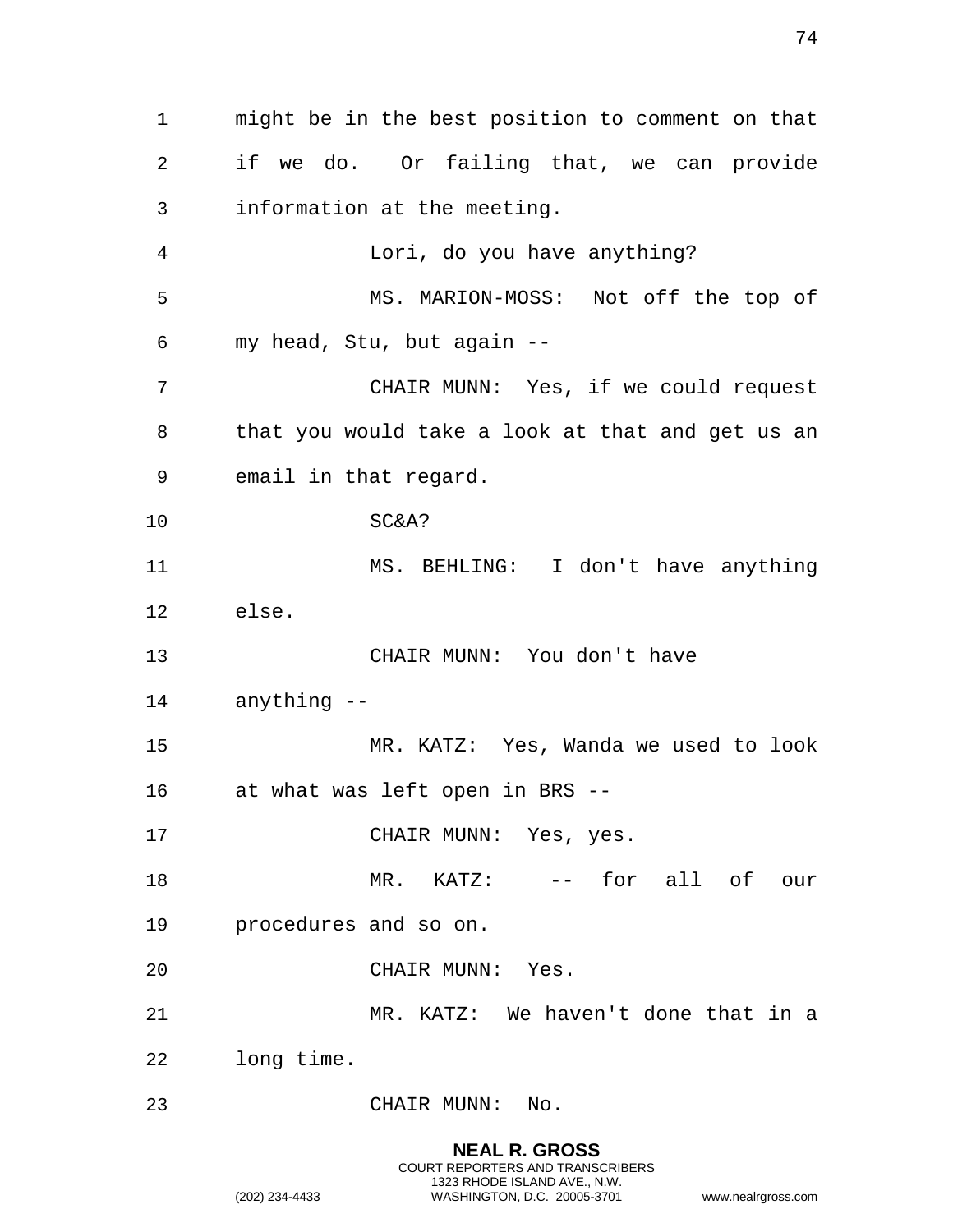MR. KATZ: So that's one of the reasons. That's what this is here for, but we should probably do that before we schedule another meeting so that we know what kind of plate we have -- (Simultaneous speaking.) CHAIR MUNN: I agree. 8 MR. KATZ: Yes. CHAIR MUNN: I have not done that myself in -- 11 MR. KATZ: Okay. CHAIR MUNN: -- quite some time. So let's say that all of us will take a look and see what is actually on the plate. I think it would be premature for us to attempt to plan another meeting at this juncture until we do have an opportunity to do that. 18 MR. KATZ: Yes. CHAIR MUNN: May I request that we -- that all Board Members do that as well and that NIOSH and SC&A take a look at what they know is perhaps something that is on the plate that is not yet on the BRS as well? And if -- sometime

> **NEAL R. GROSS** COURT REPORTERS AND TRANSCRIBERS 1323 RHODE ISLAND AVE., N.W.

(202) 234-4433 WASHINGTON, D.C. 20005-3701 www.nealrgross.com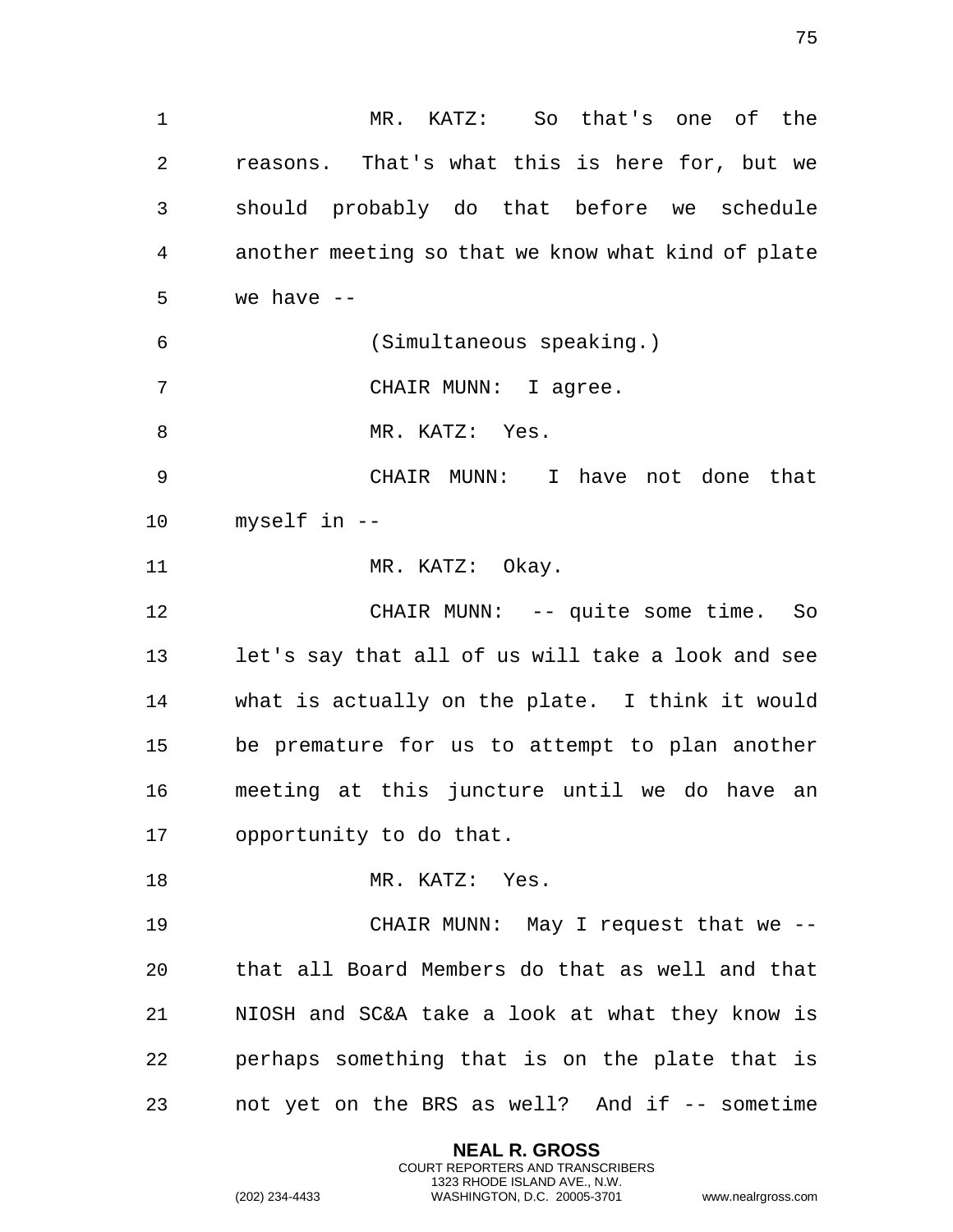in the next couple of weeks if both SC&A and NIOSH could give us a brief glimpse if you have anything currently on your schedule and working that you know is going to -- (Simultaneous speaking.) MR. KATZ: No, Wanda, I didn't mean just what's -- what people have that they're working on. I meant what's sitting in the active findings or findings in progress that -- 10 CHAIR MUNN: Yes. MR. KATZ: -- haven't been addressed. Yes. CHAIR MUNN: There's a lot in the hopper still on BRS I'm quite sure. MR. KATZ: Right, that's what I was trying to get at. CHAIR MUNN: And that's -- it's a good opportunity for us to all try to recalibrate just a little bit and see what we have down the road coming at us, if anything, to get a better handle on. MEMBER ZIEMER: So one of the things that Ted distributed to us a couple of days ago.

> **NEAL R. GROSS** COURT REPORTERS AND TRANSCRIBERS 1323 RHODE ISLAND AVE., N.W.

(202) 234-4433 WASHINGTON, D.C. 20005-3701 www.nealrgross.com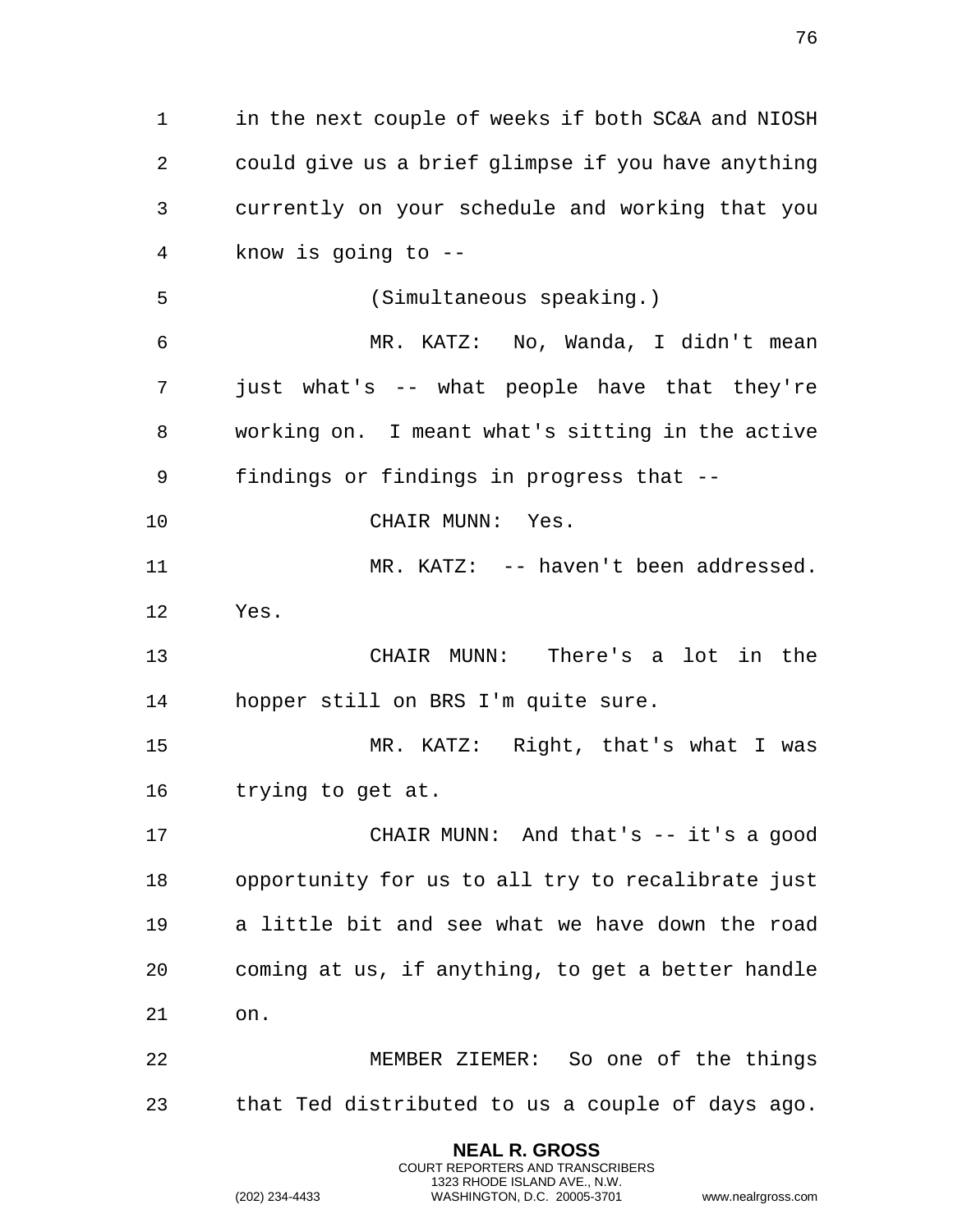1 I think it was from [identifying information 2 redacted]on an item from GSI. 3 CHAIR MUNN: I did see [identifying 4 information redacted] request and I will draft a 5 brief response to it and which I will send to -- 6 (Simultaneous speaking.) 7 MEMBER ZIEMER: No, I think Ted is -- 8 well, let's see. 9 Ted, you already responded to him, 10 didn't you? 11 MR. KATZ: Yes, I said -- 12 MEMBER ZIEMER: I mean -- 13 MR. KATZ: -- that I would -- I said 14 that I would -- I already responded to him, so he 15 knows I put this to the Procedure Subcommittee. 16 MEMBER ZIEMER: Right, so it'll just 17 come up for us to look at, at some point. 18 **Identification of procedures not yet reviewed** 19 MR. KATZ: And, yes, moreover Kathy 20 Behling re-sent -- added that and maybe another 21 item, too, or two to the list she gave you of 22 procedures that haven't been reviewed that are up 23 for consideration for --

> **NEAL R. GROSS** COURT REPORTERS AND TRANSCRIBERS 1323 RHODE ISLAND AVE., N.W.

(202) 234-4433 WASHINGTON, D.C. 20005-3701 www.nealrgross.com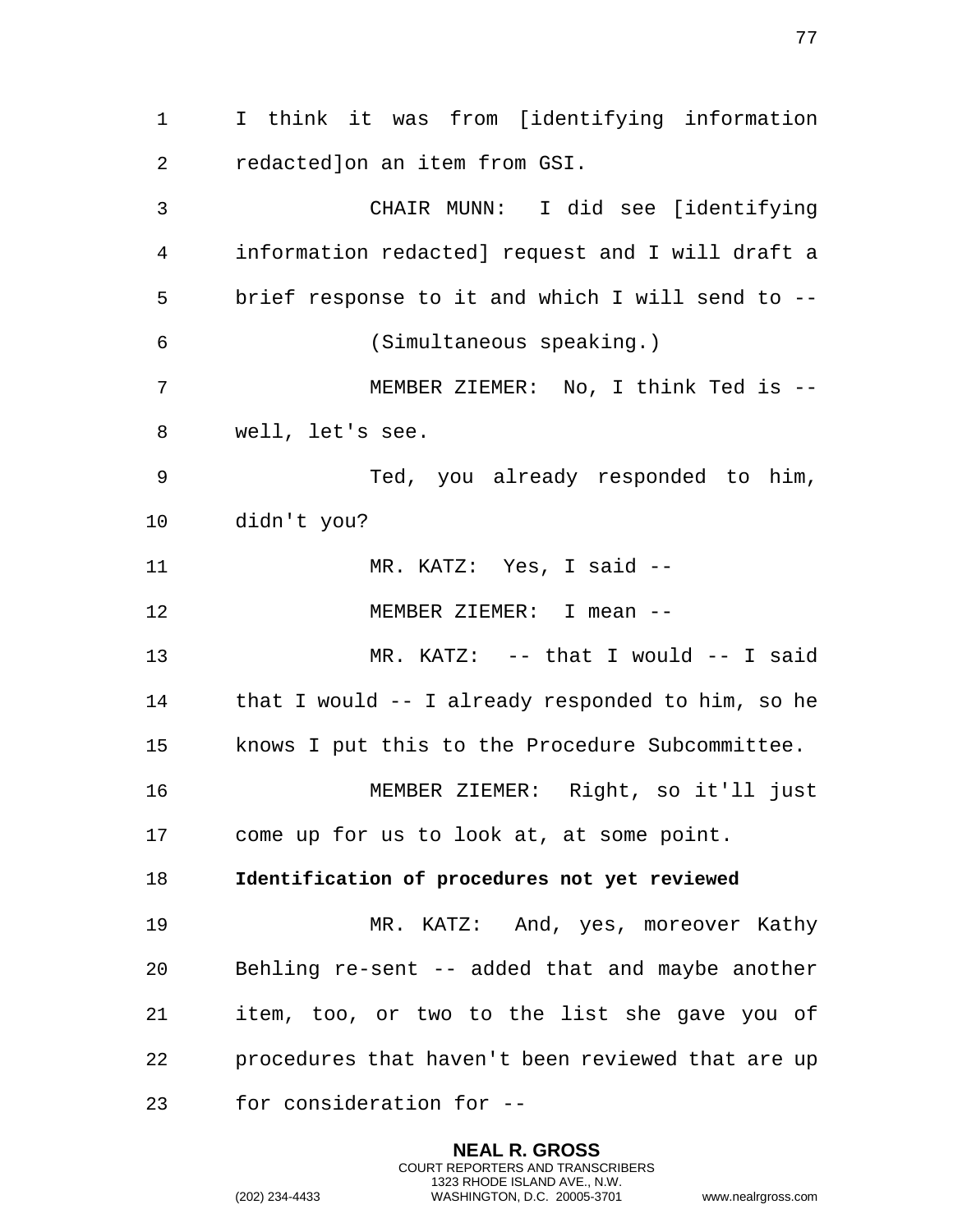| $\mathbf 1$ | CHAIR MUNN: Right.                                 |
|-------------|----------------------------------------------------|
| 2           | MR. KATZ: -- recommending to the                   |
| 3           | Board for review.                                  |
| 4           | CHAIR MUNN: Yes, and that's -- I                   |
| 5           | think that's key.                                  |
| 6           | MR. KATZ: Yes.                                     |
| 7           | CHAIR MUNN: And as I interpreted it,               |
| 8           | that was the primary concern that [identifying     |
| 9           | information redacted] had, is that it -- we        |
| 10          | didn't have it under our wing already. So I'll     |
| 11          | see if we hear from him after that.                |
| 12          | And is there anything else for the                 |
| 13          | good of the order?                                 |
| 14          | MR. KATZ: Well, so do you -- I have                |
| 15          | it on -- the last item on the agenda is -- I mean, |
| 16          | Kathy's identified them, but do you all -- are     |
| 17          | you ready to discuss that set of procedures and    |
| 18          | your thoughts on them or -- it sounds like maybe   |
| 19          | you're not. I don't know.                          |
| 20          | CHAIR MUNN: Well, it would be a very               |
| 21          | good idea for us to do so. The condition of my     |
| 22          | communications equipment here is making me very,   |
| 23          | very leery of making any comment at this time. I   |

**NEAL R. GROSS** COURT REPORTERS AND TRANSCRIBERS 1323 RHODE ISLAND AVE., N.W.

(202) 234-4433 WASHINGTON, D.C. 20005-3701 www.nealrgross.com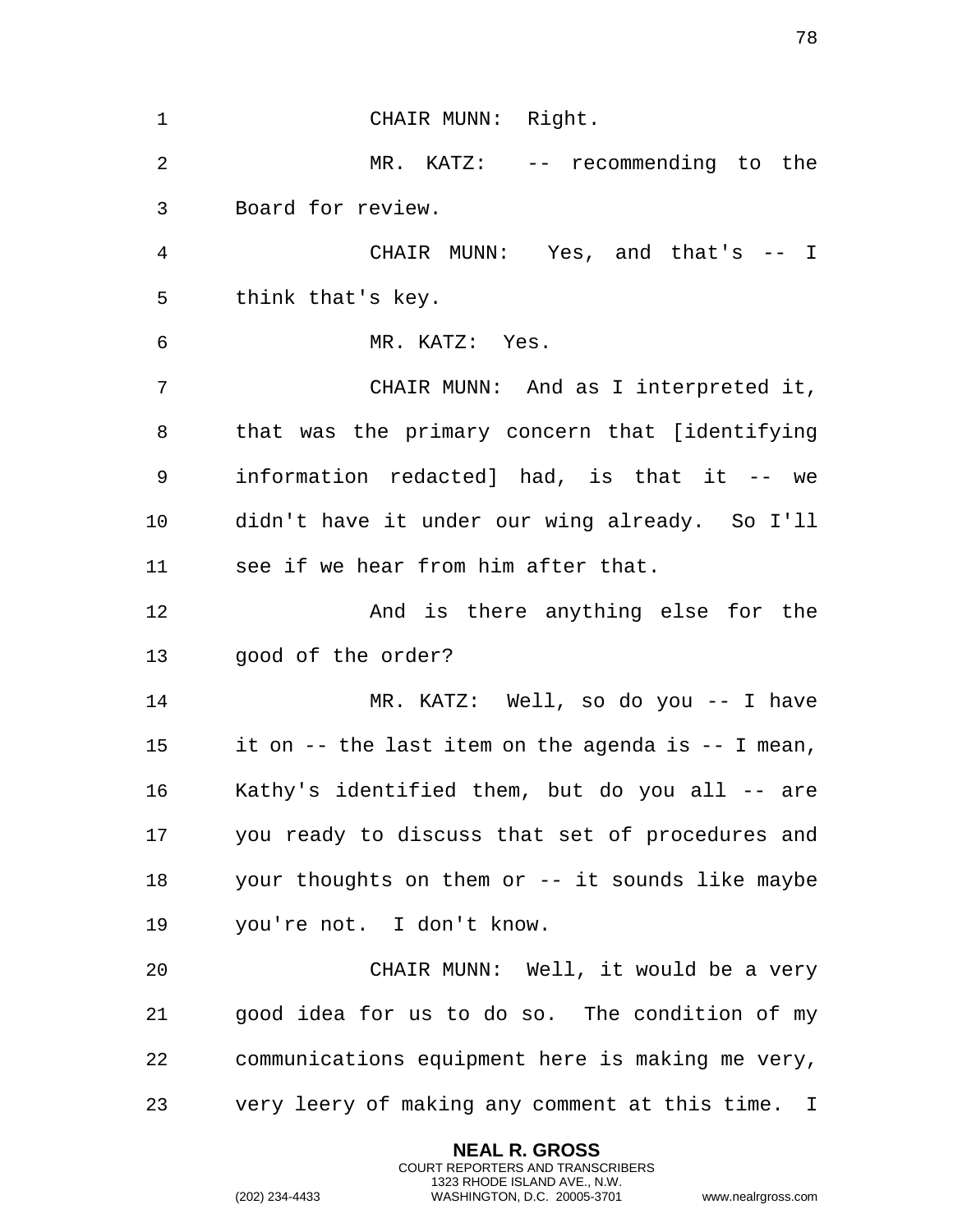certainly -- would there be any problem in our convening a very brief meeting of the Subcommittee for the specific purpose of going over those items and those items alone? That would in my mind be a wiser thing simply from my own personal position because I hate to do this without --

8 (Simultaneous speaking.)

 MR. KATZ: Yes, I mean, we can of course do that. We can meet for however brief you would like -- briefly you'd like, but I have to go through the same administrative process, so it's a -- so that's a meeting that's more than two months out, is what --

 MEMBER ZIEMER: Yes, so -- since the Subcommittee -- the logistics of it are a little more complex.

18 CHAIR MUNN: Yes, sure.

MEMBER ZIEMER: But --

 MEMBER BEACH: So this -- if we took a lunch break and then reconvened, would that be sufficient time, Wanda?

CHAIR MUNN: Oh, that would be very

**NEAL R. GROSS** COURT REPORTERS AND TRANSCRIBERS 1323 RHODE ISLAND AVE., N.W.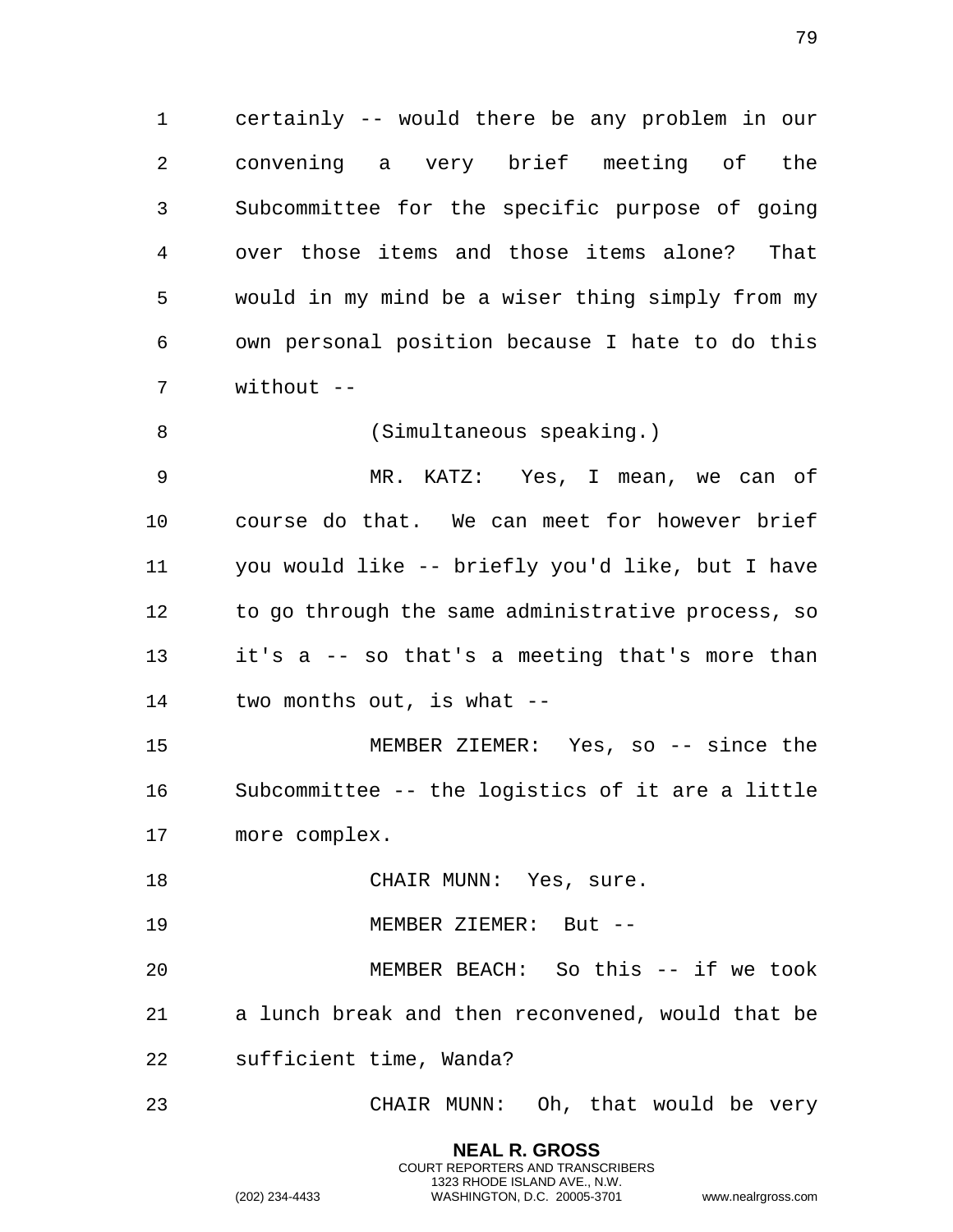helpful for me if I can get the electrons to fall in their proper slots. MR. KATZ: Okay. Well, Wanda, I've emailed you that document from Kathy, so you should have it in your emails. CHAIR MUNN: Well, I had it earlier, but  $-$ 8 MR. KATZ: I'll send it out again. CHAIR MUNN: -- I just have not been able to -- MEMBER ZIEMER: What was the date of the sending on that one? I want to pull my copy up. MR. KATZ: I sent it to -- the updated one. I sent you the original and then I sent you the updated one I'm sure it was just last week. 17 MEMBER ZIEMER: Oh, okay. Okay. If it's last week, I'll have it right here. MR. KATZ: Is that right, Josie? MEMBER BEACH: Yes, I actually printed the November 10, so it was a couple days after that. MEMBER ZIEMER: Okay.

> **NEAL R. GROSS** COURT REPORTERS AND TRANSCRIBERS 1323 RHODE ISLAND AVE., N.W.

(202) 234-4433 WASHINGTON, D.C. 20005-3701 www.nealrgross.com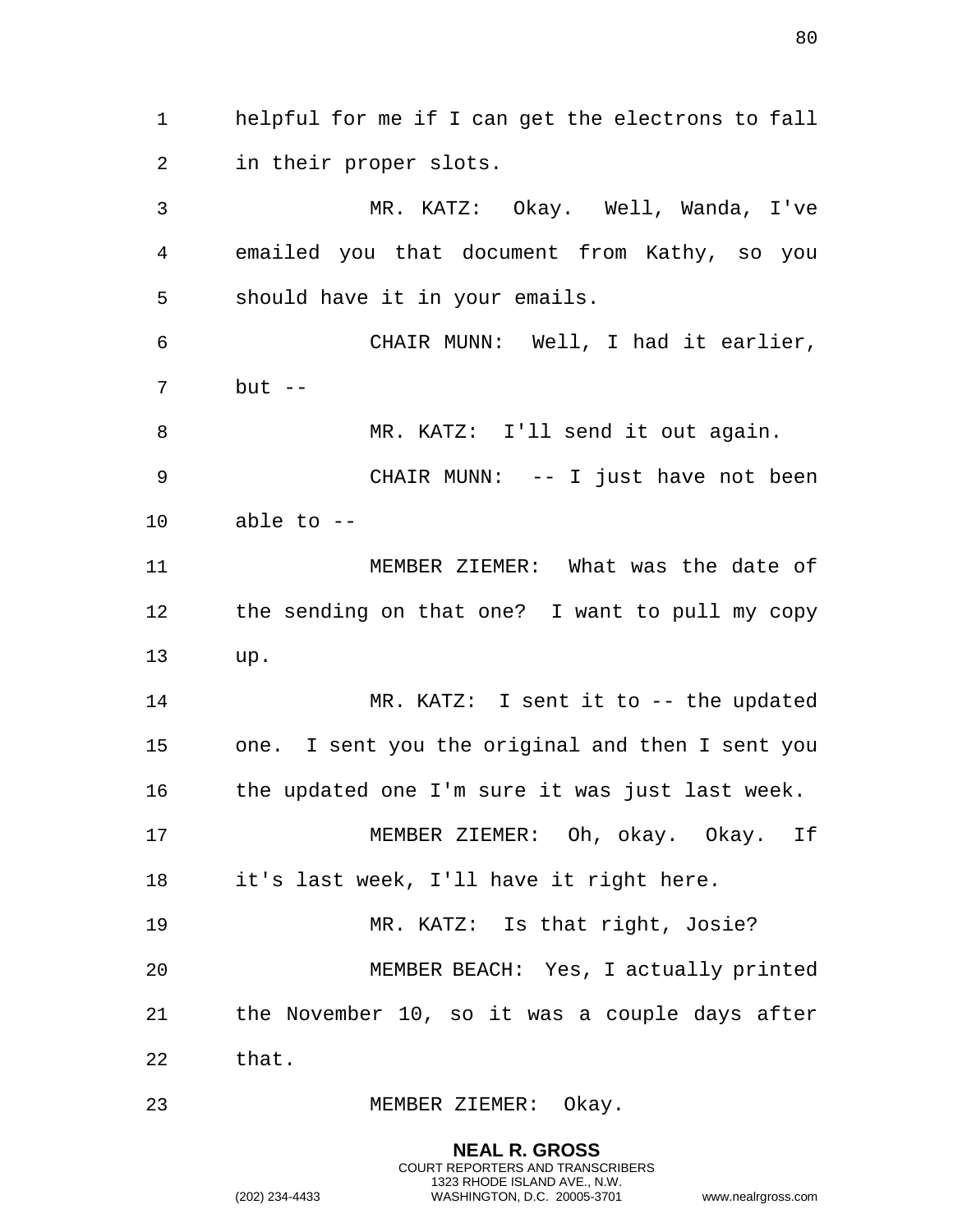MEMBER BEACH: It was probably within the last week, like you said. MR. KATZ: No, because there was an original and then Kathy updated it. MS. BEHLING: Right. MEMBER BEACH: Yes, there was more. MS. BEHLING: I sent out the original and then I had to update the pages that I was missing. MEMBER ZIEMER: Oh, yes, yes, yes. Got it. MR. KATZ: So, okay. So anyway -- 13 MEMBER BEACH: We have a new one. 14 CHAIR MUNN: Yes. MR. KATZ: -- thank you, Kathy. MEMBER ZIEMER: So one hour? 17 CHAIR MUNN: One hour. MR. KATZ: Yes, sure. Sure. We can take an hour lunch break. CHAIR MUNN: And we'll reconvene then at -- well, for those of us on the West Coast, five minutes before the hour. Okay? MR. KATZ: Let's just do it on the

> **NEAL R. GROSS** COURT REPORTERS AND TRANSCRIBERS 1323 RHODE ISLAND AVE., N.W.

(202) 234-4433 WASHINGTON, D.C. 20005-3701 www.nealrgross.com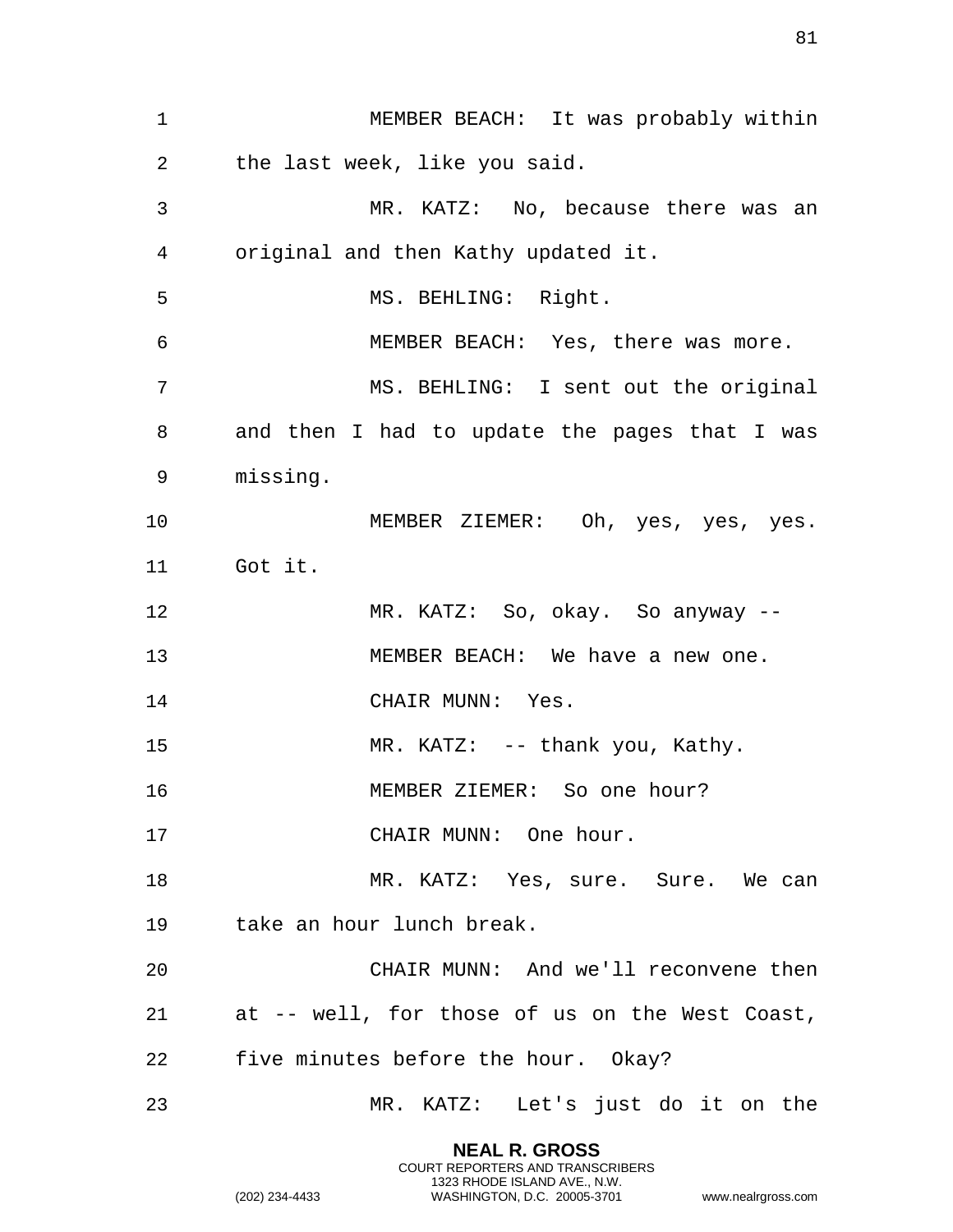hour.

| $\overline{2}$ | CHAIR MUNN: Okay. Let's do it on the             |
|----------------|--------------------------------------------------|
| 3              | hour. That's fine. That's good. One hour.        |
| $\overline{4}$ | MR. KATZ: Alright. Thank you.                    |
| 5              | CHAIR MUNN: Thank you.                           |
| 6              | (Whereupon, the above-entitled matter            |
| 7              | went off the record at 12:43 p.m. and resumed at |
| 8              | 2:00 p.m.                                        |
| 9              | CHAIR MUNN: So we're going to work               |
| 10             | specifically from the latest information that    |
| 11             | Kathy sent us, completely updated. And let's     |
| 12             | start with item No. 1 and discuss whether to or  |
| 13             | not to follow the recommendation. We're talking  |
| 14             | about Paducah. And the recommendation is that    |
| 15             | they take a look at Subtask 4 claims. Everything |
| 16             | else apparently has been covered pretty well at  |
| 17             | least to SC&A's and NIOSH's acceptance. It seems |
| 18             | to me, my personal reaction is that it wouldn't  |
| 19             | be a bad idea at all to task Subtask 4.          |
| 20             | Josie, Paul, your responses?                     |
| 21             | MEMBER BEACH: Yes, I agree with that             |
| 22             | also, Wanda.                                     |
| 23             | CHAIR MUNN: Paul?                                |

**NEAL R. GROSS** COURT REPORTERS AND TRANSCRIBERS 1323 RHODE ISLAND AVE., N.W.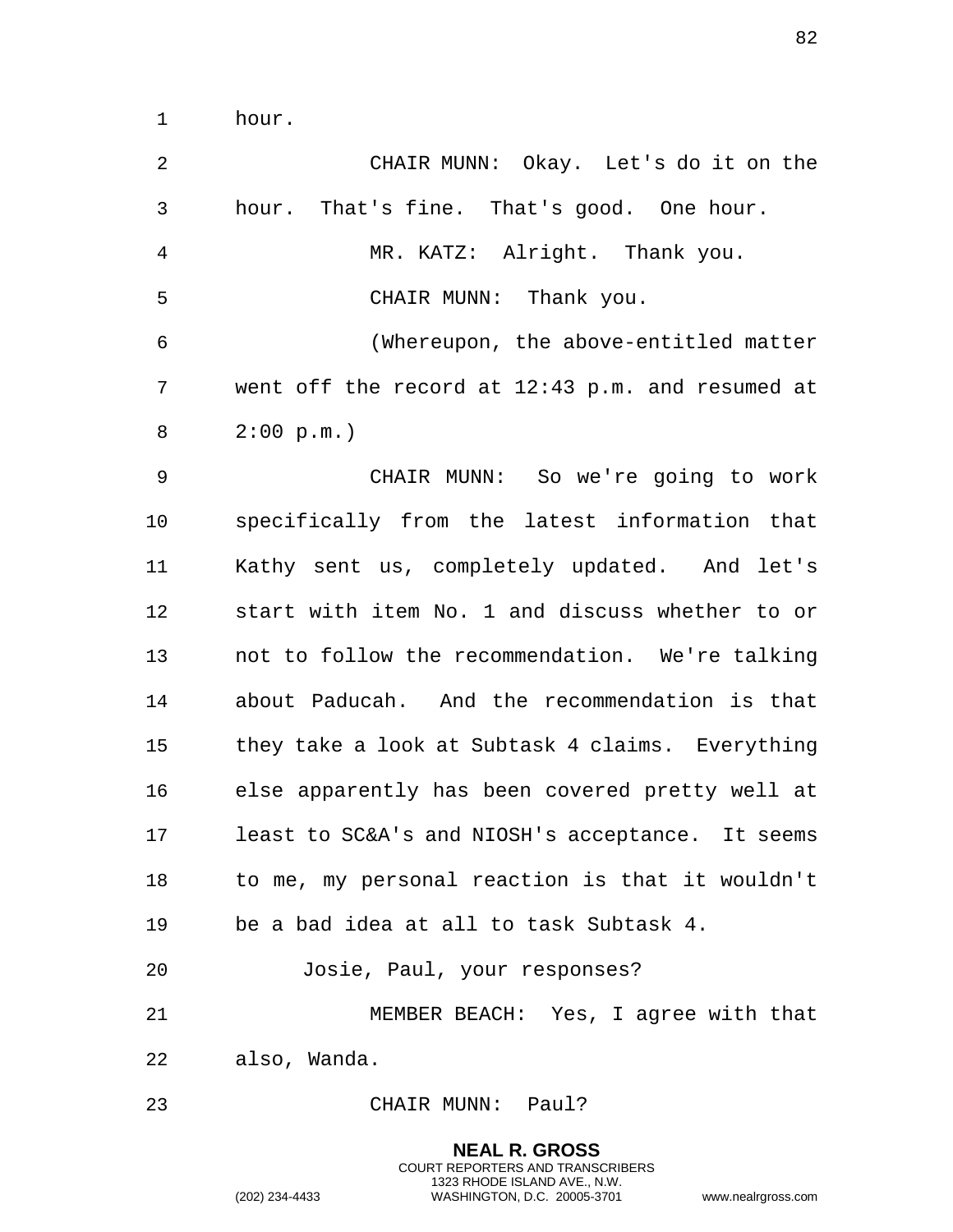MEMBER ZIEMER: Yes, agree here. CHAIR MUNN: Alright. Let's task them.

 MR. KATZ: Okay. Well, just for clarity in general we don't task the reviews, we recommend to the Board, but in this case since we're not really reviewing the PER, we're just reviewing the cases, I think that's fine. And we can actually do that. But you don't have the -- I don't see the criteria specified for NIOSH to pull cases --

(Simultaneous speaking.)

 MS. BEHLING: Exactly. This is Kathy. No, I did not specify the criteria yet, but I can do that when we get to the end of this meeting. I haven't done that for any of the recommended Task 4 because I wasn't sure if we were going to be tasked to do that yet, but I will and -- if that's something that the Subcommittee can agree on. But I'll send a memo out with those criteria if that meets everybody's --

MR. KATZ: Yes.

MS. BEHLING: -- if everybody's in

**NEAL R. GROSS** COURT REPORTERS AND TRANSCRIBERS 1323 RHODE ISLAND AVE., N.W.

(202) 234-4433 WASHINGTON, D.C. 20005-3701 www.nealrgross.com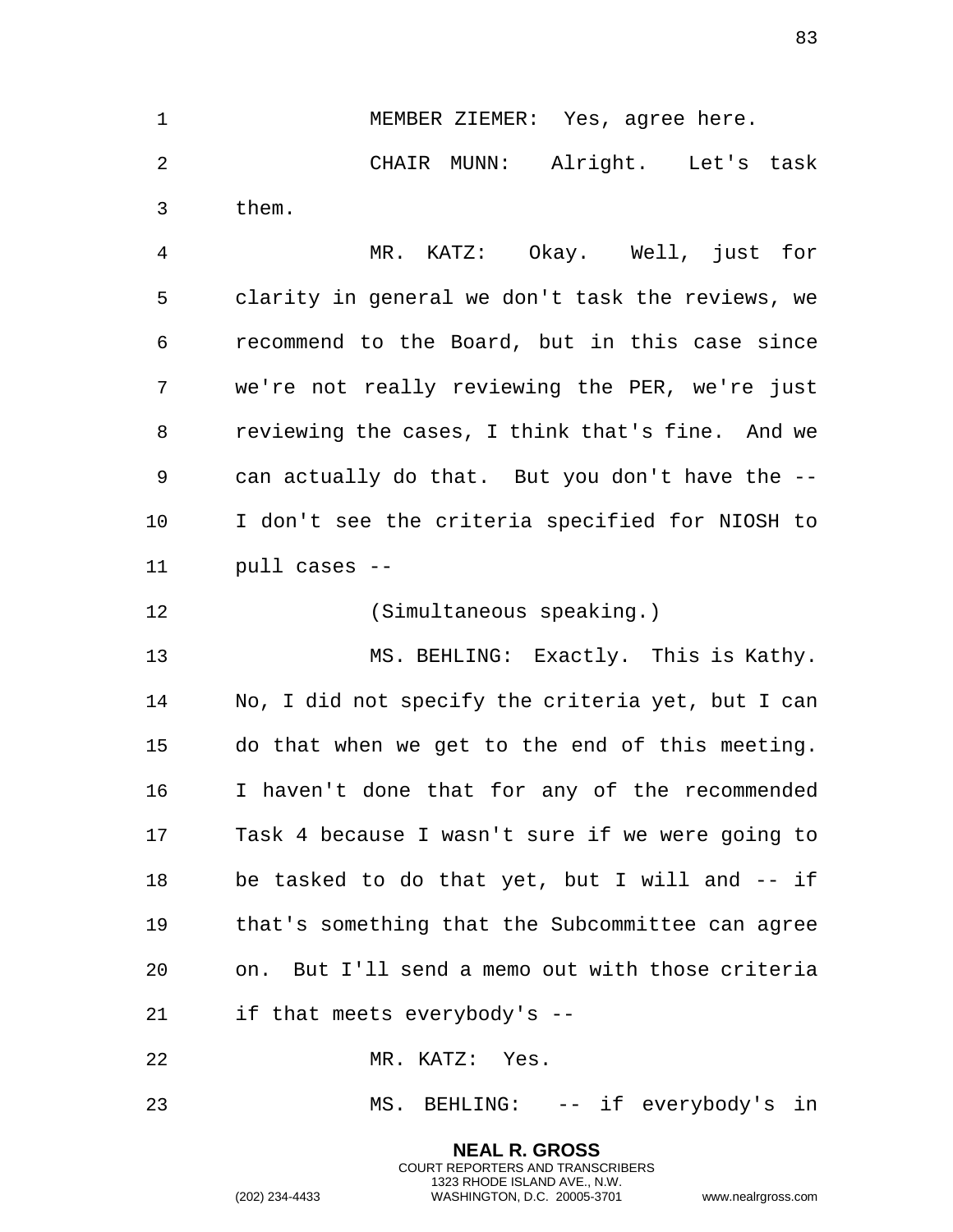agreement.

 MR. KATZ: I think it would be fine from my perspective. Where it's just Task 4 and it's not reviewing a whole procedure, I think that's fine. I think the Subcommittee can task those and I think it can just agree now as to whether it wants those cases or not reviewed, but then the rest we can do by email. I think that is no problem. MS. BEHLING: Okay. And if I can just

 interject one other thing. After the last meeting the first memo that I sent out, which was November 10th, all of the documents that were listed in these tables had been reviewed by NIOSH and by Stu. And I tried to in this write-up include Stu's comments when he had them.

17 The only two as we're going through this that I added in this November 15th memo was PER-80 and PER-81. And so NIOSH did not have an opportunity to make comments on those. So I just wanted you to be aware of that.

MR. KATZ: Okay.

CHAIR MUNN: Thank you for the update.

**NEAL R. GROSS** COURT REPORTERS AND TRANSCRIBERS 1323 RHODE ISLAND AVE., N.W.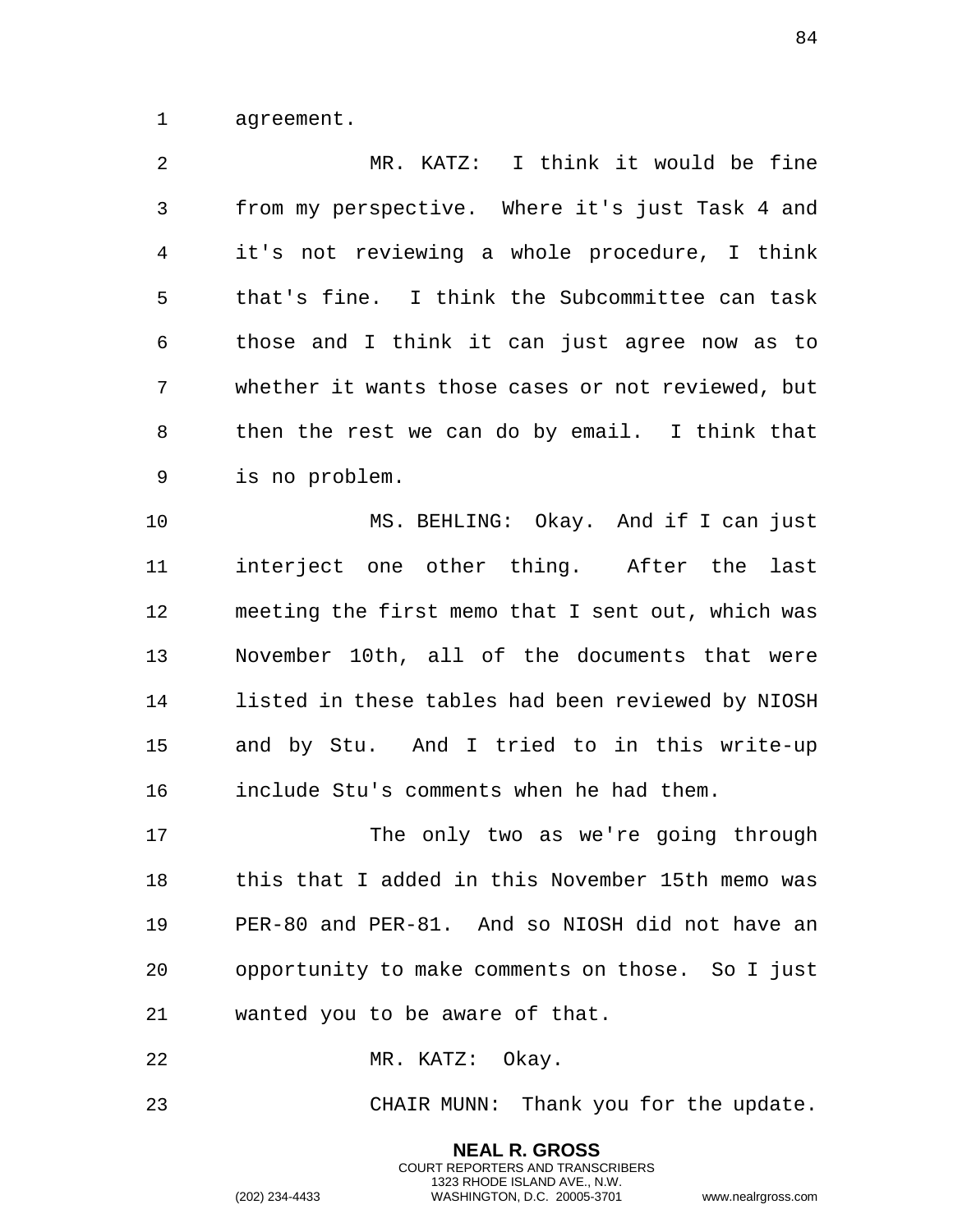In any case it's always good to get those others in, especially under the circumstances. MEMBER ZIEMER: So a question. CHAIR MUNN: Yes? MEMBER ZIEMER: We're talking both numbers of cases as well as criteria here in this situation, right? 8 MS. BEHLING: That's correct. I'm going to have to look at these and make a decision on the criteria and how many cases then will need to be looked at. Yes. MR. KATZ: Yes, and really, you really only need to specify the criteria, because then it's just a question of how many cases it takes to cover the criteria. CHAIR MUNN: Great. All okay with PER-49? Then we'll move onto 73 -- (Simultaneous speaking.) MEMBER ZIEMER: Yes, well -- yes, so let me just question further. So it seems to me that normally we do -- have some discussion on whether we agree with the criteria. So how -- are we going to just be informed of the criteria?

> **NEAL R. GROSS** COURT REPORTERS AND TRANSCRIBERS 1323 RHODE ISLAND AVE., N.W.

(202) 234-4433 WASHINGTON, D.C. 20005-3701 www.nealrgross.com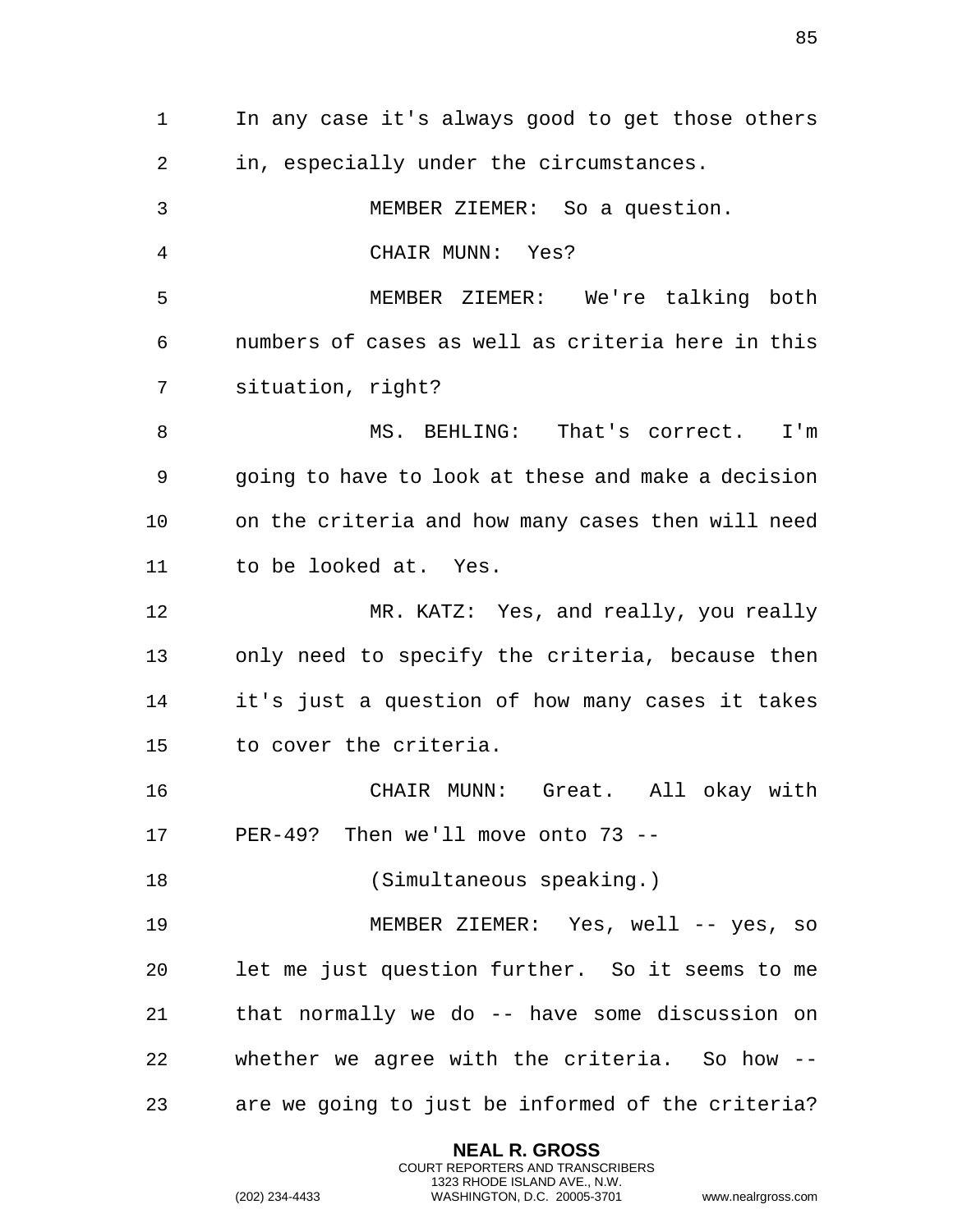MR. KATZ: So I was suggesting what we could do, if you guys want to -- if you don't, of course we can deal with this in a meeting, but if you want to -- we can just do that part by email, if you want, just to speed it up, because otherwise it's going to be quite awhile before we have another procedures meeting. 8 MEMBER ZIEMER: Right. MR. KATZ: So -- MEMBER ZIEMER: So if -- you would send out the criteria. Then if -- unless we disagreed with it, we would proceed or something like that? MR. KATZ: Well, I'd want you to affirmatively agree with it -- MEMBER ZIEMER: Yes. MR. KATZ: -- or ask questions, whatever it might be, just as we would in a meeting. MEMBER ZIEMER: Right. Okay. MR. KATZ: But we'll just do that by email just -- again just for efficiency's sake, if that's okay.

> **NEAL R. GROSS** COURT REPORTERS AND TRANSCRIBERS 1323 RHODE ISLAND AVE., N.W.

(202) 234-4433 WASHINGTON, D.C. 20005-3701 www.nealrgross.com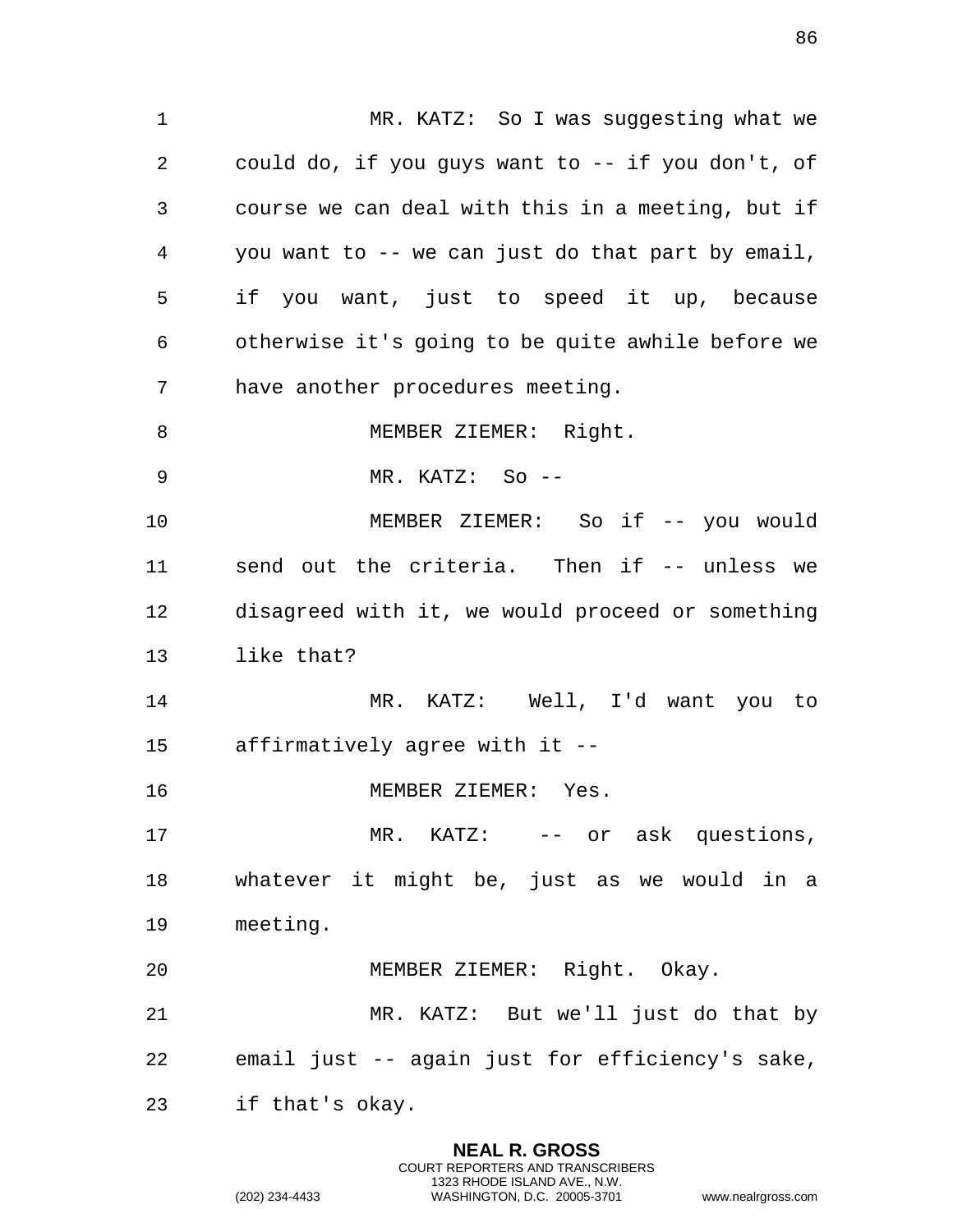| $\mathbf 1$ | MEMBER ZIEMER: Okay.                              |
|-------------|---------------------------------------------------|
| 2           | CHAIR MUNN: And we have done that in              |
| 3           | the past, yes. That's good. That was my           |
| 4           | expectation.                                      |
| 5           | Any other concerns?                               |
| 6           | (No audible response.)                            |
| 7           | CHAIR MUNN: PER-73, Birdsboro Steel.              |
| 8           | SC&A's recommending that it be reviewed. We --    |
| 9           | and, yes, I will have to admit that was a brand   |
| 10          | new name to me. So that being the case, I would   |
| 11          | recommend that we follow SC&A's suggestion.       |
| 12          | Paul?                                             |
| 13          | MEMBER ZIEMER: Yes.                               |
| 14          | CHAIR MUNN: Josie?                                |
| 15          | MEMBER BEACH: Yes, I agree also.                  |
| 16          | MR. KATZ: Okay. But so, Kathy, for                |
|             | 17 clarity this is a review of the whole PER, not |
| 18          | just the cases?                                   |
| 19          | MS. BEHLING: That's correct.                      |
| 20          | MR. KATZ: Okay. Because this is one               |
| 21          | we have -- we can recommend to the Board for, but |
| 22          | we can't do it.                                   |
| 23          | MS. BEHLING: Yes, and I don't know                |
|             |                                                   |

**NEAL R. GROSS** COURT REPORTERS AND TRANSCRIBERS 1323 RHODE ISLAND AVE., N.W.

(202) 234-4433 WASHINGTON, D.C. 20005-3701 www.nealrgross.com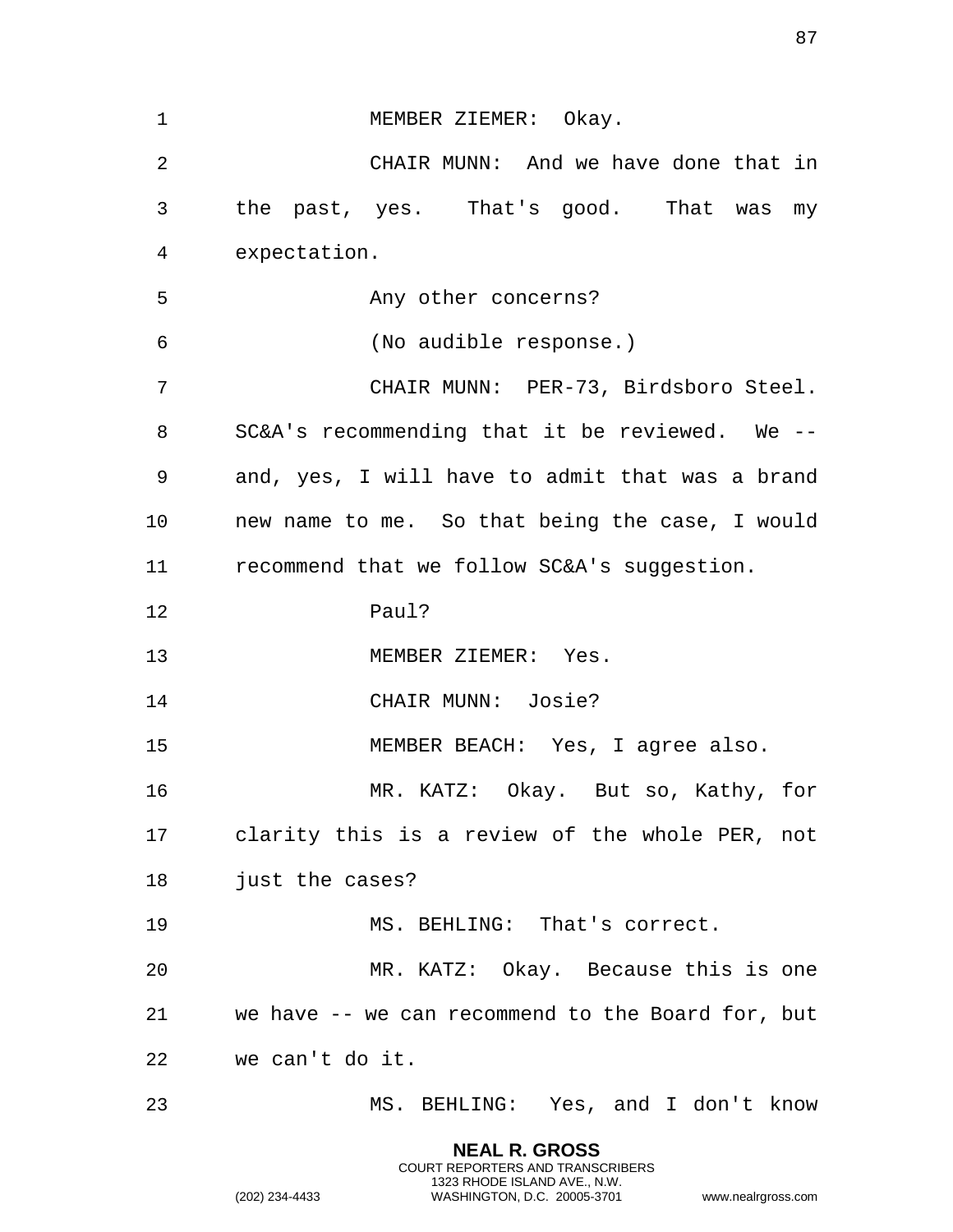**NEAL R. GROSS** if -- well, you all are recommending that, but I would -- yes, Bob Anigstein had looked at this for -- had looked at this and also at the GSI, and I think there were similar issues there. But if you're going to recommend to the Board that we do go ahead and look at this full PER, I'm not sure he'll need to add any additional comments. 8 CHAIR MUNN: Yes, that's great. DR. ANIGSTEIN: Yes, Kathy, I'm here if you need -- 11 CHAIR MUNN: I'm sorry. What? MR. KATZ: That's Bob on the line, but -- 14 DR. ANIGSTEIN: Yes, I'm here. CHAIR MUNN: Oh, I was just -- my question was going to be will this be in our recommendations for the upcoming Board meeting? 18 MR. KATZ: Yes. CHAIR MUNN: Good. MR. KATZ: So that's something you'd put together, Wanda, right? CHAIR MUNN: Yes, I will. Yes. Next item, PER-74, no recommendation

> COURT REPORTERS AND TRANSCRIBERS 1323 RHODE ISLAND AVE., N.W.

(202) 234-4433 WASHINGTON, D.C. 20005-3701 www.nealrgross.com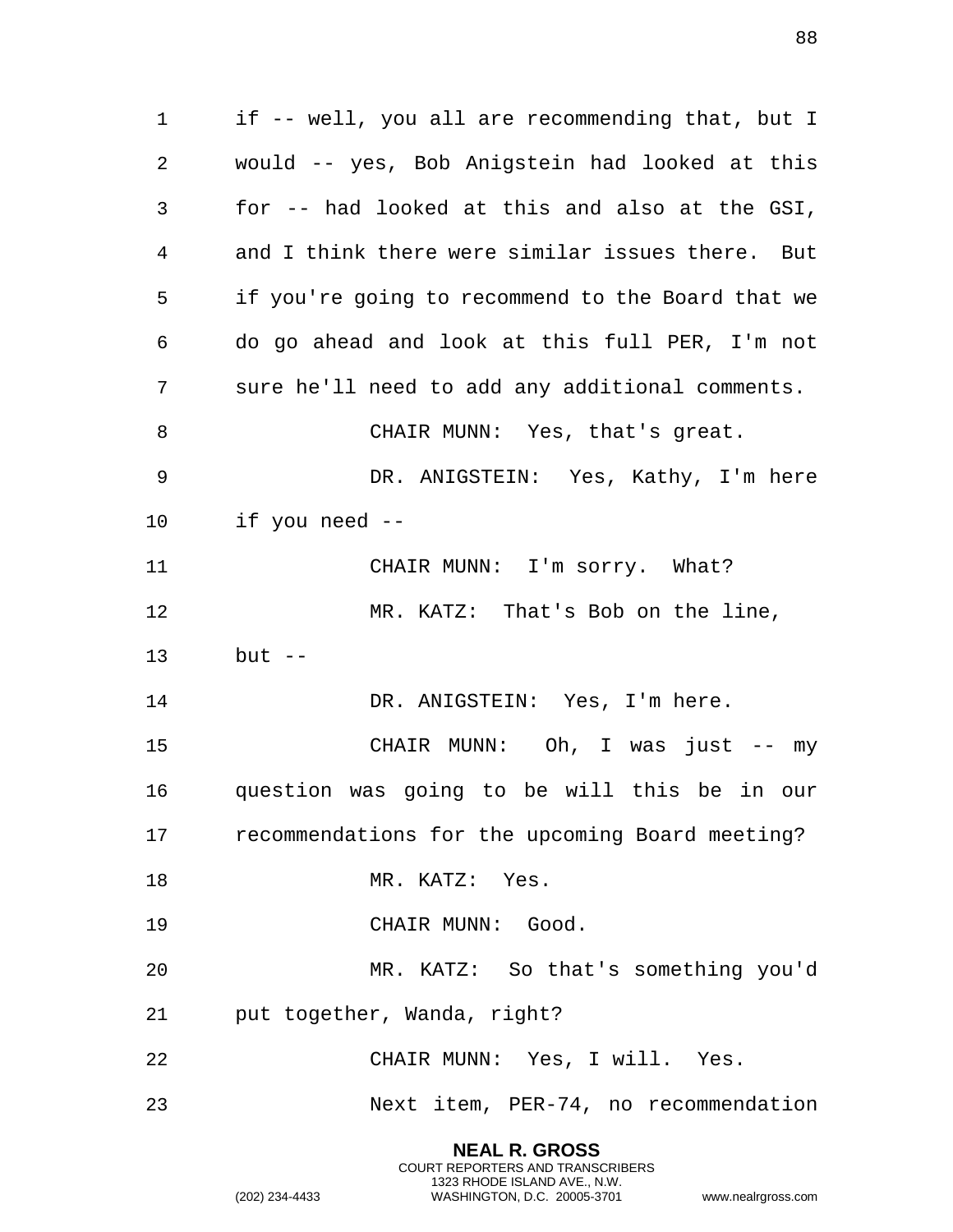for it. And I see no reason for it. If anyone else has other thoughts, now is the time. PER-76, Aliquippa. Focused review only is recommended with a representative number of cases being reviewed as far as Subtask 4? It's  $7 \qquad \qquad mV \qquad --$  MEMBER ZIEMER: Ted, does a focused review mean to be reviewed by the -- or approved by the Board? MR. KATZ: I don't know what that means. If we're reviewing the procedure, not just the cases, I think we should -- that's -- again, that's an issue for the Board. MEMBER ZIEMER: Well, I think they're talking about only -- not doing the full review of the documents, but just -- well, it's just the changes, right? CHAIR MUNN: Yes. MS. BEHLING: That's what my intent was when I said a focused review, yes. CHAIR MUNN: Yes, because they've already reviewed the procedure and we've

> **NEAL R. GROSS** COURT REPORTERS AND TRANSCRIBERS 1323 RHODE ISLAND AVE., N.W.

(202) 234-4433 WASHINGTON, D.C. 20005-3701 www.nealrgross.com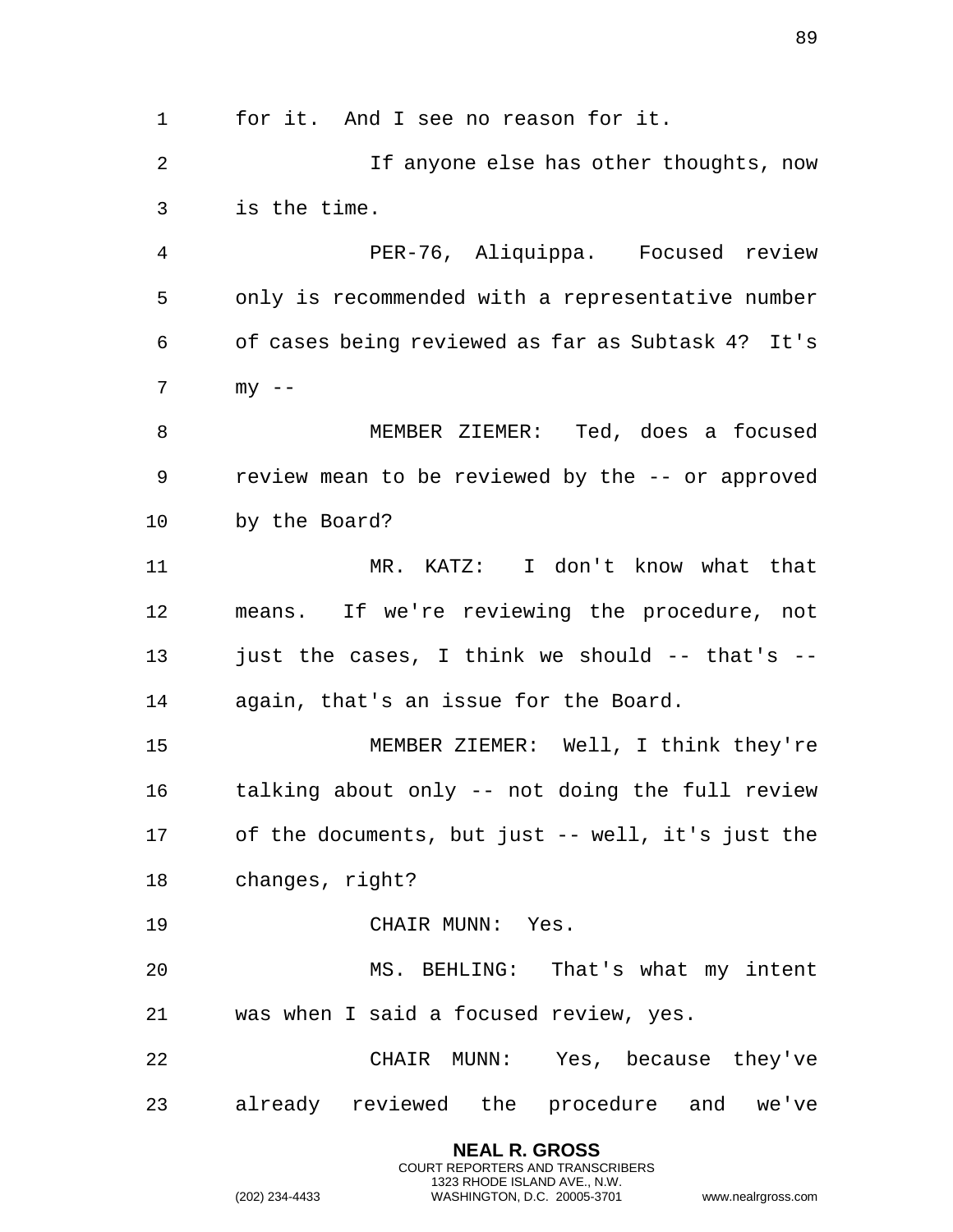addressed findings.

| 2  | MR. KATZ: I'm confused. I mean, a                  |
|----|----------------------------------------------------|
| 3  | PER is always just a change of some procedures.    |
| 4  | I'm confused, Kathy, what we're saying is --       |
| 5  | (Simultaneous speaking.)                           |
| 6  | MS. BEHLING: Yes, what I was                       |
| 7  | intending is that under our Subtask 2 obviously    |
| 8  | we've already reviewed the TBD, but just to go     |
| 9  | not that TBD and ensure that the changes that      |
| 10 | were recommended during the process, that they     |
| 11 | were incorporated appropriately.                   |
| 12 | MR. KATZ: Okay. Were they in                       |
| 13 | abeyance?                                          |
| 14 | CHAIR MUNN: I believe so.<br>They                  |
| 15 | should have.                                       |
| 16 | MEMBER BEACH: Ted, I thought that was              |
| 17 | part of our regular cycle there.                   |
| 18 | MR. KATZ: I have no idea about this                |
| 19 | one. That's why I'm asking. I have no idea about   |
| 20 | this in particular. I have no memory of this.      |
| 21 | But as long as you're just checking to see that -- |
| 22 | well, with a PER you're always just checking to    |
| 23 | see -- again, I mean, you're always reviewing --   |

**NEAL R. GROSS** COURT REPORTERS AND TRANSCRIBERS 1323 RHODE ISLAND AVE., N.W.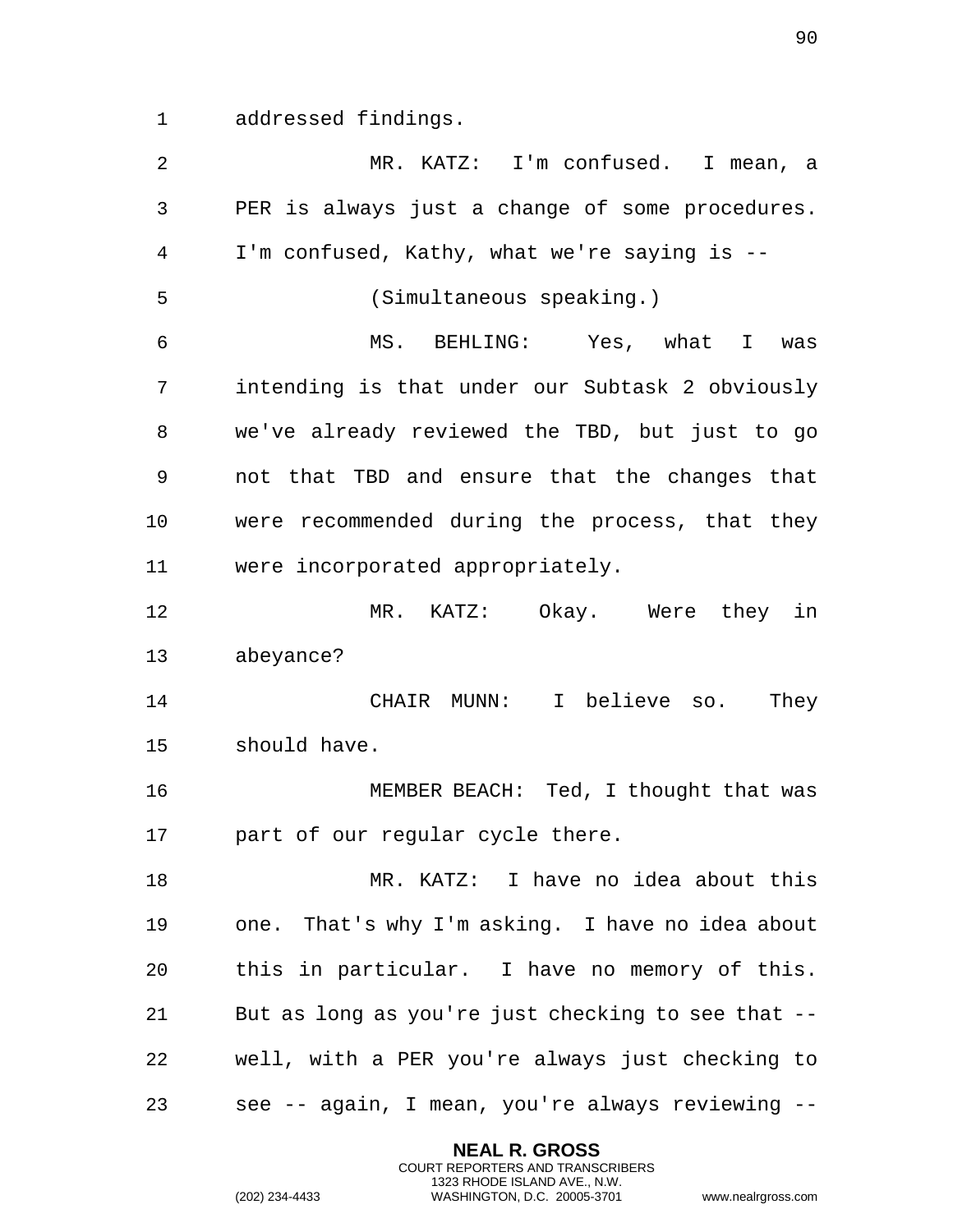it's always something that's already -- you've already -- you usually have already reviewed the TIB or whatever it is, that original founding document.

 CHAIR MUNN: Well, the difference in this one however is that a part of the review resulted in an actual technical change. There was a new source term for depletion factors in general, as well as external dose rates. And because of technical changes I thought that was what made this one different than the usual PER. It was more than just incorporating.

 MR. KATZ: Well, I mean, if it's -- again, if we changed our procedures and they're going to review the changes, that's sort of like tasking any other procedure review or not the Board needs to do. I'm not clear about the situation from reading and hearing, so I don't really understand --

 MS. BEHLING: Well, I guess -- MR. KATZ: -- it well enough to -- we'll probably end up with -- if there's some elements of this procedure that haven't been

> **NEAL R. GROSS** COURT REPORTERS AND TRANSCRIBERS 1323 RHODE ISLAND AVE., N.W.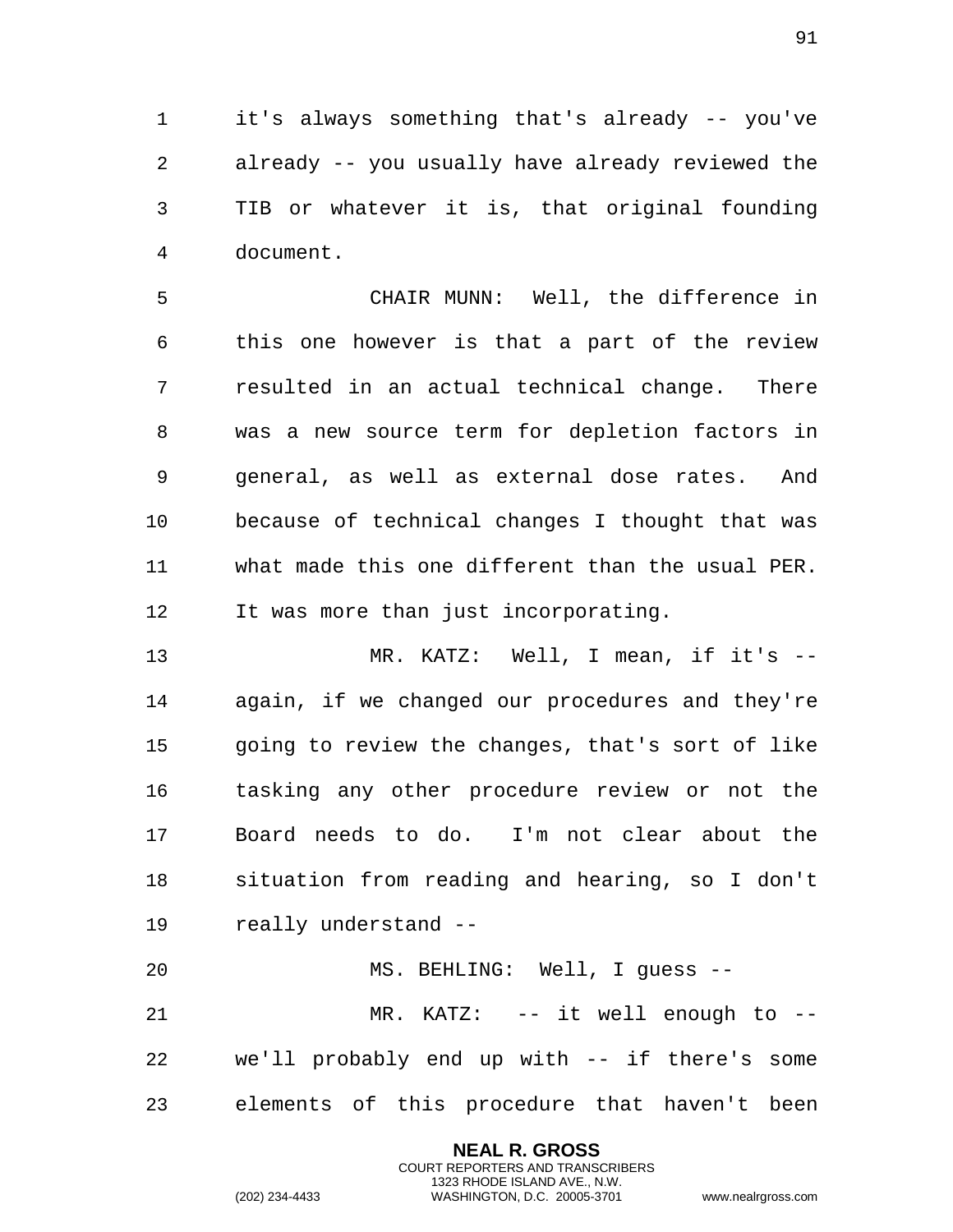reviewed and we're reviewing them, then that's a procedure review and we have to go to the Board for it.

 MS. BEHLING: Okay. I mean, if -- MR. KATZ: If this -- MS. BEHLING: I'm sorry, Ted. I

didn't mean to interrupt.

8 MR. KATZ: Yes.

 MS. BEHLING: On this one and the next one I did propose the same thing. I can go and look a little bit deeper into -- I'm not always involved in all of the Work Group activity on some of these. And if those changes -- as we are referring to, sometimes these things go into an abeyance and then once the procedure comes out, if we've had an opportunity already to look at that and verify that everything has been updated as we expected, then I guess we can just do the Subtask 4 portion.

MR. KATZ: Yes.

 MS. BEHLING: I wasn't sure that that was the case for some of these that I've identified, I quote, "focused review," but I can

> **NEAL R. GROSS** COURT REPORTERS AND TRANSCRIBERS 1323 RHODE ISLAND AVE., N.W.

(202) 234-4433 WASHINGTON, D.C. 20005-3701 www.nealrgross.com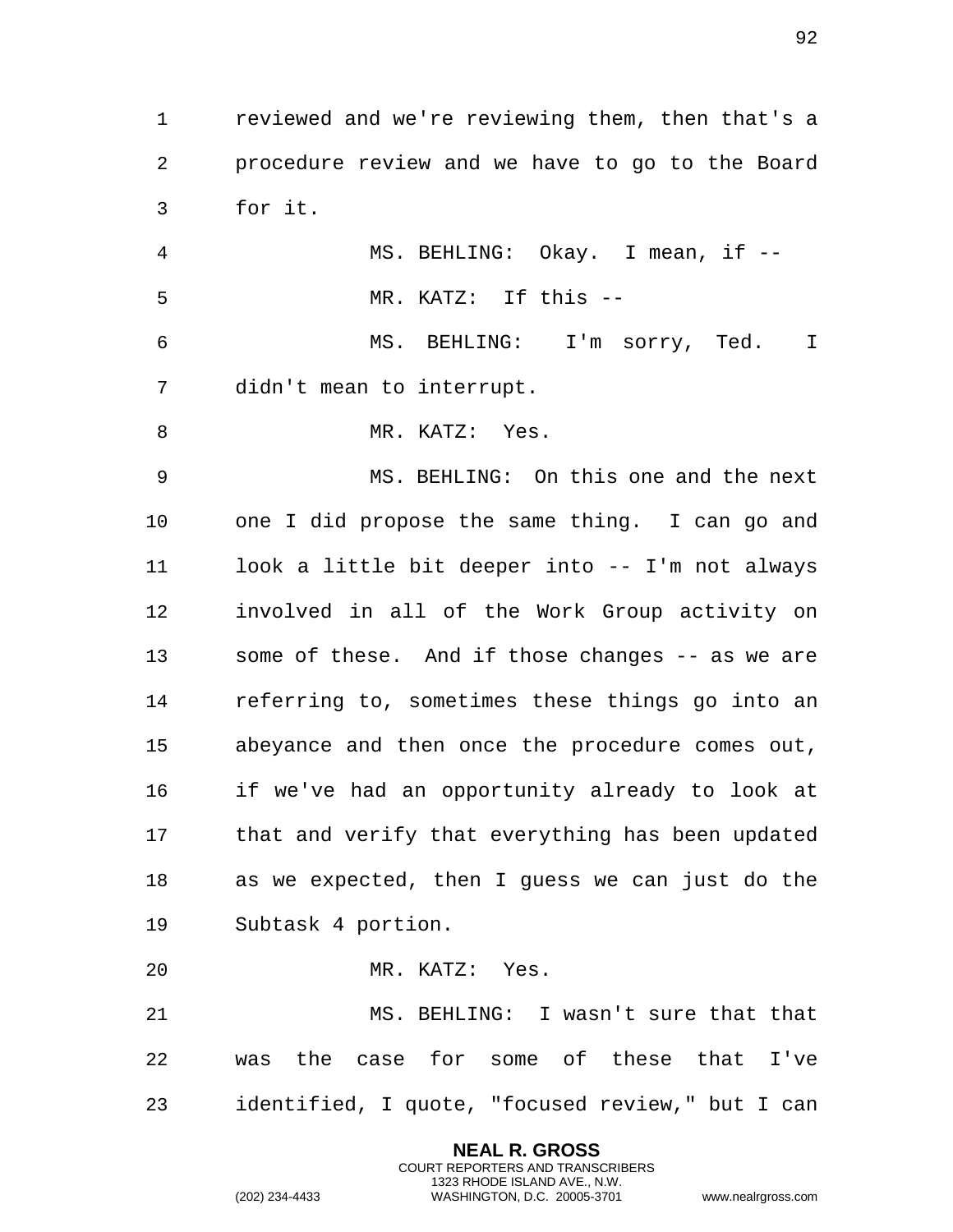provide you with more details on that. I apologize. MR. KATZ: Okay. No, no, that would be helpful. That's just all I'm -- 5 MS. BEHLING: Okay. MR. KATZ: -- asking for. CHAIR MUNN: So how are we going to this, Kathy? You're going to take a look to see precisely what we're talking about here -- 10 MS. BEHLING: Yes. CHAIR MUNN: -- as to Subtask 4? MS. BEHLING: Correct. CHAIR MUNN: And you'll get back to all of us? So -- (Simultaneous speaking.) MS. BEHLING: I will put this -- all of these in one memo, if that's acceptable to everyone. CHAIR MUNN: That certainly is to me. MS. BEHLING: Okay. CHAIR MUNN: Is that Alright with Paul and Josie? MEMBER BEACH: Yes, it is for me.

> **NEAL R. GROSS** COURT REPORTERS AND TRANSCRIBERS 1323 RHODE ISLAND AVE., N.W.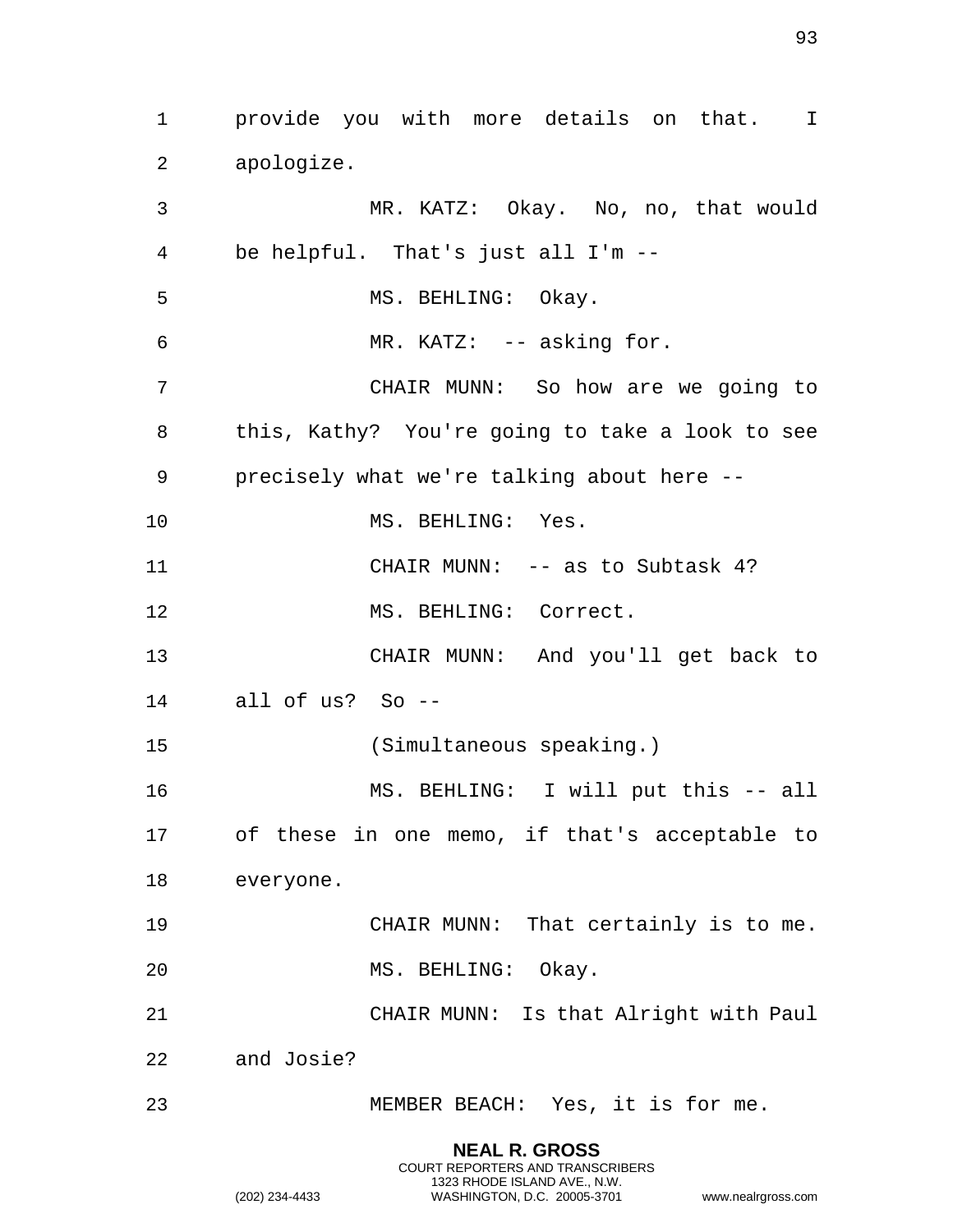MEMBER ZIEMER: Yes. CHAIR MUNN: Okay. Very good. So more later. MS. BEHLING: And the next one, PER- 77, Simonds Saw, also falls into that category, so I'll look in more details on that also. CHAIR MUNN: Okay. My personal reaction to that was negative. We've really looked at Simonds Saw a lot. And I just -- we'll wait for your memo to see. That will take us to -- MEMBER BEACH: So, Wanda, before you move on, back -- I'm sorry, back on 76 there -- it was recommended Subtask 4. Are we going to wait on deciding on that, to know about the focused review or can we talk about the Subtask 4? CHAIR MUNN: Oh, I think Subtask 4 is reasonable for us to go ahead with, but I -- MEMBER BEACH: Okay. I just -- I didn't want to lose that since we hadn't mentioned it. CHAIR MUNN: Yes.

> **NEAL R. GROSS** COURT REPORTERS AND TRANSCRIBERS 1323 RHODE ISLAND AVE., N.W.

(202) 234-4433 WASHINGTON, D.C. 20005-3701 www.nealrgross.com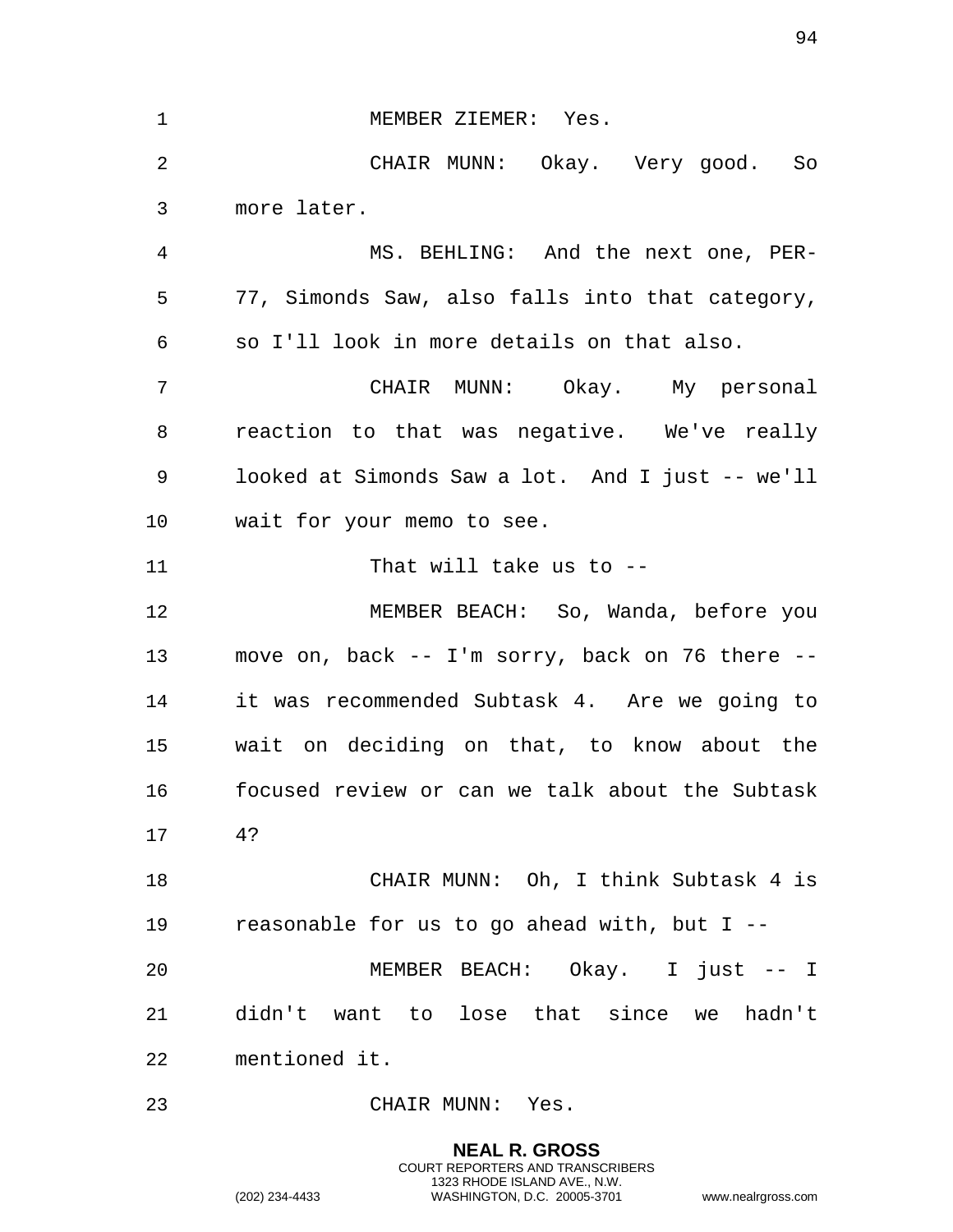1 MR. KATZ: Okay. So, Josie, what I 2 was assuming with that is if it turns up being 3 that it's really just a Subtask 4 review, then 4 that's fine. If you guys say yes, then we go 5 ahead and task this. 6 MEMBER BEACH: Okay. I just -- 7 (Simultaneous speaking.) 8 MR. KATZ: You guys -- but if it's 9 more than that, then we recommend it to the Board 10 and set it back to you. 11 MEMBER BEACH: Okay. I just didn't 12 want to lose that. 13 MR. KATZ: Yes. No, the clarity is 14 good, Josie. I agree. 15 MEMBER BEACH: Okay. 16 CHAIR MUNN: And as I said earlier, I 17 personally was thinking we were done and done 18 with Simonds Steel. 19 But, Paul, what's your thought about 20 Subtask 4? 21 MEMBER ZIEMER: Well, do we still have 22 to assign a case or cases on this one? 23 CHAIR MUNN: We would have to if we

> **NEAL R. GROSS** COURT REPORTERS AND TRANSCRIBERS 1323 RHODE ISLAND AVE., N.W.

(202) 234-4433 WASHINGTON, D.C. 20005-3701 www.nealrgross.com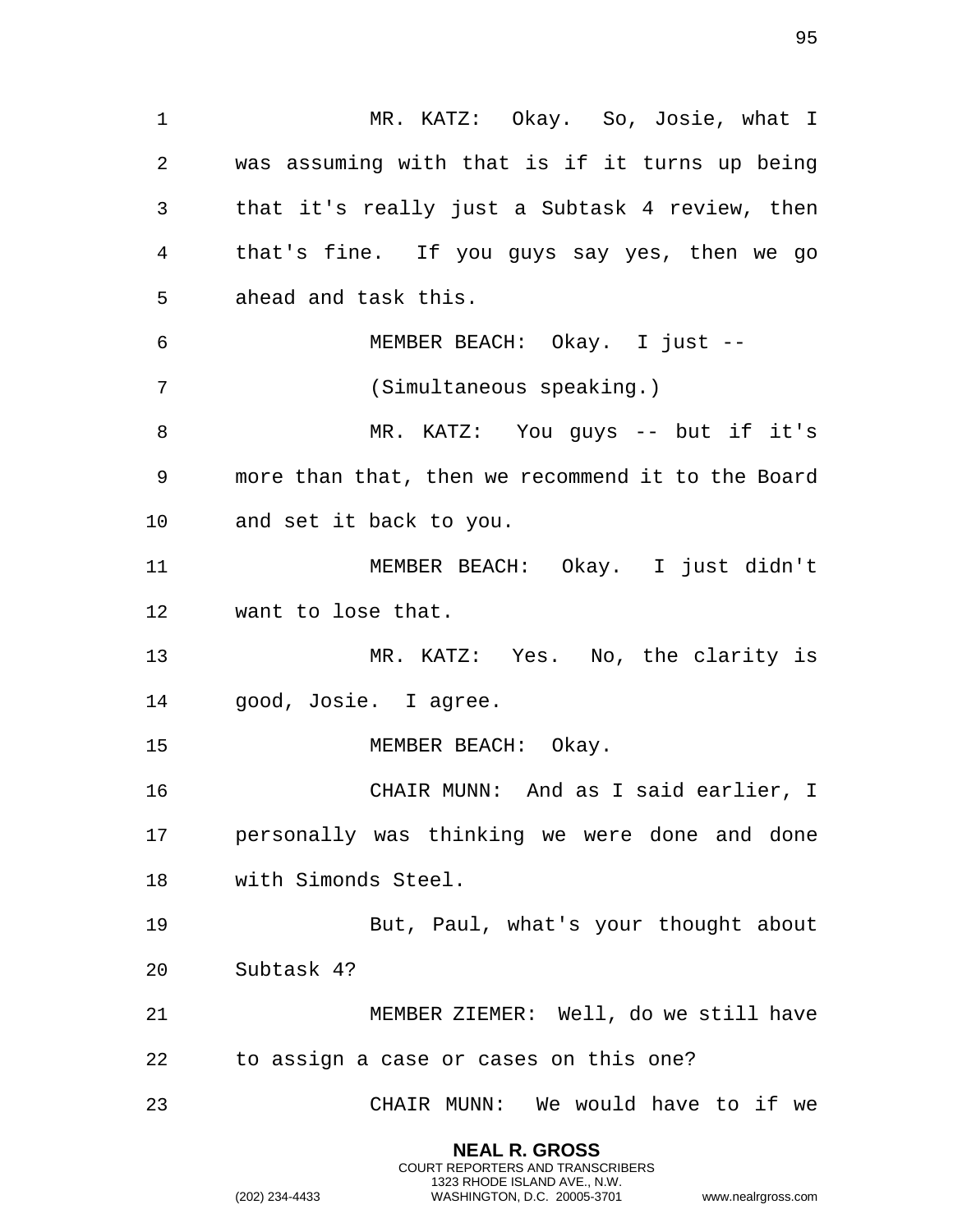**NEAL R. GROSS** 1 task it. The question is shall we task Subtask 2 4? Shall we ask SC&A to do a Subtask 4 or not? 3 Josie would like that to have -- I 4 have reservations. 5 MEMBER ZIEMER: So SC&A didn't make a 6 recommendation relating to Subtask 4? 7 MS. BEHLING: Yes, we did. They asked 8 to be tasked. 9 MR. KATZ: So this is both a focused 10 review possibly on Subtask 4. So this -- and 11 that's just -- 12 MEMBER ZIEMER: Pretty much. I -- 13 MR. KATZ: -- not just from our 14 focused review. It would just be a 15 recommendation to the Board, but -- 16 MEMBER ZIEMER: Now are we talking 17 about 74 or -- or 76 or 74? 18 MR. KATZ: Seventy-seven. 19 CHAIR MUNN: We're talking about 77, 20 Simonds Saw and Steel. 21 MEMBER ZIEMER: Oh, oh, oh. Seventy-22 seven. I'm looking at the wrong one. Okay. Yes. 23 MEMBER BEACH: Okay. And, Wanda, when

> COURT REPORTERS AND TRANSCRIBERS 1323 RHODE ISLAND AVE., N.W.

(202) 234-4433 WASHINGTON, D.C. 20005-3701 www.nealrgross.com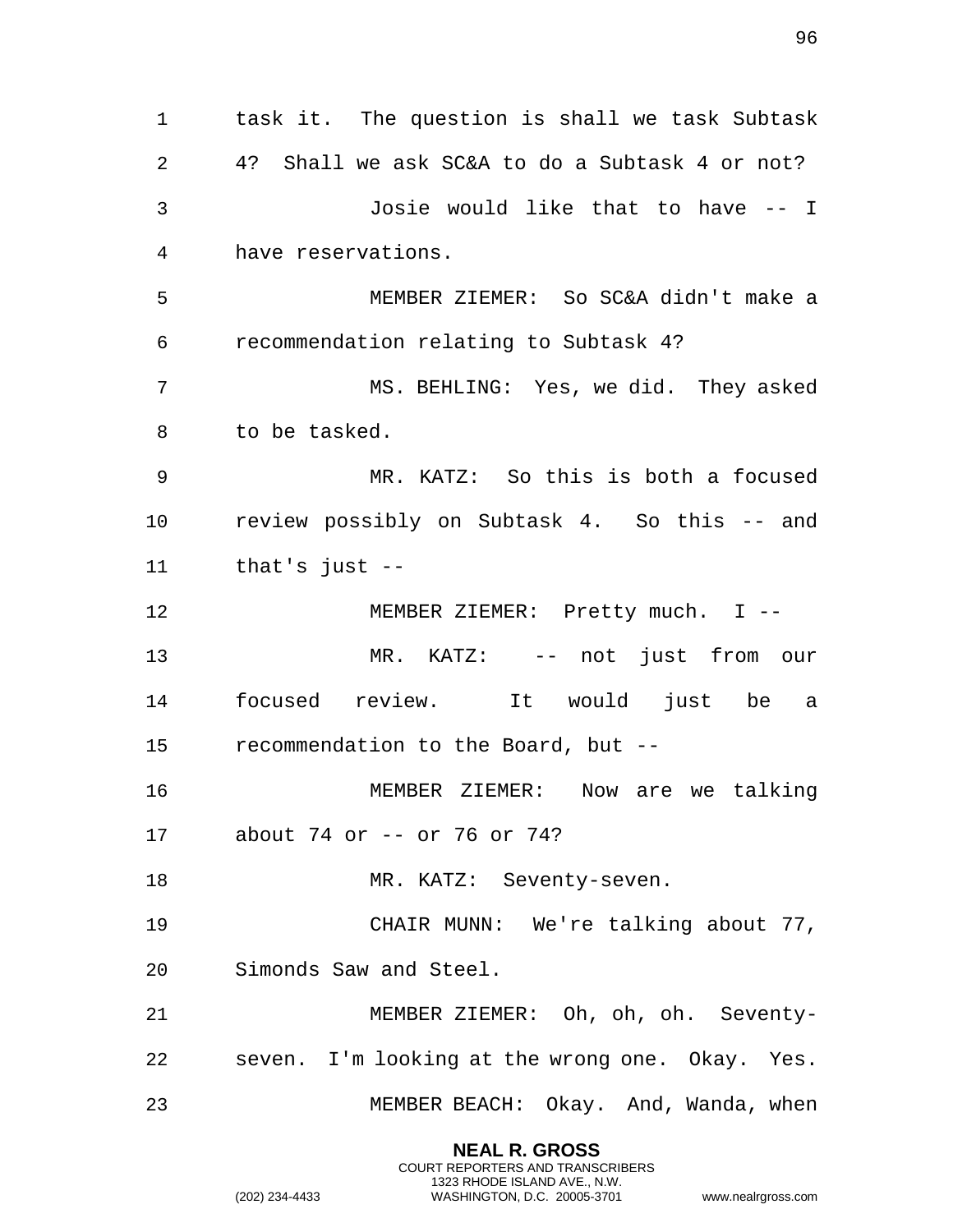1 I was speaking earlier, I was back on 76 for the 2 Subtask 4. I hadn't even started talking about 3 Simonds Saw. 4 CHAIR MUNN: Oh. 5 MEMBER ZIEMER: Yes, that's what I 6 thought, too. 7 CHAIR MUNN: Okay. 8 MEMBER ZIEMER: But, Josie, were 9 you -- you were asking about seventy -- 10 MR. KATZ: Yes, Josie was addressing 11 76. 12 MEMBER BEACH: Yes, I just wanted to 13 make sure we -- if we were going to task that or 14 not, because we didn't mention that. 15 MR. KATZ: Correct. 16 CHAIR MUNN: He was talking about 17 Aliquippa Forge. 18 MEMBER BEACH: Yes. 19 CHAIR MUNN: And I had already moved 20 on to Simonds Saw. 21 MEMBER BEACH: Yes. 22 MEMBER ZIEMER: Well, okay. Where did 23 we leave 74?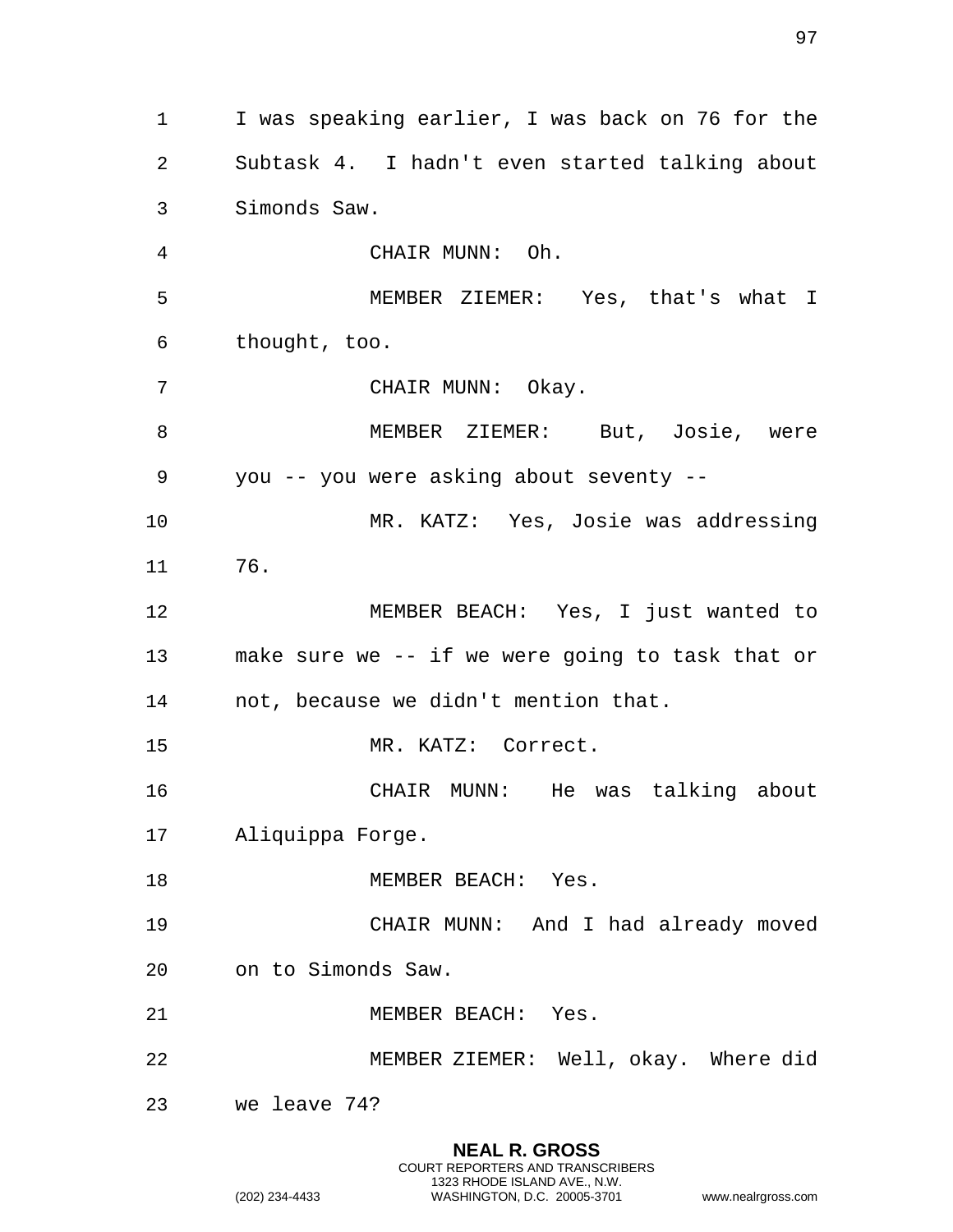| $\mathbf 1$ | MR. KATZ: So --                                  |
|-------------|--------------------------------------------------|
| 2           | CHAIR MUNN: Kathy's going to give us             |
| 3           | more information on 76.                          |
| 4           | MEMBER ZIEMER: No, no, 74.                       |
| 5           | MR. KATZ: Seventy-four is the one,               |
| 6           | Paul, that we're going to get an email and we're |
| 7           | going to get information from Kathy with the     |
| 8           | recommended criteria and you guys are going to   |
| 9           | discuss that by email.                           |
| 10          | CHAIR MUNN: No. No.                              |
| 11          | MR. KATZ: Oh.                                    |
| 12          | CHAIR MUNN: Seventy-four we're not               |
| 13          | doing anything with.                             |
| 14          | MR. KATZ: Oh, I'm sorry. I'm sorry.              |
| 15          | I was skipping back. Right.                      |
| 16          | CHAIR MUNN: So Aliquippa<br>Forge,               |
| 17          | Kathy's going to give us more information about  |
| 18          | what she means by focused review. And we have    |
| 19          | said that regardless of what happens when she    |
| 20          | sends that memo our thinking is that it makes    |
| 21          | sense to go ahead and do -- and task them with   |
| 22          | Subtask 4. That was my understanding of where we |
| 23          | were with Aliquippa Forge. Someone correct me if |

**NEAL R. GROSS** COURT REPORTERS AND TRANSCRIBERS 1323 RHODE ISLAND AVE., N.W.

(202) 234-4433 WASHINGTON, D.C. 20005-3701 www.nealrgross.com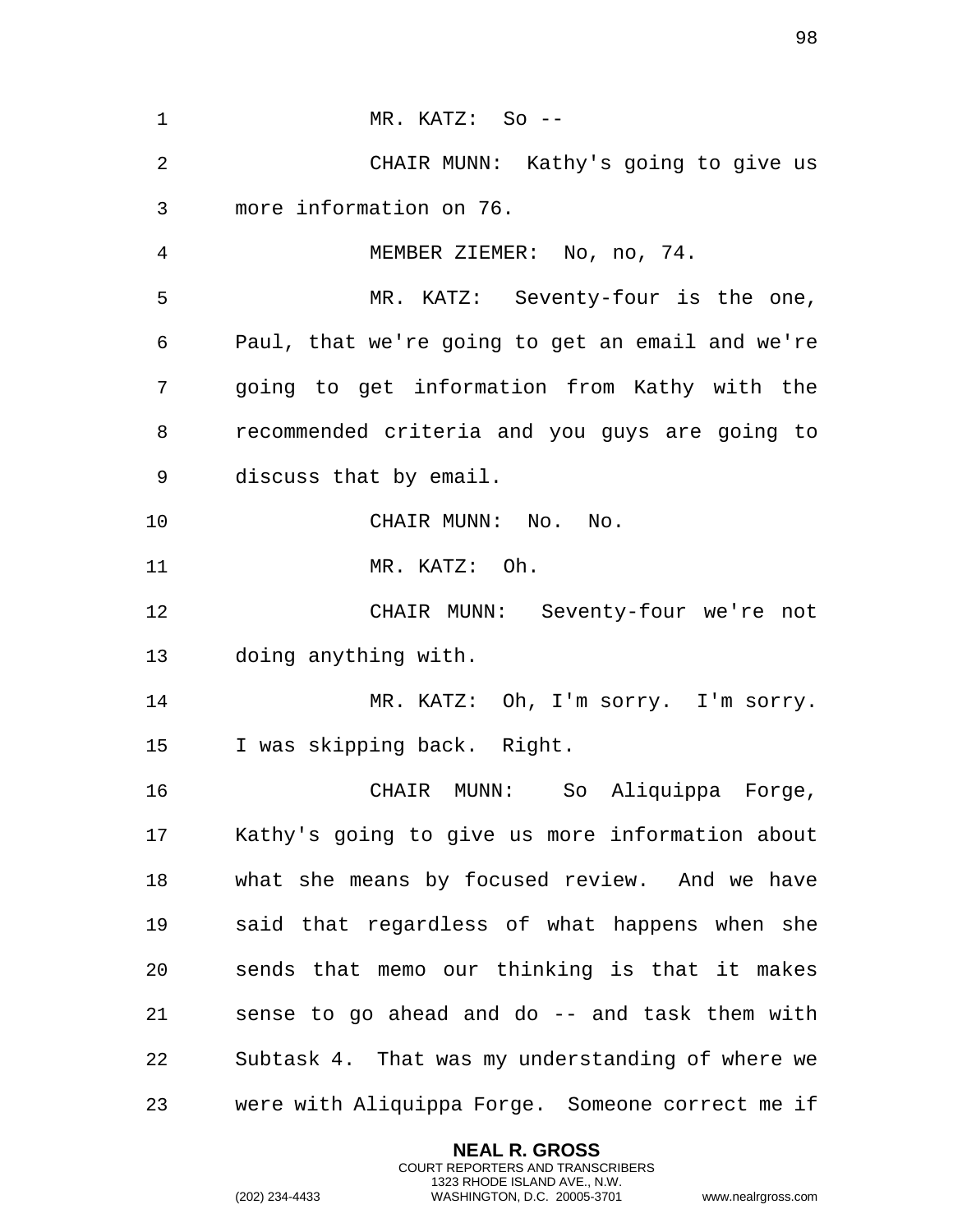1 I'm incorrect.

| 2  | MR. KATZ: So 76, if it's only Subtask            |
|----|--------------------------------------------------|
| 3  | 4, then we're going to task it. If it's not,     |
| 4  | then we're just going to recommend it to the     |
| 5  | Board. That's where that stands.                 |
| 6  | CHAIR MUNN: Correct. Correct.                    |
| 7  | MEMBER ZIEMER: Yes, that's what I                |
| 8  | thought we agreed, was going to recommend to the |
| 9  | Board because it involves a focused review,      |
| 10 | right?                                           |
| 11 | MR. KATZ: Right.                                 |
| 12 | CHAIR MUNN: Correct.                             |
| 13 | MR. KATZ: If it actually does, then              |
| 14 | yes. It's just a recommendation to the Board.    |
| 15 | MEMBER ZIEMER: Right.                            |
| 16 | MS. BEHLING: But I will look into                |
| 17 | that a little further, Paul.                     |
| 18 | MR. KATZ: Right, right, right.                   |
| 19 | Kathy, that will be part of your memo.           |
| 20 | MS. BEHLING: Correct.                            |
| 21 | MR. KATZ: So now we're onto 77.                  |
| 22 | MS. BEHLING: Yes.                                |
| 23 | CHAIR MUNN: Yes.                                 |

**NEAL R. GROSS** COURT REPORTERS AND TRANSCRIBERS 1323 RHODE ISLAND AVE., N.W.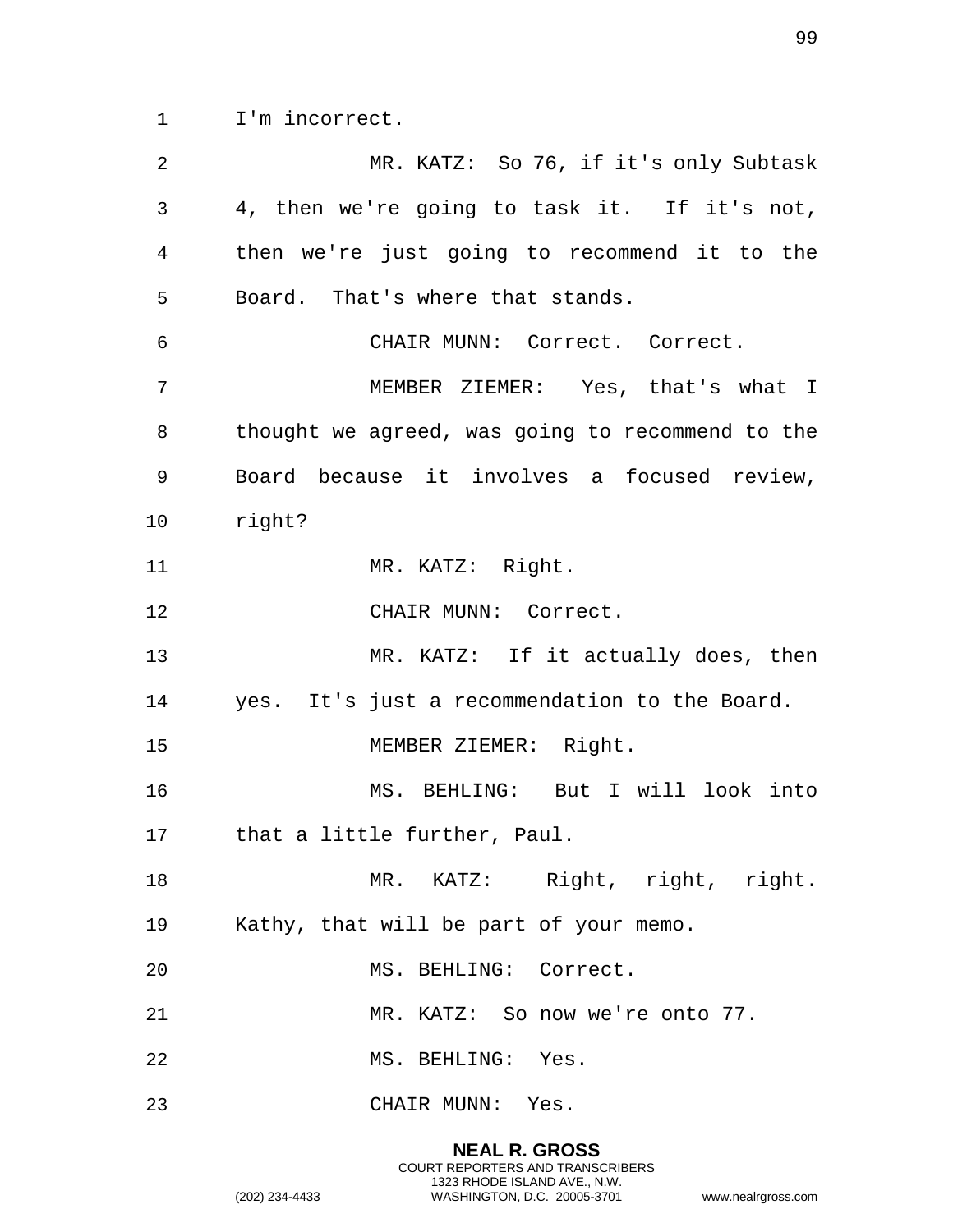| $\mathbf{1}$ | MEMBER BEACH: Sorry for confusing                 |
|--------------|---------------------------------------------------|
| 2            | things, guys.                                     |
| 3            | MR. KATZ: No, no, no. Everybody's                 |
| 4            | confused.                                         |
| 5            | (Laughter.)                                       |
| 6            | CHAIR MUNN: Yes, I know. Welcome to               |
| 7            | the large group. We're just expanding our         |
| 8            | horizons is all.                                  |
| 9            | MEMBER BEACH: So Simonds Saw is                   |
| 10           | recommended as a focused review and a Subtask 4?  |
| 11           | And we're going to -- and you're saying you don't |
| 12           | think that we need to do that, Wanda. Is that     |
| 13           | what I'm hearing?                                 |
| 14           | CHAIR MUNN: Yes, that's essentially               |
| 15           | what $I'm$ saying. I think we've $-$ -            |
| 16           | MEMBER BEACH: Can we wait and see                 |
| 17           | what Kathy's memo is on the focused review,       |
| 18           | because that's the recommendation for that as     |
| 19           | well?                                             |
| 20           | CHAIR MUNN: Sure.                                 |
| 21           | MEMBER BEACH: And then go ahead with              |
| 22           | the Subtask 4?                                    |
| 23           | CHAIR MUNN: That was my original                  |
|              | <b>NEAL R. GROSS</b>                              |

COURT REPORTERS AND TRANSCRIBERS 1323 RHODE ISLAND AVE., N.W.

(202) 234-4433 WASHINGTON, D.C. 20005-3701 www.nealrgross.com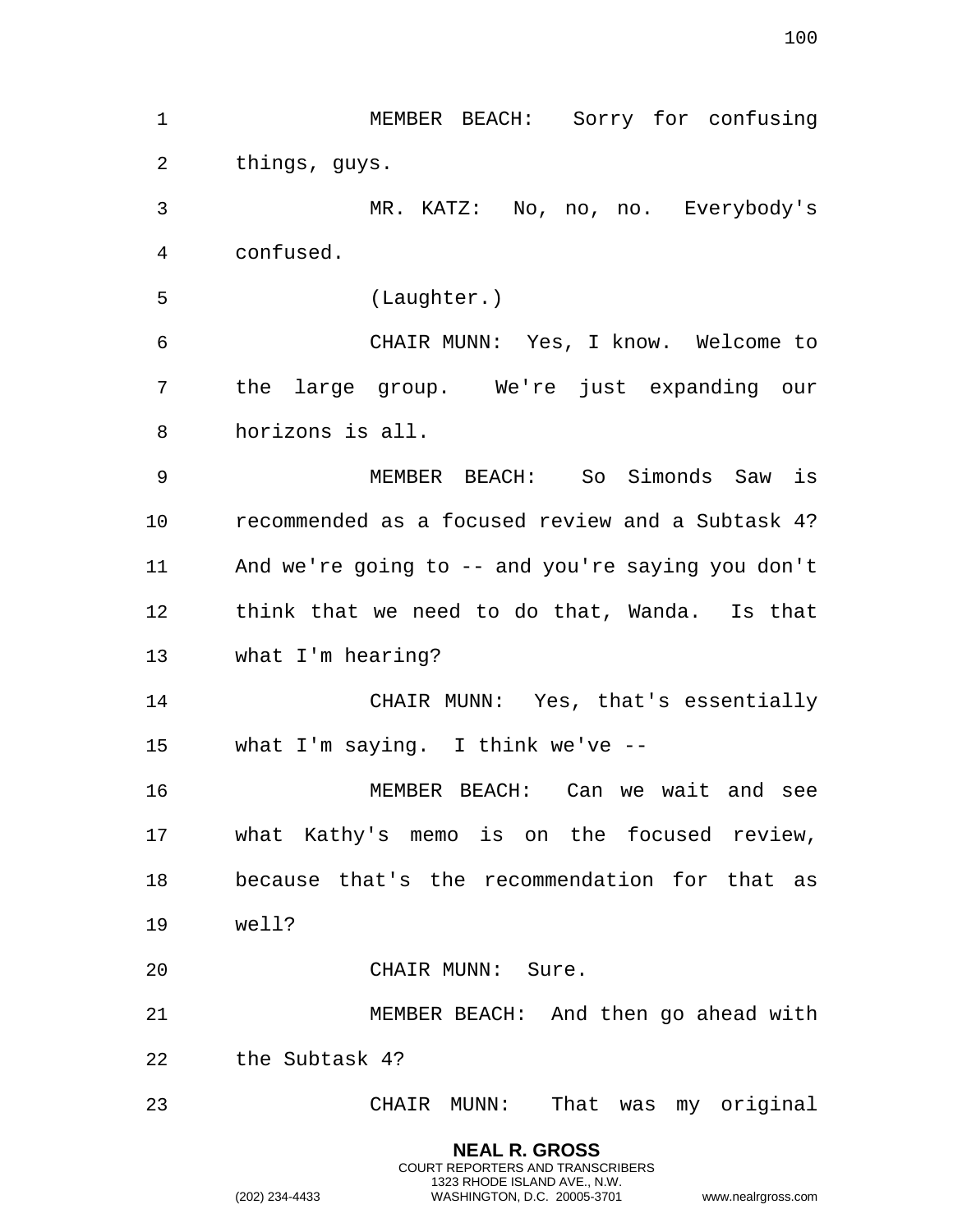thought.

**NEAL R. GROSS** COURT REPORTERS AND TRANSCRIBERS 1323 RHODE ISLAND AVE., N.W. (202) 234-4433 WASHINGTON, D.C. 20005-3701 www.nealrgross.com with that then, too. CHAIR MUNN: Paul? MEMBER ZIEMER: Well, how does this differ? You mean it's not clear that they're going to do a focused review, is that correct? 8 MR. KATZ: Correct. MEMBER ZIEMER: Okay. CHAIR MUNN: We're waiting for Kathy's memo, yes. MEMBER ZIEMER: Then if not, then we task them to go ahead with the -- 14 CHAIR MUNN: Yes. MEMBER ZIEMER: -- cases? Okay. Yes, sure. 17 MR. KATZ: Well, and the only other complication here is in this one Wanda's recommending we don't even do a focused review. CHAIR MUNN: Yes. MR. KATZ: Yes. So you can discuss that more when you get the memo with more information, but --

MEMBER BEACH: Okay. I'm in agreement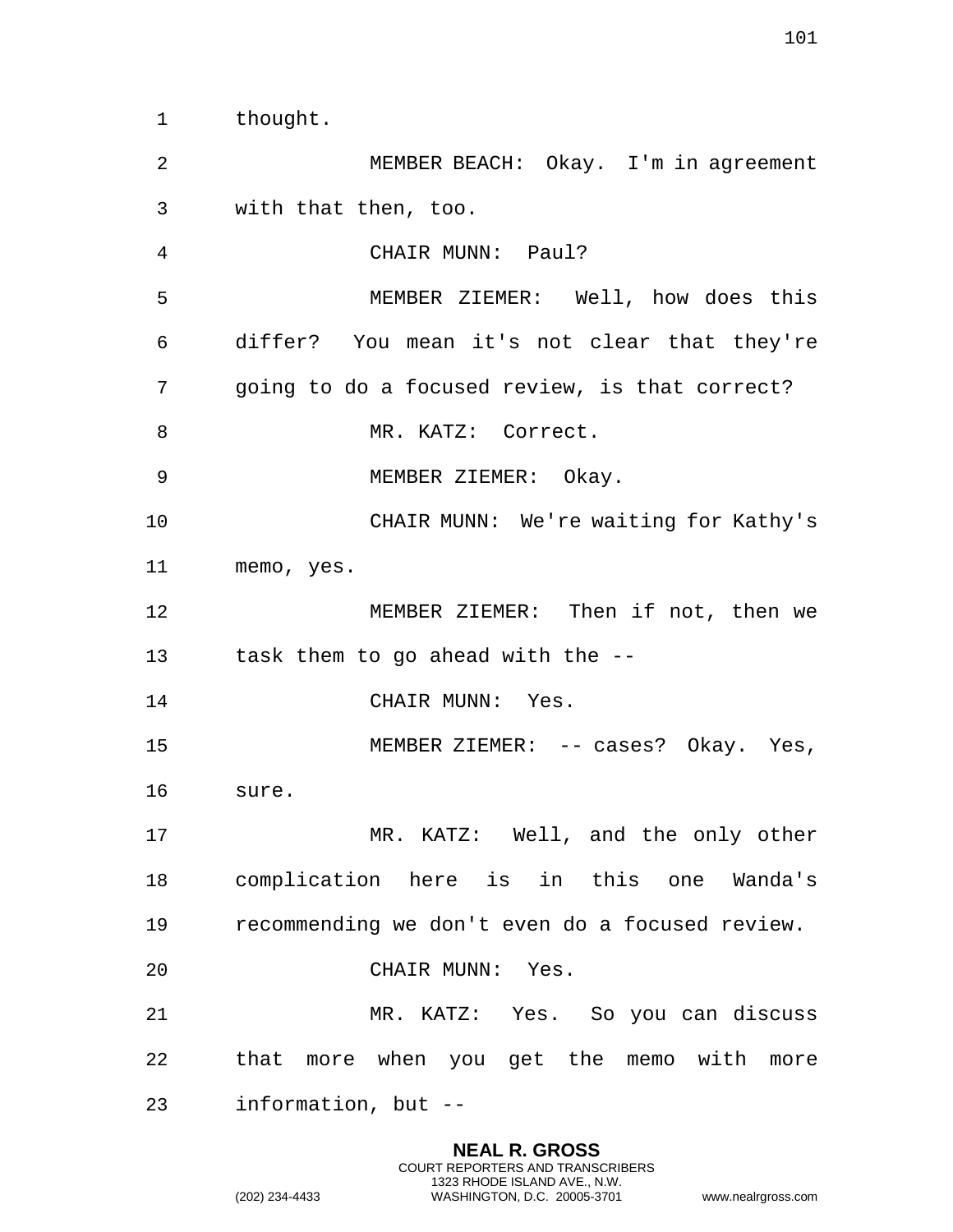| $\mathbf{1}$ | Yes, but I'm just<br>MEMBER BEACH:                |
|--------------|---------------------------------------------------|
| 2            | asking for more information on the memo.          |
| 3            | MR. KATZ: Right. Right.                           |
| 4            | MEMBER BEACH: So perfect.                         |
| 5            | MR. KATZ: Yes.                                    |
| 6            | CHAIR MUNN: And now the nasty one,                |
| 7            | PER-62, which is OTIB-52, on which we've spent an |
| 8            | astonishing amount of time. SC&A is recommending  |
| 9            | full review of the PER because it is so<br>a      |
| 10           | difficult to deal with. It involves practically   |
| 11           | every site that we have under our wing here. And  |
| 12           | so as Kathy has said in her report, the processes |
| 13           | used to develop the population of the claims that |
| 14           | we have is daunting.                              |
| 15           | can -- although I would -- I'd<br>I.              |
| 16           | really like to be finished with OTIB-52, but I    |
| 17           | can certainly see the value in doing this.        |
| 18           | Josie, Paul, how do you feel?                     |
| 19           | MEMBER BEACH: Yes, I feel the same                |
| 20           | way. I think we should go ahead and do it. I do   |
| 21           | have a question though. If it says full review,   |
| 22           | does that include Subtask 4 or not?               |
| 23           | MR. KATZ: Subtask 4 is always the                 |

**NEAL R. GROSS** COURT REPORTERS AND TRANSCRIBERS 1323 RHODE ISLAND AVE., N.W.

(202) 234-4433 WASHINGTON, D.C. 20005-3701 www.nealrgross.com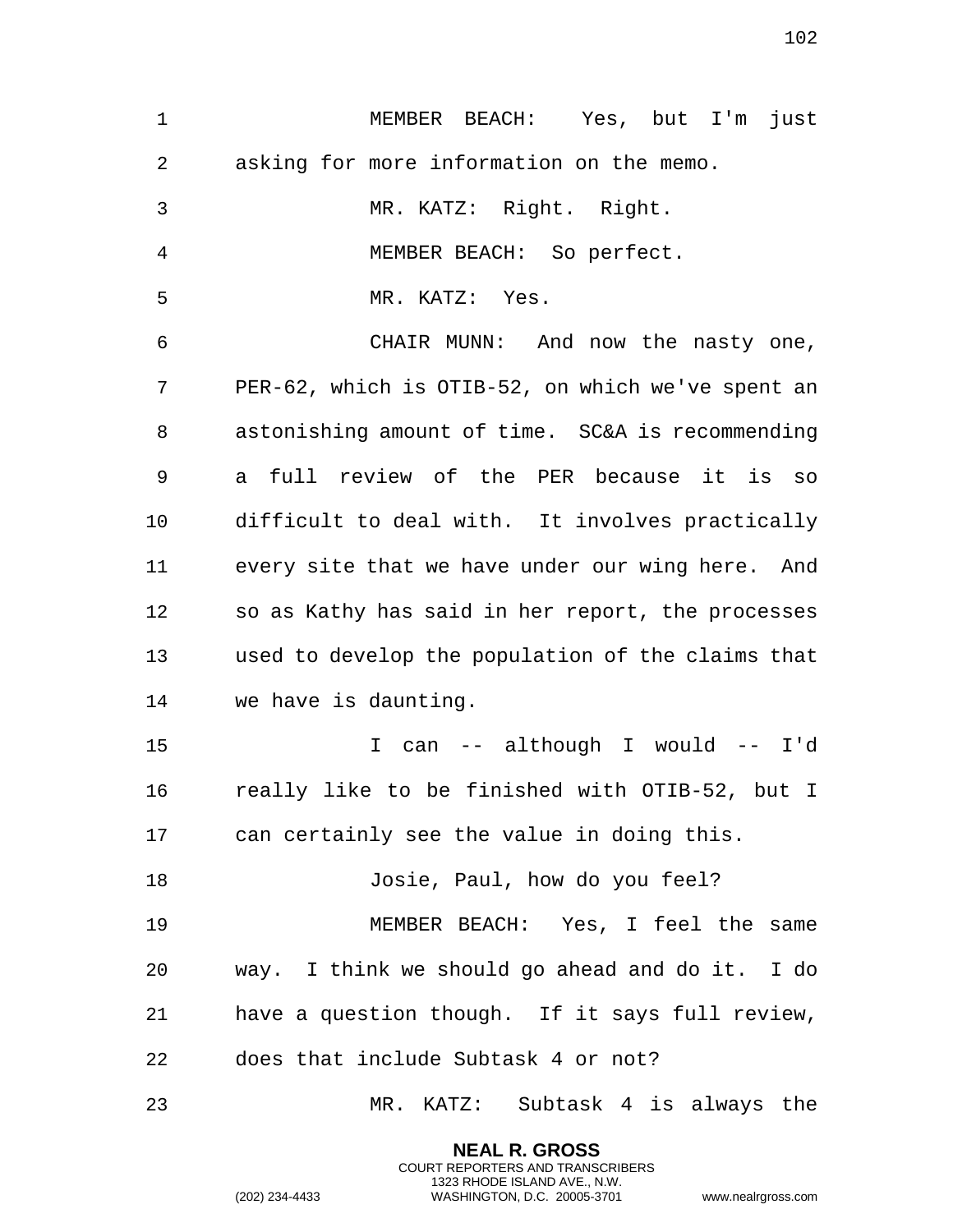final stage -- MEMBER BEACH: The final? Okay. MR. KATZ: -- when you're doing a PER review, yes. MEMBER BEACH: Okay. Got you. Thanks. So, yes, I would agree with going forward with that one, Wanda. CHAIR MUNN: Okay. Paul? MEMBER ZIEMER: It says full review. We're recommending the tasking of the Board then, right? MEMBER BEACH: Yes. 14 MR. KATZ: Yes, correct. CHAIR MUNN: Yes. 16 MEMBER ZIEMER: Yes, I agree. CHAIR MUNN: Okay. PER-80, General Steel. MS. BEHLING: And I will point out this is where [identifying information redacted] comments were directed towards this PER. CHAIR MUNN: Yes. And thank you for undertaking this look at it again.

> **NEAL R. GROSS** COURT REPORTERS AND TRANSCRIBERS 1323 RHODE ISLAND AVE., N.W.

(202) 234-4433 WASHINGTON, D.C. 20005-3701 www.nealrgross.com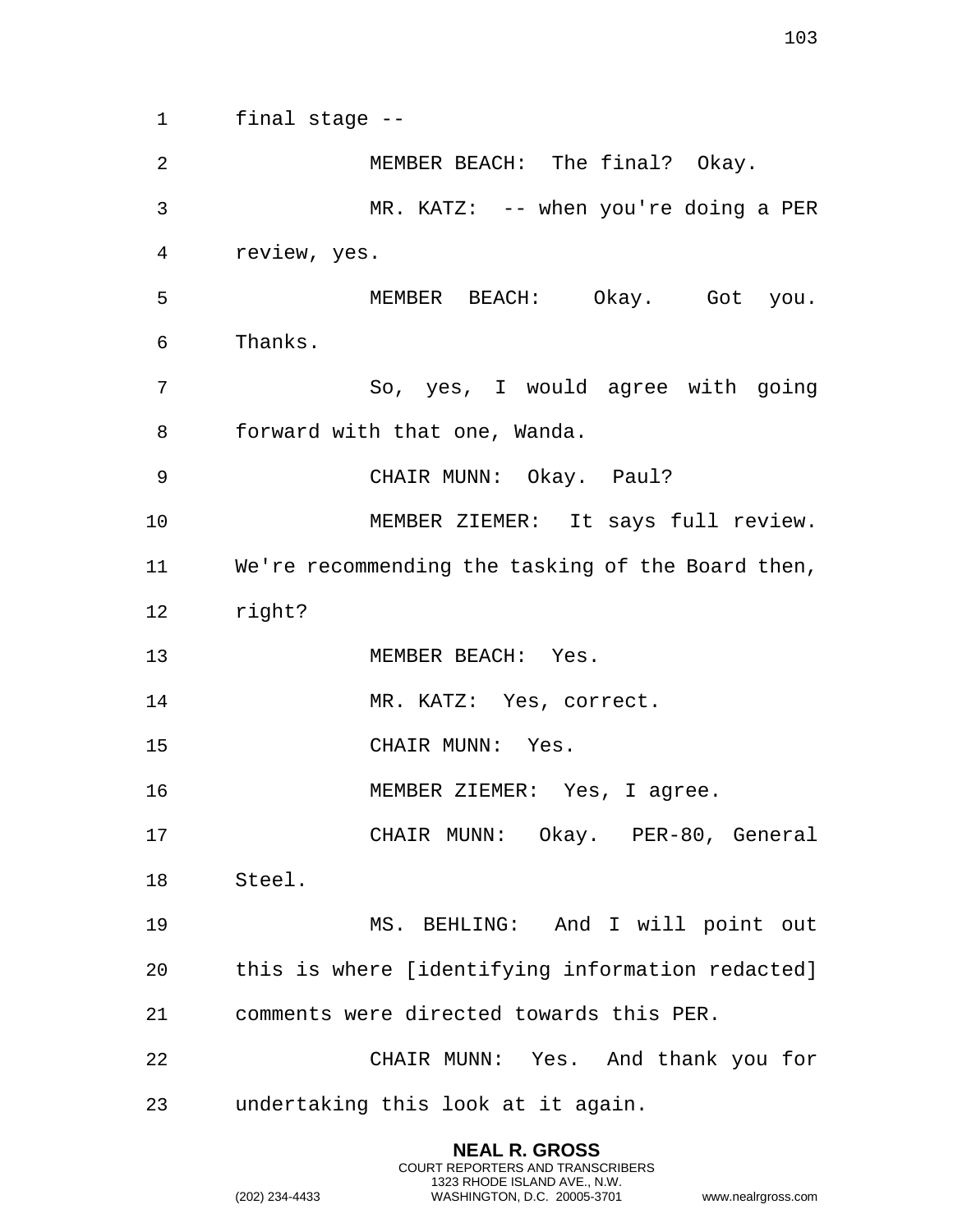What SC&A is recommending is that only a number of claims under Subtask 4 be undertaken, and I agree. MEMBER BEACH: Well, Wanda, if he's asking for a review, not Subtask 4, he's asking for a review of PER-80. CHAIR MUNN: I know, but we have -- MEMBER ZIEMER: So, I thought we had closed that out. Was not -- Bob Anigstein reminded us. Didn't we do a focused review of that last version when we closed out the major selection of the PER case? CHAIR MUNN: SC&A has reviewed all three of those. MS. BEHLING: Yes, I'm not sure if Bob is still on the line with us. The only thing I will point out is -- 18 DR. ANIGSTEIN: No, I'm here. MS. BEHLING: Oh, okay. I'm sorry, Bob. Go ahead. DR. ANIGSTEIN: So my -- let's see, I'm not sure if I heard everything correctly, but there were two PERs for GSI. One was based on

> **NEAL R. GROSS** COURT REPORTERS AND TRANSCRIBERS 1323 RHODE ISLAND AVE., N.W.

(202) 234-4433 WASHINGTON, D.C. 20005-3701 www.nealrgross.com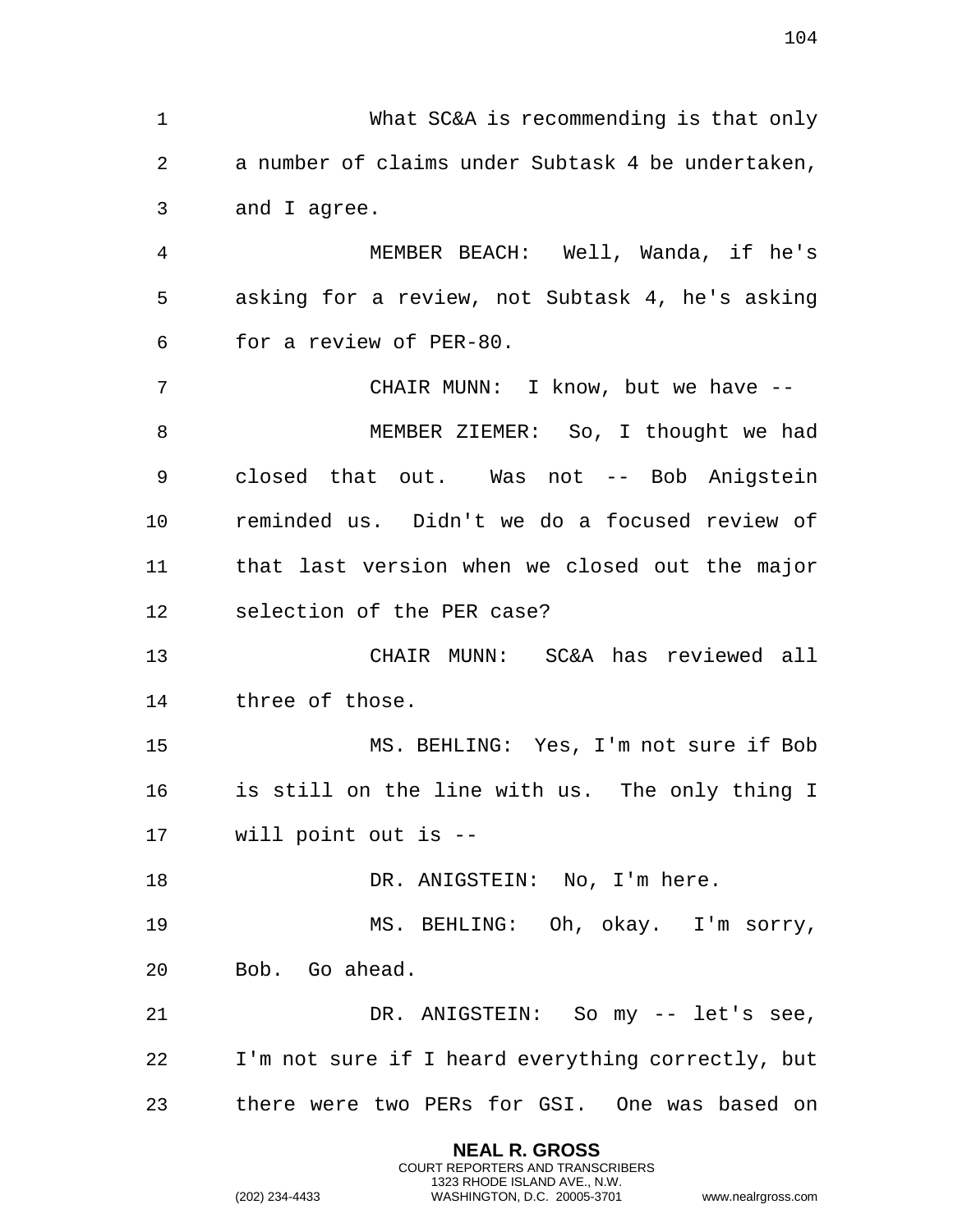Version 1, on Revision 1. And that was completed. We did a Subtask 4 some time back and that was completed and reported on. And then there was a Rev 2 and a Rev 3. And my understanding was that they would -- that NIOSH was going to do a PER on the combined effect of Rev 2 and Rev 3 separately. They were going to do it on the combined effect of Rev 2 and Rev 3. So is that right, that there is a PER now on -- a later PER on GSI? MS. BEHLING: Yes, and it is on Rev 2 and Rev 3. DR. ANIGSTEIN: Yes. Then I would guess I have not looked at it -- but I would assume that we would need to do another Subtask 4. MR. KATZ: Well, so the question, Bob, is whether Subtask 4, which is simply to look at a case or two cases, or however many cases covers the criteria, whatever the criteria are. That's Subtask 4. If that's what you're saying. DR. ANIGSTEIN: Now, I have already -- on behalf of SC&A we have reviewed -- let's see, we have reviewed Version 2. We did a very -- Rev

> **NEAL R. GROSS** COURT REPORTERS AND TRANSCRIBERS 1323 RHODE ISLAND AVE., N.W.

(202) 234-4433 WASHINGTON, D.C. 20005-3701 www.nealrgross.com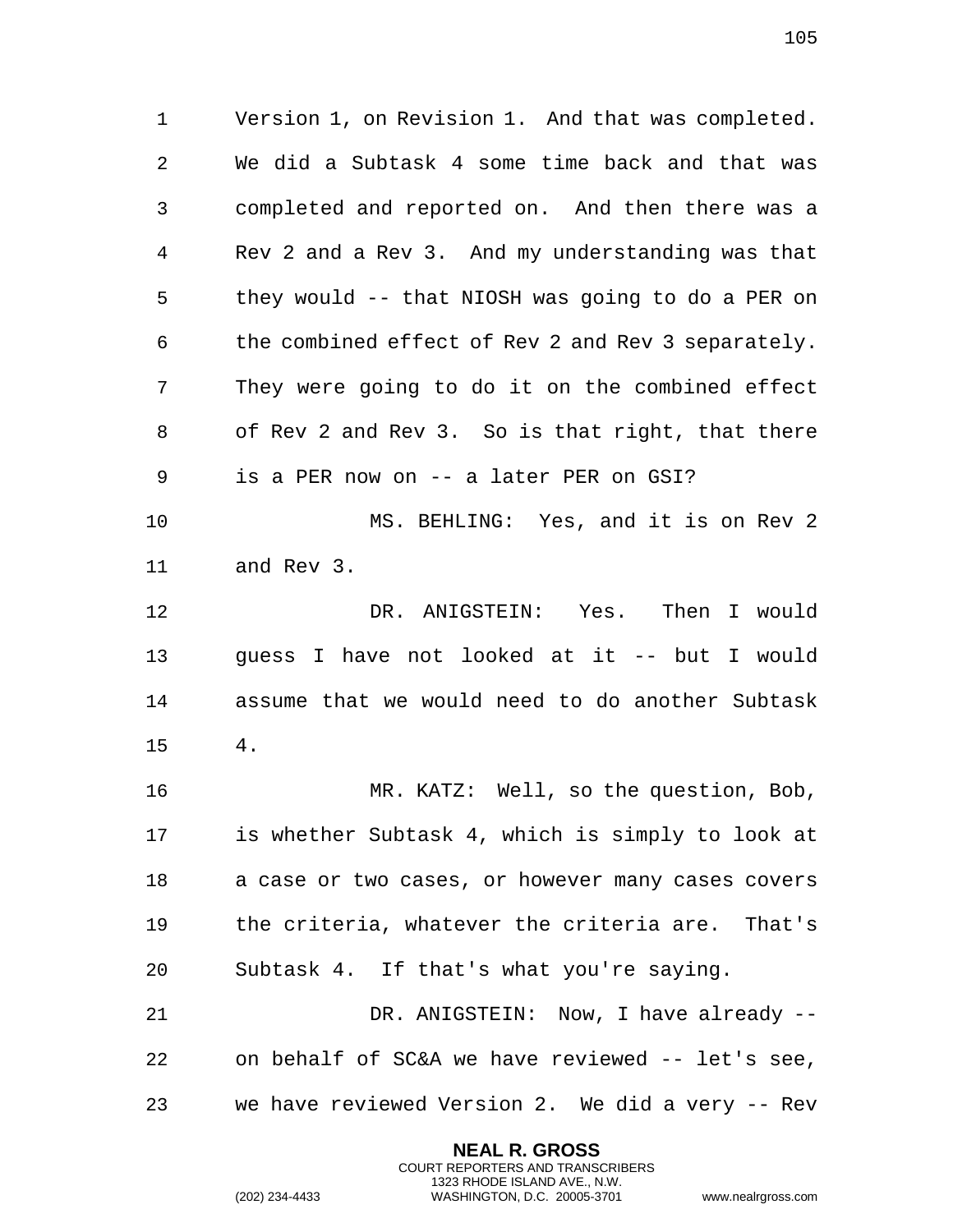3 with a very minor update to Rev 2. And I believe there was some communication with Paul, and basically it was wording, or some technical language which wasn't quite clear. And they have clarified it. And I sent Paul an email saying that we do agree that the language has been clarified.

 And therefore, as far as reviewing the revision, that does not need to be done. But reviewing the cases under it, under Task 4, Subtask 4, certainly needs to be done because we don't know how NIOSH has implemented those changes.

 MS. BEHLING: And this is Kathy. I believe, if I understood [identifying information redacted] memo correctly, or email, is his concern was the fact that there were six new GSI DRs done, new cases done. So he also seems to be focusing on just case reviews.

 DR. ANIGSTEIN: Yes. Yes, he was questioning whether the email was sufficient to constitute an SC&A review, and I believe that he

> **NEAL R. GROSS** COURT REPORTERS AND TRANSCRIBERS 1323 RHODE ISLAND AVE., N.W.

was --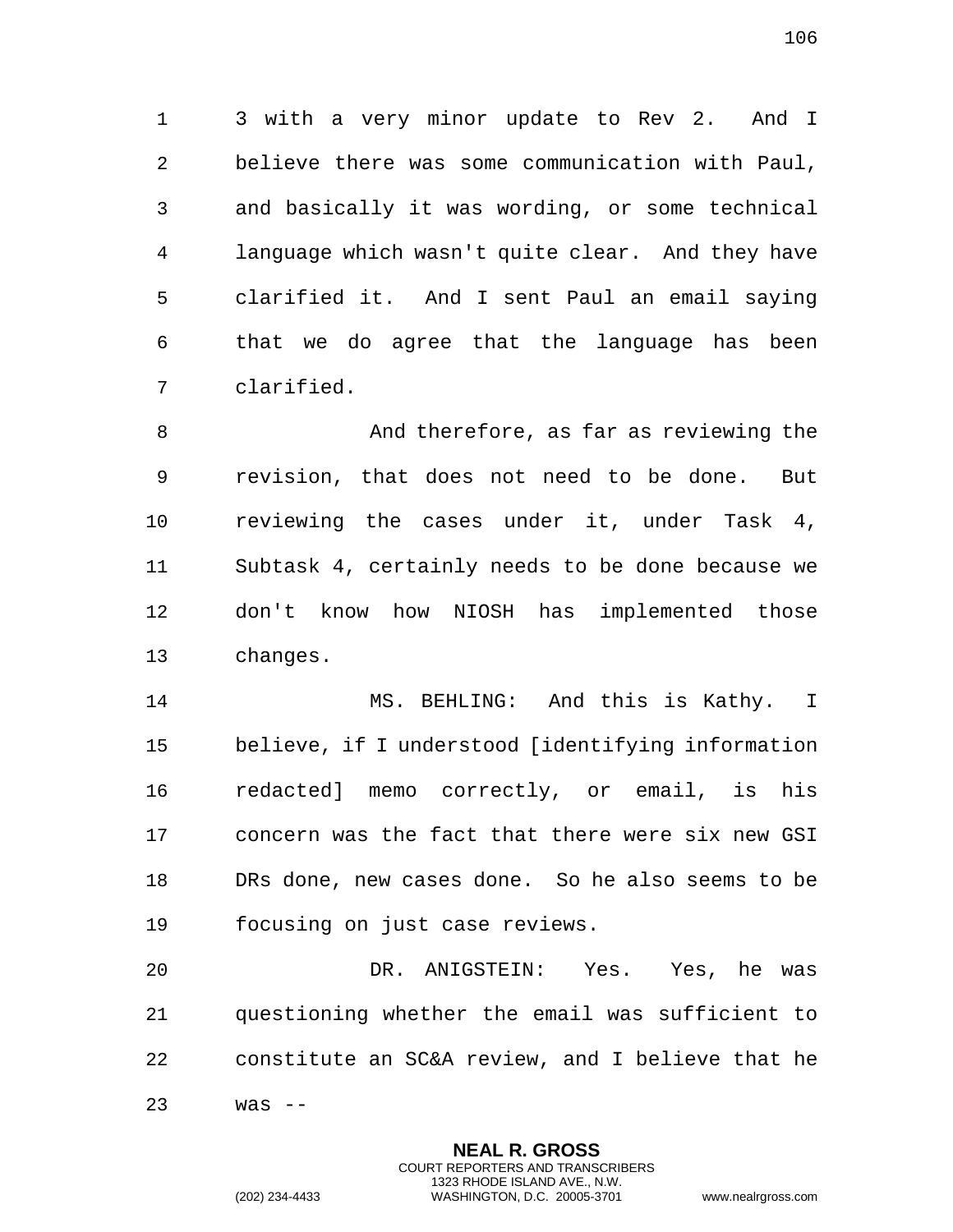| $\mathbf{1}$ | MR. KATZ: That's a separate issue,                |
|--------------|---------------------------------------------------|
| 2            | Bob. That's $a$ --                                |
| 3            | (Simultaneous speaking.)                          |
| 4            | DR. ANIGSTEIN: Yes.                               |
| 5            | MR. KATZ: -- separate issue that --               |
| 6            | (Simultaneous speaking.)                          |
| 7            | DR. ANIGSTEIN: Okay.                              |
| 8            | CHAIR MUNN: Only one thing about this             |
| 9            | confused me, and that is I wasn't certain because |
| 10           | of the use of the word "rework." Am I             |
| 11           | understanding correctly that the six new cases of |
| 12           | concern have been returned from DOL for rework?   |
| 13           | MR. KATZ: Well, [identifying                      |
| 14           | information redacted] wouldn't know that I don't  |
| 15           | think, so who knows?                              |
| 16           | CHAIR MUNN: Oh, Alright.                          |
| 17           | MR. KATZ: Who knows?<br>Because                   |
| 18           | [identifying information redacted] wouldn't have  |
| 19           | that information.                                 |
| 20           | CHAIR MUNN: Alright. Okay. So                     |
| 21           | Subtask 4, I agree that we should complete        |
| 22           | Subtask 4 for that, for 80.                       |
| 23           | Paul?                                             |

**NEAL R. GROSS** COURT REPORTERS AND TRANSCRIBERS 1323 RHODE ISLAND AVE., N.W.

(202) 234-4433 WASHINGTON, D.C. 20005-3701 www.nealrgross.com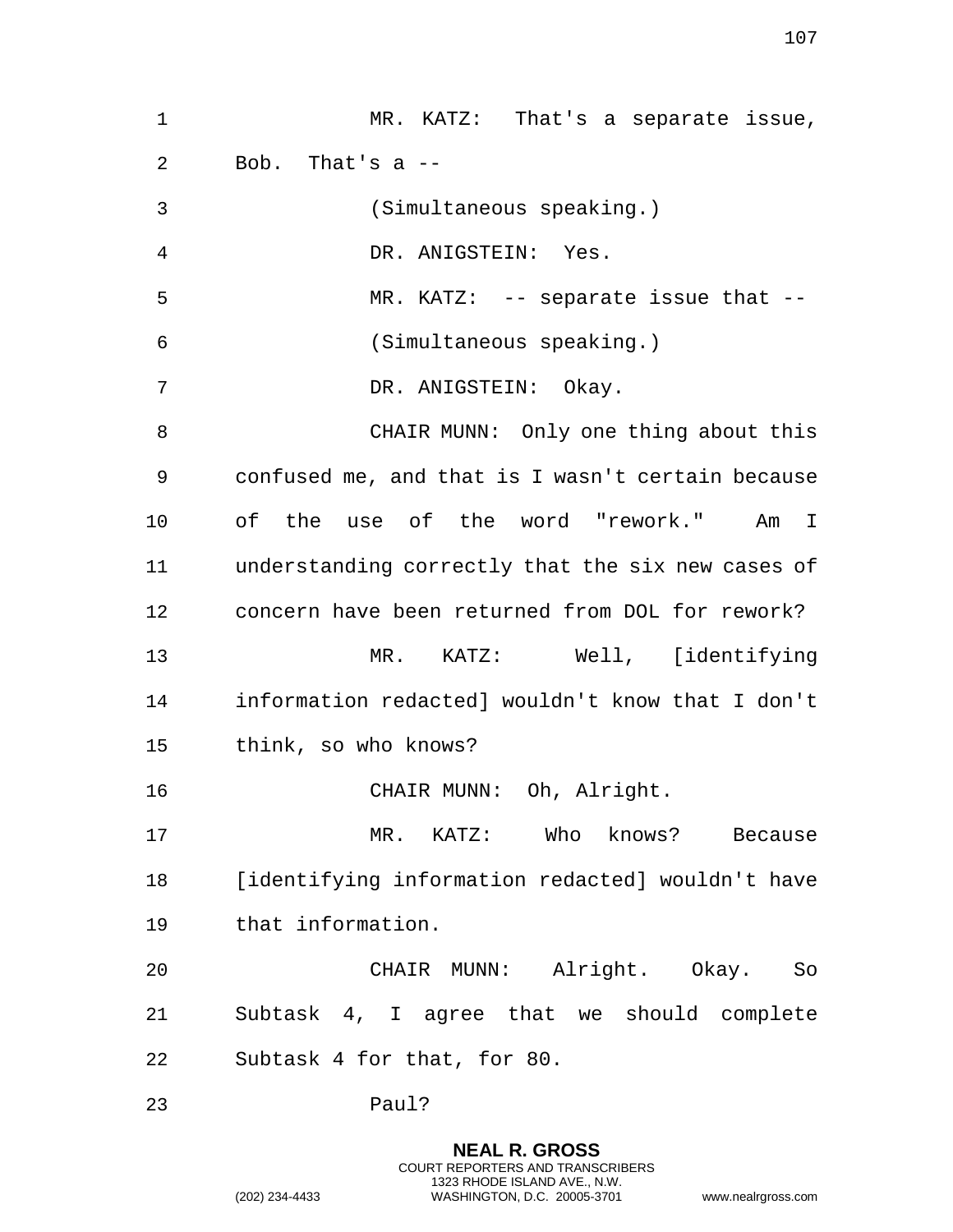**NEAL R. GROSS** MEMBER ZIEMER: Oh, yes, by all means. CHAIR MUNN: Alright. And Subtask 4, we will recommend. MR. KATZ: If it's just Subtask 4, you don't need to recommend. You can just get the criteria and so and do it like the other ones. CHAIR MUNN: Wrong word. We will task. MR. KATZ: Yes. CHAIR MUNN: And we'll accept recommendations otherwise. That is all we need to do with that. 13 Okay. And PER-81, Hooker. 14 DR. ANIGSTEIN: Excuse me, this Bob. Will there be -- will NIOSH be selecting the cases or do we need to send a memo on the case selection criteria? MR. KATZ: Yes, Bob, what we discussed you'd missed, there are several of these, and Kathy will collate them all. But you'll give the information to Kathy on your recommended criteria. DR. ANIGSTEIN: Good.

COURT REPORTERS AND TRANSCRIBERS 1323 RHODE ISLAND AVE., N.W.

(202) 234-4433 WASHINGTON, D.C. 20005-3701 www.nealrgross.com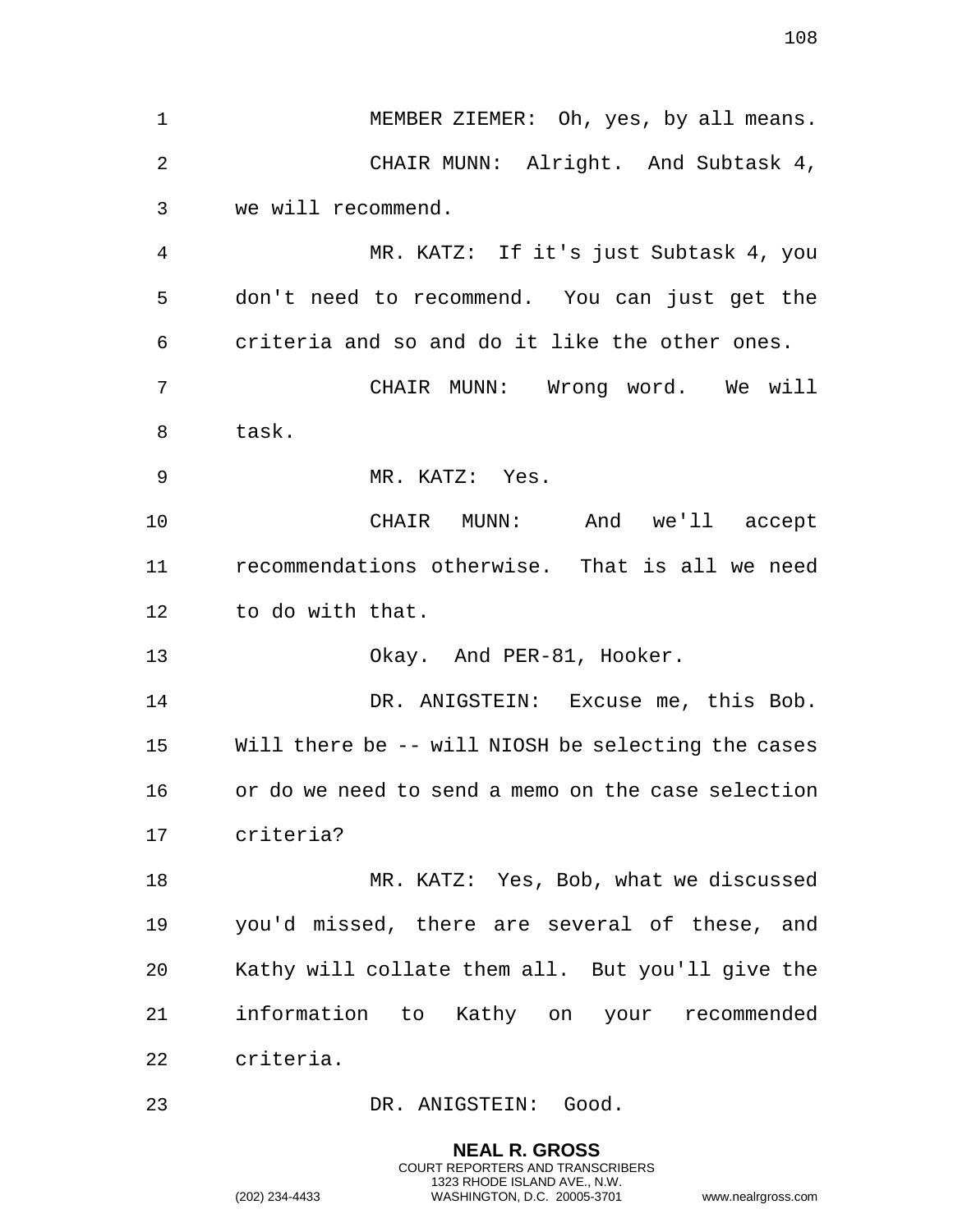**NEAL R. GROSS** MR. KATZ: You don't specify the number of cases, just want criteria should be met. DR. ANIGSTEIN: Very good. MR. KATZ: Yes, so you could do that, right. CHAIR MUNN: That's good. Any other concerns over 80? (No audible response.) CHAIR MUNN: If not, then we'll move onto Hooker Electrochemical, request for review of Subtask 4, and only Subtask 4. I am tending toward agreeing with that recommendation. Any thoughts to the contrary? MEMBER BEACH: No, I agree, Wanda. CHAIR MUNN: Okay. Paul? 17 MEMBER ZIEMER: Agreed. 18 CHAIR MUNN: Very good. Our next one is one that in my view requires no action on our part, Site Profile for Nuclear Materials and Equipment Corporation, ORAU-41. MEMBER BEACH: Agreed. CHAIR MUNN: Okay as is. No action.

> COURT REPORTERS AND TRANSCRIBERS 1323 RHODE ISLAND AVE., N.W.

(202) 234-4433 WASHINGTON, D.C. 20005-3701 www.nealrgross.com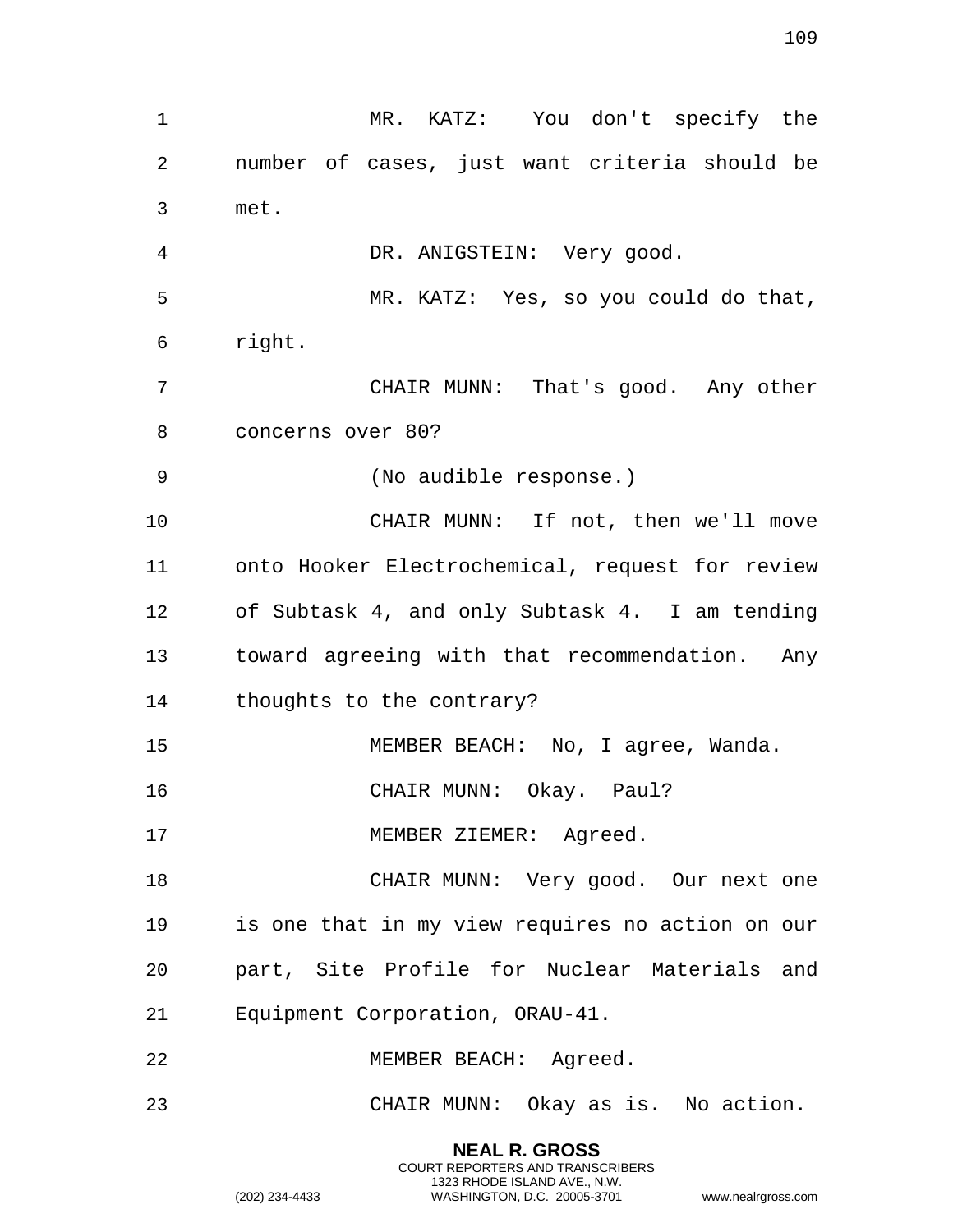| $\mathbf{1}$          | MEMBER ZIEMER: What one are we one?              |
|-----------------------|--------------------------------------------------|
| 2                     | I had trouble hearing that.                      |
| 3                     | CHAIR MUNN: We are on ORAU-TKBS-0041.            |
| 4                     | (Simultaneous speaking.)                         |
| 5                     | MEMBER ZIEMER: Got it.                           |
| 6                     | CHAIR MUNN: -- 3.                                |
| 7                     | MEMBER ZIEMER: Okay. Can you repeat              |
| 8                     | what you said on that one?                       |
| 9                     | CHAIR MUNN: No action necessary.                 |
| 10                    | MEMBER ZIEMER: Yes.                              |
| 11                    | CHAIR MUNN: Josie and I agree.                   |
| 12                    | MEMBER ZIEMER: Yes.                              |
| 13                    | CHAIR MUNN: Okay. Next item is DCAS-             |
| 14                    | 2008, the TBD for -- I'm sorry, TBD for United   |
| 15 and $\overline{a}$ | Nuclear in Missouri. The SC&A is talking about   |
| 16                    | the fact that we've discussed the changes that   |
| 17                    | the Work Group recommended, but that we've not   |
| 18                    | looked at it to assure that the recommended      |
| 19                    | changes are incorporated. The suggestion is that |
| 20                    | we task them to do so. It sounds reasonable to   |
| 21                    | me.                                              |
| 22                    | MEMBER BEACH: Is that a simple                   |
| 23                    | tasking or does it have to go under the          |
|                       | <b>NEAL R. GROSS</b>                             |

COURT REPORTERS AND TRANSCRIBERS 1323 RHODE ISLAND AVE., N.W.

(202) 234-4433 WASHINGTON, D.C. 20005-3701 www.nealrgross.com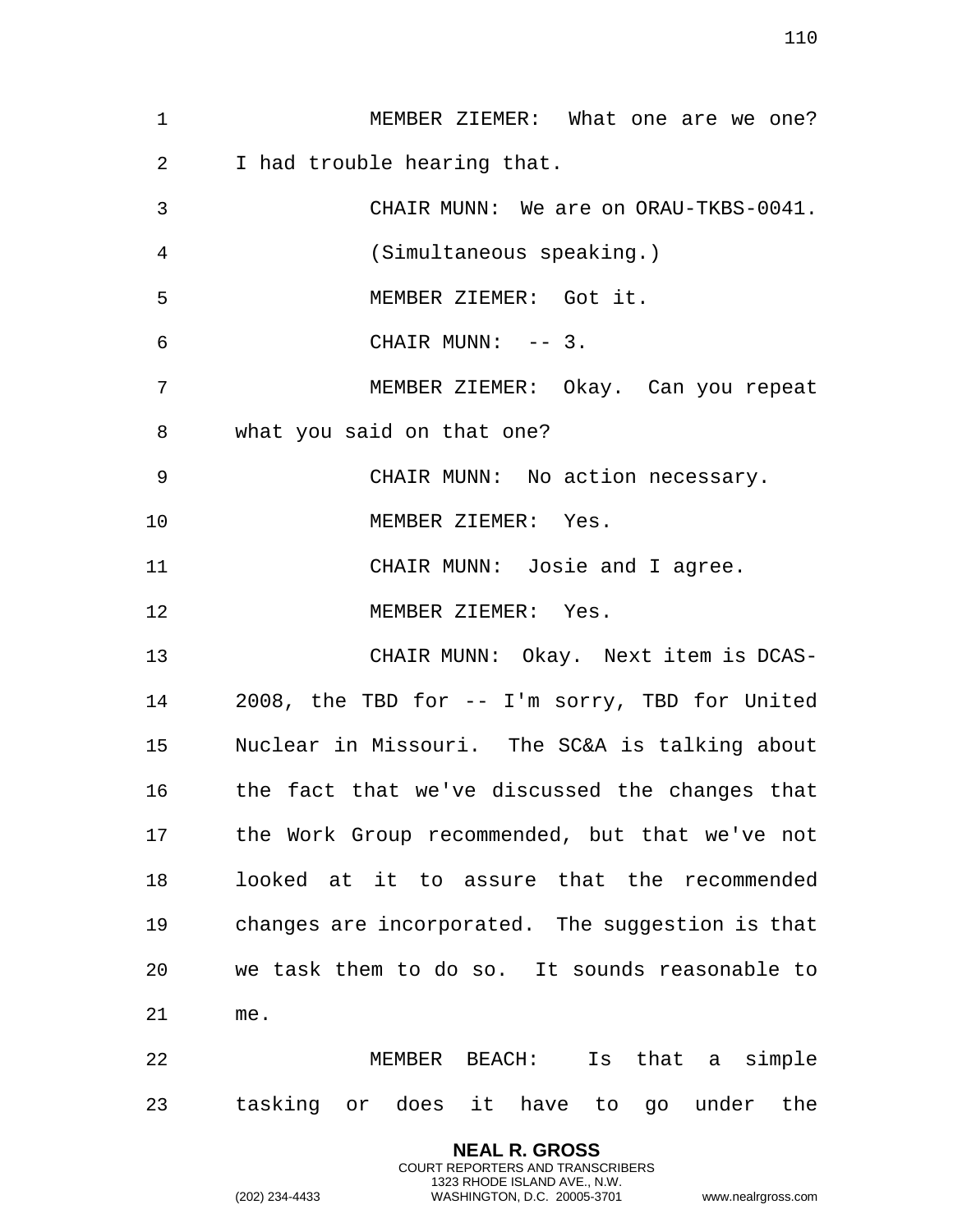recommendations to the Board list? CHAIR MUNN: I suspect it goes to the Board. MEMBER BEACH: Okay. Agreed. CHAIR MUNN: Paul? MEMBER ZIEMER: Yes, I'll agree. CHAIR MUNN: Okay. DR. NETON: Wanda, this is Jim. Are we talking about the United Nuclear Corporation? CHAIR MUNN: Yes, we are, the TBD -- (Simultaneous speaking.) 12 DR. NETON: That might go under the purview of the Uranium AWE Work Group. 14 CHAIR MUNN: Yes. DR. NETON: So I don't know -- (Simultaneous speaking.) 17 CHAIR MUNN: And they -- DR. NETON: Does the Procedures Subcommittee provide recommendations to the Board for Work Groups to evaluate things? I mean -- (Simultaneous speaking.) 22 DR. NETON: -- clear on the process here.

> **NEAL R. GROSS** COURT REPORTERS AND TRANSCRIBERS 1323 RHODE ISLAND AVE., N.W.

(202) 234-4433 WASHINGTON, D.C. 20005-3701 www.nealrgross.com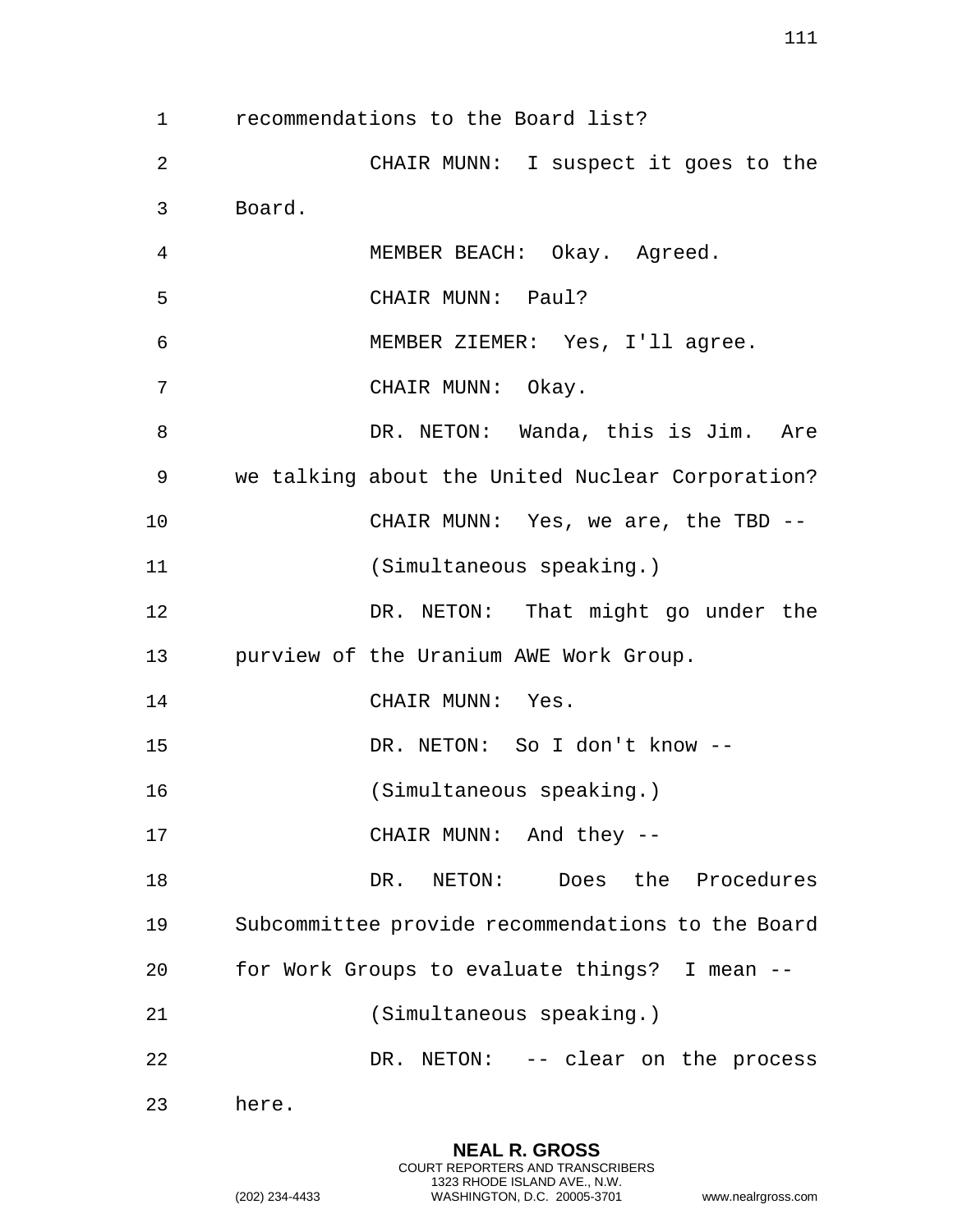**NEAL R. GROSS** 1 MEMBER BEACH: Yes, this does say the 2 Work Group, Wanda. I missed that, too. 3 MS. BEHLING: Yes, that was -- what I 4 did with -- on adding these, during -- between 5 meetings Ted usually sends John Stiver and I a 6 list of those that we may want to look at, and I 7 just keep a record of all those so that the 8 Procedures Subcommittee knows what is going on, 9 and in this particular case I did recommend that 10 this would be something that would be looked at 11 under the Work Group. 12 CHAIR MUNN: Yes, I saw that it was -- 13 DR. NETON: Well, yes --14 CHAIR MUNN: -- that the Work Group. 15 (Simultaneous speaking.) 16 DR. NETON: -- Work Group. It's not 17 us. Not us. 18 CHAIR MUNN: Correct. Yes. But the 19 Board will be -- Alright. We'll not -- no action 20 for us then. 21 MR. KATZ: Right, right. 22 CHAIR MUNN: Okay. Then TBD-6000 23 Appendix for Seymour Specialty. SC&A is

> COURT REPORTERS AND TRANSCRIBERS 1323 RHODE ISLAND AVE., N.W.

(202) 234-4433 WASHINGTON, D.C. 20005-3701 www.nealrgross.com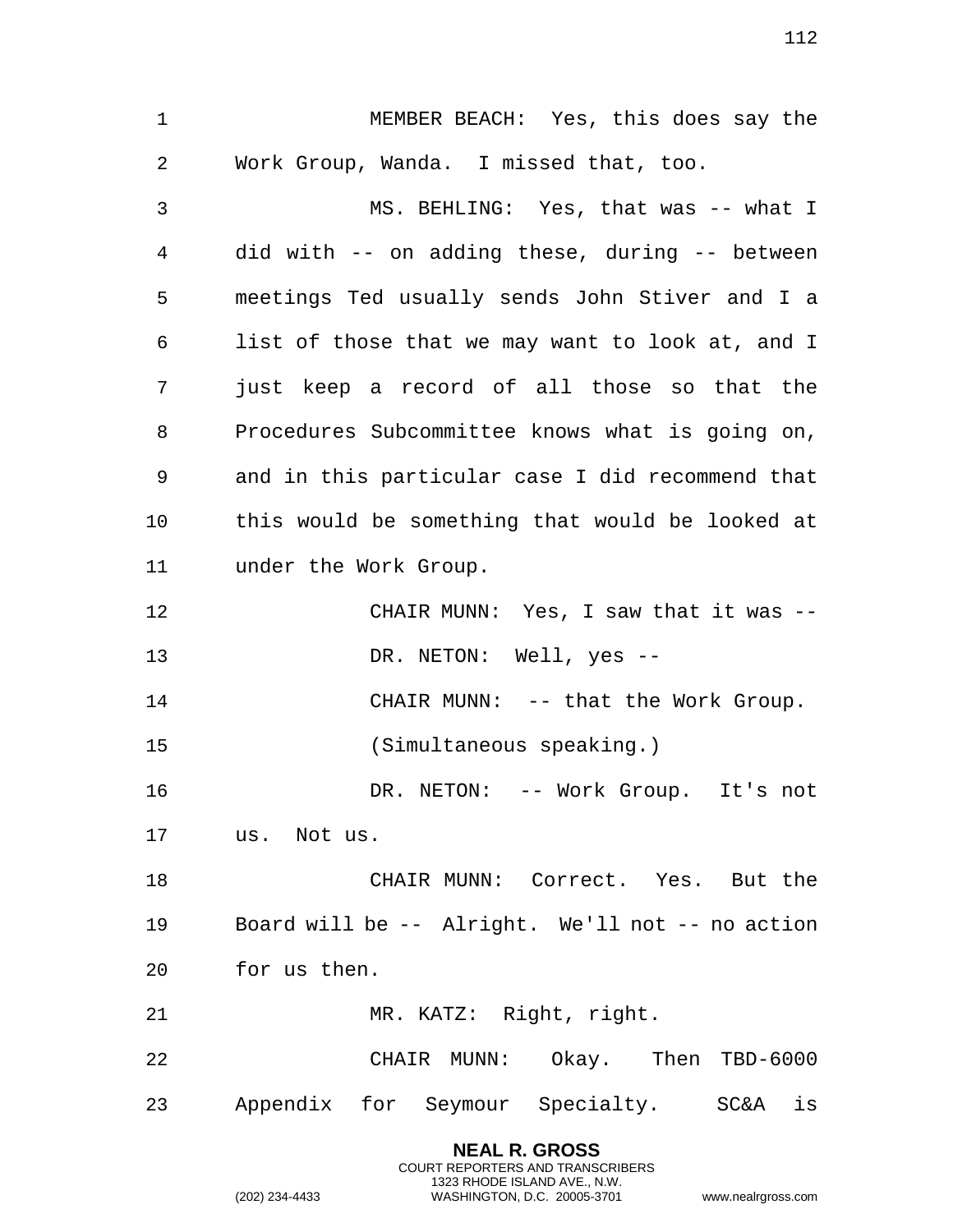1 requesting a focused review of that Appendix, an 2 Appendix of which I am not familiar, but -- 3 DR. NETON: And this is the same 4 issue. I mean, this would be taken up by the 5 TBD-6000 Work Group, not the Subcommittee on 6 Procedures Review. 7 CHAIR MUNN: It would seem so to me. 8 Am I missing something? 9 MS. BEHLING: Okay. Yes, so I 10 apologize. I should have -- 11 CHAIR MUNN: Oh, no, that's okay. 12 MR. KATZ: In this case you have -- 13 three of you are on the Subcommittee. 14 MEMBER BEACH: Yes. Or on the Work 15 Group, yes. 16 MR. KATZ: On the Work Group. I mean 17 in the Subcommittee or on the Work Group. So if 18 you want something done here, that's okay. 19 CHAIR MUNN: Yes. Alright. No, I 20 don't think there's anything. I think it 21 properly should go the Work Group process, if 22 we're going to do that. 23 MR. KATZ: Well, what I'm saying is

> **NEAL R. GROSS** COURT REPORTERS AND TRANSCRIBERS 1323 RHODE ISLAND AVE., N.W.

(202) 234-4433 WASHINGTON, D.C. 20005-3701 www.nealrgross.com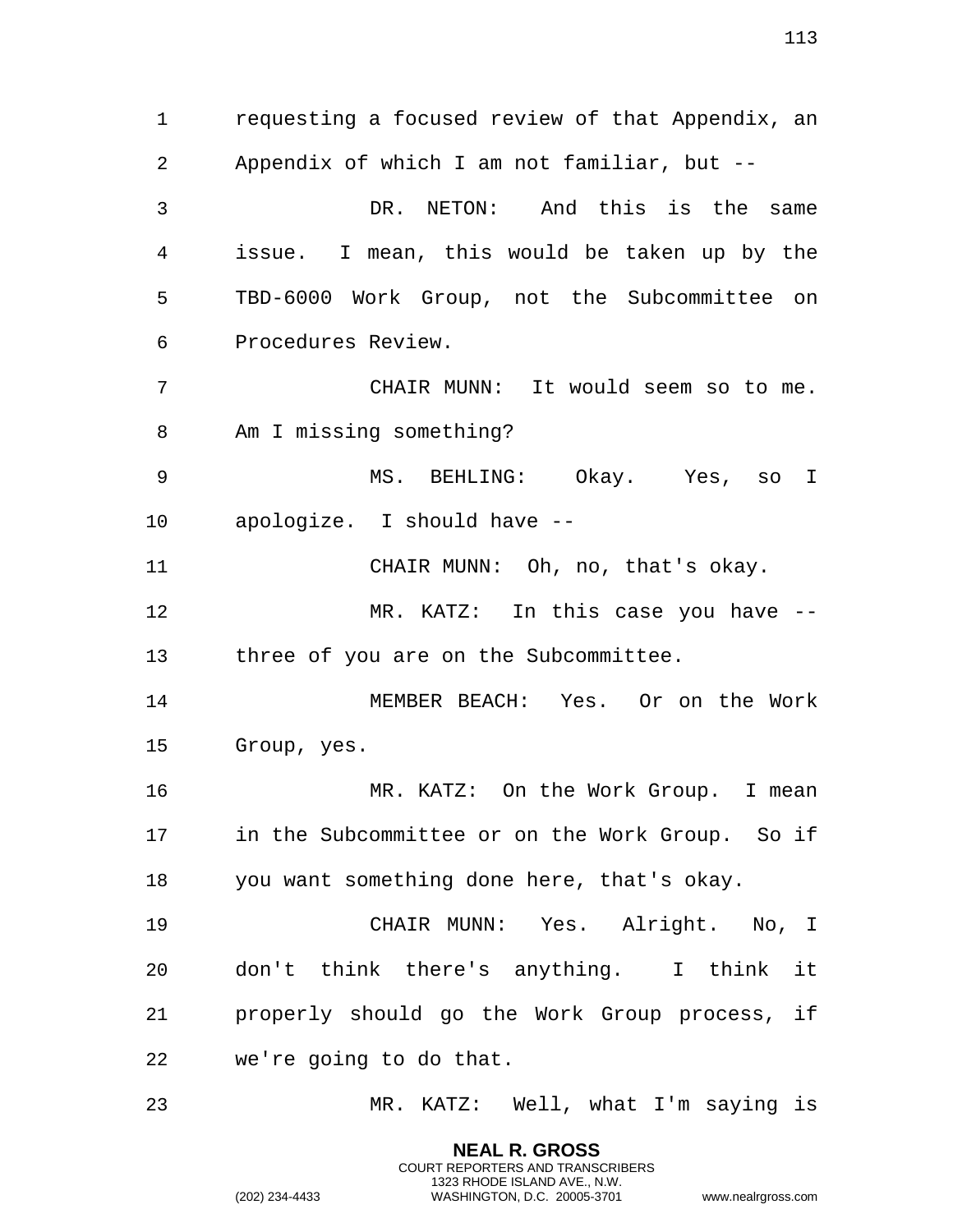1 that I think it's fine if you guys want -- if you 2 guys can based on this information want to task 3 this. I know the Work Group isn't meeting right 4 now, but I don't think that's a problem. 5 MEMBER BEACH: I don't think it hurts 6 to get a memo on what needs to be reviewed 7 either -- 8 (Simultaneous speaking.) 9 MS. BEHLING: Okay. 10 MEMBER BEACH: -- focus for new 11 recommendations. 12 MS. BEHLING: Okay. I'll add that to 13 the memo. 14 MR. KATZ: Okay. And I think that's 15 fine to handle that one since you guys are the 16 bulk of the Work Group. 17 CHAIR MUNN: Yes. 18 MR. KATZ: I mean, it just leaves out 19 Dr. Poston, but -- 20 CHAIR MUNN: And, yes, that's easy 21 enough to remedy. 22 DCAS-TKBS -- TBD for Nuclear Metals. 23 NIOSH said that a recommendation for a focused

> **NEAL R. GROSS** COURT REPORTERS AND TRANSCRIBERS 1323 RHODE ISLAND AVE., N.W.

(202) 234-4433 WASHINGTON, D.C. 20005-3701 www.nealrgross.com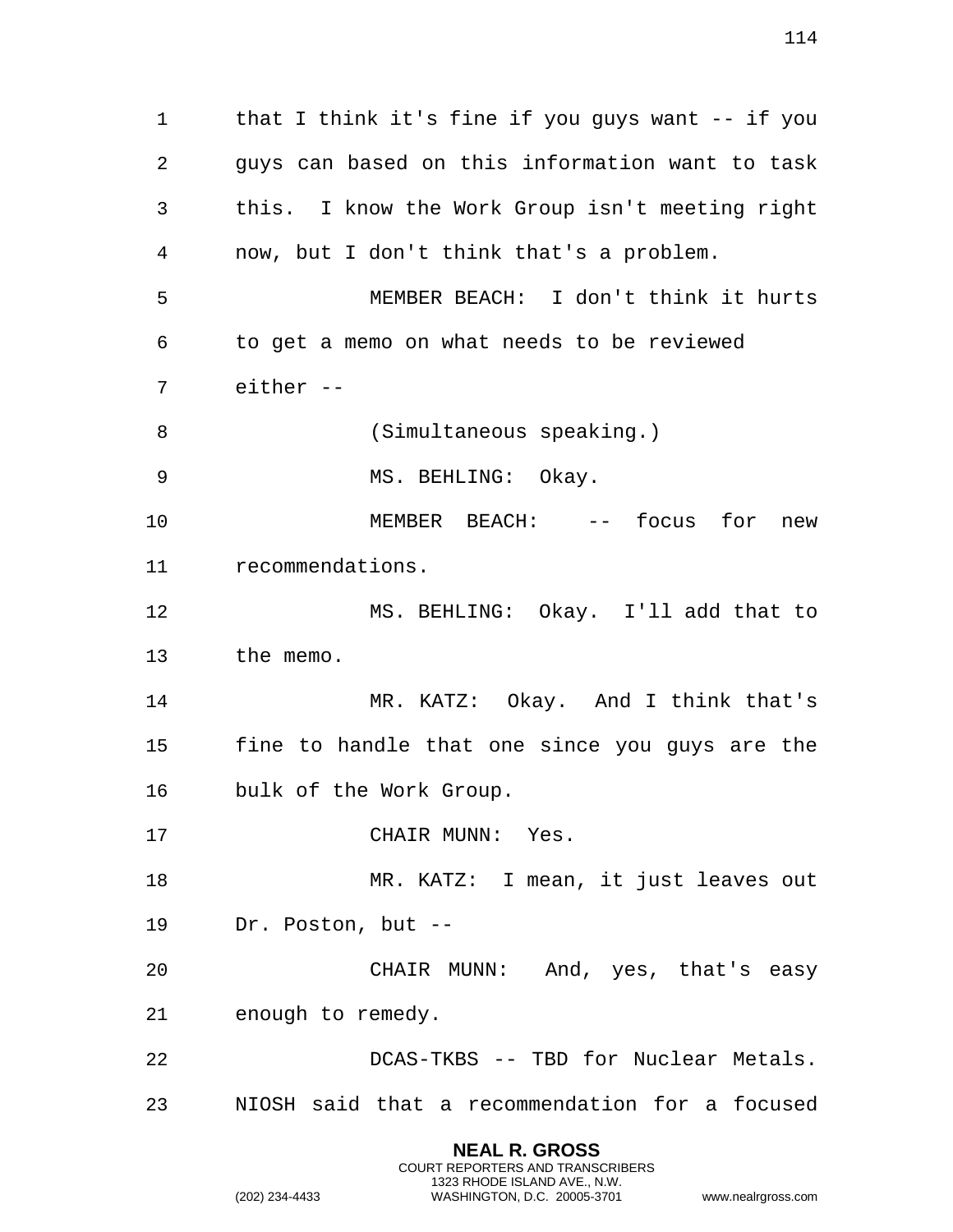1 review is not particularly necessary. I have a 2 tendency to agree. The methodologies are -- were 3 incorporated appropriately so far as -- at least 4 they were -- the methodologies themselves have 5 been reviewed and expected.

6 Other thoughts?

7 MEMBER BEACH: Well, NIOSH said they 8 don't think an in-depth review is necessary, and 9 SC&A is recommending a focused review. So we get 10 back to what's been considered in the focused 11 review that they're suggesting or recommending.

12 DR. NETON: This is Jim again. I don't 13 know why this wouldn't be considered under the 14 Work Group. I don't know which one that would 15 be, whether it's the Uranium AWE or the --

16 MR. KATZ: Right, that is the 17 question.

18 DR. NETON: I don't think it's the 19 Uranium AWE. I think it's the other one that 20 used to be called -- I forget what it was called, 21 but --

22 MR. KATZ: Well, if you mean TBD-6001, 23 that is Uranium. Or do you mean a different one,

> **NEAL R. GROSS** COURT REPORTERS AND TRANSCRIBERS 1323 RHODE ISLAND AVE., N.W.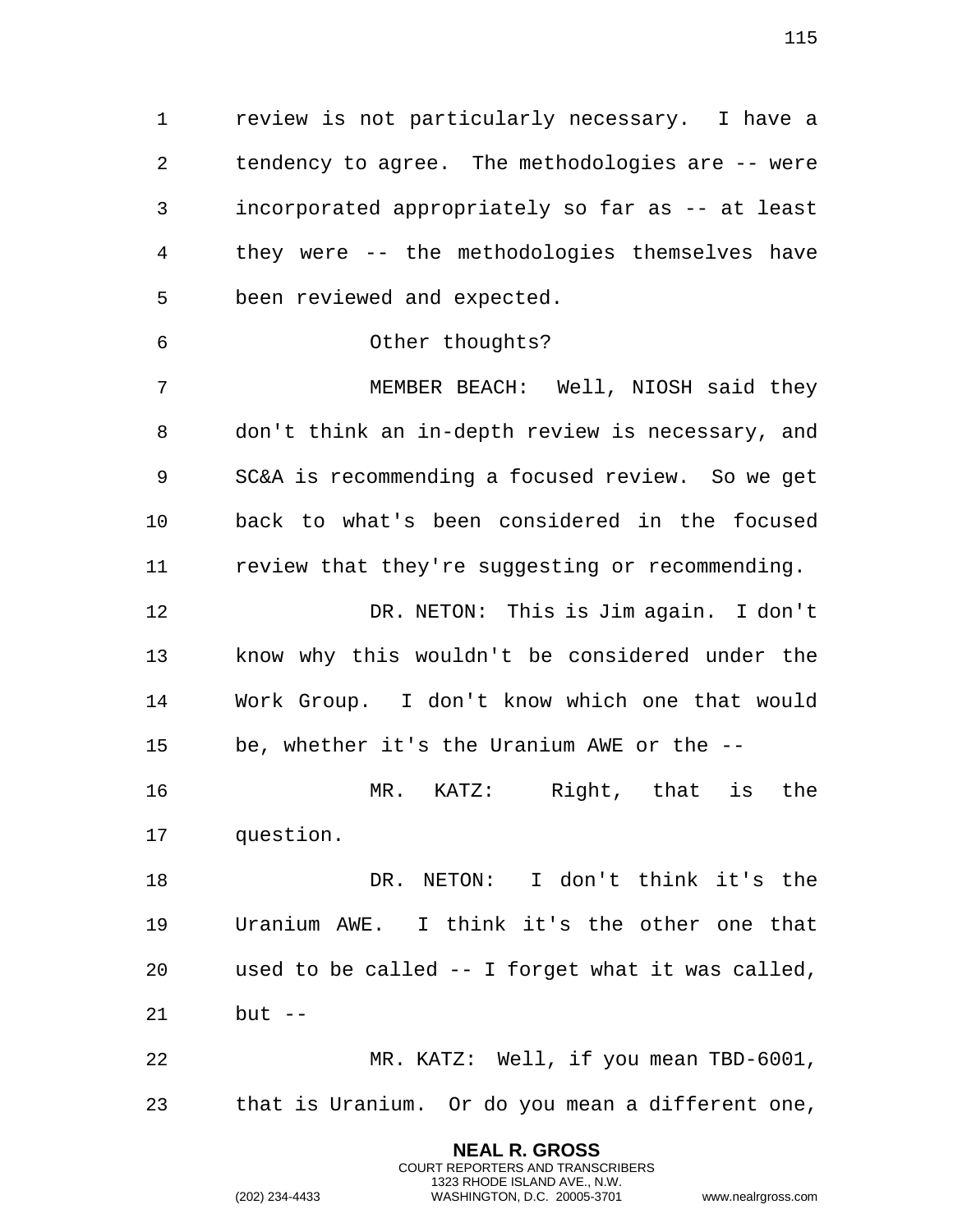1 Jim?

2 DR. NETON: Well, one is metals 3 handling and one is fabrication of material. I 4 think -- 5 MR. KATZ: Right. 6 DR. NETON: -- either one. If TBD -- 7 no, the Henry Anderson Work Group. 8 MR. KATZ: Yes, that's Uranium. 9 CHAIR MUNN: Yes, that's 6000. 10 DR. NETON: Uranium Refining, I think. 11 MR. KATZ: Okay. So this is 12 another -- 13 DR. NETON: It would be under one of 14 those Work Groups, not necessarily the 15 Subcommittee here. 16 MR. KATZ: Yes, I know. No, I 17 understand. But then that's the Uranium. So 18 that falls in the same bucket as that earlier 19 one. 20 CHAIR MUNN: Yes, no action for that. 21 MR. KATZ: No action here. 22 CHAIR MUNN: Okay. At least the 23 buckets lined up properly.

> **NEAL R. GROSS** COURT REPORTERS AND TRANSCRIBERS 1323 RHODE ISLAND AVE., N.W.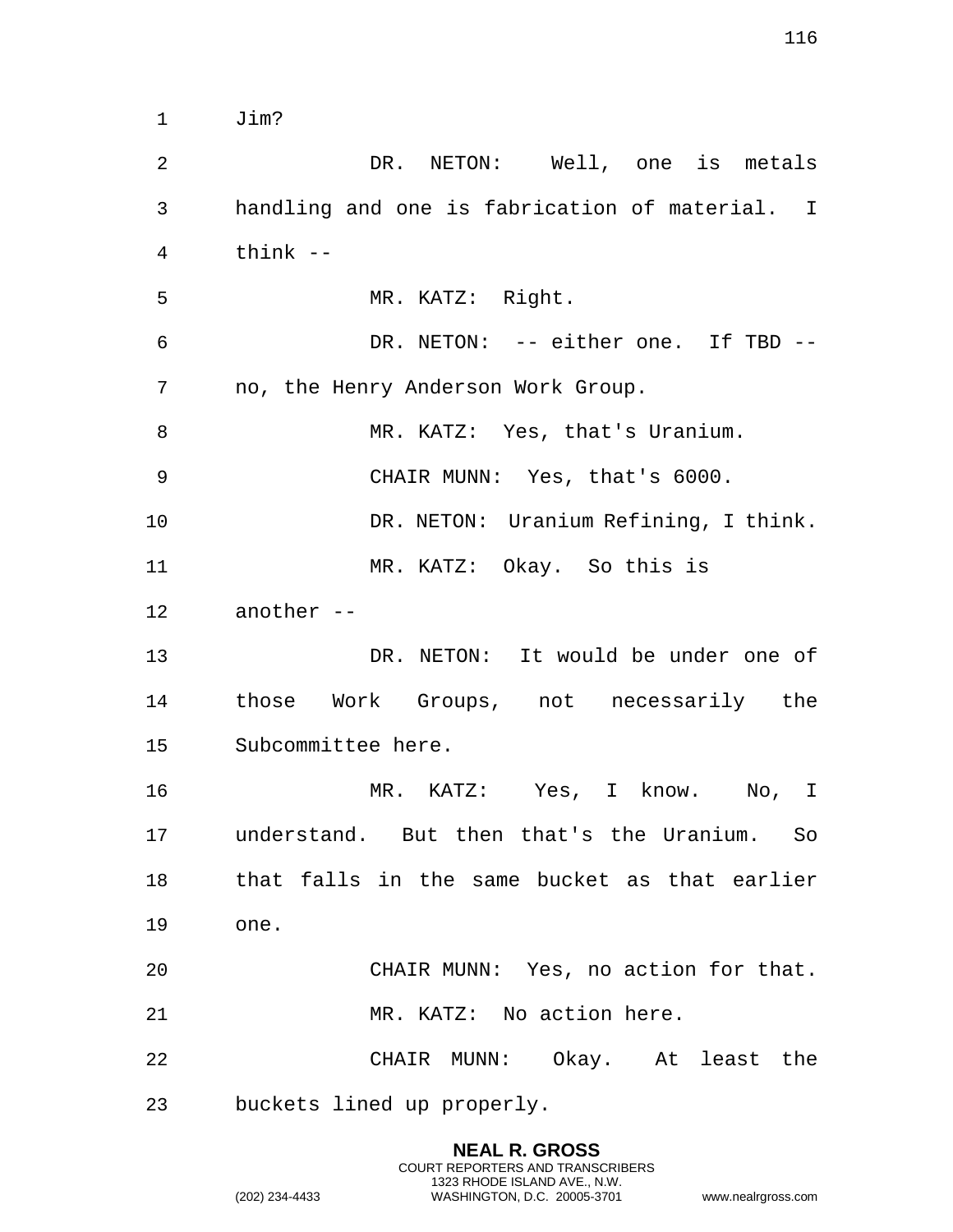1 MR. KATZ: And, Kathy, while we're on 2 it, these two items that belong with that Work 3 Group -- so the next time that Work Group meets -- 4 because at some point we -- we're getting -- we're 5 moving towards that Work Group being ready to 6 meet. There's something -- work that still needs 7 to be done. But would you just make sure between 8 you and John Stiver that these items end up on 9 the agenda, too? 10 MS. BEHLING: Yes, I will. 11 MR. KATZ: Thanks. 12 CHAIR MUNN: Alright. Next item is 13 another TKBS, 25, exposure matrix for Linde. 14 MEMBER BEACH: That goes to the Work 15 Group, doesn't it? 16 CHAIR MUNN: That does -- well --17 DR. NETON: Yes, I would think so. I 18 mean, these are -- I don't know if the Linde Work 19 Group is still together, but -- 20 CHAIR MUNN: Well, I think they worked 21 really hard at not being together anymore. 22 (Laughter.) 23 CHAIR MUNN: Yes. So --

> **NEAL R. GROSS** COURT REPORTERS AND TRANSCRIBERS 1323 RHODE ISLAND AVE., N.W.

(202) 234-4433 WASHINGTON, D.C. 20005-3701 www.nealrgross.com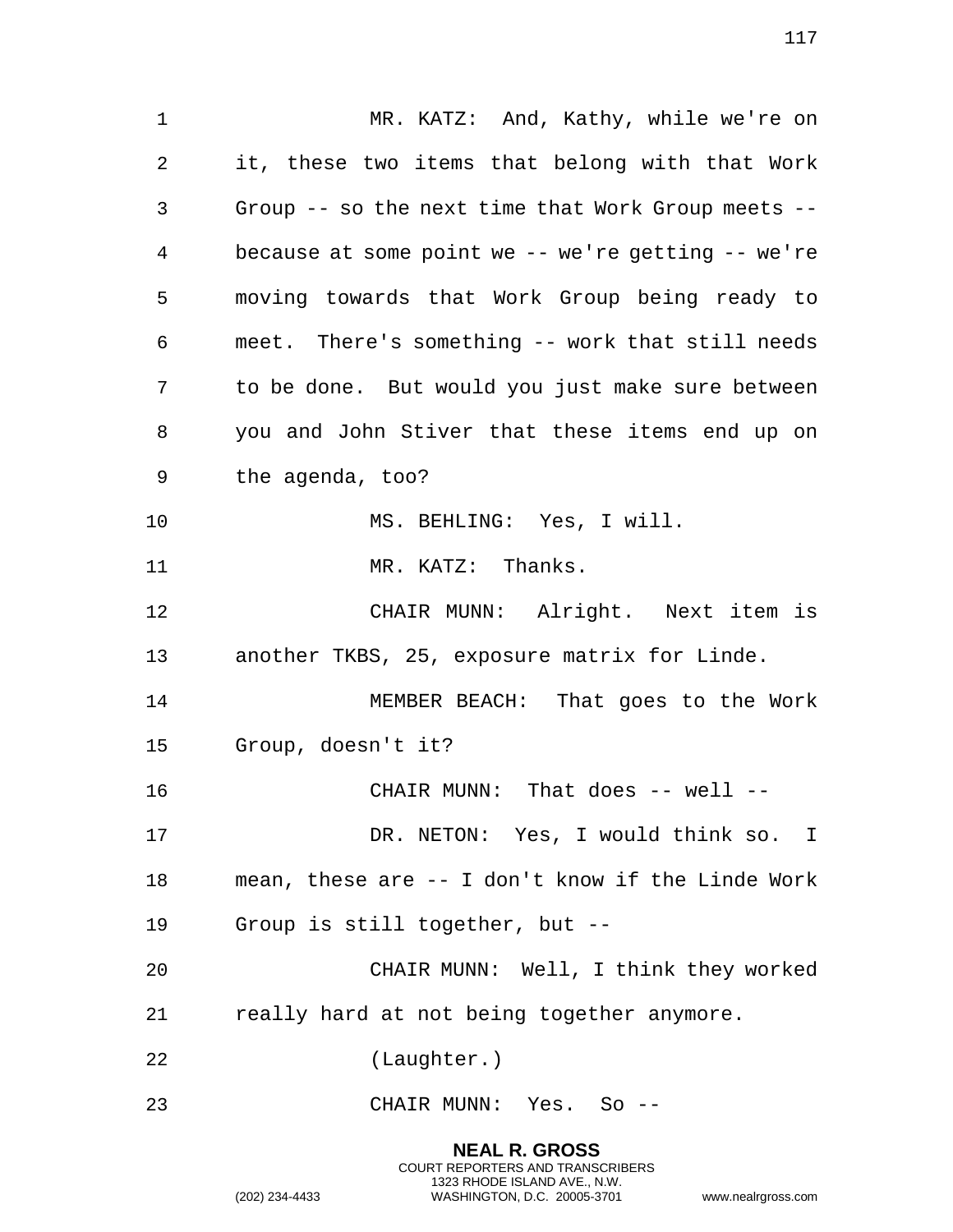1 MEMBER BEACH: If it's TBD issues, 2 then the Work Group should be dealing with it. 3 CHAIR MUNN: Probably so. Yes, I 4 think you're probably correct. 5 MR. KATZ: Yes, I think for that one, 6 Wanda, you could just raise that when you make 7 your recommendations. You can also just raise 8 that issue with the full Board, because that Work 9 Group I think has been recessed, but it can be 10 resurrected. 11 DR. NETON: This is Jim. I vaguely 12 recall addressing these issues at the Work 13 Group's group level. I don't know why this would 14 still be open. This was -- these are some, I 15 wouldn't say minor issues, but there are some 16 verbiage issues in here. I'm reading this again. 17 I -- part of me thinks that this has already been 18 disposed of, but -- 19 CHAIR MUNN: Well, could we -- 20 (Simultaneous speaking.) 21 DR. NETON: -- we'd have to go back 22 and look at this to make sure. 23 MR. KATZ: Okay.

> **NEAL R. GROSS** COURT REPORTERS AND TRANSCRIBERS 1323 RHODE ISLAND AVE., N.W.

(202) 234-4433 WASHINGTON, D.C. 20005-3701 www.nealrgross.com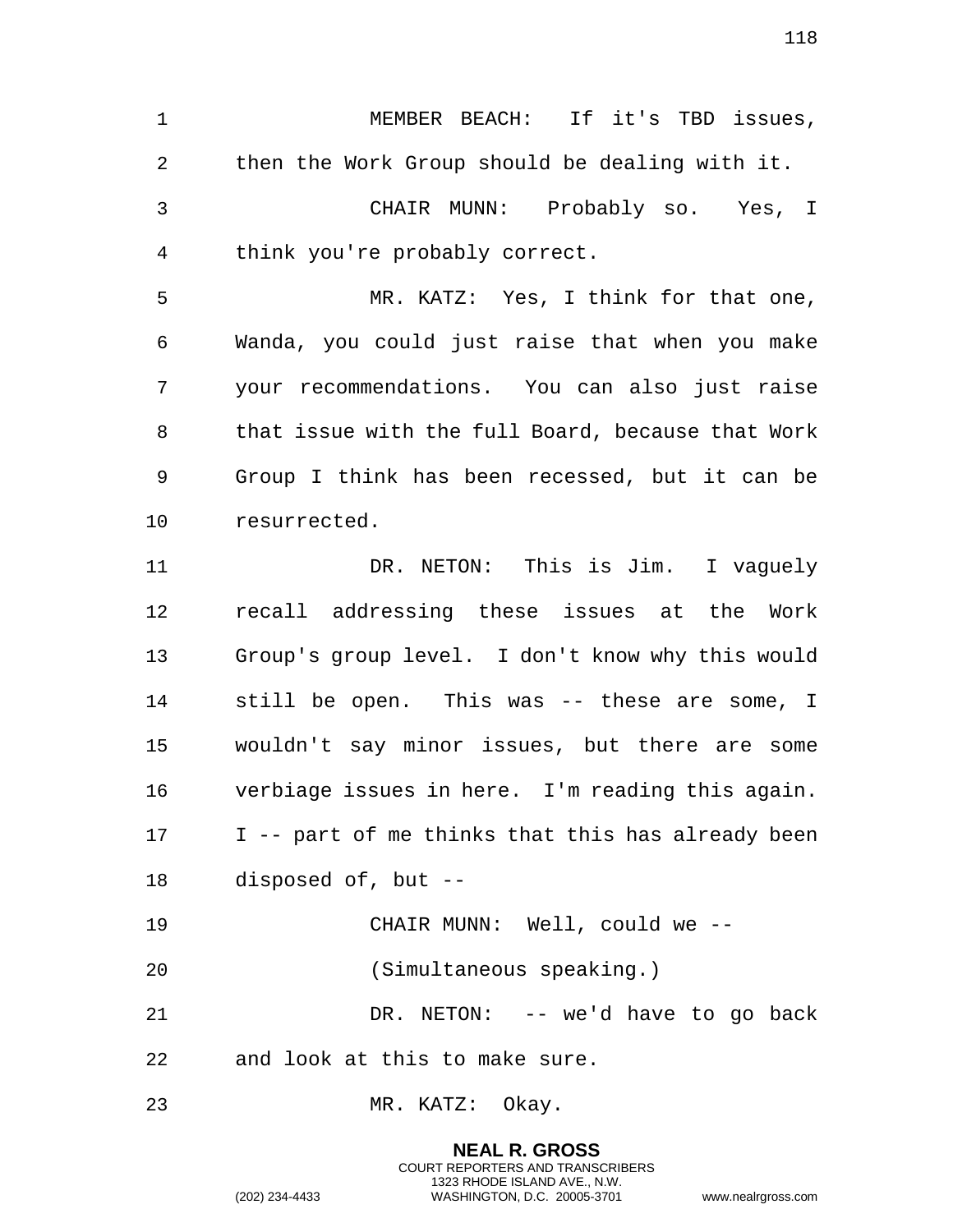1 CHAIR MUNN: Yes, I can look at it in 2 more detail. 3 DR. NETON: Yes, these are Hans' 4 findings based on a review and -- 5 CHAIR MUNN: Yes, I think those we -- 6 DR. NETON: -- I have a very vivid 7 memory of having discussion on -- 8 CHAIR MUNN: Yes. 9 MR. KATZ: Yes. So why don't we 10 separate this one not go in that other memo, but 11 sort it out between you and Jim so -- because 12 it's not clear that this should be something we 13 are asking for a tasking for. 14 MS. BEHLING: Okay. No problem. 15 CHAIR MUNN: Okay. I'll do nothing. 16 (Laughter.) 17 CHAIR MUNN: I like that part. 18 Okay. Next one is the TBD for Texas 19 City Chemicals. And is this not another then 20 Work Group issue? 21 MS. BEHLING: This is Kathy. I looked 22 for whether there was a Work Group, but -- 23 MR. KATZ: There is no Work Group.

> **NEAL R. GROSS** COURT REPORTERS AND TRANSCRIBERS 1323 RHODE ISLAND AVE., N.W.

(202) 234-4433 WASHINGTON, D.C. 20005-3701 www.nealrgross.com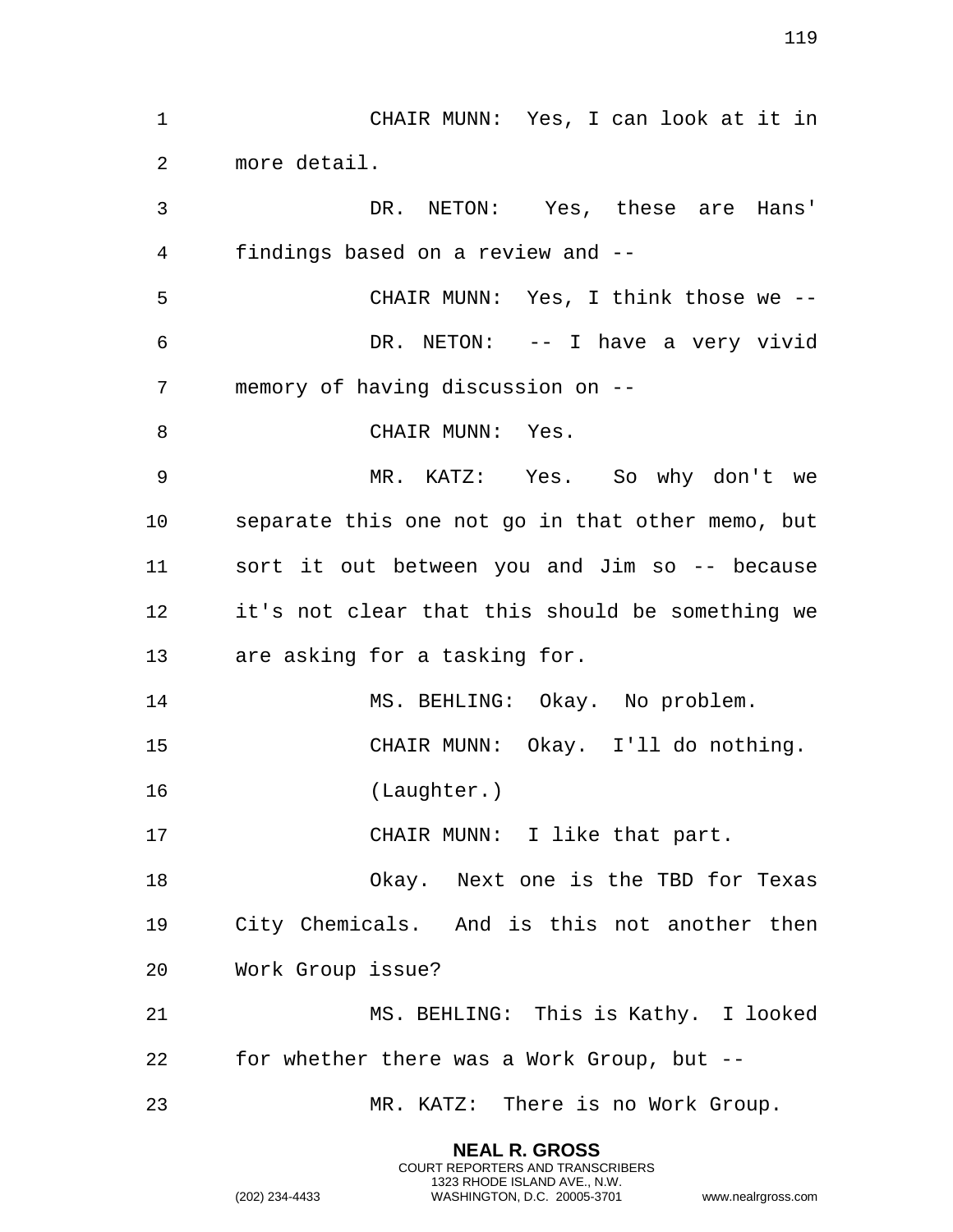**NEAL R. GROSS** 1 MS. BEHLING: -- then --2 MR. KATZ: There is not a Work Group. 3 MS. BEHLING: No. The only thing, 4 this was discussed under the Surrogate Data Work 5 Group. And SC&A I believe only did initially 6 some very focused review, and that was back in 7 like 2008. So that's why I thought -- 8 CHAIR MUNN: Yes, Surrogate Data 9 hasn't met in a long time. 10 MEMBER ZIEMER: Yes, Jim Melius' Work 11 Group was handling Texas City Chemicals for 12 the -- 13 MS. BEHLING: Right, but -- 14 MEMBER ZIEMER: -- Surrogate Work 15 Group criteria as a sample. 16 MS. BEHLING: Correct, but I'm not 17 sure that we ever did a real thorough review then 18 of the final documents. 19 MEMBER BEACH: I don't remember doing 20 it. I'm on that Work Group. 21 CHAIR MUNN: Yes, I don't remember it 22 either. 23 DR. ANIGSTEIN: This is Bob Anigstein.

> COURT REPORTERS AND TRANSCRIBERS 1323 RHODE ISLAND AVE., N.W.

(202) 234-4433 WASHINGTON, D.C. 20005-3701 www.nealrgross.com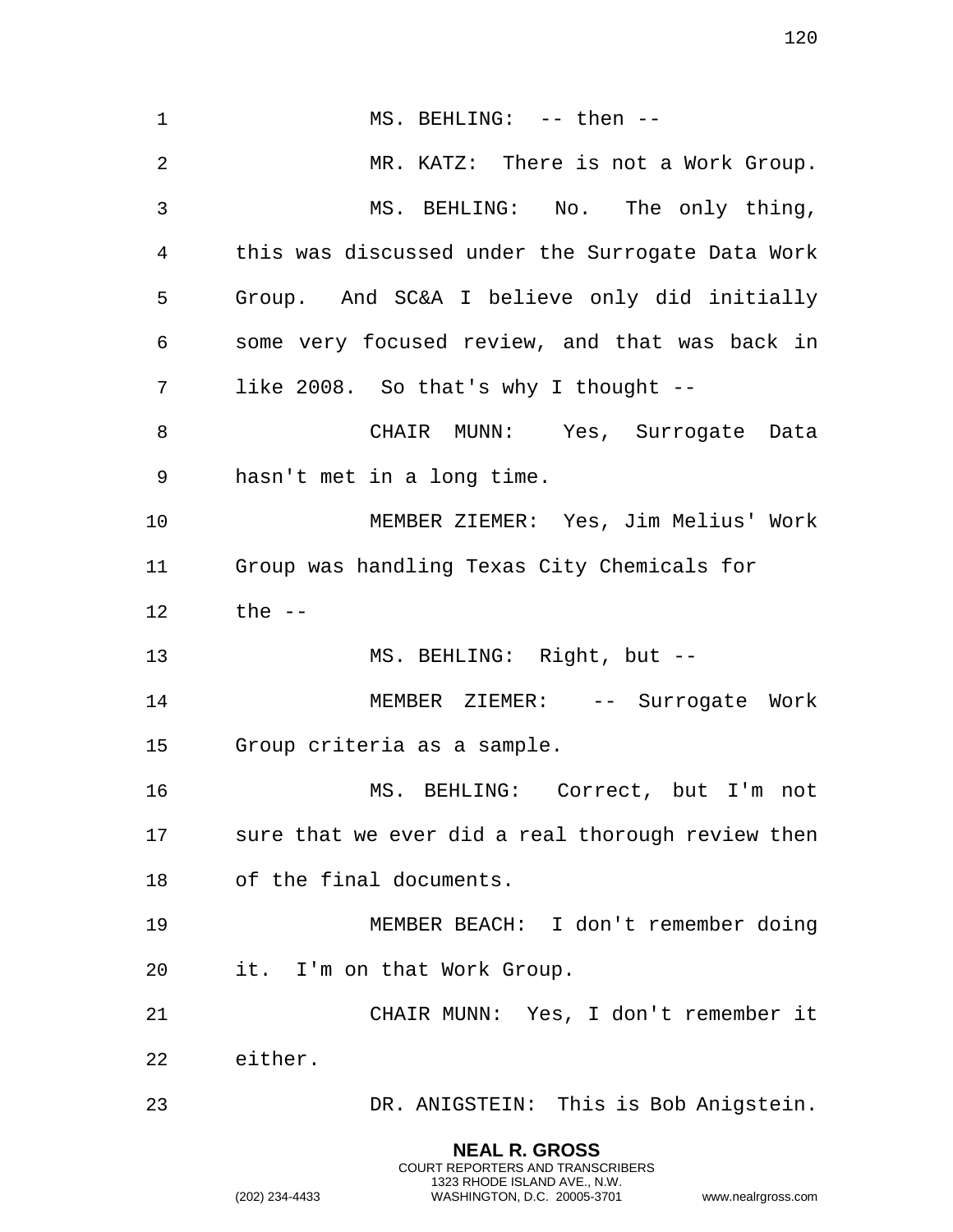1 We did do a review of the initial Site Profile 2 for Texas City Chemicals. I know Bill Thurber I 3 think was heading it and I worked with him on it. 4 MS. BEHLING: Okay. 5 DR. ANIGSTEIN: But that was several 6 years ago. 7 MS. BEHLING: Yes, well, all I could 8 find was, like I said, a focused review back in 9 2008 and then some discussions at the Surrogate 10 Work Group. And in fact I think during those 11 discussions when I looked at the transcripts I 12 think Paul and Josie had some questions as to 13 sort of the methodologies that were used. So 14 that sort of prompted me to suggest that we look 15 at this. 16 DR. NETON: This is Jim. This -- I 17 was just looking now. This was effective 11/2. 18 What this is is we had a -- an SEC Evaluation 19 Report that we prepared for Texas City, and there 20 was no Site Profile. And they found in that 21 Evaluation Report that Texas City was added as an

23 radon. And this was our attempt to actually

22 SEC site I think for radon only. They found

**NEAL R. GROSS** COURT REPORTERS AND TRANSCRIBERS 1323 RHODE ISLAND AVE., N.W.

(202) 234-4433 WASHINGTON, D.C. 20005-3701 www.nealrgross.com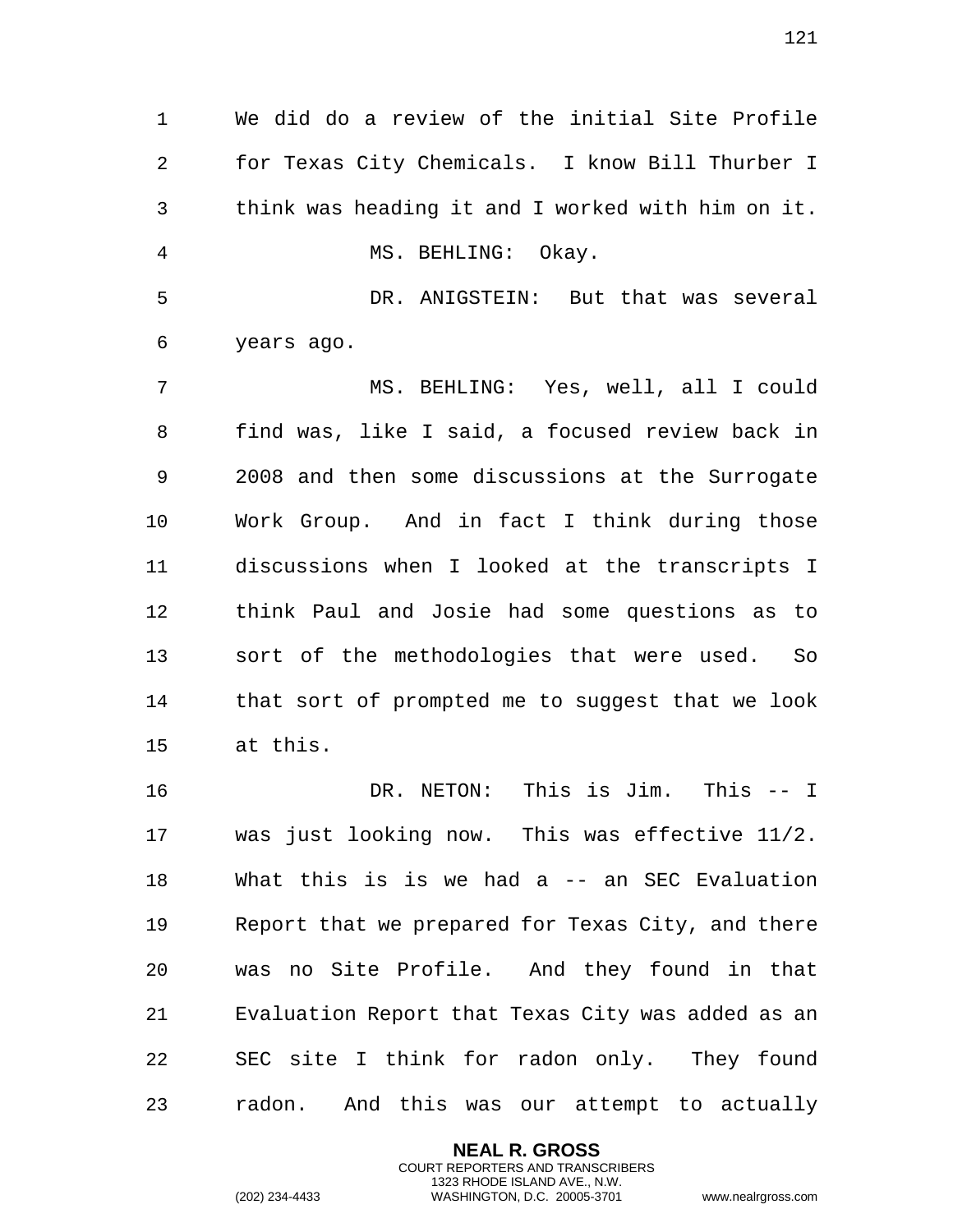1 formalize that SEC Evaluation Report into a TBD, 2 because we had none. So it is effectively a 3 restating of what was in the Evaluation Report 4 that was reviewed by SC&A during the SEC process. 5 MEMBER ZIEMER: Okay. I -- yes, it 6 wasn't a revised TBD or anything like that.

7 DR. NETON: It was just -- it was 8 formalizing the Evaluation Report into a Site 9 Profile. So I would think it could be reviewed 10 again, but --

11 MR. ALLEN: This is Dave Allen. One 12 more little piece of information. I think the 13 Texas City and possibly the Linde -- those 14 revisions or edits were made as I recall as a 15 result of a DR Subcommittee review. You might 16 want to look at that Subcommittee. That might 17 answer -- Kathy, that might answer some of the 18 questions about the reviews.

19 MS. BEHLING: Okay. I can provide 20 more details on this also.

21 MR. ALLEN: Yes, I might be 22 remembering wrong, too.

23 MR. KATZ: Yes, it sounds like anyway

**NEAL R. GROSS** COURT REPORTERS AND TRANSCRIBERS 1323 RHODE ISLAND AVE., N.W.

122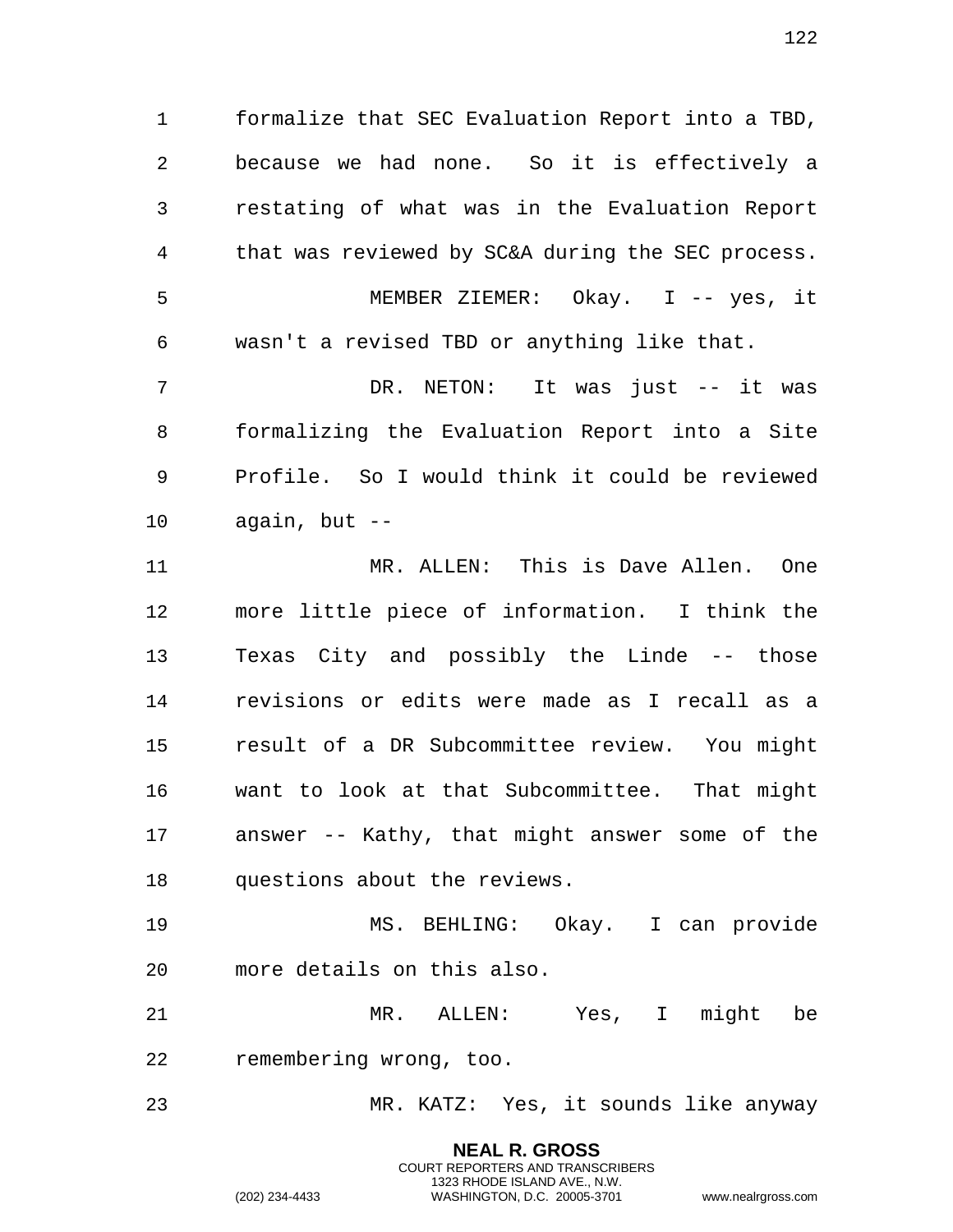123

1 those would be -- need more research before we go 2 either to the Board or however to deal with them. 3 CHAIR MUNN: Yes, not adequate for our 4 purposes. 5 MR. KATZ: So not ready yet for 6 discussion here with the Board, because the Board 7 will have -- will not know what they're getting. 8 CHAIR MUNN: Yes. 9 MEMBER BEACH: And -- 10 CHAIR MUNN: Okay. 11 MS. BEHLING: I'm sorry, Wanda. 12 CHAIR MUNN: Yes, go ahead, Kathy. 13 MS. BEHLING: No, the only thing I was 14 going to say -- and for the remaining three 15 documents that are on this Table 2, the primary 16 reason that I included them, they have already 17 been reviewed. They -- we -- they were tasked 18 after the last Subcommittee meeting and we've 19 reviewed them. But I -- just for continuity so 20 that you knew -- so that you know what happened 21 to them. Because I didn't want you to think that 22 they were forgotten about from my memo that I 23 sent out before the last meeting. So that's why

> **NEAL R. GROSS** COURT REPORTERS AND TRANSCRIBERS 1323 RHODE ISLAND AVE., N.W.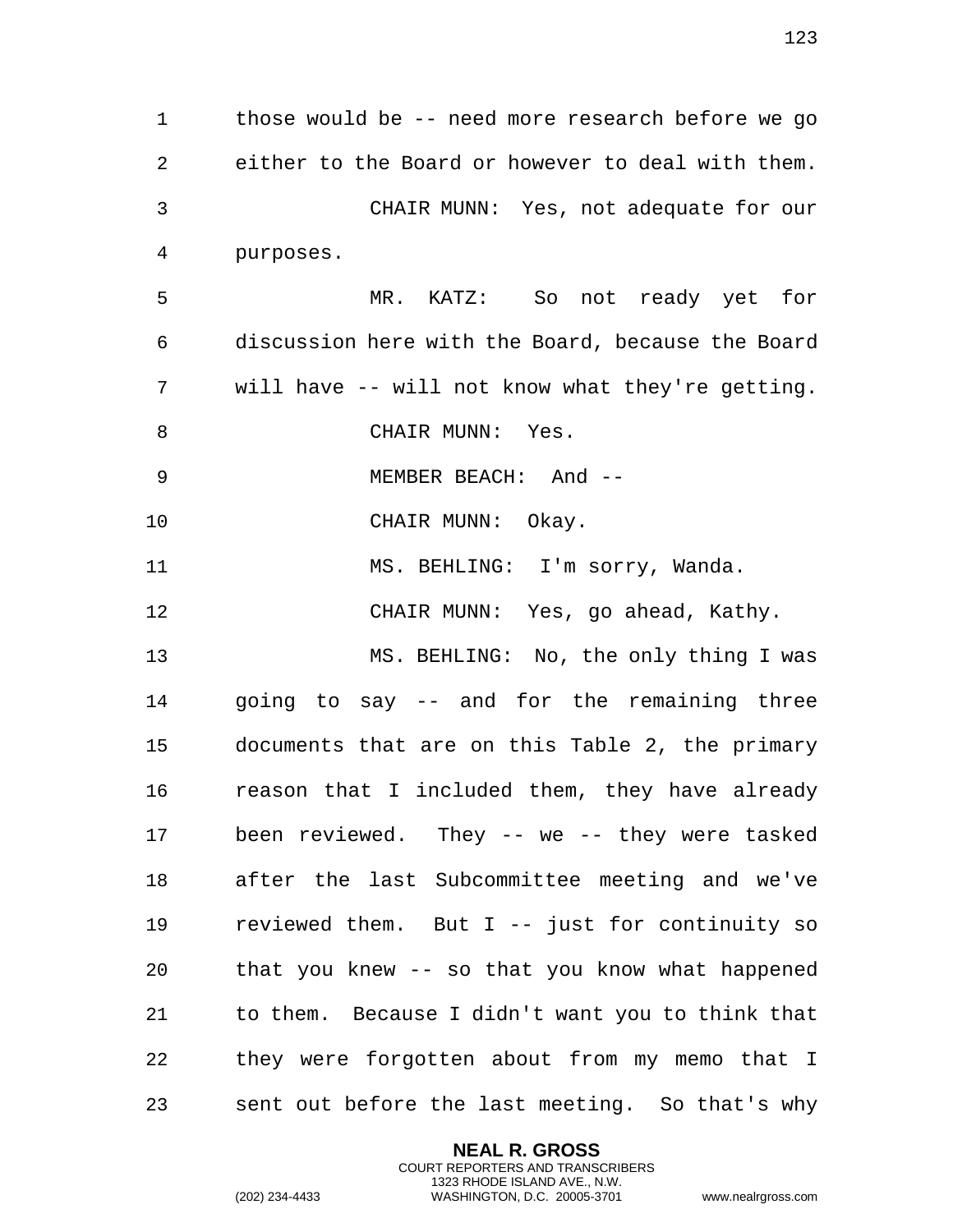1 I included them on here. 2 CHAIR MUNN: Right. 3 MEMBER ZIEMER: Right. So no action 4 needed on those. It's -- 5 MS. BEHLING: That's correct. 6 MEMBER ZIEMER: -- more of a status 7 report, yes. 8 MS. BEHLING: Correct. Yes. 9 CHAIR MUNN: And my only question was 10 since I didn't have access to the -- our database, 11 is what our database shows as the status of 64, 12 OTIB-64, now that your review was submitted 13 several months ago. And I didn't know what our 14 status was. 15 MR. KATZ: Yes, and I think NIOSH is 16 working on these -- 17 CHAIR MUNN: Okay. 18 MR. KATZ: -- on that. I think NIOSH 19 is reviewing these reviews. 20 CHAIR MUNN: Yes, I just have that was 21 the case. Am I correct in that? 22 MS. MARION-MOSS: This is Lori. Yes, 23 you are, Wanda.

> **NEAL R. GROSS** COURT REPORTERS AND TRANSCRIBERS 1323 RHODE ISLAND AVE., N.W.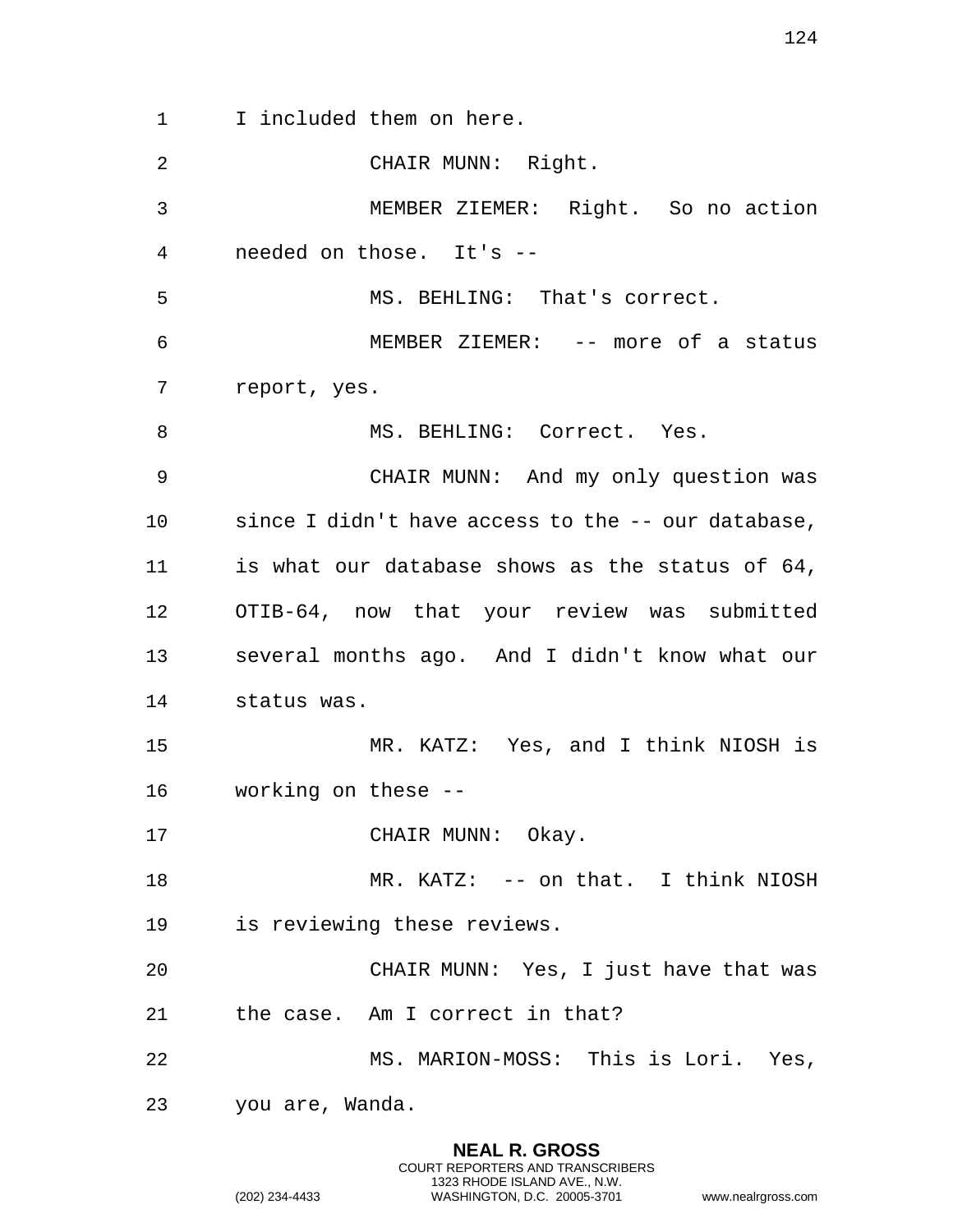1 CHAIR MUNN: Okay. Very good. Then 2 no action for any of those three for us today. 3 And that is, unless there's a surprise 4 somewhere that I don't know about, the end of our 5 list. Is that correct? 6 MR. KATZ: Yes, that's correct. 7 MEMBER BEACH: So, Wanda, just to 8 recap, we -- I have five that we tasked under 9 Subpart 4 and then four that we're recommending 10 to the Board. Is that correct? Is that what you 11 have? 12 CHAIR MUNN: Sounds about correct. I 13 haven't been counting them. Just been making 14 notes for myself here, but I believe that's 15 correct. And primarily we're awaiting more 16 information -- 17 MS. BEHLING: Memos, yes. 18 CHAIR MUNN: -- from Kathy before we 19 make further -- yes, I think you're correct. I 20 believe we're in sync. 21 MS. BEHLING: Okay. Perfect. 22 CHAIR MUNN: We'll try our best here 23 and I'll get a memo out to you sometime before

> **NEAL R. GROSS** COURT REPORTERS AND TRANSCRIBERS 1323 RHODE ISLAND AVE., N.W.

(202) 234-4433 WASHINGTON, D.C. 20005-3701 www.nealrgross.com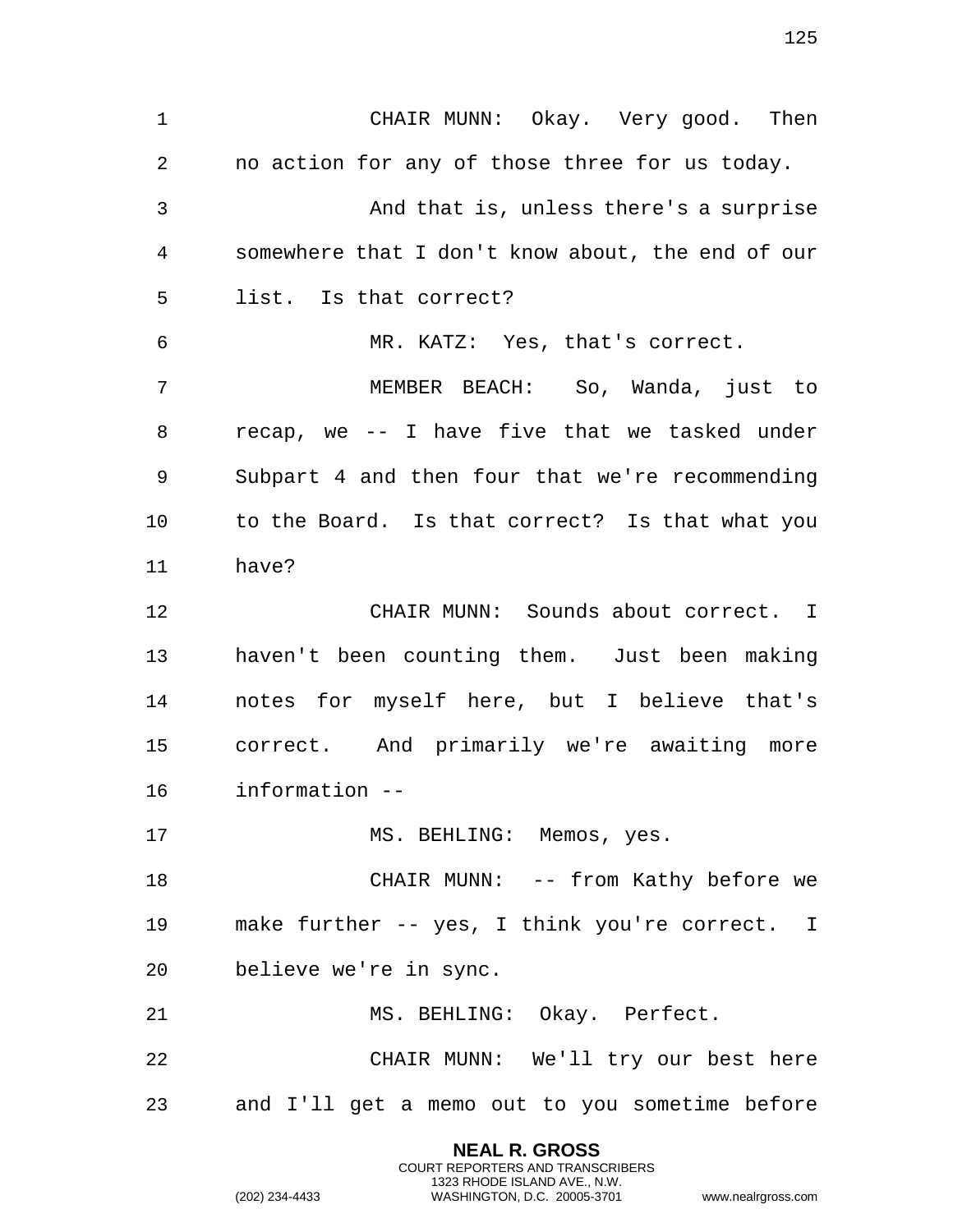1 the turkey shuttle.

| 2  | And that's all I have in my heretofore           |
|----|--------------------------------------------------|
| 3  | incomplete list. Is there any other action or    |
| 4  | items for consideration that we have not touched |
| 5  | upon today?                                      |
| 6  | If not, then since it's obviously far            |
| 7  | too early for us to consider --                  |
| 8  | MEMBER ZIEMER: Move for adjournment.             |
| 9  | CHAIR MUNN: Yes, I think that's                  |
| 10 | probably the best thing we can do right now.     |
| 11 | MEMBER BEACH: I'll second it.                    |
| 12 | Adjourn                                          |
| 13 | CHAIR MUNN:<br>All of you have a                 |
| 14 | wonderful Thanksgiving. I hope the weather is    |
| 15 | whatever you want it to be and that you have     |
| 16 | family and friends and great food in great       |
| 17 | abundance. Enjoy your holiday.                   |
| 18 | (Whereupon, the above-entitled matter            |
| 19 | went off the record at $2:46$ p.m.)              |
| 20 |                                                  |
| 21 |                                                  |
| 22 |                                                  |
| 23 |                                                  |
|    |                                                  |

**NEAL R. GROSS** COURT REPORTERS AND TRANSCRIBERS 1323 RHODE ISLAND AVE., N.W.